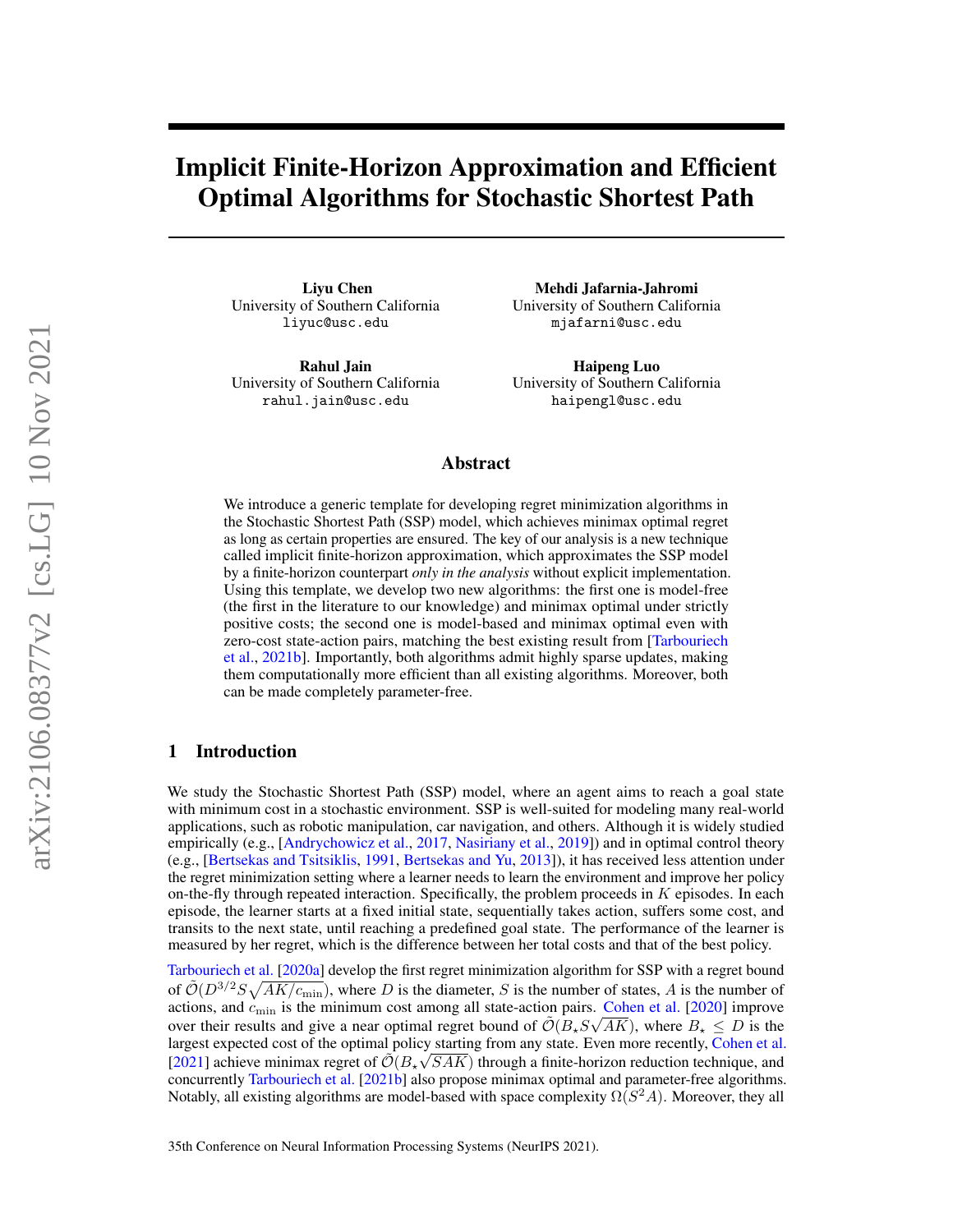update the learner's policy through full-planning (a term taken from [\[Efroni et al.,](#page-10-6) [2019\]](#page-10-6)), incurring a relatively high time complexity.

In this work, we further advance the state-of-the-art by proposing a generic template for regret minimization algorithms in SSP [\(Algorithm 1\)](#page-3-0), which achieves minimax optimal regret as long as some properties are ensured. By instantiating our template differently, we make the following two key algorithmic contributions:

- In [Section 4,](#page-5-0) we develop the *first model-free* SSP algorithm called LCB-ADVANTAGE-SSP [\(Algorithm 2\)](#page-6-0). Similar to most model-free reinforcement learning algorithms, LCB-ADVANTAGE-SSP does not estimate the transition directly, enjoys a space complexity of  $\mathcal{O}(SA)$ , and also takes only  $\mathcal{O}(1)$  time to update certain statistics in each step, making it a highly efficient algorithm. It achieves a regret bound of  $\tilde{\mathcal{O}}(B_{\star}\sqrt{SAK} + B_{\star}^{5}S^{2}A/c_{\text{min}}^{4})$ , which is minimax optimal when  $c<sub>min</sub> > 0$ . Moreover, it can be made parameter-free without worsening the regret bound.
- In [Section 5,](#page-8-0) we develop another simple model-based algorithm called SVI-SSP [\(Algorithm 3\)](#page-8-1), which achieves minimax regret  $\tilde{\mathcal{O}}(B_{\star}\sqrt{SAK} + B_{\star}S^2A)$  even when  $c_{\min} = 0$ , matching the best existing result by [Tarbouriech et al.](#page-11-0)  $[2021b]$ .<sup>[1](#page-1-0)</sup> Notably, compared to their algorithm (as well as other model-based algorithms), SVI-SSP is computationally much more efficient since it updates each state-action pair only logarithmically many times, and each update only performs *one-step planning* (again, a term taken from [\[Efroni et al.,](#page-10-6) [2019\]](#page-10-6)) as opposed to full-planning (such as value iteration or extended value iteration); see more concrete time complexity comparisons in [Section 5.](#page-8-0) SVI-SSP can also be made parameter-free following the idea of [\[Tarbouriech et al.,](#page-11-0) [2021b\]](#page-11-0).

We include a summary of regret bounds of all existing SSP algorithms as well as more complexity comparisons in [Appendix A.](#page-12-0)

Techniques Our main technical contribution is a new analysis framework called *implicit finitehorizon approximation* [\(Section 3\)](#page-3-1), which is the key to analyze algorithms developed from our template. The high level idea is to approximate an SSP instance by a finite-horizon counterpart. However, the approximation *only happens in the analysis*, a key difference compared to [\[Chen et al.,](#page-10-7) [2021,](#page-10-7) [Chen and Luo,](#page-10-8) [2021,](#page-10-8) [Cohen et al.,](#page-10-5) [2021\]](#page-10-5) that explicitly implement such an approximation in their algorithms. As a result, our method not only avoids blowing up the space complexity by a factor of the horizon, but also allows one to derive a horizon-free regret bound (more explanation to follow).

In order to achieve the minimax optimal regret, our model-free algorithm LCB-ADVANTAGE-SSP uses a key variance reduction idea via a reference-advantage decomposition by [\[Zhang et al.,](#page-11-2) [2020b\]](#page-11-2). However, crucial distinctions exist. For example, we update the reference value function more frequently instead of only one time, which helps reduce the sample complexity and improve the lower-order term in the regret bound. We also maintain an empirical upper bound on the value function in a doubling manner, which is the key to eventually make the algorithm parameter-free. On the other hand, for our model-based algorithm SVI-SSP, we adopt a special Bernstein-style bonus term and bound the learner's total variance via recursion, taking inspiration from [\[Tarbouriech et al.,](#page-11-0) [2021b,](#page-11-0) [Zhang et al.,](#page-11-3) [2020a\]](#page-11-3).

Empirical Evaluation We support our theoretical findings with experiments in [Appendix H.](#page-43-0) Our model-free algorithm demonstrates a better convergence rate compared to vanilla Q learning with naive  $\epsilon$ -greedy exploration. Our model-based algorithm has competitive performance compared to other model-based algorithms, while spending the least amount of time in updates.

**Related Work** For a detailed comparison of existing results for the same problem, we refer the readers to [\[Tarbouriech et al.,](#page-11-0) [2021b,](#page-11-0) Table 1] as well as our [Table 1.](#page-12-1) There are also several works [\[Rosenberg and Mansour,](#page-11-4) [2020,](#page-11-4) [Chen et al.,](#page-10-7) [2021,](#page-10-7) [Chen and Luo,](#page-10-8) [2021\]](#page-10-8) that consider the even more challenging SSP setting where the cost function is decided by an adversary and can change over time. Apart from regret minimization, [Tarbouriech et al.](#page-11-5) [\[2021a\]](#page-11-5) study the sample complexity of SSP with a generative model; [Lim and Auer](#page-10-9) [\[2012\]](#page-10-9) and [Tarbouriech et al.](#page-11-6) [\[2020b\]](#page-11-6) investigate exploration problems involving multiple goal states (multi-goal SSP).

<span id="page-1-0"></span><sup>&</sup>lt;sup>1</sup>Depending on the available prior knowledge, the final bounds achieved by SVI-SSP are slightly different, but they all match that of EB-SSP. See [\[Tarbouriech et al.,](#page-11-0) [2021b,](#page-11-0) Table 1] for more details.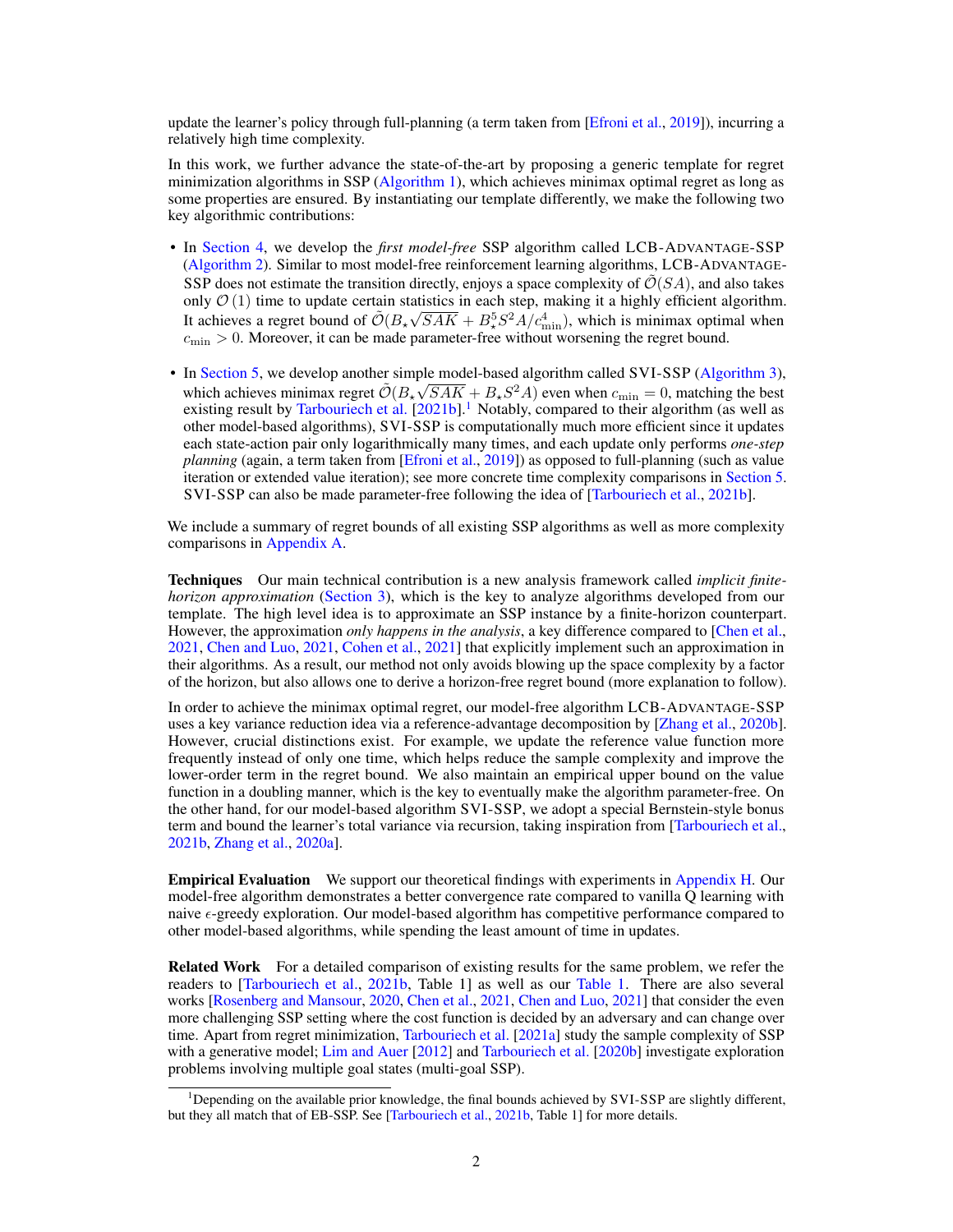The special case of SSP with a fixed horizon has been studied extensively, for both stochastic costs (e.g., [\[Azar et al.,](#page-10-10) [2017,](#page-10-10) [Jin et al.,](#page-10-11) [2018,](#page-10-11) [Efroni et al.,](#page-10-6) [2019,](#page-10-6) [Zanette and Brunskill,](#page-11-7) [2019,](#page-11-7) [Zhang](#page-11-3) [et al.,](#page-11-3) [2020a\]](#page-11-3)) and adversarial costs (e.g., [\[Neu et al.,](#page-11-8) [2012,](#page-11-8) [Zimin and Neu,](#page-11-9) [2013,](#page-11-9) [Rosenberg and](#page-11-10) [Mansour,](#page-11-10) [2019,](#page-11-10) [Jin et al.,](#page-10-12) [2020\]](#page-10-12)). Importantly, recent works [\[Wang et al.,](#page-11-11) [2020,](#page-11-11) [Zhang et al.,](#page-11-3) [2020a\]](#page-11-3) find that when the cost for each episode is at most a constant, it is in fact possible to obtain a regret bound with only logarithmic dependency on the horizon. [Tarbouriech et al.](#page-11-0) [\[2021b\]](#page-11-0) generalize this concept to SSP and define horizon-free regret as a bound with only logarithmic dependence on the expected hitting time of the optimal policy starting from any state (which is bounded by  $B_{\star}/c_{\text{min}}$ ). They also propose the first algorithm with horizon-free regret for SSP, which is important for arguing minimax optimality even when  $c_{\text{min}} = 0$ . Notably, our model-based algorithm SVI-SSP also achieves horizon-free regret (but the model-free one does not).

# <span id="page-2-0"></span>2 Preliminaries

An SSP instance is defined by a Markov Decision Process (MDP)  $M = (S, A, s_{init}, g, c, P)$ , where S is the state space, A is the action space,  $s_{\text{init}} \in S$  is the initial state, and  $g \notin S$  is the goal state. When taking action  $a$  in state  $s$ , the learner suffers a cost drawn in an i.i.d manner from an unknown distribution with mean  $c(s, a) \in [0, 1]$  and support  $[c_{\min}, 1]$   $(c_{\min} \ge 0)$ , and then transits to the next state  $s' \in S^+ = S \cup \{g\}$  with probability  $P_{s,a}(s')$ . We assume that the transition P and the cost mean c are unknown to the learner, while all other parameters are known.

The learning process goes as follows: the learner interacts with the environment for K episodes. In the k-th episode, the learner starts in initial state  $s_{\text{init}}$ , sequentially takes an action, suffers a cost, and transits to the next state until reaching the goal state  $g$ . More formally, at the *i*-th step of the  $k$ -th episode, the learner observes the current state  $s_i^k$  (with  $s_1^k = s_{\text{init}}$ ), takes action  $a_i^k$ , suffers a cost  $c_i^k$ , and transits to the next state  $s_{i+1}^k \sim P_{s_i^k, a_i^k}$ . An episode ends when the current state is g, and we define the length of episode k as  $I_k$ , such that  $s_{I_k+1}^k = g$ .

Learning Objective At a high level, the learner's goal is to reach the goal with a small total cost. To this end, we focus on *proper policies* — a (stationary and deterministic) policy  $\pi : \mathcal{S} \to \mathcal{A}$  is a mapping that assigns an action  $\pi(s)$  to each state  $s \in S$ , and it is proper if the goal is reached with probability 1 when following  $\pi$  (that is, taking action  $\pi(s)$  whenever in state s). Given a proper policy π, one can define the cost-to-go function  $V^{\pi}: S \to [0, \infty)$  as  $V^{\pi}(s) = \mathbb{E} \left[ \sum_{i=1}^{I} c_i \middle| P, \pi, s_1 = s \right]$ , where the expectation is with respect to the randomness of the cost  $c_i$  incurred at state-action pair  $(s_i, \pi(s_i))$ , next state  $s_{i+1} \sim P_{s_i, \pi(s_i)}$ , and the number of steps I before reaching g. The optimal proper policy  $\pi^*$  is then defined as a policy such that  $V^{\pi^*}(s) = \min_{\pi \in \Pi} V^{\pi}(s)$  for all  $s \in \mathcal{S}$ , where Π is the set of all proper policies assumed to be nonempty. The formal objective of the learner is then to minimize her regret against  $\pi^*$ , the difference between her total cost and that of the optimal proper policy, defined as

$$
R_K = \sum_{k=1}^{K} \sum_{i=1}^{I_k} c_i^k - K \cdot V^*(s_{\text{init}}),
$$

where we use  $V^*$  as a shorthand for  $V^{\pi^*}$ . The minimax optimal regret is known to be  $\tilde{\mathcal{O}}(B_{*}\sqrt{\frac{g_{*}g_{*}^2}{2\pi}})$  $SAK),$ where  $B_{\star} = \max_{s \in \mathcal{S}} V^{\star}(s)$ , and  $S = |\mathcal{S}^+|$  and  $A = |\mathcal{A}|$  are the numbers of states (including the goal state) and actions respectively [\[Cohen et al.,](#page-10-4) [2020\]](#page-10-4).

**Bellman Optimality Equation** For a proper policy  $\pi$ , the corresponding action-value function  $Q^{\pi}: \mathcal{S} \times \hat{\mathcal{A}} \to [0,\infty)$  is defined as  $Q^{\pi}(s,a) = c(s,a) + \mathbb{E}_{s' \sim P_{s,a}}[V^{\pi}(s')]$ . Similarly, we use  $Q^{\star}$ as a shorthand for  $Q^{\pi^*}$ . it is known that  $\pi^*$  satisfies the Bellman optimality equation:  $V^*(s)$  =  $\min_{a \in \mathcal{A}} Q^*(s, a)$  for all  $s \in \mathcal{S}$  [\[Bertsekas and Tsitsiklis,](#page-10-2) [1991\]](#page-10-2).

**Assumption on**  $c_{\text{min}}$  Similar to many previous works, our analysis requires  $c_{\text{min}}$  being known and strictly positive. When  $c_{\min}$  is unknown or known to be 0, a simple workaround is to solve a modified SSP instance with all observed costs clipped to  $\epsilon$  if they are below some  $\epsilon > 0$ , so that  $c_{\min} = \epsilon > 0$ . Then the regret in this modified SSP is similar to that in the original SSP up to an additive term of order  $\mathcal{O}(\epsilon K)$  [\[Tarbouriech et al.,](#page-11-1) [2020a\]](#page-11-1). Therefore, throughout the paper we assume that  $c_{\min}$  is known and strictly positive unless explicitly stated otherwise.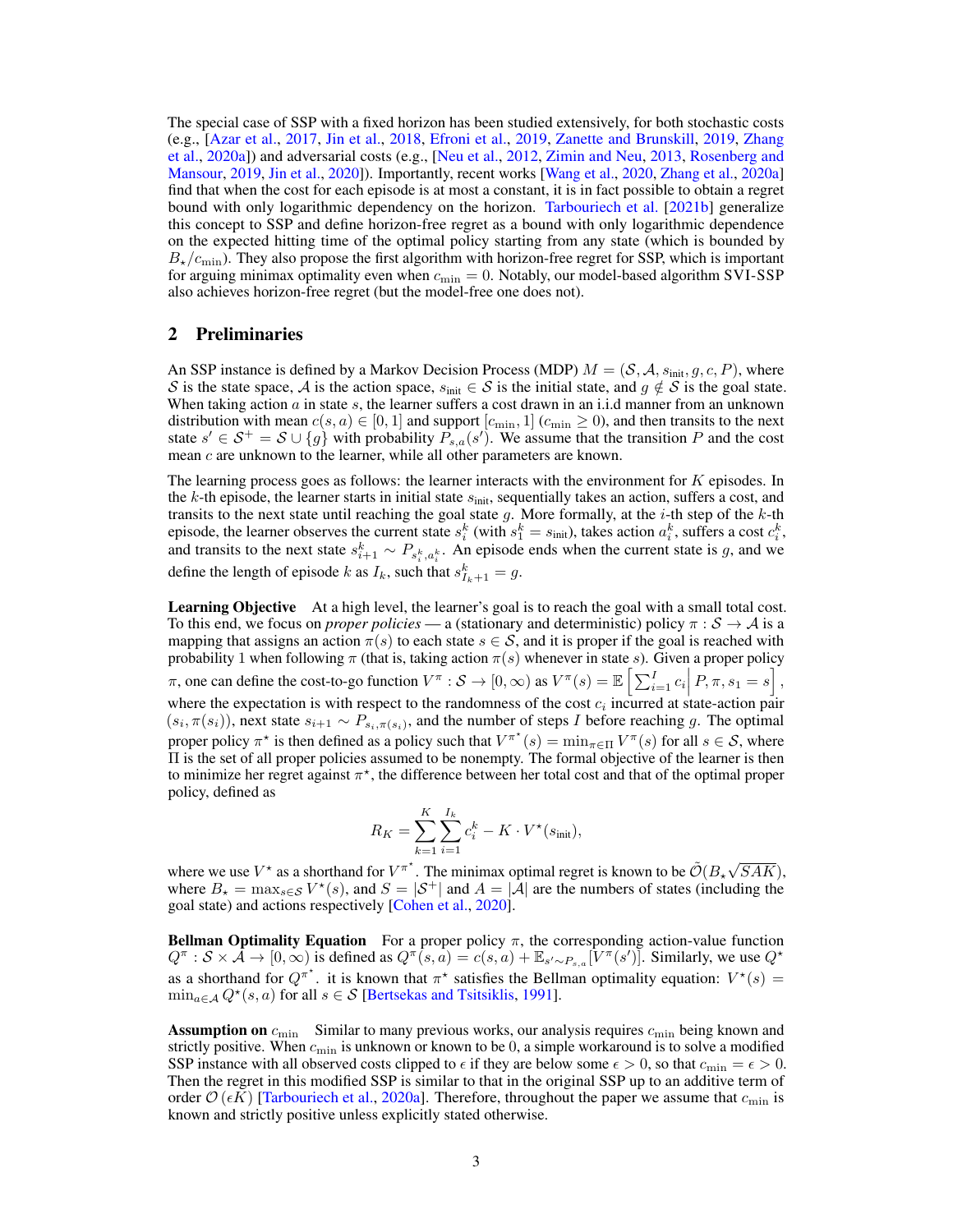Algorithm 1 A General Algorithmic Template for SSP

<span id="page-3-6"></span><span id="page-3-5"></span><span id="page-3-3"></span><span id="page-3-0"></span>**Initialize:**  $t \leftarrow 0$ ,  $s_1 \leftarrow s_{\text{init}}$ ,  $Q(s, a) \leftarrow 0$  for all  $(s, a) \in S \times A$ . for  $k = 1, \ldots, K$  do repeat 1 | Increment time step  $t \stackrel{+}{\leftarrow} 1$ . 2 Take action  $a_t = \operatorname{argmin}_a Q(s_t, a)$ , suffer cost  $c_t$ , transit to and observe  $s'_t$ .  $\vert$  Update Q (so that it satisfies [Property 1](#page-4-0) and [Property 2\)](#page-4-1). 4 if  $s'_t \neq g$  then  $s_{t+1} \leftarrow s'_t$ ; else  $s_{t+1} \leftarrow s_{\text{init}}$ , break. Record  $T \leftarrow t$  (that is, the total number of steps).

<span id="page-3-2"></span>**Other Notations** For simplicity, we use  $C_K = \sum_{k=1}^K \sum_{i=1}^{I_k} c_i^k$  in the analysis to denote the total costs suffered by the learner over K episodes. For a function  $X : S^+ \to \mathbb{R}$  and a distribution P over  $S^+$ , denote by  $PX = \mathbb{E}_{S \sim P}[X(S)]$ ,  $PX^2 = \mathbb{E}_{S \sim P}[X(S)^2]$ , and  $\mathbb{V}(P, X) = \text{VAR}_{S \sim P}[X(S)]$ the expectation, second moment, and variance of  $X(S)$  respectively where S is drawn from P. For a scalar x, define  $(x)_+ = \max\{x, 0\}$ , and denote by  $\lceil x \rceil_2 = 2^{\lceil \log_2 x \rceil}$  and  $\lfloor x \rfloor_2 = 2^{\lfloor \log_2 x \rfloor}$  the closest power of two upper and lower bounding x respectively. For an integer  $m$ ,  $[m]$  denotes the set  $\{1,\ldots,m\}$ . In pseudocode,  $x \stackrel{+}{\leftarrow} y$  is a shorthand for the increment operation  $x \leftarrow x+y$ .

# <span id="page-3-1"></span>3 Implicit Finite-Horizon Approximation

In this section, we introduce our main analytical technique, that is, implicitly approximating the SSP problem with a finite-horizon counterpart. We start with a general template of our algorithms shown in [Algorithm 1.](#page-3-0) For notational convenience, we concatenate state-action-cost trajectories of all episodes as one single sequence  $(s_t, a_t, c_t)$  for  $t = 1, 2, \ldots, T$ , where  $s_t \in S$  is one of the non-goal state,  $a_t \in A$  is the action taken at  $s_t$ , and  $c_t$  is the resulting cost incurred by the learner. Note that the goal state  $g$  is never included in this sequence (since no action is taken there), and we also use the notation  $s'_t \in S^+$  to denote the next-state following  $(s_t, a_t)$ , so that  $s_{t+1}$  is simply  $s'_t$  unless  $s'_t = g$ (in which case  $s_{t+1}$  is reset to the initial state  $s_{\text{init}}$ ); see [Line 4.](#page-3-2)

The template follows a rather standard idea for many reinforcement learning algorithms: maintain an (optimistic) estimate Q of the optimal action-value function  $Q^*$ , and act greedily by taking the action with the smallest estimate:  $a_t = \arg\min_a Q(s_t, a)$ ; see [Line 2.](#page-3-3) The key of the analysis is often to bound the estimation error  $Q^*(s_t, a_t) - Q(s_t, a_t)$ , which is relatively straightforward in a discounted setting (where the discount factor controls the growth of the error) or a finite-horizon setting (where the error vanishes after a fixed number of steps), but becomes highly non-trivial for SSP due to the lack of similar structures.

A natural idea is to explicitly solve a discounted problem or a finite-horizon problem that approximates the original SSP well enough. Unfortunately, both approaches are problematic: approximating an undiscounted MDP by a discounted one often leads to suboptimal regret [\[Wei et al.,](#page-11-12) [2020\]](#page-11-12); on the other hand, while explicitly approximating SSP with a finite-horizon problem can lead to optimal regret [\[Chen et al.,](#page-10-7) [2021,](#page-10-7) [Cohen et al.,](#page-10-5) [2021\]](#page-10-5), it greatly increases the space complexity of the algorithm, and also produces non-stationary policies, which is unnatural and introduces unnecessary complexity since the optimal policy in SSP is stationary.

Therefore, we propose to approximate the original SSP instance M with a finite-horizon counterpart  $\overline{M}$  implicitly (that is, only in the analysis). We defer the formal definition of  $\overline{M}$  to [Appendix C,](#page-13-0) which is similar to those in [\[Chen et al.,](#page-10-7) [2021,](#page-10-7) [Cohen et al.,](#page-10-5) [2021\]](#page-10-5) and corresponds to interacting with the original SSP for  $H$  steps (for some integer  $H$ ) and then teleporting to the goal. All we need in the analysis are the optimal value function  $V_h^*$  and optimal action-value function  $Q_h^*$  of  $\widetilde{M}$  for each step  $h \in [H]$ , which can be defined recursively without resorting to the definition of M:

<span id="page-3-4"></span>
$$
Q_h^{\star}(s, a) = c(s, a) + P_{s,a} V_{h-1}^{\star}, \qquad V_h^{\star}(s) = \min_{a} Q_h^{\star}(s, a), \tag{1}
$$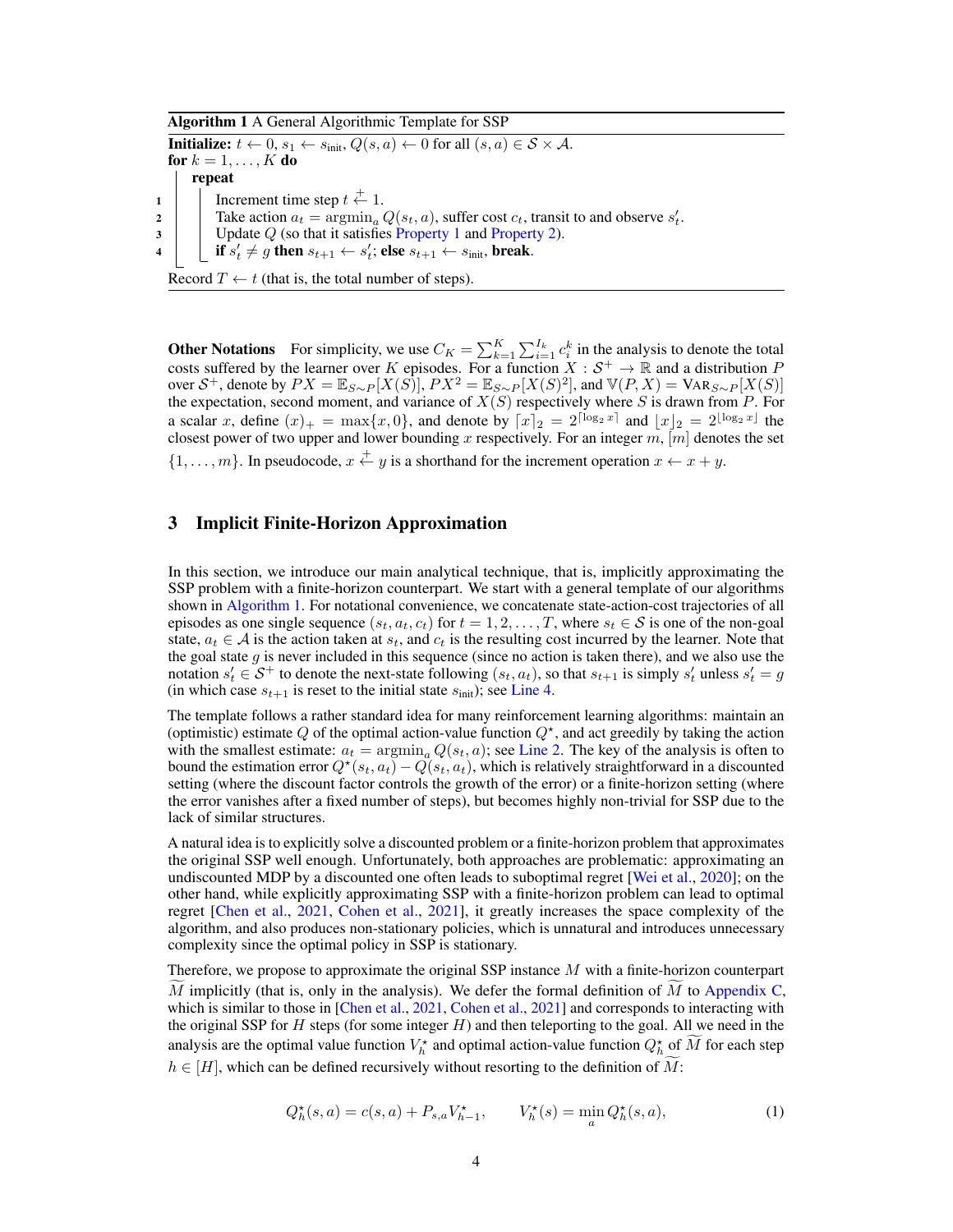<span id="page-4-4"></span>with  $Q_0^*(s, a) = 0$  for all  $(s, a)$ .<sup>[2](#page-4-2)</sup> Intuitively,  $Q_H^*$  approximates  $Q^*$  well when H is large enough. This is formally summarized in the lemma below, whose proof is similar to prior works (see [Appendix C\)](#page-13-0). **Lemma 1.** *For any value of H,*  $Q_H^*(s, a) \le Q^*(s, a)$  *holds for all*  $(s, a)$ *. For any*  $\beta \in (0, 1)$ *, if*  $H \geq \frac{4B_{\star}}{c_{\min}}\ln(2/\beta) + 1$ , then  $Q^{\star}(s, a) \leq Q^{\star}_H(s, a) + B_{\star}\beta$  holds for all  $(s, a)$ .

In the remaining discussion, we fix a particular value of  $H$ . To carry out the regret analysis, we now specify two general requirements of the estimate  $Q$ . Let  $Q_t$  be the value of  $Q$  at the beginning of time step t (that is, the value used in finding  $a_t$ ). Then  $Q_t$  needs to satisfy:

<span id="page-4-1"></span><span id="page-4-0"></span>**Property 1** (Optimism). With high probability,  $Q_t(s, a) \le Q^*(s, a)$  holds for all  $(s, a)$  and  $t \ge 1$ . **Property 2** (Recursion). *There exists a "bonus overhead"*  $\xi_H > 0$  *and an absolute constant*  $d > 0$ *such that the following holds with high probability:*

$$
\sum_{t=1}^{T} (\mathring{Q}(s_t, a_t) - Q_t(s_t, a_t))_+ \le \xi_H + \left(1 + \frac{d}{H}\right) \sum_{t=1}^{T} (\mathring{V}(s_t) - Q_t(s_t, a_t))_+,
$$
  
=  $O^{\star}$  and  $\mathring{V} = V^{\star}$  ( $b = 1$  *H*) as well as  $\mathring{O} = O^{\star}$  and  $\mathring{V} = V^{\star}$ <sup>3</sup>

for  $\dot{Q} = Q_h^{\star}$  and  $\dot{V} = V_{h-1}^{\star}$  ( $h = 1, \ldots, H$ ) as well as  $\dot{Q} = Q^{\star}$  and  $\dot{V} = V^{\star}$ .

[Property 1](#page-4-0) is standard and can usually be ensured by using a certain "bonus" term derived from concentration equalities in the update. These bonus terms on  $(s_t, a_t)$  accumulate into some bonus overhead in the final regret bound, which is exactly the role of  $\xi_H$  in [Property 2.](#page-4-1) In both of our algorithms,  $\xi_H$  has a leading-order term  $\tilde{\mathcal{O}}(\sqrt{B_\star SAC_K})$  and a lower-order term that increases in  $H$ .

[Property 2](#page-4-1) is a key property that provides a recursive form of the estimation error and allows us to connect it to the finite-horizon approximation. This is illustrated through the following two lemmas.

<span id="page-4-5"></span>**Lemma 2.** [Property 2](#page-4-1) implies  $\sum_{t=1}^{T} (Q_H^*(s_t, a_t) - Q_t(s_t, a_t))_+ \leq \mathcal{O}(H\xi_H)$ .

*Proof.* With  $\hat{Q} = Q_H^*$  and  $\hat{V} = V_{H-1}^*$ , [Property 2](#page-4-1) implies

$$
\sum_{t=1}^{T} (Q_H^{\star}(s_t, a_t) - Q_t(s_t, a_t))_{+} \leq \xi_H + \left(1 + \frac{d}{H}\right) \sum_{t=1}^{T} (V_{H-1}^{\star}(s_t) - Q_t(s_t, a_t))_{+}
$$
\n
$$
\leq \xi_H + \left(1 + \frac{d}{H}\right) \sum_{t=1}^{T} (Q_{H-1}^{\star}(s_t, a_t) - Q_t(s_t, a_t))_{+},
$$

where in the last step we use the optimality of  $V_{H-1}^*$  from [Eq. \(1\).](#page-3-4) Repeatedly applying this argument, we eventually arrive at  $\sum_{t=1}^{T} (Q_H^*(s_t, a_t) - Q_t(s_t, a_t))_+ \leq H \left(1 + \frac{d}{H}\right)^H \xi_H +$  $\left(1+\frac{d}{H}\right)^H \sum_{t=1}^T (Q_0^{\star}(s_t, a_t) - Q_t(s_t, a_t))_+ = \mathcal{O}(H\xi_H)$ , where the last step uses the facts  $Q_0^{\star}(s_t, a_t) = 0$  and  $\left(1 + \frac{d}{H}\right)^H \le e^d$  (an absolute constant).

<span id="page-4-6"></span>**Lemma 3.** *For any*  $\beta \in (0,1)$ *, if*  $H \ge \frac{4B_*}{c_{\min}} \ln(2/\beta) + 1$ *, then [Property 1](#page-4-0) and [Property 2](#page-4-1) together*  $imply \sum_{t=1}^{T} Q^{\star}(s_t, a_t) - V^{\star}(s_t) = \mathcal{O}(\beta C_K + \xi_H).$ 

*Proof.* Applying [Property 2](#page-4-1) with  $\mathring{Q} = Q^*$  and  $\mathring{V} = V^*$ , we have  $\sum_{t=1}^T (Q^*(s_t, a_t) - Q_t(s_t, a_t))_+ \leq$  $\xi_H + \left(1 + \frac{d}{H}\right) \sum_{t=1}^T (V^\star(s_t) - Q_t(s_t, a_t))_+$ . Now note that by [Property 1,](#page-4-0) the Bellman optimality equation  $V^*(s_t) = \min_a Q^*(s_t, a)$ , and the fact  $Q_t(s_t, a_t) = \min_a Q_t(s_t, a)$  (by the definition of  $a_t$ ), the arguments within the clipping operation ( $\cdot$ )<sub>+</sub> are all non-negative and thus the clipping can be removed. Rearranging terms then gives

$$
\sum_{t=1}^{T} Q^{\star}(s_t, a_t) - V^{\star}(s_t) \leq \xi_H + \frac{d}{H} \sum_{t=1}^{T} (V^{\star}(s_t) - Q_t(s_t, a_t))
$$
\n
$$
\leq \xi_H + \frac{d}{H} \sum_{t=1}^{T} (Q^{\star}(s_t, a_t) - Q_t(s_t, a_t)). \qquad \text{(optimality of } V^{\star}\text{)}
$$

<span id="page-4-2"></span> $2^2$ Note that our notation is perhaps unconventional compared to most works on finite-horizon MDPs, where  $Q_h^*$  usually refers to our  $Q_{H-h}^*$ . We make this switch since we want to highlight the dependence on H for  $Q_H^*$ .

<span id="page-4-3"></span><sup>&</sup>lt;sup>3</sup>Note that  $\xi_H$  might be a random variable. In fact, it often depends on  $C_K$ .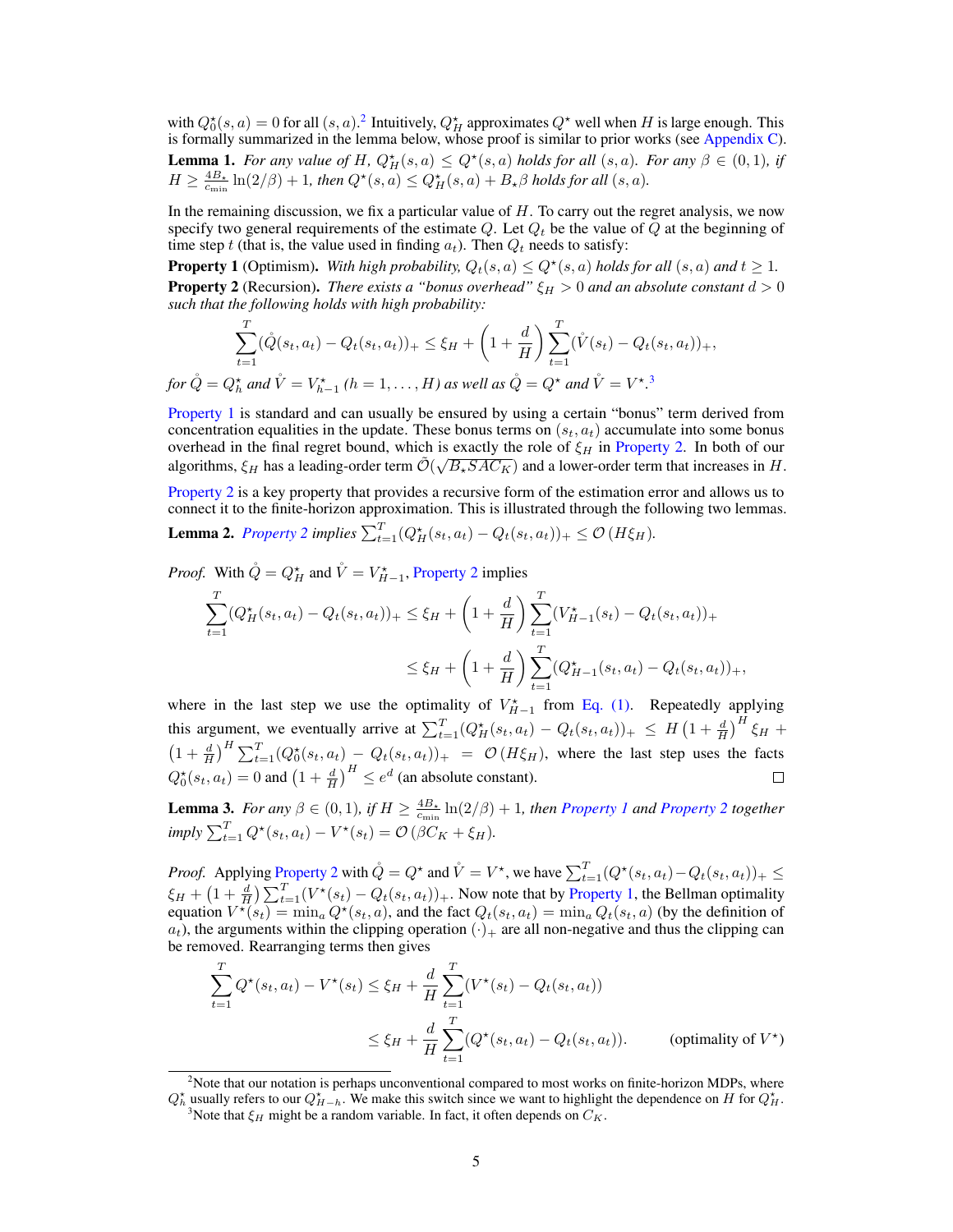It remains to bound the last term using the finite-horizon approximation  $Q_H^*$  as a proxy:

$$
\sum_{t=1}^{T} (Q^*(s_t, a_t) - Q_t(s_t, a_t)) = \sum_{t=1}^{T} (Q^*(s_t, a_t) - Q^*_H(s_t, a_t) + Q^*_H(s_t, a_t) - Q_t(s_t, a_t))
$$
  
=  $\mathcal{O}(TB_*\beta + H\xi_H),$ 

where the last step uses [Lemma 1](#page-4-4) and [Lemma 2.](#page-4-5) Importantly, this term is finally scaled by  $d/H$ , which, together with the fact  $\frac{TB_{\star}}{H} \leq c_{\min}T \leq C_K$ , proves the claimed bound. П

Readers familiar with the literature might already recognize the term  $\sum_{t=1}^{T} Q^{\star}(s_t, a_t) - V^{\star}(s_t)$ considered in [Lemma 3,](#page-4-6) which is closely related to the regret. Indeed, with this lemma, we can conclude a regret bound for our generic algorithm.

<span id="page-5-1"></span>**Theorem 1.** *For any*  $\beta \in (0,1)$ *, if*  $H \ge \frac{4B_*}{c_{\min}} \ln(2/\beta) + 1$ *, then [Algorithm 1](#page-3-0) ensures (with high probability*)  $R_K = \tilde{\mathcal{O}}\left(\sqrt{B_\star C_K} + B_\star + \beta C_K + \xi_H\right)$ .

*Proof.* We first decompose the regret as follows, which holds generally for any algorithm:

<span id="page-5-2"></span>
$$
R_K = \sum_{k=1}^K \left( \sum_{i=1}^{I_k} c_i^k - V^\star(s_1^k) \right)
$$
  
\n
$$
\leq \sum_{k=1}^K \sum_{i=1}^{I_k} \left( c_i^k - V^\star(s_i^k) + V^\star(s_{i+1}^k) \right) = \sum_{t=1}^T (c_t - V^\star(s_t) + V^\star(s_t'))
$$
  
\n
$$
= \sum_{t=1}^T (c_t - c(s_t, a_t)) + \sum_{t=1}^T (V^\star(s_t') - P_{s_t, a_t} V^\star) + \sum_{t=1}^T (Q^\star(s_t, a_t) - V^\star(s_t)).
$$
 (2)

The first and the second term are the sum of a martingale difference sequence (since  $s_t$ ' is drawn from The first and the second term are the sum of a mattingate difference sequence (since  $s_t$  is drawn from<br>  $P_{s_t, a_t}$ ) and can be bounded by  $\tilde{\mathcal{O}}(\sqrt{C_K})$  and  $\tilde{\mathcal{O}}(\sqrt{B_\star C_K} + B_\star)$  respectively using concentration inequalities; see [Lemma 4,](#page-14-0) [Lemma 35,](#page-42-0) and [Lemma 5.](#page-14-1) The third term can be bounded using [Lemma 3](#page-4-6) directly, which finishes the proof.  $\Box$ 

To get a sense of the regret bound in [Theorem 1,](#page-5-1) first note that since  $1/\beta$  only appears in a logarithmic term of the required lower bound of H, one can pick  $\beta$  to be small enough so that the term  $\beta C_K$  is dominated by others. Moreover, if  $\xi_H$  is  $\tilde{\mathcal{O}}(\sqrt{B_{\star}SAC_K})$  plus some lower-order term  $\rho_H$  (which as dominated by others. Moreover, if  $\xi_H$  is  $O(\sqrt{D_*}3AC_K)$  plus some lower-order term  $\rho_H$  (which as<br>mentioned is the case for our algorithms), then by solving a quadratic of  $\sqrt{C_K}$ , the regret bound of [Theorem 1](#page-5-1) implies  $R_K = \tilde{\mathcal{O}}(B_{\star}\sqrt{SAK} + \rho_H)$ , which is minimax optimal (ignoring  $\rho_H$ )!

Based on this analytical technique, it remains to design algorithms satisfying the two required properties. In the following sections, we provide two such examples, leading to the first model-free SSP algorithm and an improved model-based SSP algorithm.

#### <span id="page-5-0"></span>4 The First Model-free Algorithm: LCB-ADVANTAGE-SSP

In this section, we present a model-free algorithm (the first in the literature) called LCB-ADVANTAGE-SSP that falls into our generic template and satisfies the required properties. It is largely inspired by the state-of-the-art model-free algorithm UCB-ADVANTAGE [\[Zhang et al.,](#page-11-2) [2020b\]](#page-11-2) for the finite-horizon problem. The pseudocode is shown in [Algorithm 2,](#page-6-0) with only the lines instantiating the update rule of the  $Q$  estimates numbered. Importantly, the space complexity of this algorithm is only  $\mathcal{O}(SA)$  since we do not estimate the transition directly or conduct explicit finite-horizon reduction, and the time complexity is only  $\mathcal{O}(1)$  in each step.

Specifically, for each state-action pair  $(s, a)$ , we divide the samples received when visiting  $(s, a)$ into consecutive stages of exponentially increasing length, and only update  $Q(s, a)$  at the end of a stage. The number of samples  $e_j$  in stage j is defined through  $e_1 = H$  and  $e_{j+1} = \lfloor (1 + 1/H)e_j \rfloor$ for some parameter H. Further define  $\mathcal{L}^* = \{E_j\}_{j \in \mathbb{N}^+}$  with  $E_j = \sum_{i=1}^j e_i$ , which contains all the indices indicating the end of some stage. As mentioned, the algorithm only updates  $Q(s, a)$  when the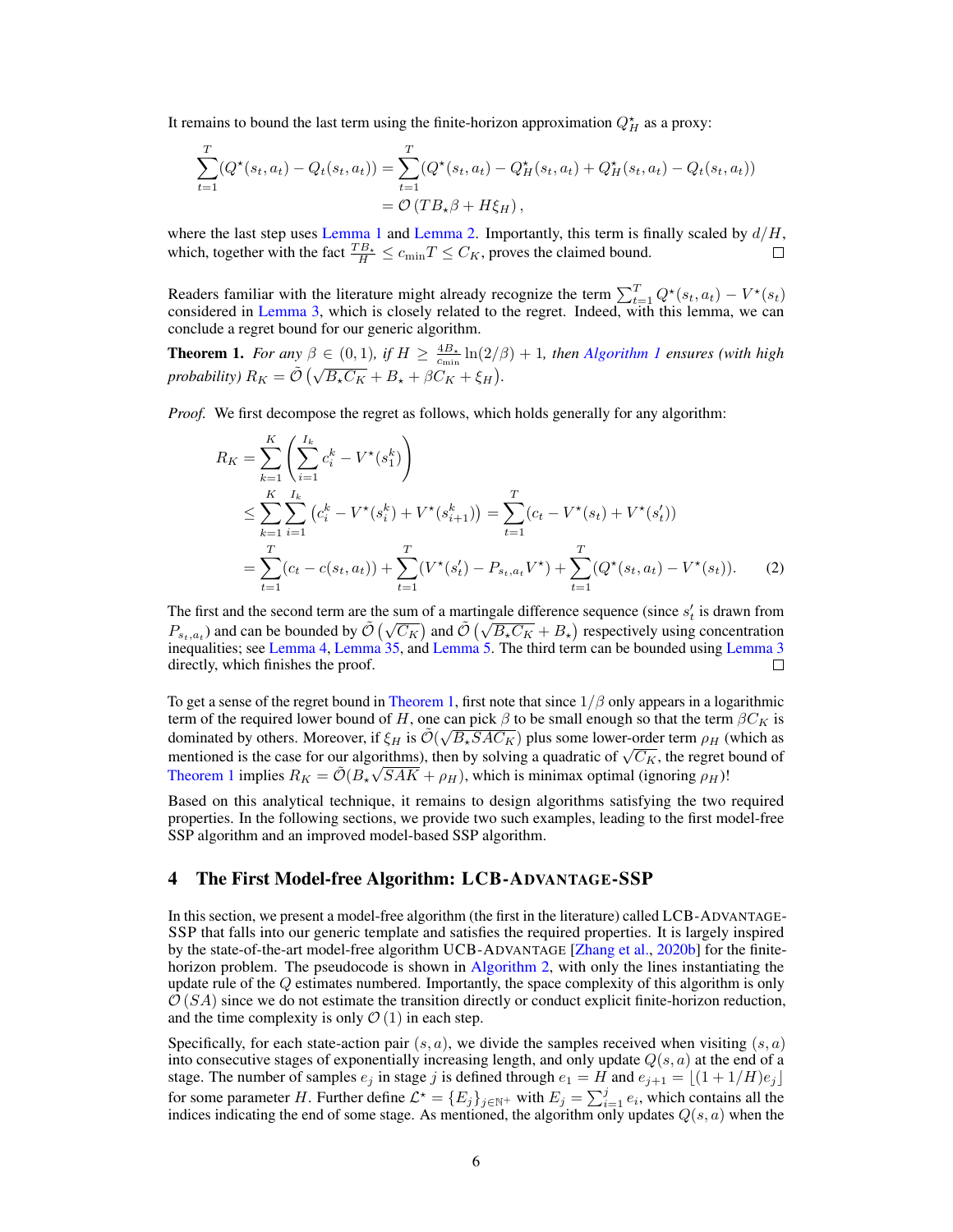## Algorithm 2 LCB-ADVANTAGE-SSP

<span id="page-6-4"></span><span id="page-6-0"></span>**Parameters:** horizon H, threshold  $\theta^*$ , and failure probability  $\delta \in (0, 1)$ . **Define:**  $\mathcal{L}^* = \{E_j\}_{j \in \mathbb{N}^+}$  where  $E_j = \sum_{i=1}^j e_i, e_1 = H$  and  $e_{j+1} = \lfloor (1 + 1/H)e_j \rfloor$ . **Initialize:**  $t \leftarrow 0$ ,  $s_1 \leftarrow s_{\text{init}}$ ,  $B \leftarrow 1$ , for all  $(s, a)$ ,  $N(s, a) \leftarrow 0$ ,  $M(s, a) \leftarrow 0$ . **Initialize:** for all  $(s, a)$ ,  $Q(s, a) \leftarrow 0$ ,  $V(s) \leftarrow 0$ ,  $V^{\text{ref}}(s) \leftarrow V(s)$ ,  $\hat{C}(s, a) \leftarrow 0$ .<br> **Initialize:** for all  $(s, a)$ ,  $\mu^{\text{ref}}(s, a) \leftarrow 0$ ,  $\sigma^{\text{ref}}(s, a) \leftarrow 0$ ,  $\mu(s, a) \leftarrow 0$ ,  $\sigma(s, a) \leftarrow 0$ ,  $v(s, a) \leftarrow 0$ . for  $k = 1, \ldots, K$  do repeat Increment time step  $t \stackrel{+}{\leftarrow} 1$ . Take action  $a_t = \arg\min_a Q(s_t, a)$ , suffer cost  $c_t$ , transit to and observe  $s'_t$ . 1 Increment visitation counters:  $n = N(s_t, a_t) \stackrel{+}{\leftarrow} 1, m = M(s_t, a_t) \stackrel{+}{\leftarrow} 1.$ 2 Update global accumulators:  $\mu^{\text{ref}}(s_t, a_t) \stackrel{+}{\leftarrow} V^{\text{ref}}(s'_t), \quad \sigma^{\text{ref}}(s_t, a_t) \stackrel{+}{\leftarrow} V^{\text{ref}}(s'_t)^2$  $\widehat{C}(s_t, a_t) \stackrel{+}{\leftarrow} c_t.$ 3 Update local accumulators:  $v(s_t, a_t) \stackrel{+}{\leftarrow} V(s'_t)$ ,  $\mu(s_t, a_t) \stackrel{+}{\leftarrow} V(s'_t) - V^{\text{ref}}(s'_t)$ ,  $\sigma(s_t, a_t) \stackrel{+}{\leftarrow}$  $(V(s'_t) - V^{\text{ref}}(s'_t))^2.$ 4 if  $n \in \mathcal{L}^*$  then 5 Compute  $\iota \leftarrow 256 \ln^6(4SAB_\star^8 n^5/\delta)$ , cost estimator  $\hat{c} = \frac{C(s_t, a_t)}{n}$ , bonuses  $b' \leftarrow$  $2\sqrt{\frac{B^2\iota}{m}} + \sqrt{\frac{\widehat{c}\iota}{n}} + \frac{\iota}{n}$  and  $b \leftarrow$  $\int \sigma^{\text{ref}}(s_t,a_t)/n = (\mu^{\text{ref}}(s_t,a_t)/n)^2$  $\frac{(\mu^{\text{ref}}(s_t, a_t)/n)^2}{n} t + \sqrt{\frac{\sigma(s_t, a_t)/m - (\mu(s_t, a_t)/m)^2}{m}}$  $\frac{(\mu(s_t,a_t)/m)^2}{m}t+\left(\frac{4B}{n}\right)$  $\frac{1}{n} + \frac{3B}{m}$ m  $\Big)$ <sub>ι+</sub>  $\sqrt{\frac{\widehat{c}\iota}{n}}$ . 6  $Q(s_t, a_t) \leftarrow \max \left\{ \widehat{c} + \frac{v(s_t, a_t)}{m} - b', Q(s_t, a_t) \right\}.$  $P\begin{bmatrix}Q(s_t,a_t)\leftarrow\max\bigg\{\widehat{c}+\frac{\mu^{\mathrm{ref}}(s_t,a_t)}{n}+\frac{\mu(s_t,a_t)}{m}-b,Q(s_t,a_t)\bigg\}. \end{bmatrix}.$  $\mathbf{s} \quad | \quad | \quad V(s_t) \leftarrow \min_a Q(s_t, a).$  $9$  | | if  $V(s_t) > B$  then  $B \leftarrow 2V(s_t)$ . 10 Reset local accumulators:  $v(s_t, a_t) \leftarrow 0, \mu(s_t, a_t) \leftarrow 0, \sigma(s_t, a_t) \leftarrow 0, M(s_t, a_t) \leftarrow 0.$ 11 **if**  $\sum_a N(s_t, a)$  *is a power of two not larger than*  $\theta^*$  **then**  $V^{\text{ref}}(s_t) \leftarrow V(s_t)$ . if  $s_t^r \neq g$  then  $s_{t+1} \leftarrow s_t^r$ ; else  $s_{t+1} \leftarrow s_{\text{init}}$ , break.

<span id="page-6-7"></span><span id="page-6-6"></span><span id="page-6-5"></span><span id="page-6-3"></span><span id="page-6-2"></span><span id="page-6-1"></span>total number of visits to  $(s, a)$  falls into the set  $\mathcal{L}^*$  [\(Line 4\)](#page-3-2). The algorithm also maintains an estimate V for  $V^*$ , which always satisfies  $V(s) = \min_a Q(s, a)$  [\(Line 8\)](#page-6-1), and importantly another reference value function  $V^{\text{ref}}$  whose role and update rule are to be discussed later.

In addition, some local and global accumulators are maintained in the algorithm. Local accumulators only store information related to the current stage. These include:  $M(s, a)$ , the number of visits to  $(s, a)$  within the current stage;  $v(s, a)$ , the cumulative value of  $V(s')$  within the current stage, where s' represents the next state after each visit to  $(s, a)$ ; and finally  $\mu(s, a)$  and  $\sigma(s, a)$ , the cumulative values of  $V(s') - V^{\text{ref}}(s')$  and its square respectively within the current stage [\(Line 3\)](#page-3-5). These local accumulators are reset to zero at the end of each stage [\(Line 10\)](#page-6-2).

On the other hand, global accumulators store information related to all stages and are never reset. These include:  $N(s, a)$ , the number of visits to  $(s, a)$  from the beginning;  $\hat{C}(s, a)$ , total cost incurs at  $(s, a)$  from the beginning; and  $\mu^{\text{ref}}(s, a)$  and  $\sigma^{\text{ref}}(s, a)$ , the cumulative value of  $V^{\text{ref}}(s')$  and its square respectively from the beginning, where again  $s'$  represents the next state after each visit to  $(s, a)$  [\(Line 2\)](#page-3-3).

We are now ready to describe the update rule of  $Q$ . The first update, [Line 6,](#page-6-3) is intuitively based on the equality  $Q^*(s, a) = c(s, a) + P_{s,a}V^*$  and uses  $v(s, a)/M(s, a)$  as an estimate for  $P_{s,a}V^*$  together with a (negative) bonus  $b'$  derived from Azuma's inequality [\(Line 5\)](#page-6-4). As mentioned, the bonus is necessary to ensure [Property 1](#page-4-0) (optimism) so that Q is always a lower confidence bound of  $Q^*$  (hence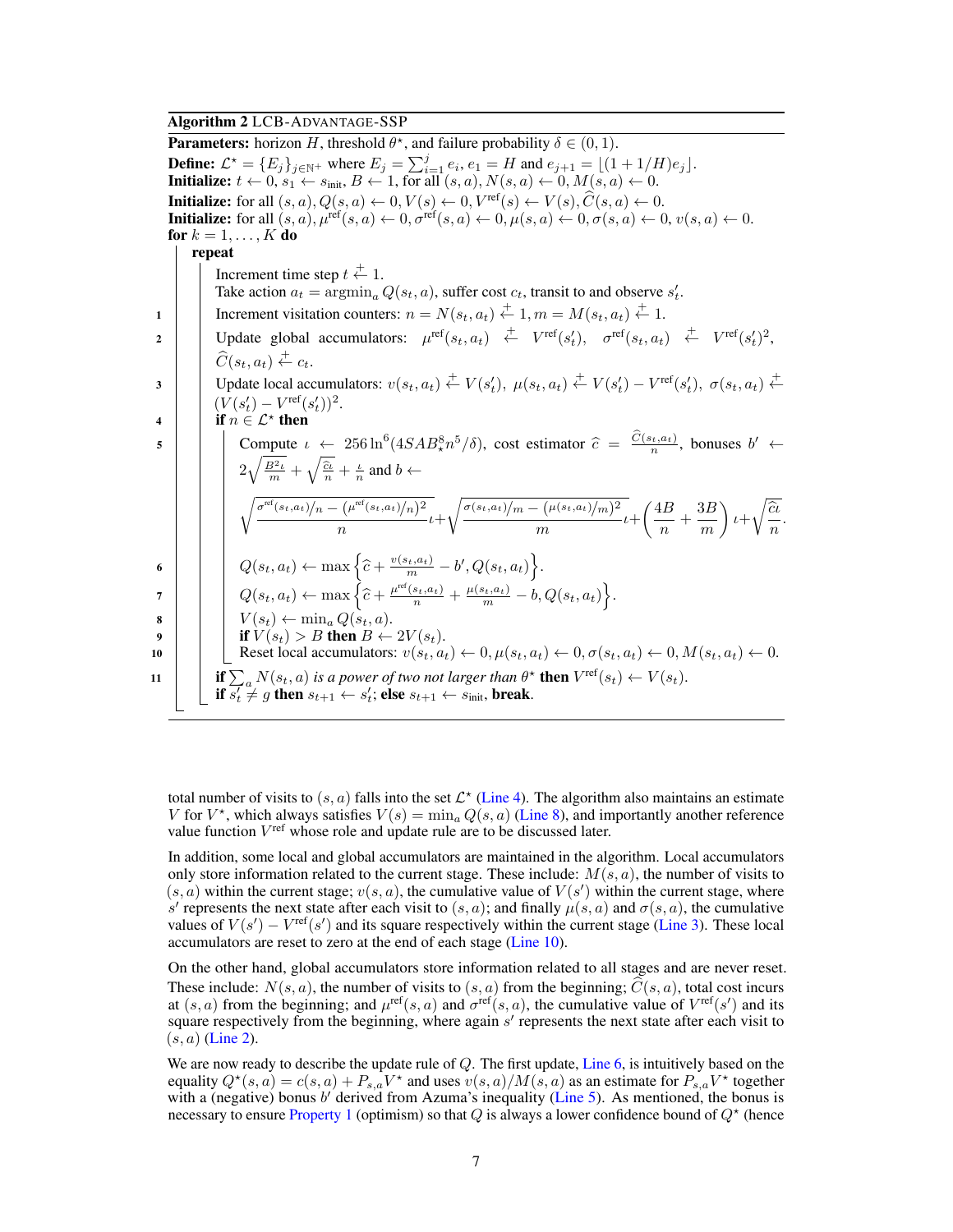the name "LCB"). Note that this update only uses data from the current stage (roughly  $1/H$  fraction The name LCB ). Note that this update only uses data from the current stage (rought) of the entire data collected so far), which leads to an extra  $\sqrt{H}$  factor in the regret.

To address this issue, [Zhang et al.](#page-11-2) [\[2020b\]](#page-11-2) introduce a variance reduction technique via a referenceadvantage decomposition, which we borrow here leading to the second update rule in [Line 7.](#page-6-5) This is intuitively based on the decomposition  $P_{s,a}V^* = P_{s,a}V^{\text{ref}} + P_{s,a}(V^* - V^{\text{ref}})$ , where  $P_{s,a}V^{\text{ref}}$  is approximated by  $\mu^{\text{ref}}(s, a)/N(s, a)$  and  $P_{s,a}(V^* - V^{\text{ref}})$  is approximated by  $\mu(s, a)/M(s, a)$ . In addition, a "variance-aware" bonus term  $b$  is applied, which is derived from a tighter Freedman's inequality [\(Line 5\)](#page-6-4). The reference function  $V^{\text{ref}}$  is some snapshot of the past value of V, and is guaranteed to be  $\mathcal{O}(c_{\min})$  close to  $V^*$  on a particular state as long as the number of visits to this state exceeds some threshold  $\theta^* = \tilde{\mathcal{O}}\left(B_*^2 H^3 SA/c_{\min}^2\right)$  [\(Line 11\)](#page-6-6). Overall, this second update rule not only removes the extra  $\sqrt{H}$  factor as in [\[Zhang et al.,](#page-11-2) [2020b\]](#page-11-2), but also turns some terms of order  $\tilde{A}$ .  $\overline{B}$ .  $\tilde{\mathcal{O}}(\sqrt{T})$  into  $\tilde{\mathcal{O}}(\sqrt{C_K})$  in our context, which is important for obtaining the optimal regret.

Despite the similarity, we emphasize several key differences between our algorithm and that of [\[Zhang et al.,](#page-11-2) [2020b\]](#page-11-2). First, [\[Zhang et al.,](#page-11-2) [2020b\]](#page-11-2) maintains a different Q estimate for each step of an episode (which is natural for a finite-horizon problem), while we only maintain one  $Q$  estimate (which is natural for SSP). Second, we update the reference function  $V^{\text{ref}}(s)$  whenever the number of visits to s doubles (while still below the threshold  $\theta^*$ ; see [Line 11\)](#page-6-6), instead of only updating it once as in [\[Zhang et al.,](#page-11-2) [2020b\]](#page-11-2). We show in [Lemma 8](#page-18-0) that this helps reduce the sample complexity and leads to a smaller lower-order term in the regret. Third, since there is no apriori known upper bound on V (unlike the finite-horizon setting), we maintain an empirical upper bound  $B$  (in a doubling manner) such that  $V(s) \leq B \leq 2B_{\star}$  [\(Line 9\)](#page-6-7), which is further used in computing the bonus terms b and  $b'$ . This is important for eventually developing a parameter-free algorithm.

In [Appendix D,](#page-15-0) we show that [Algorithm 2](#page-6-0) indeed satisfies the two required properties.

<span id="page-7-0"></span>**Theorem 2.** Let  $H = \left[\frac{4B_*}{c_{\min}}\ln(\frac{2}{\beta}) + 1\right]_2$  for  $\beta = \frac{c_{\min}}{2B_*^2SAK}$  and  $\theta^* = \tilde{\mathcal{O}}\left(\frac{B_*^2H^3SA}{c_{\min}^2}\right)$  be de*fined in [Lemma 8,](#page-18-0) then [Algorithm 2](#page-6-0) satisfies [Property 1](#page-4-0) and [Property 2](#page-4-1) with* d = 3 *and*  $\xi_H = \tilde{\mathcal{O}}\left(\sqrt{B_\star S A C_K} + \frac{B_\star^2 H^3 S^2 A}{c_{\min}}\right).$ 

*Proof Sketch.* The proof of [Property 1](#page-4-0) largely follows the analysis of [\[Zhang et al.,](#page-11-2) [2020b,](#page-11-2) Proposition 4] for the designed bonuses. To prove [Property 2,](#page-4-1) similarly to [\[Zhang et al.,](#page-11-2) [2020b\]](#page-11-2) we can show:

$$
\sum_{t=1}^T (\mathring{Q}(s_t, a_t) - Q_t(s_t, a_t))_+ \lesssim \xi_H + \sum_{t=1}^T \frac{1}{m_t} \sum_{i=1}^{m_t} P_{s_{\tilde{l}_{t,i}}, a_{\tilde{l}_{t,i}}} (\mathring{V} - V_{\tilde{l}_{t,i}})_+,
$$

where  $m_t$  is the value of m used in computing  $Q_t(s_t, a_t)$ , and  $\tilde{l}_{t,i}$  is the *i*-th time step the agent visits  $(s_t, a_t)$  among those  $m_t$  steps. Now it suffices to show that  $\sum_{t=1}^{T} \frac{1}{m_t} \sum_{i=1}^{m_t} P_{s_{\hat{l}_{t,i}}, a_{\hat{l}_{t,i}}}(\mathring{V} - V_{\tilde{l}_{t,i}}) + \sum_{t=1}^{T} \frac{1}{m_t} \sum_{i=1}^{m_t} P_{s_{\hat{l}_{t,i}}, a_{\hat{l}_{t,i}}}(\mathring{V} - V_{\tilde{l}_{t,i}})$  $(1 + \frac{3}{H}) \sum_{t=1}^{T} (\dot{V}(s_t) - V_t(s_t))_+,$  which is proven in [Lemma 13.](#page-24-0)  $\Box$ 

As a direct corollary of [Theorem 1,](#page-5-1) we arrive at the following regret guarantee.

<span id="page-7-1"></span>Theorem 3. *With the same parameters as in [Theorem 2,](#page-7-0) with probability at least* 1−60δ*, [Algorithm 2](#page-6-0)* ensures  $R_K = \tilde{\mathcal{O}}\left(B_\star\right)$ √  $\overline{SAK} + \frac{B_{\star}^{5}S^{2}A}{c^{4}}$  $\frac{c_{\min}^5S^2A}{c_{\min}^4}.$ 

We make several remarks on our results. First, while [Algorithm 2](#page-6-0) requires setting the two parameters H and  $\theta^*$  in terms of  $B_*$  to obtain the claimed regret bound, one can in fact achieve the exact same bound without knowing  $B_{\star}$  by slightly changing the algorithm. The high level idea is to first apply the doubling trick from [Tarbouriech et al.](#page-11-0) [\[2021b\]](#page-11-0) to determine an upper bound on  $B_{\star}$ , then try logarithmically many different values of H and  $\theta^*$  simultaneously, each leading to a different update rule for  $Q$  and  $V^{\text{ref}}$ . This only increases the time and space complexity by a logarithmic factor, without hurting the regret (up to log factors). Details are deferred to [Section D.5.](#page-26-0)

Second, as mentioned in [Section 2,](#page-2-0) when  $c_{\min}$  is unknown or  $c_{\min} = 0$ , one can clip all observed costs to  $\epsilon$  if they are below  $\epsilon > 0$ , which introduces an additive regret term of order  $\mathcal{O}(\epsilon K)$ . By picking  $\epsilon$  to be of order  $K^{-1/5}$ , our bound becomes  $\tilde{\mathcal{O}}(K^{4/5})$  ignoring other parameters. Although most existing works suffer the same issue, this is certainly undesirable, and our second algorithm to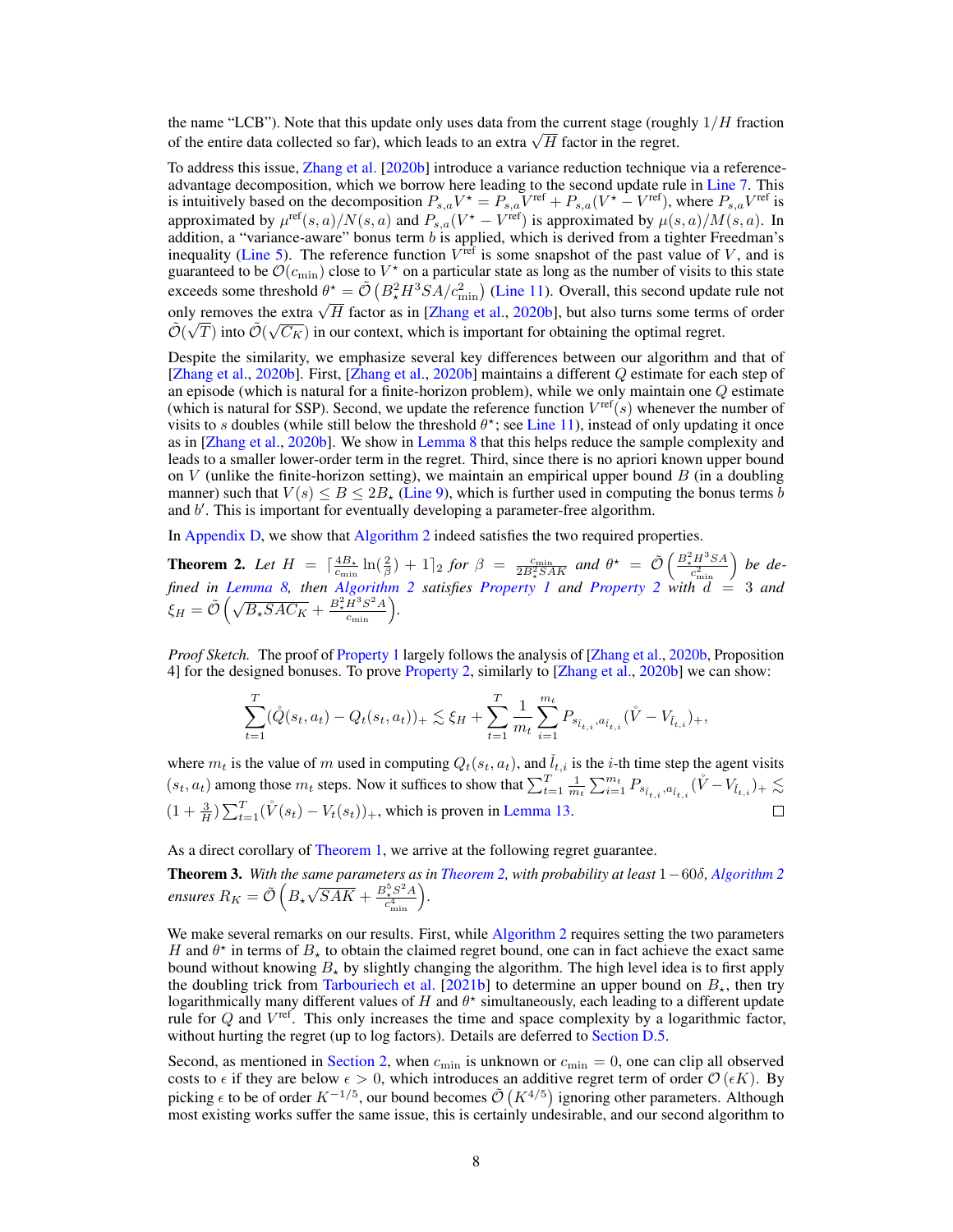# Algorithm 3 SVI-SSP

<span id="page-8-1"></span>**Parameters:** horizon H, value function upper bound B, and failure probability  $\delta \in (0, 1)$ . **Define:**  $\mathcal{L} = \{E_j\}_{j \in \mathbb{N}}$ +, where  $E_j = \sum_{i=1}^j e_i, e_j = \lfloor \tilde{e}_j \rfloor$ , and  $\tilde{e}_1 = 1, \tilde{e}_{j+1} = \tilde{e}_j + \frac{1}{H}e_j$ . Initialize:  $t \leftarrow 0, s_1 \leftarrow s_{\text{init}}$ . **Initialize:** for all  $(s, a, s')$ ,  $n(s, a, s') \leftarrow 0$ ,  $n(s, a) \leftarrow 0$ ,  $Q(s, a) \leftarrow 0$ ,  $V(s) \leftarrow 0$ ,  $\hat{C}(s, a) \leftarrow 0$ . for  $k = 1, \ldots, K$  do repeat Increment time step  $t \stackrel{+}{\leftarrow} 1$ . Take action  $a_t = \arg\min_a Q(s_t, a)$ , suffer cost  $c_t$ , transit to and observe  $s'_t$ . 1 Update accumulators:  $n = n(s_t, a_t) \stackrel{+}{\leftarrow} 1, n(s_t, a_t, s_t') \stackrel{+}{\leftarrow} 1, \widehat{C}(s_t, a_t) \stackrel{+}{\leftarrow} c_t$ . 2 if  $n \in \mathcal{L}$  then 3 Update empirical transition:  $\bar{P}_{s_t, a_t}(s') \leftarrow \frac{n(s_t, a_t, s')}{n}$  for all s'. n 4 Compute  $\iota \leftarrow 20 \ln \frac{25An}{\delta}$ , cost estimator  $\hat{c} \leftarrow \frac{C(s,a)}{n}$ , and bonus  $b \leftarrow$  $\max\left\{7\sqrt{\frac{\mathbb{V}(\bar{P}_{s_t,a_t},V)\mu}{n}}\right\}$  $\left\{\frac{a_t,V\mu}{n},\frac{49B\mu}{n}\right\}+\sqrt{\frac{\widehat{c}\mu}{n}}.$  $\begin{array}{c|c} \mathbf{5} & Q(s_t, a_t) \leftarrow \max\{\hat{c} + \bar{P}_{s_t, a_t} V - b, Q(s_t, a_t)\}. \end{array}$ 6  $\big|$   $\big|$   $\big|$   $V(s_t) \leftarrow \operatorname{argmin}_a Q(s_t, a).$ if  $s_t' \neq g$  then  $s_{t+1} \leftarrow s_t'$ ; else  $s_{t+1} \leftarrow s_{\text{init}}$ , break.

be introduced in the next section completely avoids this issue by having only logarithmic dependence on  $1/c_{\text{min}}$ .

Finally, we point out that, just as in the finite-horizon case, the variance reduction technique is crucial for obtaining the minimax optimal regret. For example, if one instead uses an update rule similar to the (suboptimal) Q-learning algorithm of [\[Jin et al.,](#page-10-11) [2018\]](#page-10-11), then this is essentially equivalent to removing the second update [\(Line 7\)](#page-6-5) of our algorithm. While this still satisfies [Property 2,](#page-4-1) the bonus removing the second update (Line *T*) of our algorithm. While this still satisfies Property 2, the overhead  $\xi_H$  would be  $\sqrt{H}$  times larger, resulting in a suboptimal leading term in the regret.

# <span id="page-8-0"></span>5 An Optimal and Efficient Model-based Algorithm: SVI-SSP

In this section, we propose a simple model-based algorithm called SVI-SSP (Sparse Value Iteration for SSP) following our template, which not only achieves the minimax optimal regret even when  $c_{\text{min}} = 0$ , matching the state-of-the-art by a recent work [\[Tarbouriech et al.,](#page-11-0) [2021b\]](#page-11-0), but also admits highly sparse updates, making it more efficient than all existing model-based algorithms. The pseudocode is in [Algorithm 3,](#page-8-1) again with only the lines instantiating the update rule for Q numbered.

Similar to [Algorithm 2,](#page-6-0) SVI-SSP divides samples of each  $(s, a)$  into consecutive stages of (roughly) exponentially increasing length, and only update  $Q(s, a)$  at the end of a stage [\(Line 2\)](#page-3-3). However, the number of samples  $e_j$  in stage j is defined slightly differently through  $e_j = [\tilde{e}_j], \tilde{e}_1 = 1$ , and  $\tilde{e}_{j+1} = \tilde{e}_j + \frac{1}{H} e_j$  for some parameter H. In the long run, this is almost the same as the scheme used<br>in Algorithm 2 but importantly it forces more frequent undates at the beginning — for example, one in Algorithm  $\overline{2}$ , but importantly, it forces more frequent updates at the beginning — for example, one can verify that  $e_1 = \cdots = e_H = 1$ , meaning that  $Q(s, a)$  is updated every time  $(s, a)$  is visited for the first  $H$  visits. This slight difference turns out to be important to ensure that the lower-order term in the regret has no poly $(H)$  dependence, as shown in [Lemma 16](#page-30-0) and further discussed in [Remark 3.](#page-31-0) More intuition on the design of this update scheme is provided in [Section E.1.](#page-30-1)

The update rule for Q is very simple [\(Line 5\)](#page-6-4). It is again based on the equality  $Q^*(s, a) = c(s, a) +$  $P_{s,a}V^*$ , but this time uses  $\bar{P}_{s,a}V - b$  as an approximation for  $P_{s,a}V^*$ , where  $\bar{P}_{s,a}$  is the empirical transition directly calculated from two counters  $n(s, a)$  and  $n(s, a, s')$  (number of visits to  $(s, a)$  and  $(s, a, s')$  respectively), V is such that  $V(s) = \min_a Q(s, a)$ , and b is a special bonus term [\(Line 4\)](#page-3-2) adopted from [\[Tarbouriech et al.,](#page-11-0) [2021b,](#page-11-0) [Zhang et al.,](#page-11-3) [2020a\]](#page-11-3) which ensures that Q is an optimistic estimate of  $Q^*$  and also helps remove poly $(H)$  dependence in the regret.

SVI-SSP exhibits a unique structure compared to existing algorithms. In each update, it modifies only one entry of  $Q$  (similarly to model-free algorithms), while other model-based algorithms such as [\[Tarbouriech et al.,](#page-11-0) [2021b\]](#page-11-0) perform value iteration for every entry of Q repeatedly until convergence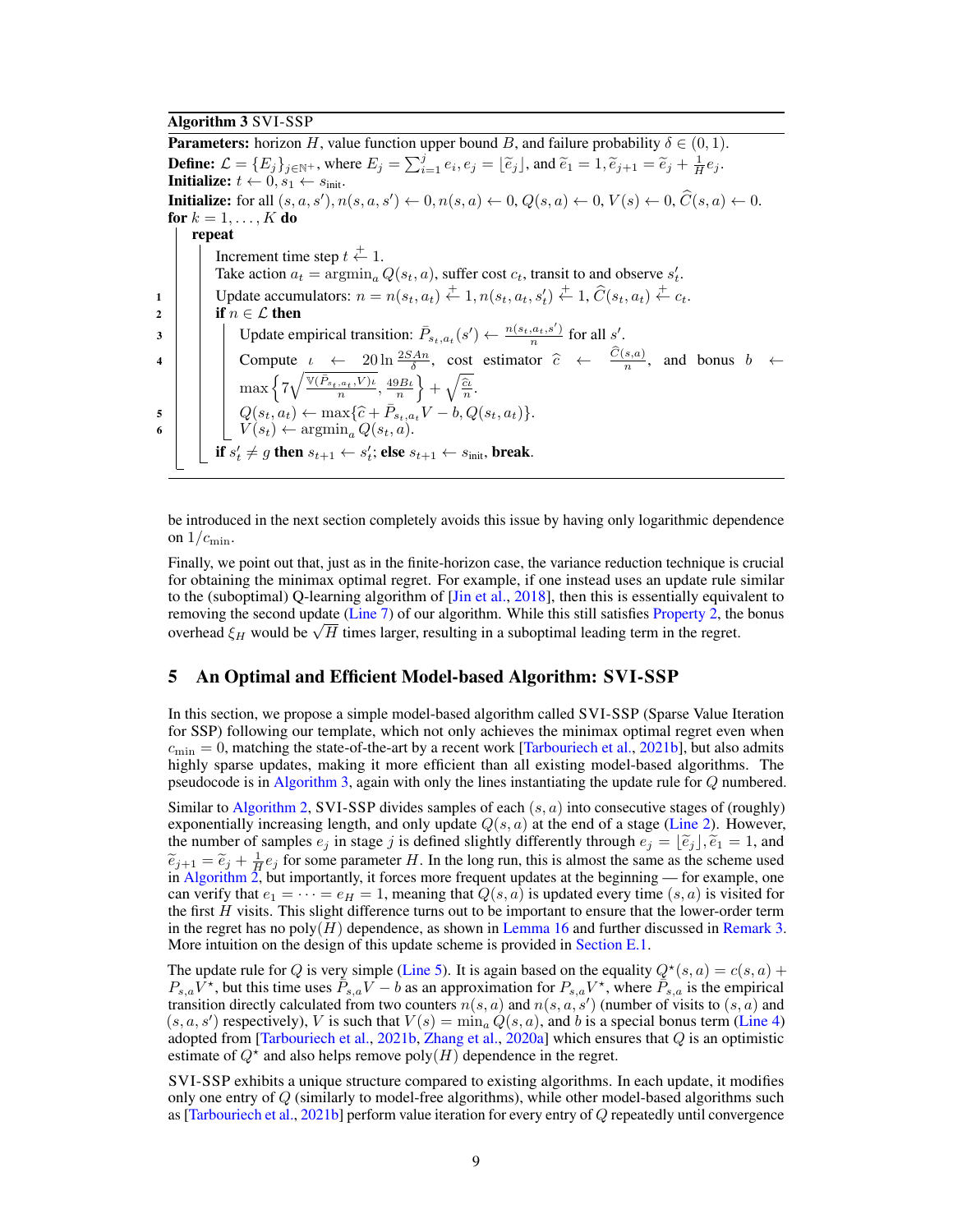(concrete time complexity comparisons to follow). We emphasize that our implicit finite-horizon analysis is indeed the key to enable us to derive a regret guarantee for such a sparse value iteration algorithm. Specifically, in [Appendix E,](#page-30-2) we show that SVI-SSP satisfies the two required properties.

<span id="page-9-0"></span>**Theorem 4.** If  $B \geq B_{\star}$  and  $H = \left[\frac{4B}{c_{\min}}\ln(\frac{2}{\beta}) + 1\right]_2$  for  $\beta = \frac{c_{\min}}{2B^2SAK}$ , then [Algorithm 3](#page-8-1) satisfies *[Property 1](#page-4-0) and [Property 2](#page-4-1) with*  $d = 1$  *and*  $\xi_H = \tilde{O}(\sqrt{B_*SAC_K} + BS^2A + \beta C_K)$ *, where the dependence on*  $H$  *in*  $\xi_H$  *is hidden in logarithmic terms.* 

*Proof Sketch.* The proof of [Property 1](#page-4-0) largely follows the analysis of [\[Tarbouriech et al.,](#page-11-0) [2021b,](#page-11-0) Lemma 15]. To prove [Property 2,](#page-4-1) we first show  $\sum_{t=1}^{T} (\mathring{Q}(s_t, a_t) - Q_t(s_t, a_t))_+ \lesssim \xi_H + \sum_{t=1}^{T} P_t(\mathring{V} V_{l_t})_+$ , where  $l_t$  is the last time step  $Q(s_t, a_t)$  is updated. Then, the remaining main steps are shown below with all details deferred to the corresponding key lemmas:

$$
\sum_{t=1}^{T} P_t(\mathring{V} - V_{t})_+ \lesssim \left(1 + \frac{1}{H}\right) \sum_{t=1}^{T} P_t(\mathring{V} - V_t)_+ \tag{Lemma 16}
$$
\n
$$
\lesssim \left(1 + \frac{1}{H}\right) \sum_{t=1}^{T} (\mathring{V}(s_t) - V_t(s_t))_+ + \left(1 + \frac{1}{H}\right) \sum_{t=1}^{T} (P_t - \mathbb{I}_{s'_t})(\mathring{V} - V_t)_+ \lesssim \left(1 + \frac{1}{H}\right) \sum_{t=1}^{T} (\mathring{V}(s_t) - V_t(s_t))_+ + \xi_H, \qquad \text{(Lemma 22 and Lemma 21)}
$$

which completes the proof.

 $\Box$ 

Again, as a direct corollary of [Theorem 1,](#page-5-1) we arrive at the following regret guarantee.

<span id="page-9-2"></span>Theorem 5. *With the same parameters as in [Theorem 4,](#page-9-0) with probability at least* 1−12δ*, [Algorithm 3](#page-8-1)* √  $ensures R_K = \tilde{\mathcal{O}}(B_\star\sqrt{SAK} + BS^2A).$ 

Setting  $B = B_{\star}$ , our bound becomes  $\tilde{\mathcal{O}}(B_{\star}\sqrt{\frac{B_{\star}^2}{2\epsilon}})$  $\overline{SAK} + B_{\star}S^2A$ , which is minimax optimal even when  $c_{\min}$  is unknown or  $c_{\min} = 0$  (this is because the dependence on  $1/c_{\min}$  is only logarithmic, and one can clip all observed costs to  $\epsilon$  if they are below  $\epsilon = 1/K$  in this case without introducing  $poly(K)$  overhead to the regret). When  $B_{\star}$  is unknown, we can use the same doubling trick from [Tar](#page-11-0)[bouriech et al.](#page-11-0) [\[2021b\]](#page-11-0) to obtain almost the same bound (with only the lower-order term increased to  $\tilde{\mathcal{O}}\left(B_\star^3 S^3 A\right)$ ); see [Section E.5](#page-40-0) for details.<sup>[4](#page-9-1)</sup>

**Comparison with EB-SSP [\[Tarbouriech et al.,](#page-11-0) [2021b\]](#page-11-0)** Our regret bounds match exactly the stateof-the-art by [Tarbouriech et al.](#page-11-0) [\[2021b\]](#page-11-0). Thanks to the sparse update, however, SVI-SSP has a much better time complexity. Specifically, for SVI-SSP, each  $(s, a)$  is updated at most  $\mathcal{O}(H) = \mathcal{O}(B*/_{c_{\min}})$ times [\(Lemma 16\)](#page-30-0), and each update takes  $\mathcal{O}(S)$  time, leading to total complexity  $\tilde{\mathcal{O}}(^{B_*S^2A}/_{c_{\min}})$ . On the other hand, for EB-SSP, although each  $(s, a)$  only causes  $\tilde{\mathcal{O}}(1)$  updates, each update runs value iteration on all entries of Q until convergence, which takes  $\tilde{O}(B_{\star}^2 s^2/c_{\min}^2)$  iterations (see their Appendix C) and leads to total complexity  $\tilde{\mathcal{O}}(B_*^2 S^5 A/c_{\text{min}}^2)$ , much larger than ours.

Comparison with ULCVI [\[Cohen et al.,](#page-10-5) [2021\]](#page-10-5) Another recent work by [Cohen et al.](#page-10-5) [\[2021\]](#page-10-5) using explicit finite-horizon approximation also achieves minimax regret but requires the knowledge of some hitting time of the optimal policy. Without this knowledge, their bound has a large  $1/c_{\text{min}}^4$ dependence in the lower-order term just as our model-free algorithm. Our results in this section show that implicit finite-horizon approximation has advantage over explicit approximation apart from reducing space complexity: the former does not necessarily introduce  $poly(H)$  dependence even for the lower-order term, while the latter does under the current analysis.

<span id="page-9-1"></span><sup>&</sup>lt;sup>4</sup>We note that this doubling trick is in fact also applicable to [Algorithm 2.](#page-6-0) However, the specific approach we propose for this algorithm in [Section D.5](#page-26-0) is better in the sense that it does not worsen the regret at all.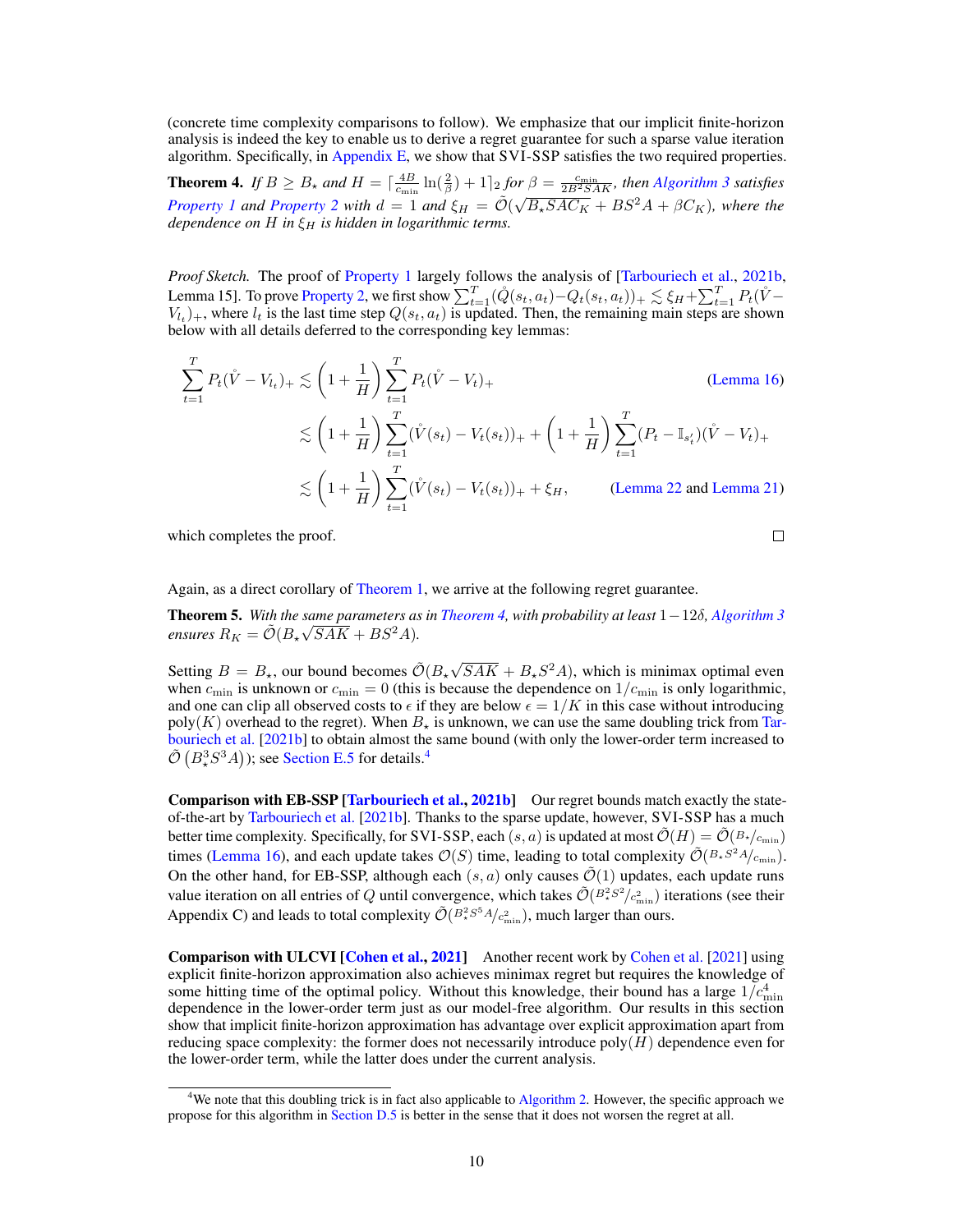## Acknowledgments and Disclosure of Funding

LC thanks Chen-Yu Wei for many helpful discussions. HL is supported by NSF Award IIS-1943607 and a Google Faculty Research Award. MJ and RJ's research is supported by NSF CCF-1817212, NSF ECCS-1810447 and ONR N00014-20-1-2258 awards.

#### References

- <span id="page-10-0"></span>Marcin Andrychowicz, Filip Wolski, Alex Ray, Jonas Schneider, Rachel Fong, Peter Welinder, Bob McGrew, Josh Tobin, OpenAI Pieter Abbeel, and Wojciech Zaremba. Hindsight experience replay. In *Advances in Neural Information Processing Systems*, volume 30, 2017.
- <span id="page-10-10"></span>Mohammad Gheshlaghi Azar, Ian Osband, and Rémi Munos. Minimax regret bounds for reinforcement learning. In *International Conference on Machine Learning*, pages 263–272. PMLR, 2017.
- <span id="page-10-2"></span>Dimitri P Bertsekas and John N Tsitsiklis. An analysis of stochastic shortest path problems. *Mathematics of Operations Research*, 16(3):580–595, 1991.
- <span id="page-10-3"></span>Dimitri P Bertsekas and Huizhen Yu. Stochastic shortest path problems under weak conditions. *Lab. for Information and Decision Systems Report LIDS-P-2909, MIT*, 2013.
- <span id="page-10-8"></span>Liyu Chen and Haipeng Luo. Finding the stochastic shortest path with low regret: The adversarial cost and unknown transition case. In *International Conference on Machine Learning*, 2021.
- <span id="page-10-7"></span>Liyu Chen, Haipeng Luo, and Chen-Yu Wei. Minimax regret for stochastic shortest path with adversarial costs and known transition. In *Conference On Learning Theory*, 2021.
- <span id="page-10-4"></span>Alon Cohen, Haim Kaplan, Yishay Mansour, and Aviv Rosenberg. Near-optimal regret bounds for stochastic shortest path. In *Proceedings of the 37th International Conference on Machine Learning*, volume 119, pages 8210–8219. PMLR, 2020.
- <span id="page-10-5"></span>Alon Cohen, Yonathan Efroni, Yishay Mansour, and Aviv Rosenberg. Minimax regret for stochastic shortest path. In *Neural Information Processing Systems*, 2021.
- <span id="page-10-6"></span>Yonathan Efroni, Nadav Merlis, Mohammad Ghavamzadeh, and Shie Mannor. Tight regret bounds for model-based reinforcement learning with greedy policies. In *Advances in Neural Information Processing Systems*, volume 32. Curran Associates, Inc., 2019.
- <span id="page-10-14"></span>Yonathan Efroni, Nadav Merlis, Aadirupa Saha, and Shie Mannor. Confidence-budget matching for sequential budgeted learning. In *International Conference on Machine Learning*, 2021.
- <span id="page-10-13"></span>Thomas Jaksch, Ronald Ortner, and Peter Auer. Near-optimal regret bounds for reinforcement learning. *Journal of Machine Learning Research*, 11(4), 2010.
- <span id="page-10-11"></span>Chi Jin, Zeyuan Allen-Zhu, Sebastien Bubeck, and Michael I Jordan. Is Q-learning provably efficient? In *Advances in neural information processing systems*, pages 4863–4873, 2018.
- <span id="page-10-12"></span>Chi Jin, Tiancheng Jin, Haipeng Luo, Suvrit Sra, and Tiancheng Yu. Learning adversarial Markov decision processes with bandit feedback and unknown transition. In *Proceedings of the 37th International Conference on Machine Learning*, pages 4860–4869, 2020.
- <span id="page-10-15"></span>Chung-Wei Lee, Haipeng Luo, Chen-Yu Wei, and Mengxiao Zhang. Bias no more: high-probability data-dependent regret bounds for adversarial bandits and MDPs. In *Advances in Neural Information Processing Systems*, volume 33, pages 15522–15533. Curran Associates, Inc., 2020.
- <span id="page-10-9"></span>Shiau Hong Lim and Peter Auer. Autonomous exploration for navigating in MDPs. In *Conference on Learning Theory*, pages 40–1. JMLR Workshop and Conference Proceedings, 2012.
- <span id="page-10-1"></span>Soroush Nasiriany, Vitchyr Pong, Steven Lin, and Sergey Levine. Planning with goal-conditioned policies. In *Advances in Neural Information Processing Systems*, volume 32. Curran Associates, Inc., 2019.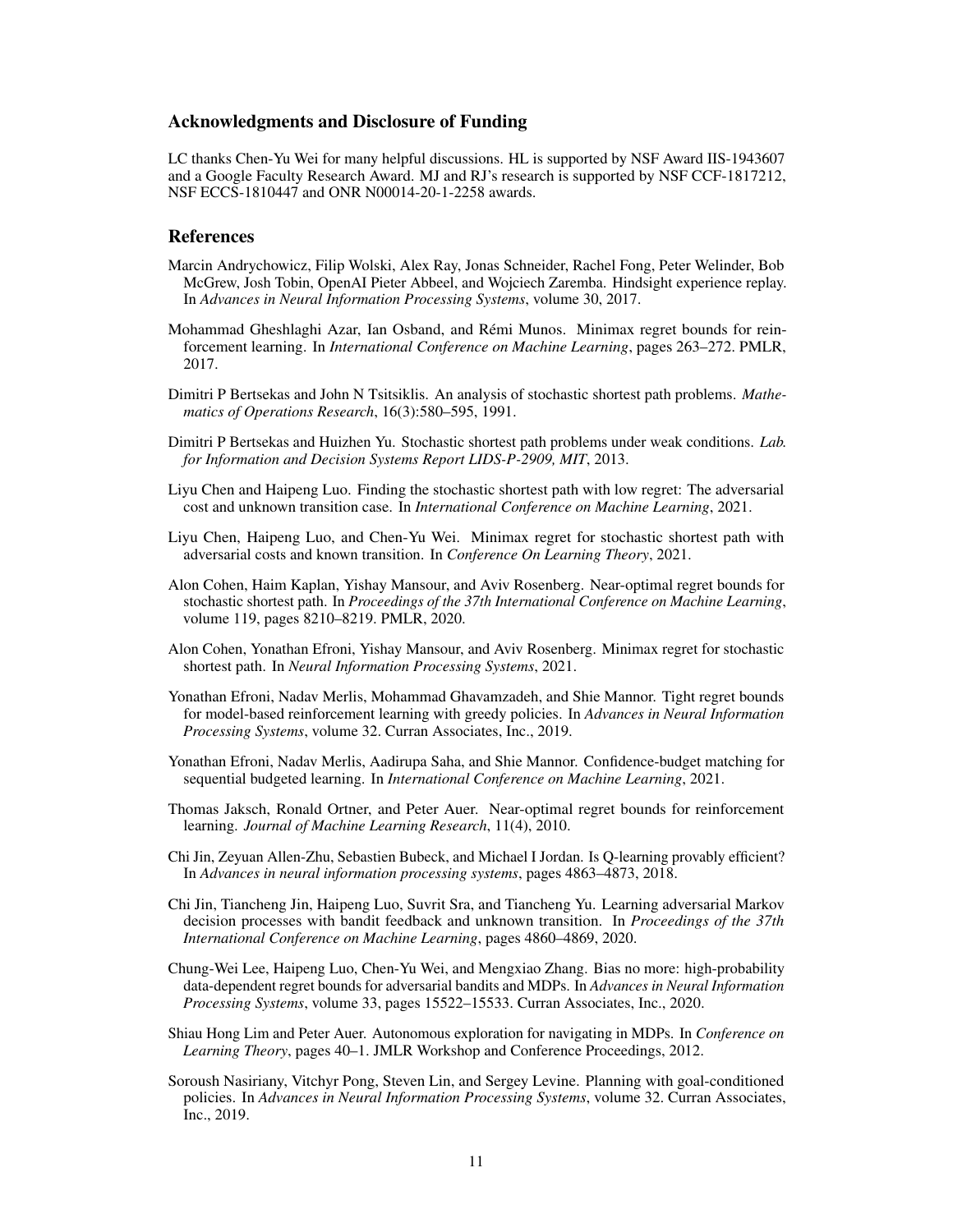- <span id="page-11-8"></span>Gergely Neu, Andras Gyorgy, and Csaba Szepesvári. The adversarial stochastic shortest path problem with unknown transition probabilities. In *Artificial Intelligence and Statistics*, pages 805–813, 2012.
- <span id="page-11-10"></span>Aviv Rosenberg and Yishay Mansour. Online convex optimization in adversarial Markov decision processes. In *Proceedings of the 36th International Conference on Machine Learning*, pages 5478–5486, 2019.
- <span id="page-11-4"></span>Aviv Rosenberg and Yishay Mansour. Stochastic shortest path with adversarially changing costs. *arXiv preprint arXiv:2006.11561*, 2020.
- <span id="page-11-1"></span>Jean Tarbouriech, Evrard Garcelon, Michal Valko, Matteo Pirotta, and Alessandro Lazaric. No-regret exploration in goal-oriented reinforcement learning. In *International Conference on Machine Learning*, pages 9428–9437. PMLR, 2020a.
- <span id="page-11-6"></span>Jean Tarbouriech, Matteo Pirotta, Michal Valko, and Alessandro Lazaric. Improved sample complexity for incremental autonomous exploration in MDPs. In *Advances in Neural Information Processing Systems*, volume 33, pages 11273–11284. Curran Associates, Inc., 2020b.
- <span id="page-11-5"></span>Jean Tarbouriech, Matteo Pirotta, Michal Valko, and Alessandro Lazaric. Sample complexity bounds for stochastic shortest path with a generative model. In *Algorithmic Learning Theory*, pages 1157–1178. PMLR, 2021a.
- <span id="page-11-0"></span>Jean Tarbouriech, Runlong Zhou, Simon S Du, Matteo Pirotta, Michal Valko, and Alessandro Lazaric. Stochastic shortest path: Minimax, parameter-free and towards horizon-free regret. In *Neural Information Processing Systems*, 2021b.
- <span id="page-11-11"></span>Ruosong Wang, Simon S Du, Lin Yang, and Sham Kakade. Is long horizon RL more difficult than short horizon RL? *Advances in Neural Information Processing Systems*, 33, 2020.
- <span id="page-11-12"></span>Chen-Yu Wei, Mehdi Jafarnia Jahromi, Haipeng Luo, Hiteshi Sharma, and Rahul Jain. Modelfree reinforcement learning in infinite-horizon average-reward Markov decision processes. In *International Conference on Machine Learning*, pages 10170–10180. PMLR, 2020.
- <span id="page-11-13"></span>Huizhen Yu and Dimitri P Bertsekas. On boundedness of Q-learning iterates for stochastic shortest path problems. *Mathematics of Operations Research*, 38(2):209–227, 2013.
- <span id="page-11-7"></span>Andrea Zanette and Emma Brunskill. Tighter problem-dependent regret bounds in reinforcement learning without domain knowledge using value function bounds. In *Proceedings of the 36th International Conference on Machine Learning*, pages 7304–7312, 2019.
- <span id="page-11-3"></span>Zihan Zhang, Xiangyang Ji, and Simon S Du. Is reinforcement learning more difficult than bandits? a near-optimal algorithm escaping the curse of horizon. In *Conference On Learning Theory*, 2020a.
- <span id="page-11-2"></span>Zihan Zhang, Yuan Zhou, and Xiangyang Ji. Almost optimal model-free reinforcement learning via reference-advantage decomposition. In *Advances in Neural Information Processing Systems*, volume 33, pages 15198–15207. Curran Associates, Inc., 2020b.
- <span id="page-11-9"></span>Alexander Zimin and Gergely Neu. Online learning in episodic Markovian decision processes by relative entropy policy search. In *Advances in Neural Information Processing Systems*, pages 1583–1591, 2013.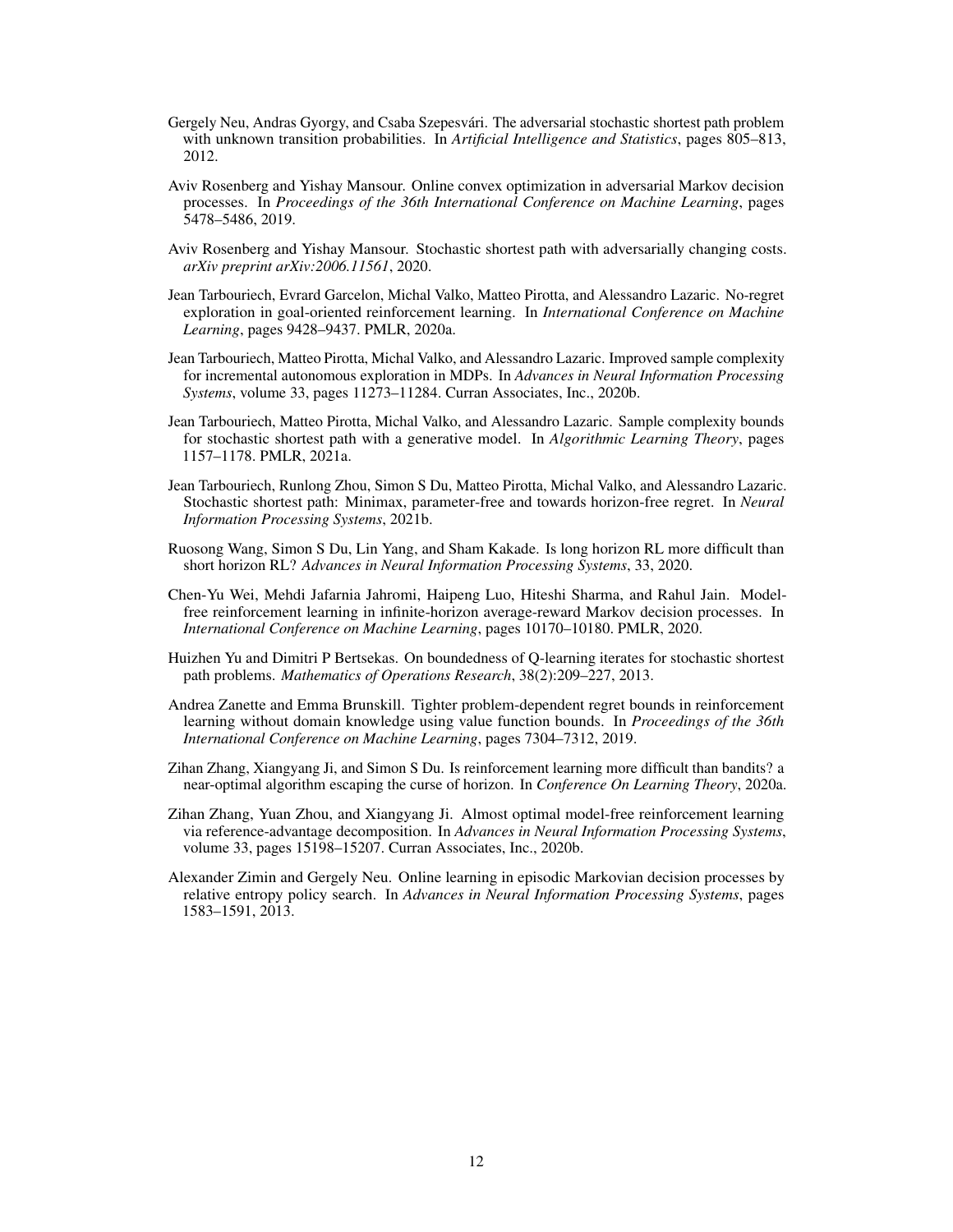<span id="page-12-1"></span>Table 1: Summary of existing regret minimization algorithms for SSP with their best achievable bounds (assuming necessary prior knowledge). Here,  $D$ ,  $S$ ,  $A$  are the diameter, number of states, and number of actions of the MDP,  $T_{\star}$  is the maximum expected hitting time of the optimal policy over all states,  $B_{\star}$  is the maximum expected costs of the optimal policy over all states, and K is the number of episodes.

| Algorithm                          | <b>Regret Bound</b>                                            |  |
|------------------------------------|----------------------------------------------------------------|--|
| UC-SSP [Tarbouriech et al., 2020a] | $DS\sqrt{DAK/c_{\rm min}} + S^2AD^2$                           |  |
| Bernstein-SSP [Cohen et al., 2020] | $B_{\star}S\sqrt{AK}+\sqrt{B_{\star}^3S^2A^2}/c_{\rm min}$     |  |
| ULCVI [Cohen et al., 2021]         | $B_{\star}\sqrt{SAK} + T_{\star}^{4}S^{2}A$                    |  |
| EB-SSP [Tarbouriech et al., 2021b] | $B_{\star}\sqrt{SAK} + B_{\star}S^2A$                          |  |
| LCB-ADVANTAGE-SSP (Ours)           | $B_{\star}\sqrt{SAK} + B_{\star}^{5}S^{2}A/c_{\text{min}}^{4}$ |  |
| SVI-SSP (Ours)                     | $B_{\star}\sqrt{SAK} + B_{\star}S^2A$                          |  |

# <span id="page-12-0"></span>A A Summary of Existing Bounds

A summary of existing regret minimization algorithms for SSP and their regret bounds is shown in [Table 1.](#page-12-1) Note that although LCB-ADVANTAGE-SSP has a larger lower order term depending on  $\tilde{\mathcal{O}}(1/c_{\text{min}}^4)$  among the minimax optimal algorithms, it actually nearly matches that of ULCVI when  $T_{\star}$  is unknown, in which case their algorithm is run with  $T_{\star}$  replaced by its upper bound  $B_{\star}/c_{\text{min}}$ .

**Time Complexity** When  $c_{\min} = 0$ , the cost perturbation trick is applied (see paragraph "Assumption on  $c_{\text{min}}$ " in [Section 2](#page-2-0) for more details) and  $1/c_{\text{min}}$  becomes a K-dependent quantity. This leads to a worse K-dependent time complexity for all algorithms in [Table 1](#page-12-1) except ULCVI. In fact, this seems to be a shared limitation of all algorithms that learns a stationary policy. On the other hand, when  $T_{\star}$  is known, ULCVI (which learns a non-stationary policy) gives a better time complexity with no polynomial dependency on  $K$ . How to learn a stationary policy while avoiding  $K$ -dependent time complexity when  $c_{\min} = 0$  is an interesting future direction.

# B Preliminaries for the Appendix

**Extra Notations in Appendix** Denote by  $\Delta_{\mathcal{X}}$  the simplex over set X. For conciseness, throughout the appendix, we use the following notational shorthands:

- $\mathbb{I}_s(s') = \mathbb{I}\{s = s'\};$
- $P_t = P_{s_t, a_t};$
- for a function  $f_t : \mathcal{S} \times \mathcal{A} \to \mathbb{R}$ , we often abuse the notation and use  $f_t$  to denote  $f_t(s_t, a_t)$  when there is no confusion from the context; in fact, in [Lemma 9](#page-19-0) and [Lemma 18,](#page-32-0) we also use  $f_t$  to denote  $f_t(s, a)$  for a particular  $(s, a)$  pair;
- $V_H = \{(Q^{\star}, V^{\star})\} \cup \{(Q_h^{\star}, V_{h-1}^{\star})\}_{h=1}^H$ .

Note that for any  $(\mathring{Q}, \mathring{V}) \in \mathcal{V}_H$ , we have  $\mathring{Q}(s, a) = c(s, a) + P_{s,a} \mathring{V}, \mathring{V}(s) \in [0, B_\star], \mathring{V}(g) = 0$ and  $\mathring{V}(s) \leq \min_{a} \mathring{Q}(s, a)$ . Throughout the paper,  $\tilde{\mathcal{O}}(\cdot)$  also hides dependence on  $\ln(1/\delta)$  and  $\ln T$ where  $\delta \in (0, e^{-1}]$  is some failure probability, and T is a random variable but can be bounded by  $\frac{C_K}{C_{\text{min}}}$  under strictly positive costs. We include a summary of most notations in [Table 2.](#page-13-1)

**Truncating the Interaction** An important question in SSP is whether the algorithm halts in a finite number of steps. To implicitly show this, we do the following trick throughout the analysis. Fix any positive integer  $T'$  and explicitly stop the algorithm after  $T'$  steps. Our analysis will show that in

<span id="page-12-2"></span><sup>&</sup>lt;sup>5</sup>In [Table 2,](#page-13-1) "the current stage" means the current stage of  $(s, a)$  at time step t, and "the last stage" means the last stage of  $(s, a)$  before time step t.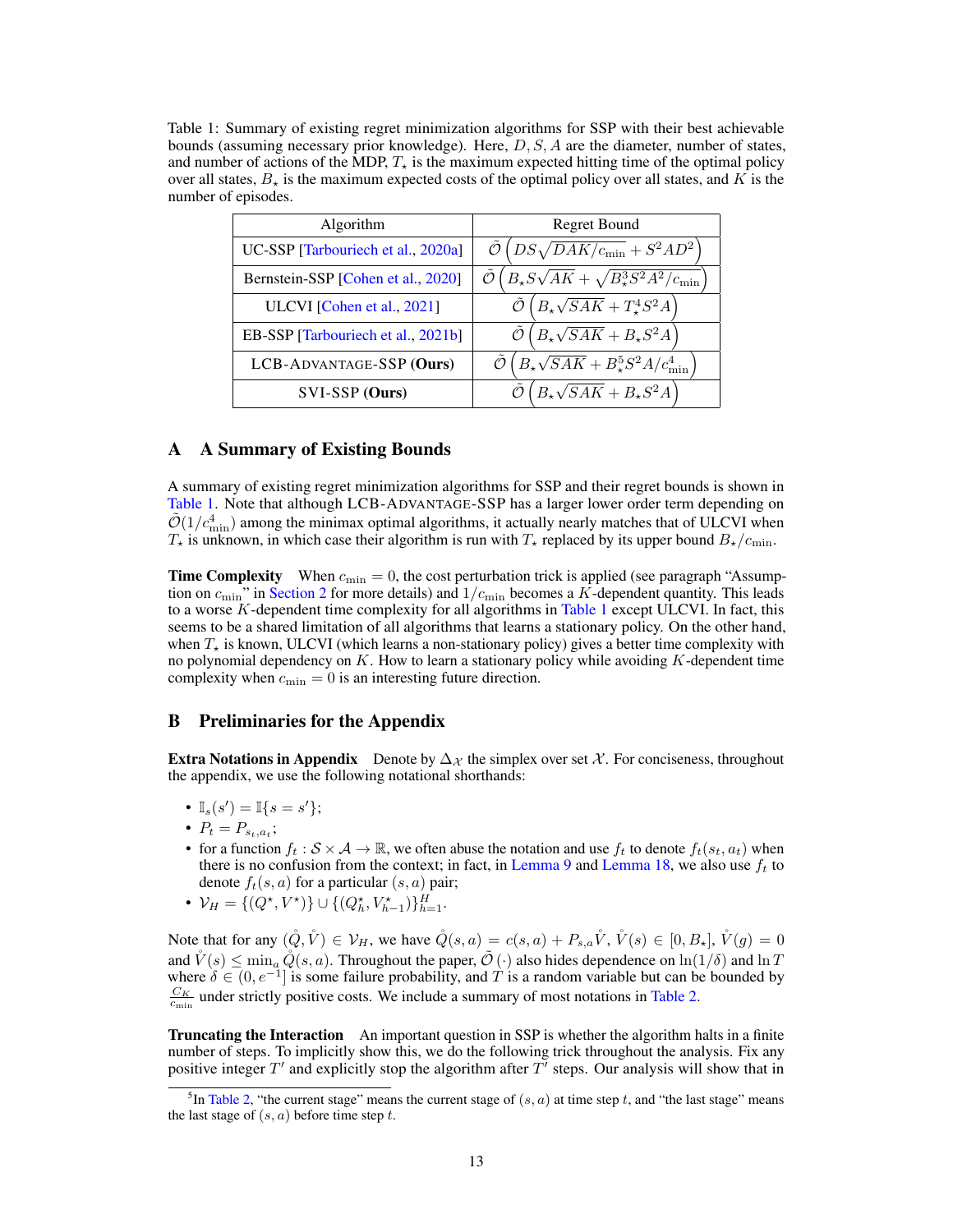Table 2: Explanation of the notations

<span id="page-13-1"></span>

| β                          | precision of the implicit finite horizon approximation;                                                                                                          |
|----------------------------|------------------------------------------------------------------------------------------------------------------------------------------------------------------|
| $Q_t, V_t$                 | accumulators $Q, V$ at the beginning of time step $t$ ;                                                                                                          |
| $Q^\star,V^\star$          | optimal value functions of the SSP instance;                                                                                                                     |
| $Q_h^{\star}, V_h^{\star}$ | optimal value functions of taking $h$ steps in the SSP instance and then<br>teleporting to the goal state; see Eq. $(1)$                                         |
| $C_K$                      | total costs the agent suffers in $K$ episodes;                                                                                                                   |
| $V_t^{\text{ref}}$         | reference value function at the beginning of time step $t$ ;                                                                                                     |
| $V^{\text{REF}}$           | reference value function at the end of learning; see Lemma 8                                                                                                     |
| $C_{\rm REF}$              | costs in regret of using reference value function; see Lemma 8                                                                                                   |
| $C_{\rm REF, 2}$           | another costs in the regret of using reference value function; see Lemma 8                                                                                       |
| $B_t$                      | an upper bound of estimated value function $V_t$ ;                                                                                                               |
| $\widehat{c}_t(s,a)$       | cost estimator used in the last update of $Q_t(s, a)$ ;                                                                                                          |
| $n_t(s,a)$                 | the number of visits to $(s, a)$ before the current stage; <sup>5</sup>                                                                                          |
| $m_t(s,a)$                 | the number of visits to $(s, a)$ in the last stage;                                                                                                              |
| $b_t(s,a), b'_t(s,a)$      | bonus terms used in the last update of $Q_t(s, a)$ ;                                                                                                             |
| $l_{t,i}(s,a)$             | the <i>i</i> -th time step the agent visits $(s, a)$ among those $n_t(s, a)$ steps before<br>the current stage;                                                  |
| $\check{l}_{t,i}(s,a)$     | the <i>i</i> -th time step the agent visits $(s, a)$ among those $m_t(s, a)$ steps within<br>the last stage;                                                     |
| $l_t(s,a)$                 | the last time step the agent visits $(s, a)$ before the current stage;                                                                                           |
| $\iota_t(s,a)$             | logarithmic terms used in the last update of $Q_t(s, a)$ ;                                                                                                       |
| $\varepsilon_t$            | indicator of whether time step t is in the first stage of $(s_t, a_t)$ ;                                                                                         |
| $\nu_t$                    | empirical variance of the advantage (i.e., the difference between the estimate<br>value function and the reference value function) at time step t; see Eq. $(4)$ |
| $\nu_t^{\text{ref}}$       | empirical variance of the reference value function at time step t; see Eq. $(5)$                                                                                 |
| $\bar{P}_{t,s,a}$          | empirical transition at $(s, a)$ at the beginning of the current stage of $(s, a)$ ;                                                                             |
| $e_j, E_j$                 | the length of the $j$ -th stage and the total length of the first $j$ stages;                                                                                    |

this case the regret  $R_K$  is bounded by something independent of  $T'$ , which then allows us to take  $T'$ to infinity and recover the original setting while maintaining the same bound. This also implicitly shows that the algorithm must halt in a finite number of steps.

# <span id="page-13-0"></span>C Omitted Details for [Section 3](#page-3-1)

In this section, we provide omitted details and proofs for [Section 3.](#page-3-1) We first introduce the class of finite horizon MDPs used in the approximation: given an SSP model  $M = (S, A, s_{init}, g, c, P)$ , we consider the costs of interacting with  $M$  for at most  $H$  steps and then directly teleporting to the goal state. Specifically, we define a finite-horizon SSP  $M = (\mathcal{S}, \mathcal{A}, \widetilde{s}_{\text{init}}, g, \widetilde{c}, P)$  as follows:

- $\widetilde{S} = S \times [H], \widetilde{s}_{init} = (s_{init}, 1)$  and the goal state g remains the same;
- transition from  $(s, h)$  to  $(s', h')$  is only possible when  $h' = h + 1$ , and the transition follows the original MDP:  $\widetilde{P}((s', h+1)|(s, h), a) = P(s'|s, a)$  for  $h \in [H-1]$  and  $P(g|(s, H), a) = 1;$
- mean cost function also follows the original MDP:  $\widetilde{c}_k((s, h), a) = c_k(s, a)$ .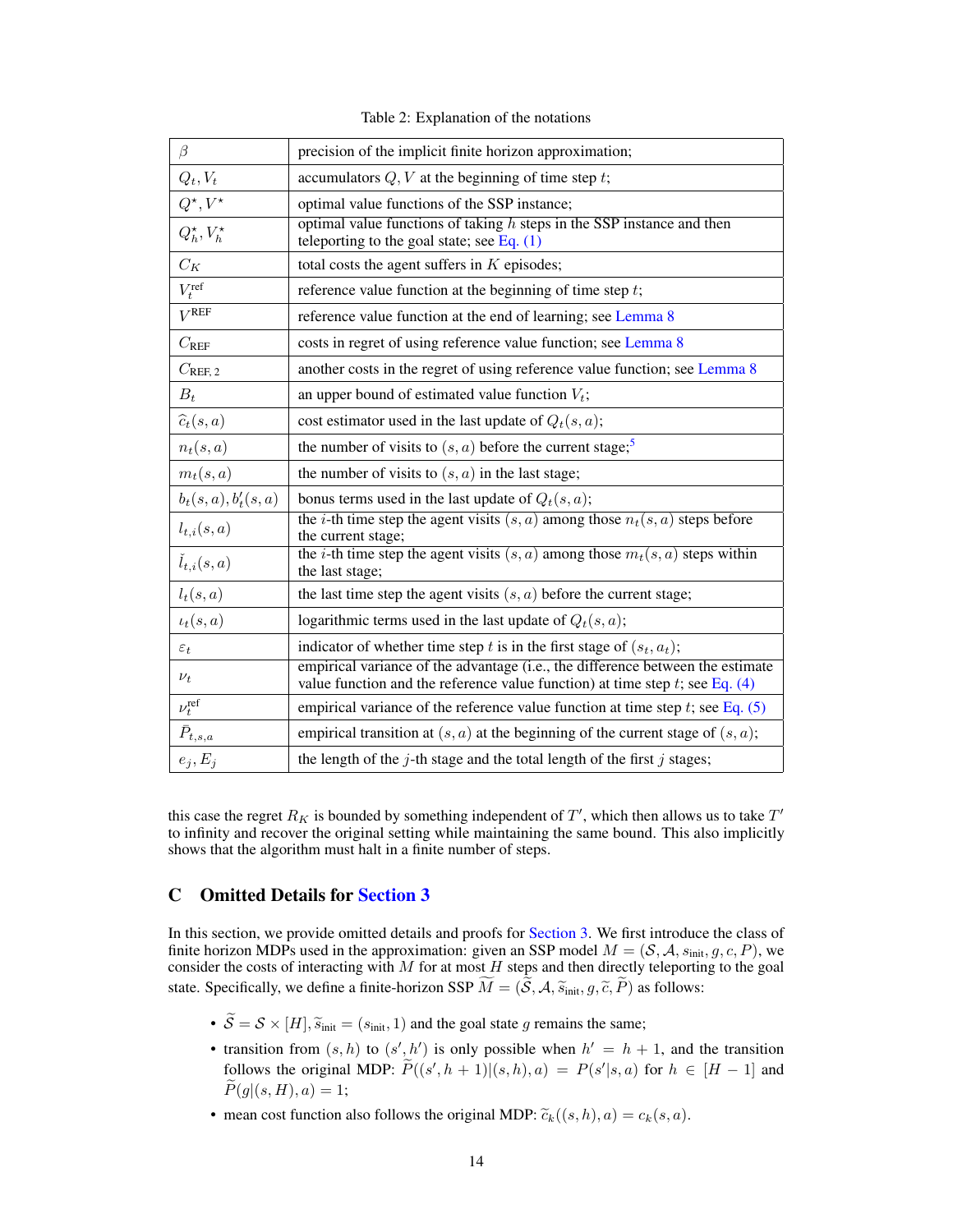We also define  $Q_0^*(s, a) = V_0^*(s) = 0, Q_h^*(s, a) = \tilde{Q}^*((s, H - h + 1), a), V_h^*(s) = \tilde{V}^*(s, H - h + 1)$ for  $h \in [H]$ , where  $\widetilde{Q}^*$  and  $\widetilde{V}^*$  are optimal state-action and state value functions in  $\widetilde{M}$ . Then, it is straightforward to verify that  $Q_h^*$  and  $V_h^*$  satisfy [Eq. \(1\).](#page-3-4) Since M is equivalent to  $\overline{M}$  with  $H = \infty$ , intuitively we should have  $Q^*(s, a) \approx Q_H^*(s, a)$  for a sufficiently large H. The formal statement, shown in [Lemma 1,](#page-4-4) is proven below:

*Proof of [Lemma 1.](#page-4-4)* By definition  $Q_h^*(s, a) \le Q^*(s, a)$  holds for all  $(s, a) \in S \times A$  and  $h \in [H]$ , since  $\tilde{M}$  is a truncated version of M. Therefore,  $V_h^*(s) \leq B_\star$  holds, and the expected hitting time (the number of steps needed to reach the goal) of the optimal policy in  $\tilde{M}$  starting from any  $(s, h)$ is upper bounded by  $\frac{B_*}{c_{\min}}$ . By [\[Rosenberg and Mansour,](#page-11-4) [2020,](#page-11-4) Lemma 6], when  $h \ge \frac{4B_*}{c_{\min}} \ln \frac{2}{\beta}$ , the probability of not reaching g in h steps is at most  $\beta$ . Denote by  $\tilde{\pi}_L^*$  the optimal policy of  $\tilde{M}$ , and  $\pi_L^*$  a non-stationary policy in M which follows  $\tilde{\pi}_L^*$  for the first H steps, and then follow afterwards. We have for any  $s \in \mathcal{S}, V^*(s) - V_{H-1}^*(s) \leq V^{\pi_L^*}(s) - V_{H-1}^{\pi_L^*}(s) \leq B_{\star}\beta$ , where we apply  $H \geq \frac{4B_{\star}}{c_{\min}}\ln\frac{2}{\beta} + 1, V^{\star}(s) \leq V^{\tilde{\pi}_{L}^{\star}}(s)$  and  $V_{H-1}^{\star}(s) = V_{H-1}^{\tilde{\pi}_{L}^{\star}}(s)$ . Finally,  $Q^{\star}(s, a) - Q_{H}^{\star}(s, a) =$  $P_{s,a}(V^* - V_{H-1}^*) \leq B_{\star}\beta.$ 

<span id="page-14-0"></span>**Lemma 4.** With probability at least  $1 - 2\delta$ ,  $\sum_{t=1}^{T} c_t - c(s_t, a_t) = \tilde{\mathcal{O}}(\sqrt{C_K})$ .

*Proof.* By [Eq. \(24\)](#page-42-1) of [Lemma 35,](#page-42-0)  $||c||_{\infty} \in [0, 1]$ , and [Lemma 36](#page-42-2) with  $\alpha = 1$ , with probability at least  $1 - 2\delta$ :

$$
\sum_{t=1}^{T} c_t - c(s_t, a_t) = \tilde{\mathcal{O}}\left(\sqrt{\sum_{t=1}^{T} \mathbb{E}[c_t^2]}\right) = \tilde{\mathcal{O}}\left(\sqrt{\sum_{t=1}^{T} c(s_t, a_t)}\right) = \tilde{\mathcal{O}}\left(\sqrt{C_K}\right).
$$

The next lemma is used in the proof of [Theorem 1,](#page-5-1) which shows that the sum of the variances of the optimal value function is of order  $\tilde{\mathcal{O}}(B_{\star}C_K)$ . It is also useful in bounding the overhead of Bernstein-style confidence interval (see [Lemma 11](#page-22-0) and [\[Cohen et al.,](#page-10-4) [2020,](#page-10-4) Lemma 4.7] for example).

<span id="page-14-1"></span>**Lemma 5.** With probability at least  $1 - 2\delta$ ,  $\sum_{t=1}^{T} \mathbb{V}(P_{s_t, a_t}, V^*) = \tilde{\mathcal{O}}\left(B_*^2 + B_* C_K\right)$ .

*Proof.* Note that:

$$
\sum_{t=1}^{T} \mathbb{V}(P_{s_t, a_t}, V^*) = \sum_{t=1}^{T} P_{s_t, a_t}(V^*)^2 - (P_{s_t, a_t}V^*)^2
$$
\n
$$
= \sum_{k=1}^{K} \sum_{i=1}^{I_k} P_{s_i^k, a_i^k}(V^*)^2 - V^*(s_i^k)^2 + \sum_{k=1}^{K} \sum_{i=1}^{I_k} V^*(s_i^k)^2 - (P_{s_i^k, a_i^k}V^*)^2
$$
\n
$$
\leq \sum_{k=1}^{K} \sum_{i=1}^{I_k} P_{s_i^k, a_i^k}(V^*)^2 - V^*(s_{i+1}^k)^2 + \sum_{k=1}^{K} \sum_{i=1}^{I_k} Q^*(s_i^k, a_i^k)^2 - (P_{s_i^k, a_i^k}V^*)^2.
$$
\n
$$
(V^*(s_{I_k+1}^k) = 0 \text{ and } V^*(s_i^k) \leq Q^*(s_i^k, a_i^k))
$$

For the first term, by [Eq. \(24\)](#page-42-1) of [Lemma 35](#page-42-0) with  $V^*(s) \leq B_\star$  and [Lemma 30](#page-41-0) with  $X = V^*(S'), S' \sim$  $P_{s_t, a_t}$ , we have with probability at least  $1 - \delta$ ,

$$
\sum_{k=1}^{K} \sum_{i=1}^{I_k} P_{s_i^k, a_i^k} (V^*)^2 - V^*(s_{i+1}^k)^2 = \tilde{\mathcal{O}}\left(\sqrt{\sum_{t=1}^{T} \mathbb{V}(P_{s_t, a_t}, (V^*)^2)} + B_{\star}^2\right)
$$
  
=  $\tilde{\mathcal{O}}\left(B_{\star}\sqrt{\sum_{t=1}^{T} \mathbb{V}(P_{s_t, a_t}, V^*)} + B_{\star}^2\right).$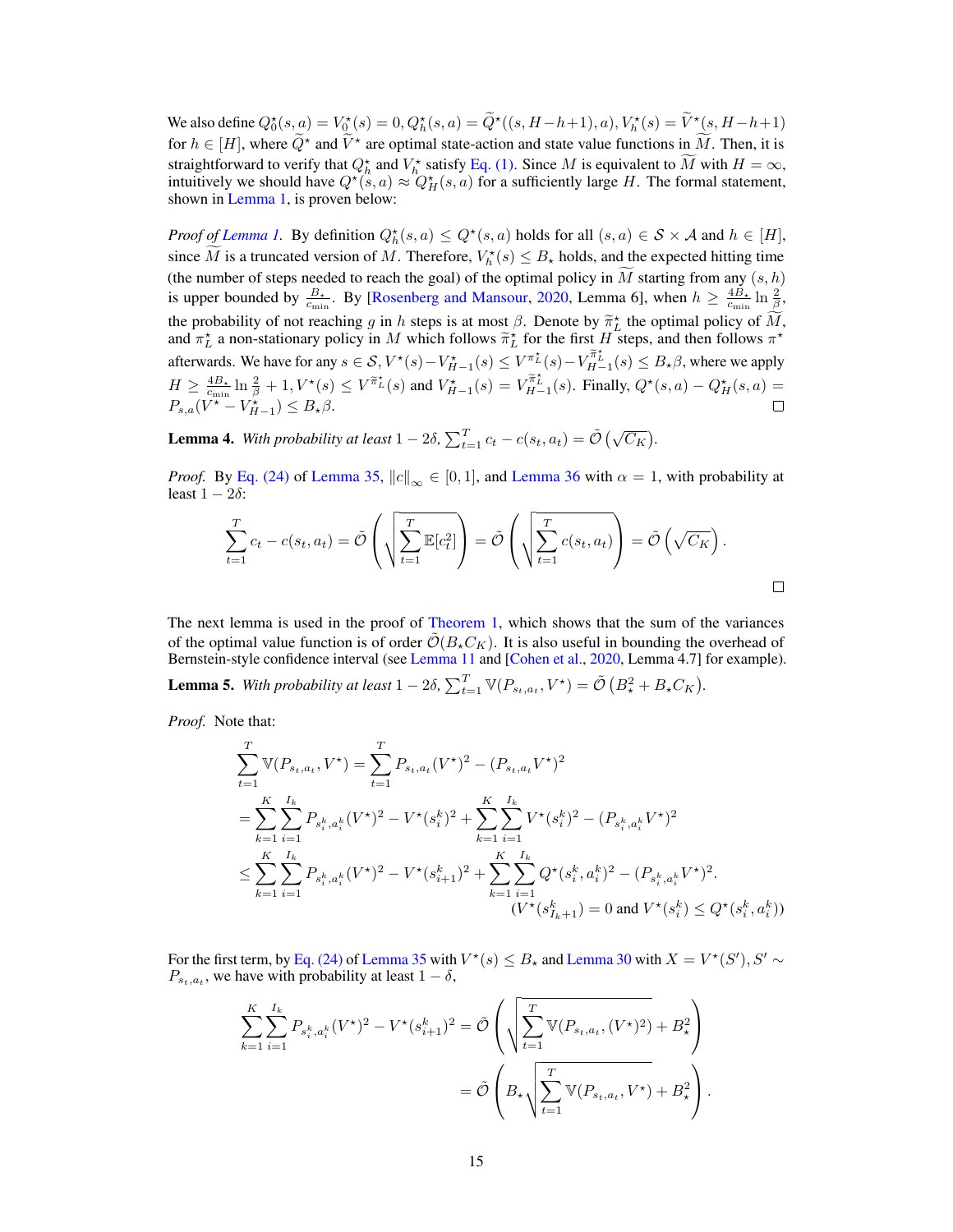For the second term, note that:

$$
\sum_{k=1}^{K} \sum_{i=1}^{I_k} Q^{\star}(s_i^k, a_i^k)^2 - (P_{s_i^k, a_i^k} V^{\star})^2 = \sum_{k=1}^{K} \sum_{i=1}^{I_k} \left( Q^{\star}(s_i^k, a_i^k) - P_{s_i^k, a_i^k} V^{\star} \right) \left( Q^{\star}(s_i^k, a_i^k) + P_{s_i^k, a_i^k} V^{\star} \right)
$$
\n
$$
\leq \sum_{k=1}^{K} \sum_{i=1}^{I_k} 3B_{\star}c(s_i^k, a_i^k).
$$
\n
$$
(Q^{\star}(s, a) \leq 2B_{\star} \text{ and } V^{\star}(s) \leq B_{\star} \text{ for any } (s, a) \in S \times \mathcal{A})
$$

Therefore,  $\sum_{t=1}^T \mathbb{V}(P_{s_t,a_t}, V^\star) = \tilde{\mathcal{O}}\left(B_\star\sqrt{\sum_{t=1}^T \mathbb{V}(P_{s_t,a_t}, V^\star)} + B_\star^2 + B_\star\sum_{k=1}^K\sum_{i=1}^{I_k} c(s_i^k, a_i^k)\right)$ By [Lemma 25](#page-41-1) with  $x = \sum_{t=1}^{T} \mathbb{V}(P_{s_t, a_t}, V^*)$  and [Lemma 36,](#page-42-2) we have with probability at least  $1 - \delta$ ,

$$
\sum_{t=1}^T \mathbb{V}(P_{s_t, a_t}, V^\star) = \tilde{\mathcal{O}}\left(B_\star^2 + B_\star \sum_{k=1}^K \sum_{i=1}^{I_k} c(s_i^k, a_i^k) \right) = \tilde{\mathcal{O}}\left(B_\star^2 + B_\star C_K\right).
$$

# <span id="page-15-0"></span>D Omitted Details for [Section 4](#page-5-0)

Before we present the proof of [Theorem 3](#page-7-1) [\(Section D.3\)](#page-21-0), we first quantify the sample complexity of the reference value function [\(Section D.1\)](#page-16-0) and prove the two required properties [\(Section D.2\)](#page-19-1).

**Extra Notations** Denote by  $Q_t(s, a)$ ,  $V_t(s)$ ,  $V_t^{\text{ref}}(s)$ ,  $B_t$ ,  $N_t(s, a)$  the value of  $Q(s, a)$ ,  $V(s)$ ,  $V^{\text{ref}}(s)$ , B,  $N(s, a)$  at the beginning of time step t. Define  $N_t(s) = \sum_a N_t(s, a)$ . Denote by  $n_t(s, a), m_t(s, a), b_t(s, a), b_t(s, a), t_t(s, a), \hat{c}_t(s, a)$  the value of  $n, m, b, \overline{b}, \overline{t}, \hat{c}$  used in computing  $O_s(s, a)$ . Note that these are *not* necessarily their values at time step  $t$ . For example  $p_s(s, a)$  is the  $Q_t(s, a)$ . Note that, these are *not* necessarily their values at time step t. For example,  $n_t(s, a)$  is the number of visits to  $(s, a)$  before the current stage (not before time t);  $m_t(s, a)$  the number of visits to  $(s, a)$  in the last stage;  $b_t(s, a)$  and  $b'_t(s, a)$  are the bonuses used in the last update of  $Q_t(s, a)$ ; and  $\hat{c}_t(s, a)$  is the cost estimator used in the last update of  $Q_t(s, a)$   $(b_t(s, a), b'_t(s, a)$  and  $\hat{c}_t(s, a)$  are 0<br>when  $p_t(s, a) = 0$ . Denote by  $l_t$  (s, a) the *i*-th time step the agent visits (s, a) among those  $p_t(s, a)$ when  $n_t(s, a) = 0$ ). Denote by  $l_{t,i}(s, a)$  the *i*-th time step the agent visits  $(s, a)$  among those  $n_t(s, a)$ steps before the current stage, and by  $\tilde{l}_{t,i}(s, a)$  the *i*-th time step the agent visits  $(s, a)$  among those  $m_t(s, a)$  steps within the last stage. With these notations, we have by the update rule of the algorithm:

<span id="page-15-3"></span>
$$
Q_t(s, a) = \max \left\{ Q_{t-1}(s, a), \ \hat{c}_t(s, a) + \frac{1}{m_t} \sum_{i=1}^{m_t} V_{\tilde{l}_{t,i}}(s'_{l_{t,i}}) - b'_t, \right\}
$$
  

$$
\hat{c}_t(s, a) + \frac{1}{n_t} \sum_{i=1}^{n_t} V_{l_{t,i}}^{\text{ref}}(s'_{l_{t,i}}) + \frac{1}{m_t} \sum_{i=1}^{m_t} (V_{\tilde{l}_{t,i}}(s'_{l_{t,i}}) - V_{\tilde{l}_{t,i}}^{\text{ref}}(s'_{l_{t,i}})) - b_t \right\},
$$

$$
(3)
$$

where  $m_t$  represents  $m_t(s, a)$ ,  $\tilde{t}_{t,i}$  represents  $\tilde{t}_{t,i}(s, a)$ , and similarly for  $n_t$ ,  $t_{t,i}$ ,  $b_t$  and  $b'_t$ . We also define two empirical variances at time step  $t$  as:

$$
\nu_t = \frac{1}{m_t} \sum_{i=1}^{m_t} (V_{\tilde{l}_{t,i}}(s'_{\tilde{l}_{t,i}}) - V_{\tilde{l}_{t,i}}^{\text{ref}}(s'_{\tilde{l}_{t,i}}))^2 - \left(\frac{1}{m_t} \sum_{i=1}^{m_t} V_{\tilde{l}_{t,i}}(s'_{\tilde{l}_{t,i}}) - V_{\tilde{l}_{t,i}}^{\text{ref}}(s'_{\tilde{l}_{t,i}})\right)^2 \tag{4}
$$

<span id="page-15-2"></span>and

<span id="page-15-1"></span>
$$
\nu_t^{\text{ref}} = \frac{1}{n_t} \sum_{i=1}^{n_t} V_{l_{t,i}}^{\text{ref}} (s'_{l_{t,i}})^2 - \left(\frac{1}{n_t} \sum_{i=1}^{n_t} V_{l_{t,i}}^{\text{ref}} (s'_{l_{t,i}})\right)^2.
$$
 (5)

Here,  $\nu_t$  and  $\nu_t^{\text{ref}}$  should be treated as a function of state-action pair  $(s, a)$ , so that  $m_t$ ,  $n_t$ ,  $\tilde{l}_{t,i}$ , and  $l_{t,i}$  in the formulas all represent  $m_t(s, a)$ ,  $n_t(s, a)$ ,  $\tilde{l}_{t,i}(s, a)$ , and  $l_{t,i}(s, a)$ . Except for [Lemma 9,](#page-19-0) this input  $(s, a)$  is simply  $(s_t, a_t)$ .

Further define  $\varepsilon_t = \mathbb{I}\{n_t > 0\} = \mathbb{I}\{m_t > 0\}$ , and  $0/0$  to be 0 so that formula in the form  $\frac{1}{n_t} \sum_{i=1}^{n_t} X_{l_{t,i}}$  is treated as 0 if  $n_t = 0$  (similarly for  $m_t$ ).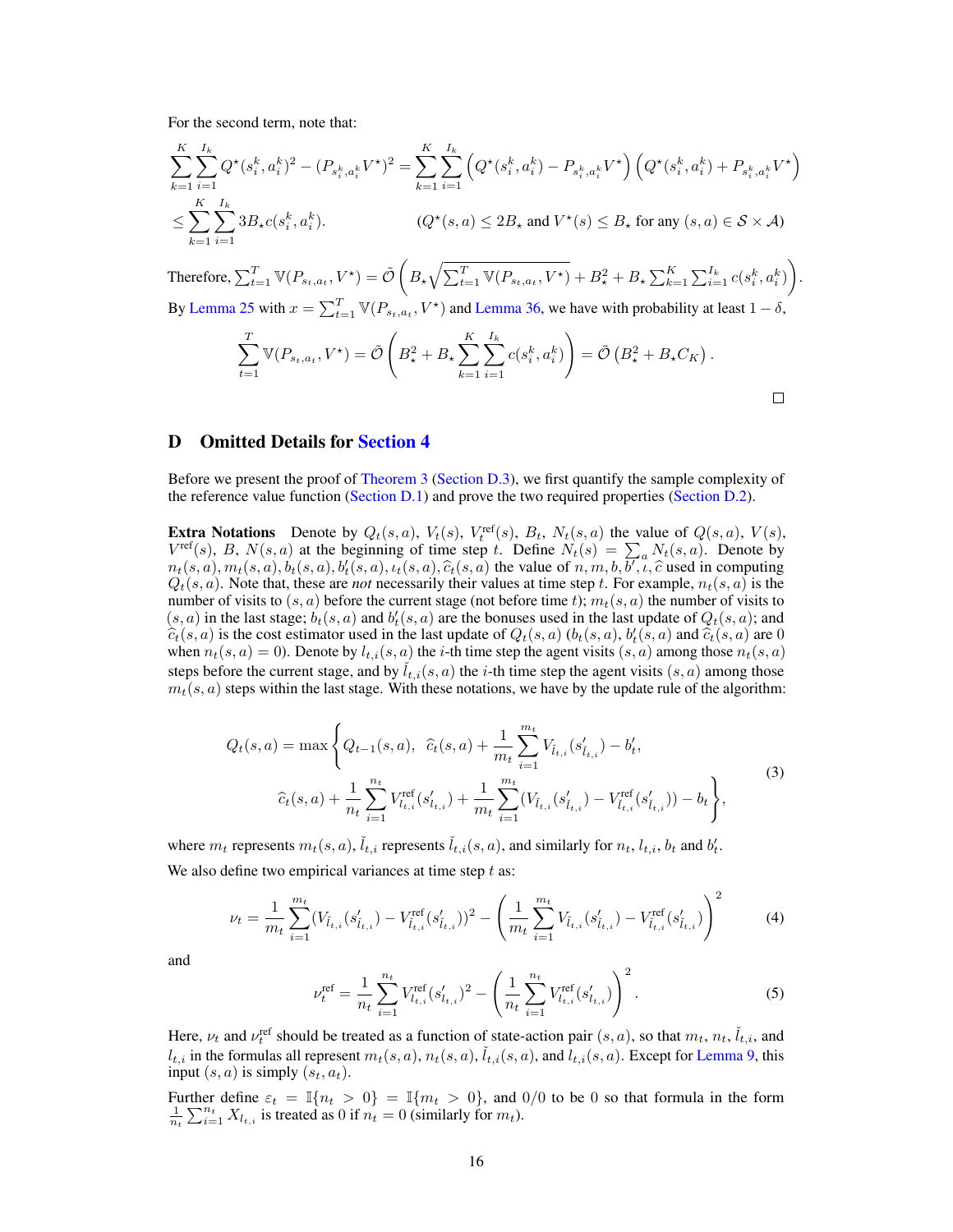#### <span id="page-16-0"></span>D.1 Sample Complexity for Reference Value Function

In this section, we assume  $H = \left[\frac{4B_*}{c_{\min}}\ln(\frac{2}{\beta}) + 1\right]_2$  for some  $\beta > 0$  (the form used in [Theorem 2\)](#page-7-0). We show that to obtain a reference value with precision  $\rho \geq 2B_{\star}\beta$  at state s (that is,  $|V^{\text{ref}}(s) - V^{\star}(s)| \leq$ ρ),  $\tilde{\mathcal{O}}\left(\frac{B_*^2 H^3 SA}{\rho^2}\right)$  number of visits to state s is sufficient [\(Corollary 6\)](#page-18-1). Moreover, the total costs appeared in regret for a reference value function with maximum precision  $\rho$  is  $\tilde{\mathcal{O}}\left(\frac{B_*^2 H^3 S^2 A}{\rho}\right)$  $\left(\frac{3S^2A}{\rho}\right)$ [\(Lemma 8\)](#page-18-0). Note that if we only update the reference value function once as in [Zhang et al.](#page-11-2) [\[2020b\]](#page-11-2), instead of applying our "smoother" update, the total costs become  $\tilde{\mathcal{O}}\left(\frac{B_{\star}^2 H^3 S^2 A}{\sigma^2}\right)$  $\frac{H^3S^2A}{\rho^2}\bigg).$ 

<span id="page-16-4"></span>Lemma 6. *With probability at least* 1 − 8δ*, [Algorithm 2](#page-6-0) ensures for any non-negative weights*  $\{w_t\}_{t=1}^T$ 

$$
\sum_{t=1}^{T} w_t(Q^*(s_t, a_t) - Q_t(s_t, a_t)) \leq B_{\star} ||w||_1 \beta + \tilde{\mathcal{O}}\left(H^2 S A B_{\star} ||w||_{\infty} + B_{\star} \sqrt{H^3 S A ||w||_{\infty} ||w||_1}\right)
$$

<span id="page-16-3"></span><span id="page-16-1"></span>.

*Proof.* Define  $w_t^{(0)} = w_t$  and  $w_{t+1}^{(h+1)} = \sum_{t'=1}^T \sum_{i=1}^{m_{t'}}$  $\frac{w_{t'}^{(h)}}{m_{t'}} \mathbb{I}\{t = \check{l}_{t',i}\}.$  We first argue the following properties related to  $w_t^{(h)}$  and vector  $w^{(h)} = (w_1^{(h)}, \dots, w_T^{(h)})$  $\binom{n}{T}$ . Denote by  $j_t$  the stage to which time step t belongs. When  $t = \tilde{l}_{t',i}$ , we have  $m_{t'} = e_{jt}$ . Therefore,

$$
\sum_{t'=1}^T \sum_{i=1}^{m_{t'}} \frac{1}{m_{t'}} \mathbb{I}\{t = \check{l}_{t',i}\} \le \frac{e_{j_t+1}}{e_{j_t}} \le 1 + \frac{1}{H},
$$

and thus,  $||w^{(h)}||_{\infty} \leq (1 + \frac{1}{H}) ||w^{(h-1)}||_{\infty} \leq \cdots \leq (1 + \frac{1}{H})^h ||w||_{\infty}$ . Moreover,

$$
\left\|w^{(h+1)}\right\|_1 = \sum_{t=1}^T \sum_{t'=1}^T \sum_{i=1}^{m_{t'}} \frac{w_{t'}^{(h)}}{m_{t'}} \mathbb{I}\{t = \check{l}_{t',i}\} = \sum_{t'=1}^T w_{t'}^{(h)} \sum_{i=1}^{m_{t'}} \sum_{t=1}^T \frac{\mathbb{I}\{t = \check{l}_{t',i}\}}{m_{t'}} \leq \left\|w^{(h)}\right\|_1,
$$

and thus  $||w^{(h)}||_1 \le ||w||_1$  for any h. Also note that for any  $\{X_t\}_t$  such that  $X_t \ge 0$ :

$$
\sum_{t=1}^{T} \frac{w_t^{(h)}}{m_t} \sum_{i=1}^{m_t} X_{\check{l}_{t,i}} = \sum_{t'=1}^{T} \sum_{t=1}^{T} \frac{w_t^{(h)}}{m_t} \sum_{i=1}^{m_t} X_{t'} \mathbb{I}\{t' = \check{l}_{t,i}\} = \sum_{t'=1}^{T} w_{t'+1}^{(h+1)} X_{t'}.
$$
 (6)

Next, for a fixed  $(s, a)$ , by [Lemma 34,](#page-42-3) with probability at least  $1 - \frac{\delta}{SA}$ , when  $n_t(s, a) > 0$ :

$$
|c(s,a)-\widehat{c}_t(s,a)| \leq 2\sqrt{\frac{2\widehat{c}_t(s,a)}{n_t(s,a)}\ln\frac{2SAn_t(s,a)}{\delta}} + \frac{19\ln\frac{2SAn_t(s,a)}{\delta}}{n_t(s,a)} \leq \sqrt{\frac{\widehat{c}_t(s,a)\iota_t}{n_t(s,a)}} + \frac{\iota_t}{n_t(s,a)}.
$$
\n(7)

Taking a union bound, we have [Eq. \(7\)](#page-16-1) holds for all  $(s, a)$  when  $n_t(s, a) > 0$  with probability at least  $1 - \delta$ . Then by definition of  $b'_t$ , we have

<span id="page-16-2"></span>
$$
c(s_t, a_t) - \hat{c}_t(s_t, a_t) \le \mathbb{I}\{m_t = 0\} + b'_t.
$$
 (8)

Now we are ready to prove the lemma. First, we condition on [Lemma 9,](#page-19-0) which happens with probability at least  $1 - 7\delta$ . Then for any  $h \in \{0, \ldots, H-1\}$ ,  $\mathcal{Q} = Q_{H-h}$ ,  $\mathcal{V} = Q_{H-h-1}$  we have:

$$
\sum_{t=1}^{T} w_{t}^{(h)}(\mathring{Q}(s_{t}, a_{t}) - Q_{t}(s_{t}, a_{t}))_{+}
$$
\n
$$
\leq \sum_{t=1}^{T} w_{t}^{(h)}(c(s_{t}, a_{t}) - \hat{c}_{t}(s_{t}, a_{t}))_{+} + w_{t}^{(h)} \left( P_{t}\mathring{V} - \frac{1}{m_{t}} \sum_{i=1}^{m_{t}} V_{\tilde{l}_{t,i}}(s_{\tilde{l}_{t,i}}') \right)_{+} + w_{t}^{(h)} b_{t}'
$$
\n
$$
\leq \sum_{t=1}^{T} 2B_{\star} w_{t}^{(h)} \mathbb{I}\{m_{t} = 0\} + \sum_{t=1}^{T} w_{t}^{(h)} \left( \frac{1}{m_{t}} \sum_{i=1}^{m_{t}} P_{\tilde{l}_{t,i}} \mathring{V} - \frac{1}{m_{t}} \sum_{i=1}^{m_{t}} V_{\tilde{l}_{t,i}}(s_{\tilde{l}_{t,i}}') \right)_{+} + 2w_{t}^{(h)} b_{t}'.
$$
\n
$$
(Eq. (8), P_{t} = P_{\tilde{l}_{t,i}} \text{ and } P_{t}\mathring{V} \leq B_{\star} \mathbb{I}\{m_{t} = 0\} + \frac{1}{m_{t}} \sum_{i=1}^{m_{t}} P_{\tilde{l}_{t,i}} \mathring{V})
$$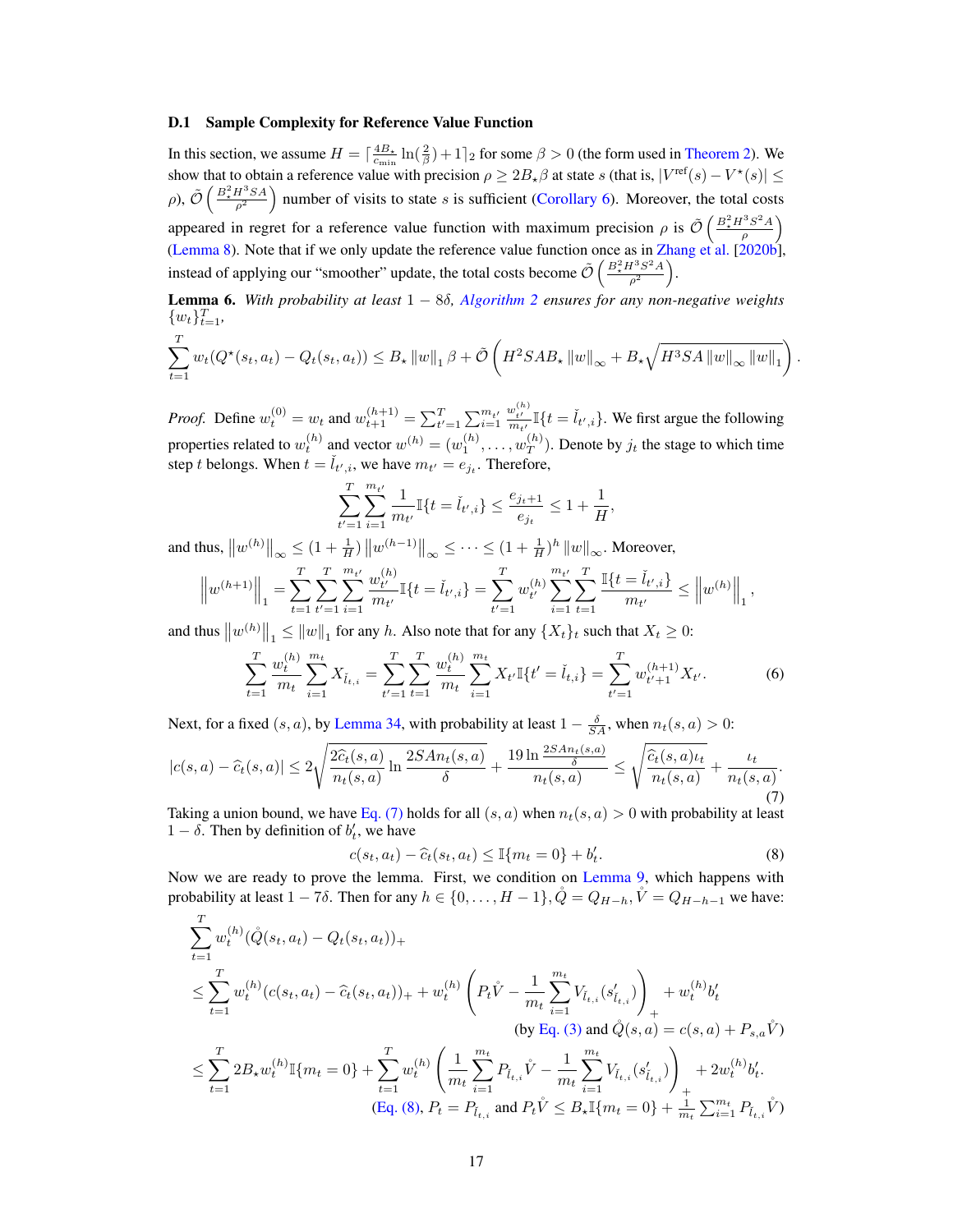Since  $e_1 = H$ , we have  $\sum_{t=1}^{T} w_t^{(h)} \mathbb{I} \{m_t = 0\} \leq \mathcal{SAH} \|w^{(h)}\|_{\infty}$ . Moreover, by [Eq. \(24\)](#page-42-1) of [Lemma 35](#page-42-0) with  $X_t = \dot{V}(s_t)$ , we have with probability at least  $1 - \frac{\delta}{H}$ :  $\frac{1}{m_t} \sum_{i=1}^{m_t} P_{\tilde{t}_{t,i}} \dot{V} \leq$  $\frac{1}{m_t} \sum_{i=1}^{m_t} \hat{V}(s_{\hat{l}_{t,i}}') + \tilde{\mathcal{O}}\left(\frac{B_{\star} \varepsilon_t}{\sqrt{m_t}}\right)$ . Plugging these back to the previous inequality and using the definition of  $b'_t$  gives:

$$
\sum_{t=1}^{T} w_{t}^{(h)}(\mathring{Q}(s_{t}, a_{t}) - Q_{t}(s_{t}, a_{t}))_{+}
$$
\n
$$
\leq 2HSAB_{\star} \|w^{(h)}\|_{\infty} + \sum_{t=1}^{T} \frac{w_{t}^{(h)}}{m_{t}} \sum_{i=1}^{m_{t}} \left( \mathring{V}(s'_{\tilde{l}_{t,i}}) - V_{\tilde{l}_{t,i}}(s'_{\tilde{l}_{t,i}}) \right)_{+} + \tilde{\mathcal{O}} \left( \frac{B_{\star} w_{t}^{(h)} \varepsilon_{t}}{\sqrt{m_{t}}} + \frac{w_{t}^{(h)} \varepsilon_{t}}{n_{t}} \right)
$$
\n
$$
\leq 3HSAB_{\star} \|w^{(h)}\|_{\infty} + \tilde{\mathcal{O}} \left( B_{\star} \sqrt{HSA \|w^{(h)}\|_{\infty} \|w\|_{1}} \right) + \sum_{t=1}^{T} w_{t+1}^{(h+1)} \left( \mathring{V}(s'_{t}) - V_{t}(s'_{t}) \right)_{+}
$$
\n(Eq. (6) and Lemma 14)

$$
\leq \tilde{\mathcal{O}}\left(HSAB_{\star}\left\|w^{(h)}\right\|_{\infty}+B_{\star}\sqrt{HSA\left\|w^{(h)}\right\|_{\infty}\left\|w\right\|_{1}}\right)+\sum_{t=1}^{I}w_{t}^{(h+1)}(\mathring{Q}(s_{t}, a_{t})-Q_{t}(s_{t}, a_{t}))+
$$

where in the last inequality we apply:

$$
\sum_{t=1}^{T} w_{t+1}^{(h+1)} \left( \mathring{V}(s_t') - V_t(s_t') \right)_+ \le \sum_{t=1}^{T} w_{t+1}^{(h+1)} (\mathring{V}(s_t') - V_{t+1}(s_t'))_+ + \tilde{\mathcal{O}} \left( \left\| w^{(h)} \right\|_{\infty} S B_{\star} \right)
$$
\n
$$
\text{(apply Lemma 28 on } \sum_{t=1}^{T} V_{t+1}(s_t') - V_t(s_t'))
$$

$$
\leq \sum_{t=1}^{T} w_t^{(h+1)} (\mathring{V}(s_t) - V_t(s_t))_+ + \tilde{\mathcal{O}} \left( \left\| w^{(h)} \right\|_{\infty} SB_\star \right)
$$
  

$$
((\mathring{V}(s_t') - V_{t+1}(s_t'))_+ \leq (\mathring{V}(s_{t+1}) - V_{t+1}(s_{t+1}))_+ \text{ and } w_{T+1}^{(h+1)} = 0)
$$
  

$$
\leq \sum_{t=1}^{T} w_t^{(h+1)} (\mathring{Q}(s_t, a_t) - Q_t(s_t, a_t))_+ + \tilde{\mathcal{O}} \left( \left\| w^{(h)} \right\|_{\infty} SB_\star \right).
$$
  

$$
(\mathring{V}(s_t) \leq \mathring{Q}(s_t, a_t) \text{ and } V_t(s_t) = Q_t(s_t, a_t))
$$

By a union bound, the inequality above holds for  $\mathring{Q}=Q_{H-h}, \mathring{V}=Q_{H-h-1}$  for all  $h\in\{0,\ldots,H-1\}$ 1} with probability at least  $1 - \delta$ . Applying the inequality above recursively starting from  $h = 0$ , and by  $Q_0^*(s, a) - Q_t(s, a) \le 0$ ,  $(1 + \frac{1}{H})^H \le 3$ :

$$
\sum_{t=1}^T w_t (Q_H^{\star}(s_t, a_t) - Q_t(s_t, a_t))_+ = \tilde{\mathcal{O}}\left( H^2 S A B_{\star} ||w||_{\infty} + B_{\star} \sqrt{H^3 S A ||w||_{\infty} ||w||_1} \right).
$$

Therefore, by [Lemma 1,](#page-4-4)

$$
\sum_{t=1}^{T} w_t(Q^*(s_t, a_t) - Q_t(s_t, a_t)) = \sum_{t=1}^{T} w_t(Q^*(s_t, a_t) - Q_H^*(s_t, a_t) + Q_H^*(s_t, a_t) - Q_t(s_t, a_t))
$$
\n
$$
\leq B_{\star} ||w||_1 \beta + \tilde{\mathcal{O}}\left(H^2 S A B_{\star} ||w||_{\infty} + B_{\star} \sqrt{H^3 S A ||w||_{\infty} ||w||_1}\right).
$$

Now by [Lemma 6](#page-16-4) with  $w_t = \mathbb{I}\{V^*(s_t) - V_t(s_t) \ge \rho\}$  for some threshold  $\rho$ , we can bound the sample complexity of obtaining a value function with precision  $\rho$  [\(Corollary 6\)](#page-18-1), which is used to determine the value of  $\theta^*$  [\(Lemma 8\)](#page-18-0). However, one caveat here is that the bound in [Lemma 6](#page-16-4) has logarithmic dependency on T from  $\iota_t$ , which should not appear in the definition of  $\theta^*$  since T is a random variable. To deal with this, we obtain a loose bound on  $T$  in the following lemma.

<span id="page-17-0"></span>**Lemma 7.** With probability at least  $1 - 13\delta$ ,  $T = \tilde{\mathcal{O}}(B_{\star}K/c_{\text{min}} + B_{\star}^2H^3SA/c_{\text{min}}^2)$ .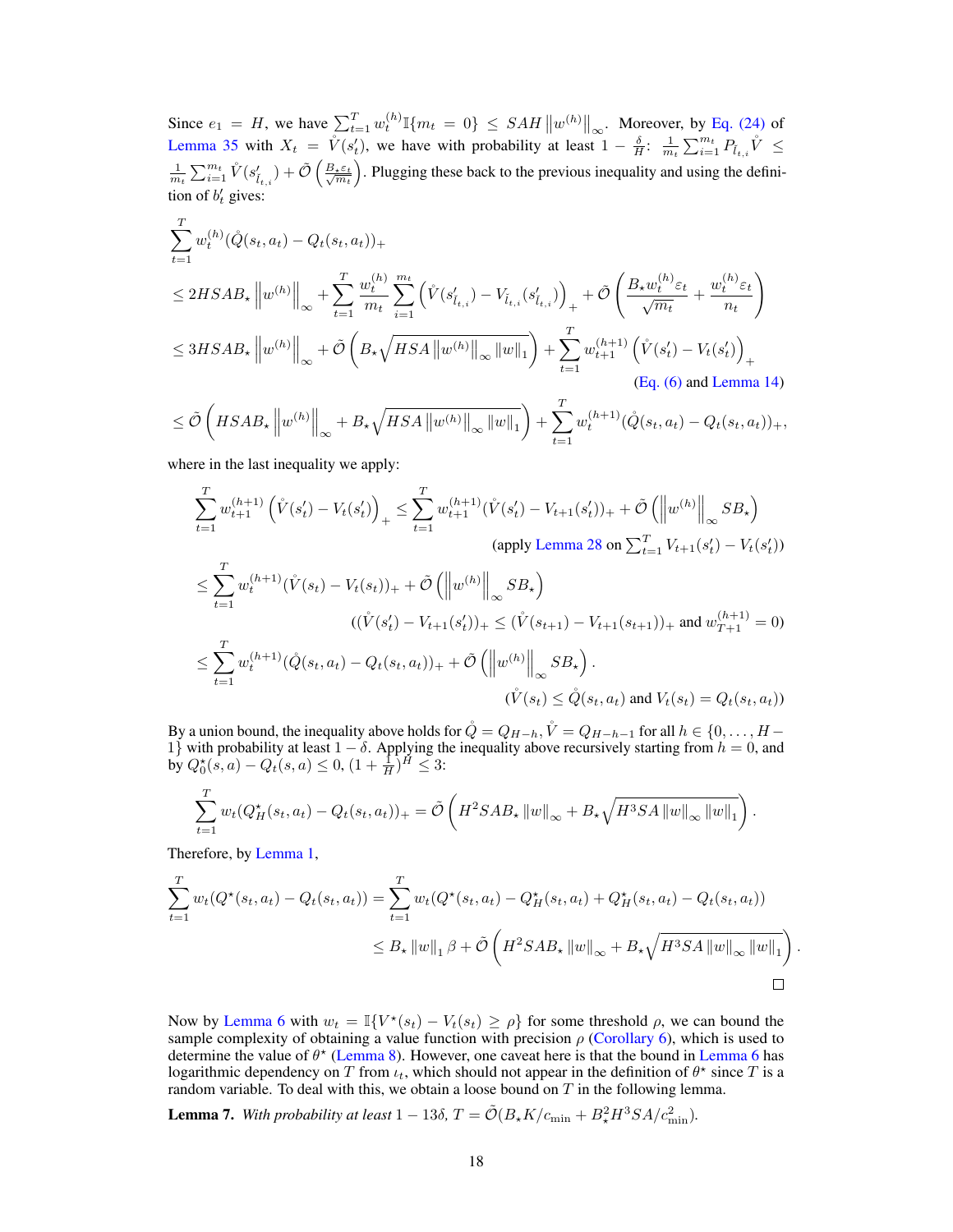*Proof.* By [Lemma 6](#page-16-4) with  $w_t = 1$ , we have with probability at least  $1 - 8\delta$ :

$$
\sum_{t=1}^{T} Q^{\star}(s_t, a_t) - Q_t(s_t, a_t) = B_{\star}T\beta + \tilde{\mathcal{O}}\left(H^2SAB_{\star} + B_{\star}\sqrt{H^3SAT}\right)
$$

.

Now by [Eq. \(2\),](#page-5-2) [Lemma 4,](#page-14-0) [Lemma 35,](#page-42-0) and [Lemma 5,](#page-14-1) with probability at least  $1 - 5\delta$ ,

$$
R_K \leq \sum_{t=1}^T (c_t - c(s_t, a_t)) + \sum_{t=1}^T (V^*(s_t') - P_{s_t, a_t} V^*) + \sum_{t=1}^T (Q^*(s_t, a_t) - V^*(s_t))
$$
  
 
$$
\leq \tilde{\mathcal{O}}(\sqrt{B_\star C_K} + B_\star) + \sum_{t=1}^T (Q^*(s_t, a_t) - Q_t(s_t, a_t)) \qquad (V_t = Q_t(s_t, a_t) \text{ and Lemma 9})
$$

$$
= B_{\star}T\beta + \tilde{\mathcal{O}}\left(H^{2}SAB_{\star} + B_{\star}\sqrt{H^{3}SAT}\right). \qquad (C_{K} \leq T)
$$
  
using  $c_{\min}T - KB_{\star} \leq R_{K}, B_{\star}\beta \leq \frac{c_{\min}}{2}$ , and Lemma 25 proves the statement.

Further using  $c_{\min}T - KB_{\star} \le R_K$ ,  $B_{\star}\beta \le \frac{c_{\min}}{2}$ , and [Lemma 25](#page-41-1) proves the statement.

<span id="page-18-1"></span>**Corollary 6.** With probability at least  $1 - 13\delta$ , *[Algorithm 2](#page-6-0) ensures for any*  $\rho \geq 2B_{\star}\beta$ *:* 

$$
\sum_{t=1}^{T} \mathbb{I} \left\{ V^{\star}(s_t) - V_t(s_t) \ge \rho \right\} = \tilde{\mathcal{O}} \left( \frac{B_{\star}^2 H^3 S A}{\rho^2} \right) \triangleq U_{\rho} - 1,
$$
  
  $N_{\star}(s) > U_{\star}$  implies  $0 \le V^{\star}(s) - V_s(s) \le \rho$ .

*and for any*  $s \in S$ ,  $N_t(s) \geq U_\rho$  *implies*  $0 \leq V^*(s) - V_t(s) \leq \rho$ .

*Proof.* We can assume  $\rho \leq B_{\star}$  since  $\sum_{t=1}^{T} \mathbb{I} \{ V^*(s_t) - V_t(s_t) \geq \rho \} = 0$  when  $\rho > B_{\star}$ . By [Lemma 6](#page-16-4) with  $w_t = \mathbb{I}\lbrace V^{\dagger}(s_t) - V_t(s_t) \geq \rho \rbrace$ ,  $\rho w_t \leq w_t(V^{\dagger}(s_t) - V_t(s_t)), \rho \geq 2B_{\dagger}\beta$ , and  $V^*(s_t) - V_t(s_t) \le Q^*(s_t, a_t) - Q_t(s_t, a_t)$ , we have with probability at least  $1 - 8\delta$ : T

$$
\rho \|w\|_1 \leq \sum_{t=1}^I w_t (V^*(s_t) - V_t(s_t)) \leq \frac{\rho}{2} \|w\|_1 + \tilde{\mathcal{O}}\left(H^2 S A B_{\star} + B_{\star} \sqrt{H^3 S A \|w\|_1}\right).
$$

Therefore, by [Lemma 25](#page-41-1) and [Lemma 7,](#page-17-0)  $\|w\|_1 = \tilde{\mathcal{O}}\left(\frac{H^2SAB_\star}{\rho} + \frac{B_\star^2H^3SA}{\rho^2}\right)$ , which has no logarithmic dependency on T. We prove the second statement by contradiction: suppose  $N_t(s) \geq U_\rho$  and  $V^*(s) - V_t(s) > \rho$ . Then since  $V_t$  is non-decreasing in t,  $N_t(s) \le ||w||_1$ . Thus,  $U_\rho \le N_t(s) \le$  $\|w\|_1 < U_\rho$ , a contradiction.

<span id="page-18-0"></span>**Lemma 8.** *Define*  $\beta_i = \frac{B_*}{2^i}$ ,  $\widetilde{N}_0 = 0$ ,  $\widetilde{N}_i = U_{\beta_i}$  (defined in *[Corollary 6\)](#page-18-1)* for  $i \ge 1$  and  $q^* = \inf\{i :$  $\beta_i \leq c_{\min}$ *}. Define*  $V^{\text{REF}} = V^{\text{ref}}_{T+1}, \theta^* = \lceil \tilde{N}_{q^*} \rceil_2$ *, and*  $B_t^{\text{ref}}$  *such that:* 

$$
B_t^{\text{ref}}(s) = \sum_{i=1}^{q^*} \beta_{i-1} \mathbb{I}\{ [\tilde{N}_{i-1}]_2 \le N_t(s) < [\tilde{N}_i]_2 \}.
$$

*Then with probability at least*  $1 - 13\delta$ ,  $V^{\text{REF}}(s) - V^{\text{ref}}_t(s) \leq B^{\text{ref}}_t(s)$ , and

$$
\sum_{t=1}^{T} V^{\text{REF}}(s_t) - V^{\text{ref}}_t(s_t) \le \sum_{t=1}^{T} B^{\text{ref}}_t(s_t) = \tilde{\mathcal{O}}\left(\frac{B_{\star}^2 H^3 S^2 A}{c_{\min}}\right) \triangleq C_{\text{REF}},
$$
  

$$
\sum_{t=1}^{T} \left(V^{\text{REF}}(s_t) - V^{\text{ref}}_t(s_t)\right)^2 \le \sum_{t=1}^{T} B^{\text{ref}}_t(s_t)^2 = \tilde{\mathcal{O}}\left(B_{\star}^2 H^3 S^2 A\right) \triangleq C_{\text{REF},2}.
$$

*Proof.* We condition on [Corollary 6,](#page-18-1) which happens with probability at least  $1 - 13\delta$ . By [Corollary 6](#page-18-1) with  $\rho = \beta_i$  for each  $i \in [q^*]$ , we have  $V^{\text{REF}}(s) - V_t^{\text{ref}}(s) \leq B_t^{\text{ref}}(s)$ . Moreover,  $B_t^{\text{ref}}(s)^2 =$  $\sum_{i=1}^{q^*} \beta_{i-1}^2 \mathbb{I}\{ \lceil \widetilde{N}_{i-1} \rceil_2 \le N_t(s) < \lceil \widetilde{N}_{i} \rceil_2 \}.$  Thus,

$$
\sum_{t=1}^{T} B_t^{\text{ref}}(s_t) \le \sum_{s} \sum_{i=1}^{q^*} \beta_{i-1} [\tilde{N}_i]_2 = \tilde{\mathcal{O}} \left( \sum_{s} \sum_{i=1}^{q^*} \frac{B_{\star}^2 H^3 SA}{\beta_i} \right) = \tilde{\mathcal{O}} \left( \frac{B_{\star}^2 H^3 S^2 A}{\beta_{q^*}} \right).
$$
  

$$
\sum_{t=1}^{T} B_t^{\text{ref}}(s_t)^2 \le \sum_{s} \sum_{i=1}^{q^*} \beta_{i-1}^2 [\tilde{N}_i]_2 = \tilde{\mathcal{O}} \left( \sum_{s} \sum_{i=1}^{q^*} B_{\star}^2 H^3 SA \right) = \tilde{\mathcal{O}} \left( B_{\star}^2 H^3 S^2 A \right).
$$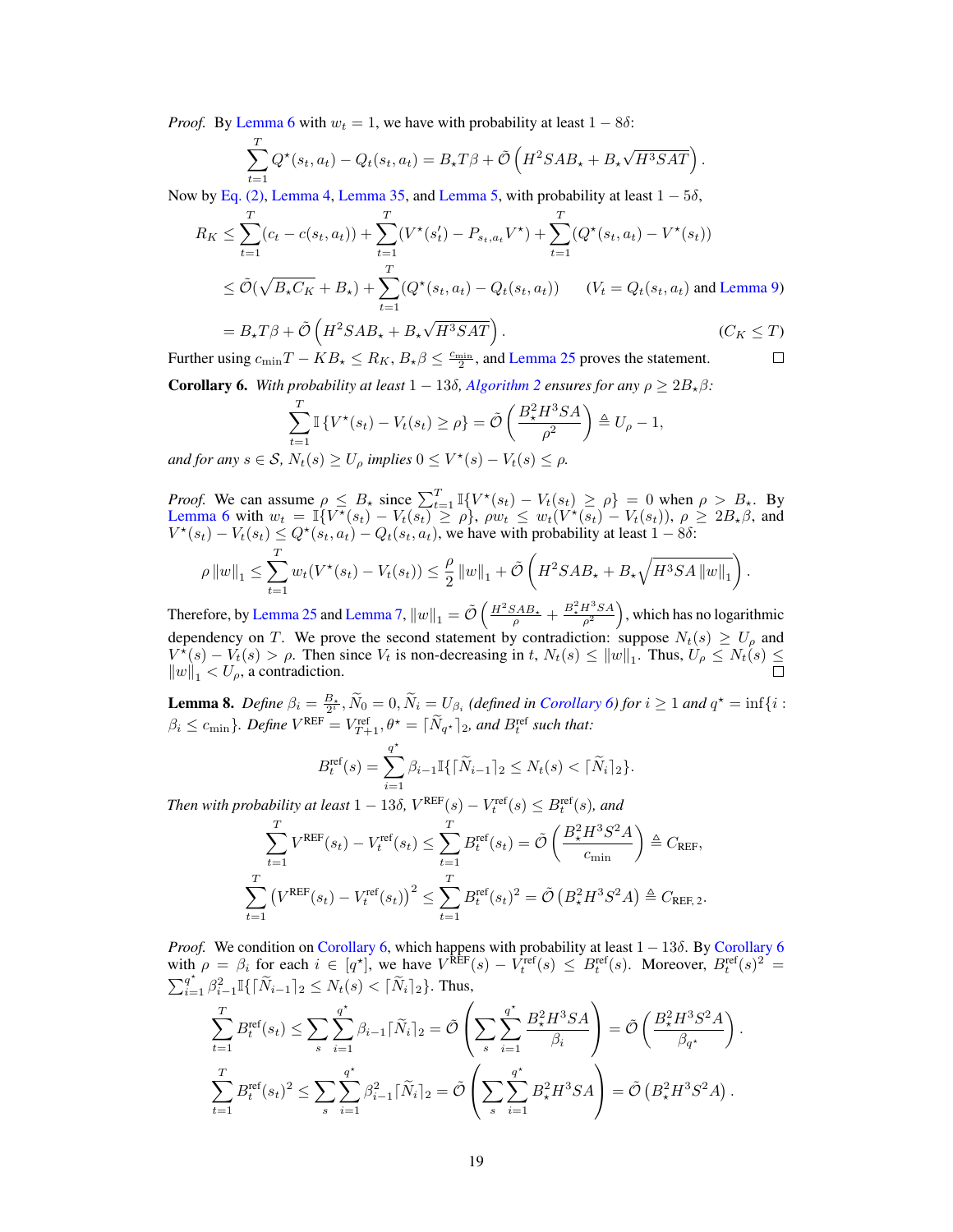#### <span id="page-19-1"></span>D.2 Proofs of Required Properties

In this section, we prove [Property 1](#page-4-0) and [Property 2](#page-4-1) of [Algorithm 2.](#page-6-0)

<span id="page-19-0"></span>**Lemma 9.** With probability at least  $1 - 7\delta$ , [Algorithm 2](#page-6-0) ensures  $Q_t(s, a) \leq Q_{t+1}(s, a) \leq Q^*(s, a)$ *for any*  $(s, a) \in \mathcal{S} \times \mathcal{A}, t \geq 1$ .

<span id="page-19-2"></span> $\Box$ 

*Proof.* We fix a pair  $(s, a)$ , and denote  $n_t, m_t, l_{t,i}, \tilde{l}_{t,i}, b_t, b'_t, l_t$  as shorthands of the corresponding functions evaluated at  $(s, a)$ . The first inequality is by the update rule of  $Q_t$ . Next, we prove  $Q_t(s, a) \leq Q^*(s, a)$  by induction on t. It is clearly true when  $t = 1$ . For the induction step, the statement is clearly true when  $n_t = m_t = 0$ . When  $n_t > 0$ , it suffices to consider two update rules, that is, the last two terms in the max operator of [Eq. \(3\).](#page-15-3) For the second update rule, note that,

$$
\hat{c}_{t}(s,a) + \frac{1}{n_{t}} \sum_{i=1}^{n_{t}} V_{l_{t,i}}^{\text{ref}}(s'_{l_{t,i}}) + \frac{1}{m_{t}} \sum_{i=1}^{m_{t}} \left( V_{l_{t,i}}(s'_{l_{t,i}}) - V_{l_{t,i}}^{\text{ref}}(s'_{l_{t,i}}) \right) - b_{t}
$$
\n
$$
= \hat{c}_{t}(s,a) + \frac{1}{n_{t}} \sum_{i=1}^{n_{t}} P_{s,a} V_{l_{t,i}}^{\text{ref}} + \frac{1}{m_{t}} \sum_{i=1}^{m_{t}} P_{s,a} \left( V_{l_{t,i}} - V_{l_{t,i}}^{\text{ref}} \right)
$$
\n
$$
+ \underbrace{\frac{1}{n_{t}} \sum_{i=1}^{n_{t}} \left( \mathbb{I}_{s'_{t,i}} - P_{s,a} \right) V_{l_{t,i}}^{\text{ref}} + \underbrace{\frac{1}{m_{t}} \sum_{i=1}^{m_{t}} \left( \mathbb{I}_{s'_{t,i}} - P_{s,a} \right) \left( V_{l_{t,i}} - V_{l_{t,i}}^{\text{ref}} \right) - b_{t}}_{\chi_{2}}.
$$
\n(9)

Define  $C_t' = \left[ \ln(B_\star^4 n_t) \right]^2 \le \min\{4 \ln^2(B_\star^4 n_t), B_\star^8 n_t^2\}$  (in general, we can set  $C_t' = \left[ \ln(\widetilde{B}^4 n_t) \right]^2$ for some  $\widetilde{B} \geq B_{\star}$ ). For  $\chi_1$ , by [Eq. \(24\)](#page-42-1) of [Lemma 35](#page-42-0) with  $b = B_{\star}^2$  and  $C \leq C_t^{\prime}$ , we have with probability at least  $1 - \frac{\delta}{SA}$ :

$$
|\chi_1| = \left|\frac{1}{n_t}\sum_{i=1}^{n_t} \left(\mathbb{I}_{s'_{l_{t,i}}} - P_{s,a}\right)V_{l_{t,i}}^{\text{ref}}\right| \le 4\ln^3\left(\frac{4SAB_\star^8 n_t^5}{\delta}\right)\left(\sqrt{\frac{8\sum_{i=1}^{n_t} \mathbb{V}(P_{s,a},V_{l_{t,i}}^{\text{ref}})}{n_t^2}} + \frac{5B_t}{n_t}\right),
$$

Note that (recall that  $\nu_t^{\text{ref}}$  represents  $\nu_t^{\text{ref}}(s, a)$ )

<span id="page-19-3"></span>
$$
\frac{1}{n_t} \sum_{i=1}^{n_t} \mathbb{V}(P_{s,a}, V_{l_{t,i}}^{\text{ref}}) - \nu_t^{\text{ref}} = \chi_3 + \chi_4 + \chi_5,\tag{10}
$$

where

$$
\chi_3 = \frac{1}{n_t} \sum_{i=1}^{n_t} \left( P_{s,a} (V_{l_{t,i}}^{\text{ref}})^2 - V_{l_{t,i}}^{\text{ref}} (s'_{l_{t,i}})^2 \right), \quad \chi_4 = \left( \frac{1}{n_t} \sum_{i=1}^{n_t} V_{l_{t,i}}^{\text{ref}} (s'_{l_{t,i}}) \right)^2 - \left( \frac{1}{n_t} \sum_{i=1}^{n_t} P_{s,a} V_{l_{t,i}}^{\text{ref}} \right)^2,
$$
  

$$
\chi_5 = \left( \frac{1}{n_t} \sum_{i=1}^{n_t} P_{s,a} V_{l_{t,i}}^{\text{ref}} \right)^2 - \frac{1}{n_t} \sum_{i=1}^{n_t} (P_{s,a} V_{l_{t,i}}^{\text{ref}})^2.
$$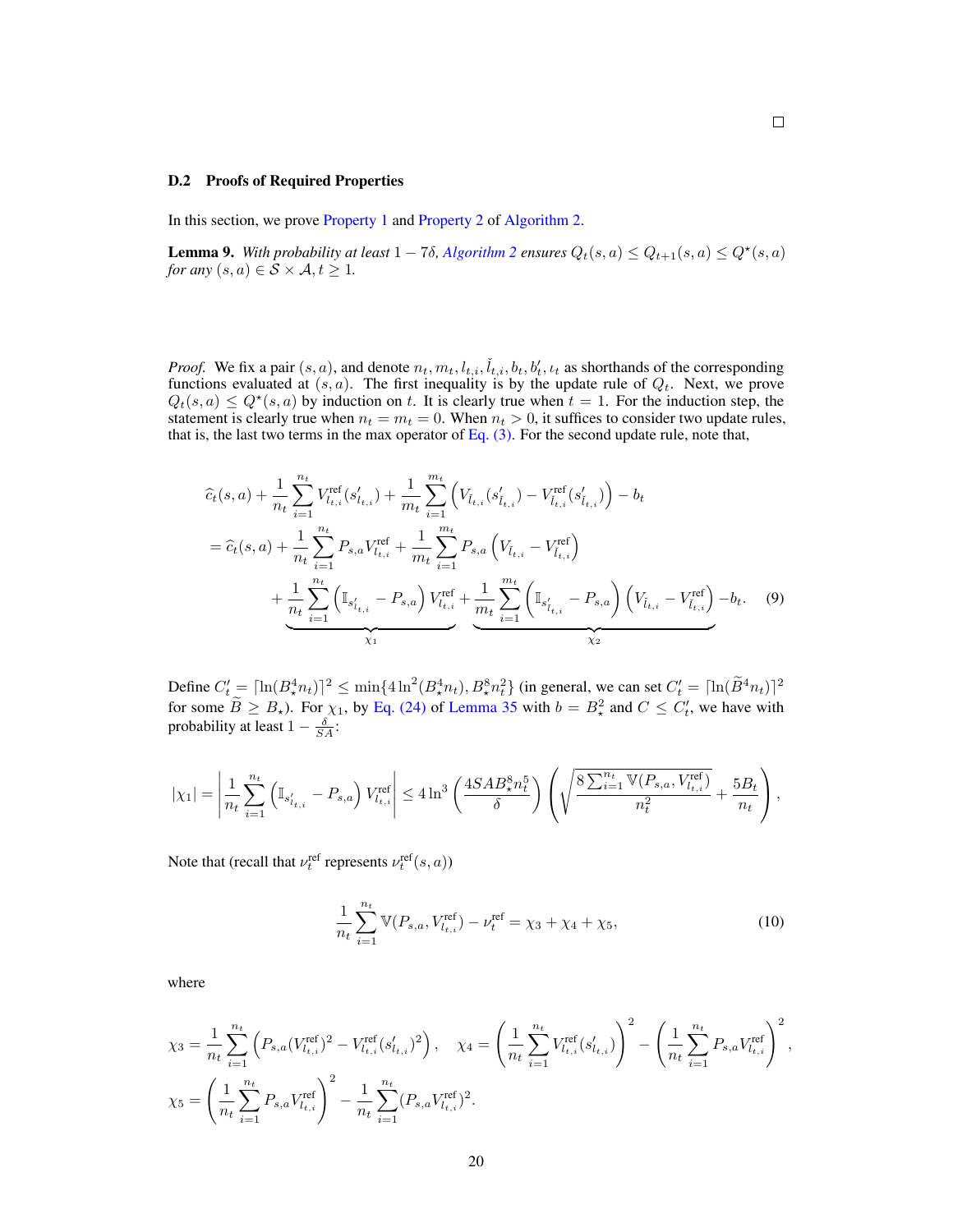By [Eq. \(24\)](#page-42-1) of [Lemma 35](#page-42-0) with  $b = B^2_*$  and  $C \leq C'_t$ , and [Lemma 30](#page-41-0) with  $||V^{\text{ref}}_{l_{t,i}}||_{\infty} \leq B_t$ , with probability at least  $1 - \frac{2\delta}{SA}$ ,

$$
|\chi_{3}| \leq \frac{4 \ln^{3} (4SAB_{\star}^{8} n_{t}^{5}/\delta)}{n_{t}} \left( \sqrt{8 \sum_{i=1}^{n_{t}} \mathbb{V}(P_{s,a}, (V_{l_{t,i}}^{\text{ref}})^{2})} + 5B_{t}^{2} \right)
$$
  

$$
\leq \frac{4 \ln^{3} (4SAB_{\star}^{8} n_{t}^{5}/\delta)}{n_{t}} \left( 2B_{t} \sqrt{8 \sum_{i=1}^{n_{t}} \mathbb{V}(P_{s,a}, V_{l_{t,i}}^{\text{ref}}) + 5B_{t}^{2}} \right).
$$
 (11)  

$$
|\chi_{4}| \leq \left| \frac{1}{n_{t}} \sum_{i=1}^{n_{t}} V_{l_{t,i}}^{\text{ref}}(s'_{l_{t,i}}) + \frac{1}{n_{t}} \sum_{i=1}^{n_{t}} P_{s,a} V_{l_{t,i}}^{\text{ref}} \right| \left| \frac{1}{n_{t}} \sum_{i=1}^{n_{t}} V_{l_{t,i}}^{\text{ref}}(s'_{l_{t,i}}) - \frac{1}{n_{t}} \sum_{i=1}^{n_{t}} P_{s,a} V_{l_{t,i}}^{\text{ref}} \right|
$$

<span id="page-20-1"></span>
$$
\leq 2B_t \cdot \frac{4\ln^3(4SAB_\star^8 n_t^5/\delta)}{n_t} \left( \sqrt{8\sum_{i=1}^{n_t} \mathbb{V}(P_{s,a}, V_{l_{t,i}}^{\text{ref}})} + 5B_t \right). \tag{12}
$$

Moreover,  $\chi_5 \leq 0$  by Cauchy-Schwarz inequality. Therefore,

$$
\frac{1}{n_t} \sum_{i=1}^{n_t} \mathbb{V}(P_{s,a}, V_{l_{t,i}}^{\text{ref}}) - \nu_t^{\text{ref}} \le \frac{4B_t \ln^3(4SAB_*^8 n_t^5 / \delta)}{n_t} \left( 4 \sqrt{8 \sum_{i=1}^{n_t} \mathbb{V}(P_{s,a}, V_{l_{t,i}}^{\text{ref}})} + 15B_t \right).
$$

Applying [Lemma 25](#page-41-1) with  $x = \sum_{i=1}^{n_t} \mathbb{V}(P_{s,a}, V_{l_{t,i}}^{\text{ref}})$ , we obtain:

<span id="page-20-2"></span>
$$
\frac{1}{n_t} \sum_{i=1}^{n_t} \mathbb{V}(P_{s,a}, V_{l_{t,i}}^{\text{ref}}) \le 2\nu_t^{\text{ref}} + \frac{4216B_t^2 \ln^6 \frac{4SAB_s^8 n_t^5}{\delta}}{n_t}.
$$

Thus,  $\Big|$  $\frac{1}{n_t} \sum_{i=1}^{n_t} \left( \mathbb{I}_{s'_{t,i}} - P_{s,a} \right) V_{t,i}^{\text{ref}} \leq \sqrt{\frac{\nu_t^{\text{ref}}}{n_t} \nu_t} + \frac{3B_t \nu_t}{n_t}$ . By similar arguments,  $|\chi_2| \leq \sqrt{\frac{\nu_t}{m_t} \nu_t} +$  $\frac{3B_t t_t}{m_t}$  with probability at least  $1 - \frac{3\delta}{SA}$ . Finally, by [Eq. \(7\)](#page-16-1) and  $B_t \ge 1$ , we have  $\widehat{c}_t(s, a) - c(s, a) \le \widehat{c}_t(s, a)$  $\sqrt{\frac{\widehat{c}_t(s,a)\iota}{n_t}} + \frac{B_t\iota}{n_t}$ . Therefore,

<span id="page-20-0"></span>
$$
|\hat{c}_t(s,a) - c(s,a)| + |\chi_1| + |\chi_2| \le b_t.
$$
 (13)

Plugging [Eq. \(13\)](#page-20-0) back to [Eq. \(9\),](#page-19-2) and by the non-decreasing property of  $V_t^{\text{ref}}$  and  $V_{\tilde{t}_{t,i}}(s) \leq V^{\star}(s)$ for any  $s \in \mathcal{S}^+$ :

$$
\begin{aligned} &\widehat{c}_t(s,a)+\frac{1}{n_t}\sum_{i=1}^{n_t}V_{l_{t,i}}^{\text{ref}}(s'_{l_{t,i}})+\frac{1}{m_t}\sum_{i=1}^{m_t}\Big(V_{\tilde{l}_{t,i}}(s'_{\tilde{l}_{t,i}})-V_{\tilde{l}_{t,i}}^{\text{ref}}(s'_{\tilde{l}_{t,i}})\Big)-b_t\\ &\leq c(s,a)+\frac{1}{n_t}\sum_{i=1}^{n_t}P_{s,a}V_{l_{t,i}}^{\text{ref}}+\frac{1}{m_t}\sum_{i=1}^{m_t}P_{s,a}\left(V_{\tilde{l}_{t,i}}-V_{\tilde{l}_{t,i}}^{\text{ref}}\right)\leq c(s,a)+P_{s,a}V^\star=Q^\star(s,a). \end{aligned}
$$

For the first update rule, by [Eq. \(24\)](#page-42-1) of [Lemma 35](#page-42-0) with  $b = K$  and  $C \leq C'_{t}$ , with probability at least  $1-\frac{\delta}{SA}, \frac{1}{m_t}\sum_{i=1}^{m_t}V_{\tilde{l}_{t,i}}(s'_{\tilde{l}_{t,i}})-P_{\tilde{l}_{t,i}}V_{\tilde{l}_{t,i}}\leq 2\sqrt{\frac{B_{t}^2\iota_t}{m_t}}$  $\frac{\partial_t t}{\partial t}$ . Therefore, by [Eq. \(7\):](#page-16-1)

$$
\widehat{c}_t(s,a) + \frac{1}{m_t}\sum_{i=1}^{m_t} V_{\check{l}_{t,i}}(s'_{\check{l}_{t,i}}) - b'_t \leq c(s,a) + \frac{1}{m_t}\sum_{i=1}^{m_t} P_{\check{l}_{t,i}} V_{\check{l}_{t,i}} \leq c(s,a) + P_{s,a}V^\star = Q^\star(s,a).
$$

Combining two cases, we have  $Q_t(s, a) \leq Q^*(s, a)$  for the fixed  $(s, a)$ . By a union bound over  $(s, a) \in S \times A$ , we have  $Q_t(s, a) \leq Q^*(s, a)$  for any  $(s, a) \in S \times A$ ,  $t \geq 1$ .  $\Box$ 

<span id="page-20-3"></span>Remark 1. *Note that the statement of [Lemma 9](#page-19-0) still holds if we use "compute* ι ←  $256 \ln^6(4SA\widetilde{B}^8n^5/\delta)$ " in *[Line 5](#page-6-4)* of [Algorithm 2](#page-6-0) for some  $\widetilde{B} \geq B_\star$ . This is useful in deriving *the parameter-free version of [Algorithm 2](#page-6-0) in [Section D.5;](#page-26-0) see [Line 1](#page-3-6) of [Algorithm 4.](#page-27-0)*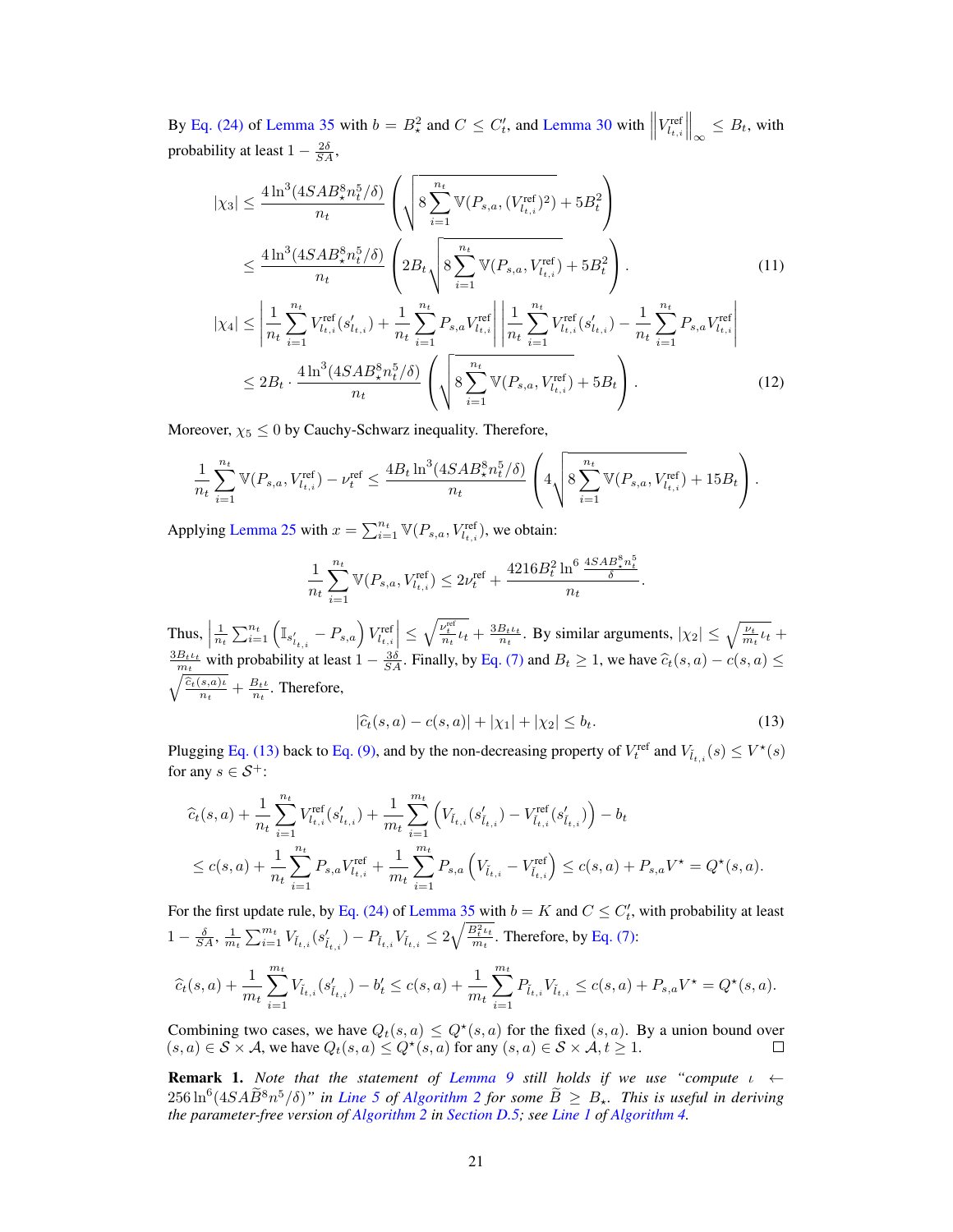*Proof of [Theorem 2.](#page-7-0)* [Property 1](#page-4-0) is satisfied by [Lemma 9.](#page-19-0) For [Property 2,](#page-4-1) we conditioned on [Lemma 9,](#page-19-0) [Lemma 8,](#page-18-0) [Lemma 10,](#page-22-1) and [Lemma 11,](#page-22-0) which holds with probability at least  $1 - 50\delta$ . Then, for any  $(\check{Q}, \check{V}) \in \mathcal{V}_H$ :

$$
\sum_{t=1}^{T} (\hat{Q}(s_t, a_t) - Q_t(s_t, a_t))_{+}
$$
\n
$$
\leq \sum_{t=1}^{T} \left( c(s_t, a_t) - \hat{c}_t(s_t, a_t) + P_t \mathring{V} - \frac{1}{n_t} \sum_{i=1}^{n_t} V_{l_{t,i}}^{ref}(s'_{l_{t,i}}) - \frac{1}{m_t} \sum_{i=1}^{m_t} \left( V_{l_{t,i}}(s'_{l_{t,i}}) - V_{l_{t,i}}^{ref}(s'_{l_{t,i}}) \right) + b_t \right)_{+}
$$
\n(by Eq. (3) and  $\mathring{Q}(s, a) = c(s, a) + P_{s,a} \mathring{V})$   
\n
$$
\leq \sum_{t=1}^{T} 2B_{\star} \mathbb{I}\{m_t = 0\} + \sum_{t=1}^{T} \left( \frac{1}{m_t} \sum_{i=1}^{m_t} P_{l_{t,i}} \mathring{V} - \frac{1}{n_t} \sum_{i=1}^{n_t} P_{l_{t,i}} V_{l_{t,i}}^{ref} - \frac{1}{m_t} \sum_{i=1}^{m_t} P_{l_{t,i}} \left( V_{l_{t,i}} - V_{l_{t,i}}^{ref} \right) \right)_{+} + 2b_t
$$
\n
$$
(P_t \mathring{V} \leq B_{\star} \mathbb{I}\{m_t = 0\} + \frac{1}{m_t} \sum_{i=1}^{m_t} P_{l_{t,i}} \mathring{V} \text{ and Eq. (13))}
$$
\n
$$
\leq 2B_{\star} H S A + \sum_{t=1}^{T} \frac{1}{n_t} \sum_{i=1}^{n_t} P_{l_{t,i}} \left( V^{REF} - V_{l_{t,i}}^{ref} \right) + \frac{1}{m_t} \sum_{i=1}^{m_t} P_{l_{t,i}} (\mathring{V} - V_{l_{t,i}})_{+} + 2b_t.
$$
\n
$$
(\sum_{t=1}^{T} \mathbb{I}\{m_t = 0\} \leq SAH, P_t = P_{l_{t,i}} = P_{l_{t,i}} \text{ and } V_{l_{t,i}}^{ref}(s) \leq V^{REF}(s) \text{ for any } s \in \mathcal{S} \text{ (Lemma 8)}
$$

By [Lemma 12](#page-24-1) and [Lemma 10,](#page-22-1)

$$
\sum_{t=1}^T \frac{1}{n_t} \sum_{i=1}^{n_t} P_{l_{t,i}} \left( V^{\text{REF}} - V^{\text{ref}}_{l_{t,i}} \right) = \tilde{\mathcal{O}} \left( \sum_{t=1}^T P_t (V^{\text{REF}} - V^{\text{ref}}_t) \right) = \tilde{\mathcal{O}} \left( C_{\text{REF}} \right).
$$

Moreover, by [Lemma 13,](#page-24-0) with probability at least  $1 - \frac{\delta}{H+1}$ ,

$$
\frac{1}{m_t} \sum_{i=1}^{m_t} P_{\tilde{l}_{t,i}}(\mathring{V} - V_{\tilde{l}_{t,i}})_+ \leq \left(1 + \frac{1}{H}\right)^2 \sum_{t=1}^T (\mathring{V}(s_t) - V_t(s_t))_+ + \tilde{\mathcal{O}}\left(B_{\star}(H+S)\right).
$$

Plugging these back, and by  $(1 + \frac{1}{H})^2 \le 1 + \frac{3}{H}$ , [Lemma 11](#page-22-0) and [Lemma 8,](#page-18-0) we get:

$$
\sum_{t=1}^{T} (\hat{Q}(s_t, a_t) - Q_t(s_t, a_t))_{+} \leq \tilde{\mathcal{O}}\left(B_{\star}HSA + C_{\text{REF}}\right) + \left(1 + \frac{1}{H}\right)^2 \sum_{t=1}^{T} (\hat{V}(s_t) - V_t(s_t))_{+} + 2 \sum_{t=1}^{T} b_t
$$
\n
$$
\leq \left(1 + \frac{3}{H}\right) \sum_{t=1}^{T} (\hat{V}(s_t) - V_t(s_t))_{+} + \tilde{\mathcal{O}}\left(\sqrt{B_{\star}SAC_K} + \sqrt{SAHc_{\min}C_K} + \frac{B_{\star}^2 H^3 S^2 A}{c_{\min}}\right).
$$

Taking a union bound over  $(\mathring{Q}, \mathring{V}) \in \mathcal{V}_H$  and using  $H = \tilde{\mathcal{O}}\left(\frac{B_*}{c_{\min}}\right)$  proves the claim.

 $\Box$ 

## <span id="page-21-0"></span>D.3 Proof of [Theorem 3](#page-7-1)

*Proof.* By [Theorem 1](#page-5-1) and [Theorem 2,](#page-7-0) with probability at least  $1 - 60\delta$  and  $\beta = \frac{c_{\min}}{2B_*^2SAK}$ :

$$
C_K - KV^*(s_{\text{init}}) = R_K \le \tilde{\mathcal{O}}\left(\beta C_K + \sqrt{B_* SAC_K} + \frac{B_*^2 H^3 S^2 A}{c_{\text{min}}}\right).
$$

Then by  $V^*(s_{\text{init}}) \leq B_{\star}, \beta \leq \frac{1}{2}$  and [Lemma 25,](#page-41-1) we have  $C_K = \tilde{\mathcal{O}}(B_{\star}K)$ . Substituting this back and by  $\beta \le \frac{c_{\min}}{B_{\star}K}$ ,  $H = \tilde{\mathcal{O}}(B_{\star}/c_{\min})$ , we get  $R_K = \tilde{\mathcal{O}}\left(B_{\star}/c_{\min}\right)$ √  $\overline{SAK} + \frac{B_{\star}^{5}S^{2}A}{c^{4}}$  $\frac{c_{\star}^5 S^2 A}{c_{\min}^4}.$ 

#### D.4 Extra Lemmas for [Section 4](#page-5-0)

In this section, we gives proofs of auxiliary lemmas used in [Section 4.](#page-5-0) [Lemma 10](#page-22-1) quantifies the cost of using reference value function. [Lemma 11](#page-22-0) quantifies the cost of using the variance-aware bonus terms  $b_t$ . [Lemma 12,](#page-24-1) [Lemma 13,](#page-24-0) and [Lemma 14](#page-25-0) deal with the bias induced by the sparse update scheme.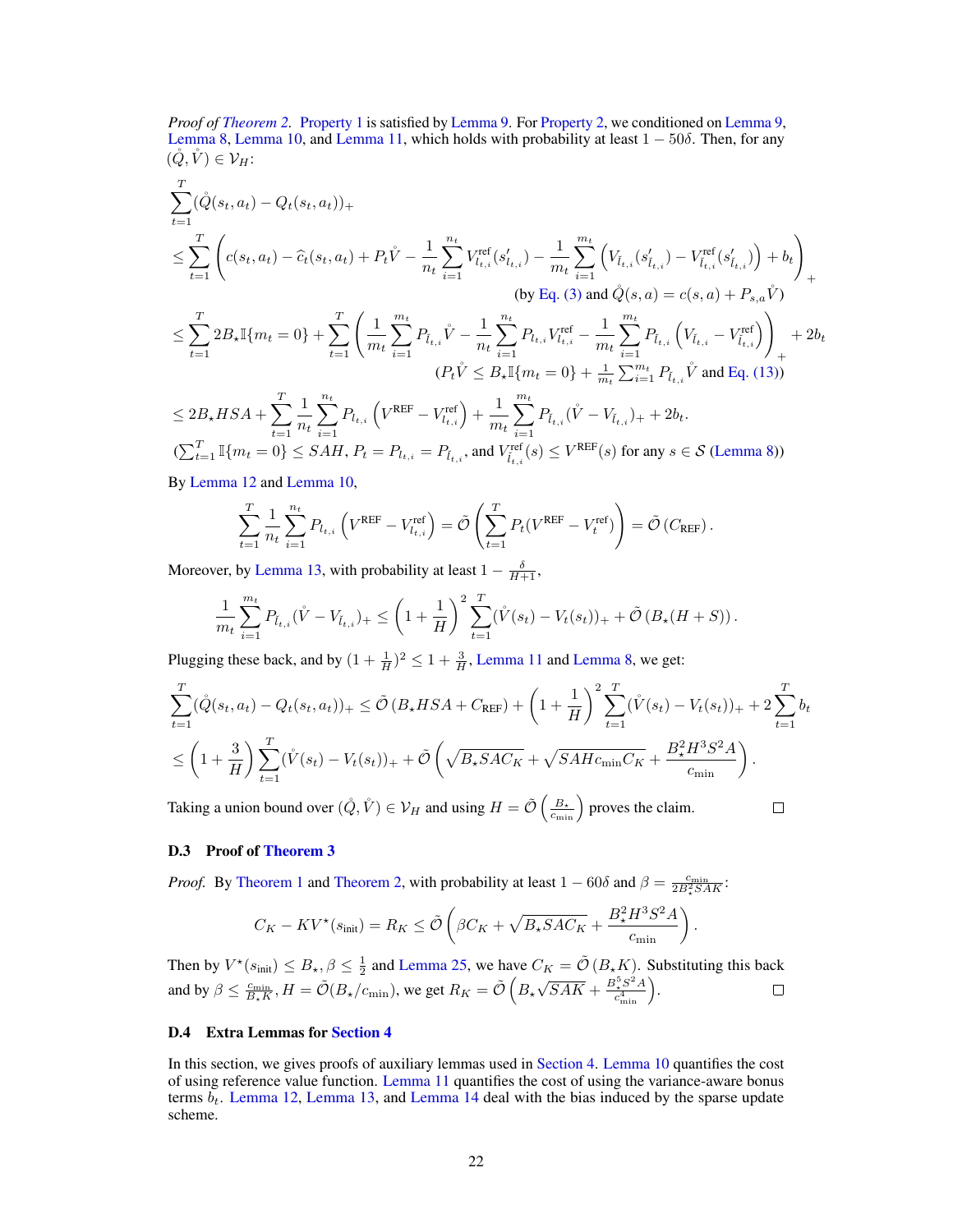<span id="page-22-1"></span>**Lemma 10.** With probability at least  $1-9\delta$ ,  $\sum_{t=1}^{T} P_t (V^{\text{REF}} - V_t^{\text{ref}}) \leq \sum_{t=1}^{T} P_t B_t^{\text{ref}} = \tilde{\mathcal{O}}(C_{\text{REF}})$ , *where* CREF *is defined in [Lemma 8.](#page-18-0)*

*Proof.* By [Lemma 8,](#page-18-0) [Lemma 36,](#page-42-2) [Lemma 28](#page-41-2) and  $B_{t+1}^{\text{ref}}(s_t) \leq B_{t+1}^{\text{ref}}(s_{t+1})$  in each step:

$$
\sum_{t=1}^{T} P_t \left( V^{\text{REF}} - V_t^{\text{ref}} \right) \leq \sum_{t=1}^{T} P_t B_t^{\text{ref}} \leq 2 \sum_{t=1}^{T} B_t^{\text{ref}}(s_t') + \tilde{\mathcal{O}}(B_\star)
$$

$$
= \tilde{\mathcal{O}} \left( \sum_{t=1}^{T} B_t^{\text{ref}}(s_t) + SB_\star \right) = \tilde{\mathcal{O}} \left( C_{\text{REF}} \right).
$$

 $\Box$ 

<span id="page-22-0"></span>**Lemma 11.** With probability at least  $1 - 21\delta$ ,

$$
\sum_{t=1}^{T} b_t = \tilde{\mathcal{O}}\left(\sqrt{B_{\star} S A C_K} + B_{\star} H^2 S^{\frac{3}{2}} A + \sqrt{SA H c_{\min} C_K}\right).
$$

*Proof.* We condition on [Lemma 8,](#page-18-0) which holds with probability at least 1 − 8δ. By [Eq. \(14\)](#page-25-1) and [Eq. \(15\)](#page-25-2) of [Lemma 14,](#page-25-0)

$$
\sum_{t=1}^{T} b_t \le \sum_{t=1}^{T} \sqrt{\frac{\nu_t^{\text{ref}} \varepsilon_t}{n_t} \iota_t} + \sqrt{\frac{\nu_t \varepsilon_t}{m_t} \iota_t} + B_\star \sum_t \left( \frac{4\varepsilon_t}{n_t} + \frac{3\varepsilon_t}{m_t} \right) \iota_t + \sqrt{\frac{\widehat{c}_t \varepsilon_t \iota_t}{n_t}} \n= \tilde{\mathcal{O}} \left( \sum_{t=1}^{T} \sqrt{\frac{\nu_t^{\text{ref}} \varepsilon_t}{n_t}} + \sqrt{\frac{\nu_t \varepsilon_t}{m_t}} + B_\star HSA + \sqrt{\frac{\widehat{c}_t \varepsilon_t}{n_t}} \right).
$$

Note that by [Eq. \(10\),](#page-19-3) [Eq. \(11\)](#page-20-1) and [Eq. \(12\),](#page-20-2) when  $n_t > 0$ , with probability at least  $1 - 2\delta$ ,

$$
\begin{split} &\nu_{t}^{\text{ref}} - \frac{1}{n_{t}} \sum_{i=1}^{n_{t}} \mathbb{V}(P_{l_{t,i}}, V_{l_{t,i}}^{\text{ref}}) \leq |\chi_{3}| + |\chi_{4}| - \chi_{5} \\ & \leq \tilde{\mathcal{O}}\left(\frac{B_{t}}{n_{t}} \sqrt{\sum_{i=1}^{n_{t}} \mathbb{V}(P_{l_{t,i}}, V_{l_{t,i}}^{\text{ref}})} + \frac{B_{t}^{2}}{n_{t}}\right) + \frac{1}{n_{t}} \sum_{i=1}^{n_{t}} (P_{l_{t,i}} V_{l_{t,i}}^{\text{ref}})^{2} - \left(\frac{1}{n_{t}} \sum_{i=1}^{n_{t}} P_{l_{t,i}} V_{l_{t,i}}^{\text{ref}}\right)^{2} \\ & \xrightarrow{\text{(i)}} \tilde{\mathcal{O}}\left(\frac{B_{t}}{n_{t}} \sqrt{\sum_{i=1}^{n_{t}} \mathbb{V}(P_{l_{t,i}}, V_{l_{t,i}}^{\text{ref}})} + \frac{B_{t}^{2}}{n_{t}} + \frac{B_{\star}}{n_{t}} \sum_{i=1}^{n_{t}} P_{l_{t,i}} B_{l_{t,i}}^{\text{ref}}\right) \\ & \leq \frac{1}{n_{t}} \sum_{i=1}^{n_{t}} \mathbb{V}(P_{l_{t,i}}, V_{l_{t,i}}^{\text{ref}}) + \tilde{\mathcal{O}}\left(\frac{B_{t}^{2}}{n_{t}} + \frac{B_{\star}}{n_{t}} \sum_{i=1}^{n_{t}} P_{l_{t,i}} B_{l_{t,i}}^{\text{ref}}\right), \end{split} \tag{AM-GM Inequality}
$$

where in (i) we apply:

$$
\frac{1}{n_t} \sum_{i=1}^{n_t} (P_{l_{t,i}} V_{l_{t,i}}^{\text{ref}})^2 - \left(\frac{1}{n_t} \sum_{i=1}^{n_t} P_{l_{t,i}} V_{l_{t,i}}^{\text{ref}}\right)^2 \le (P_t V^{\text{REF}})^2 - \left(\frac{1}{n_t} \sum_{i=1}^{n_t} P_{l_{t,i}} V_{l_{t,i}}^{\text{ref}}\right)^2
$$
\n
$$
\left(V_{l_{t,i}}^{\text{ref}}(s) \le V^{\text{REF}}(s) \text{ for any } s \in \mathcal{S}\right)
$$
\n
$$
\le \frac{2B_{\star}}{n_t} \sum_{i=1}^{n_t} P_{l_{t,i}} \left(V^{\text{REF}} - V_{l_{t,i}}^{\text{ref}}\right) \le \frac{2B_{\star}}{n_t} \sum_{i=1}^{n_t} P_{l_{t,i}} B_{l_{t,i}}^{\text{ref}}. \qquad (\left\|V^{\text{REF}}\right\|_{\infty} \le B_{\star} \text{ and Lemma 8})
$$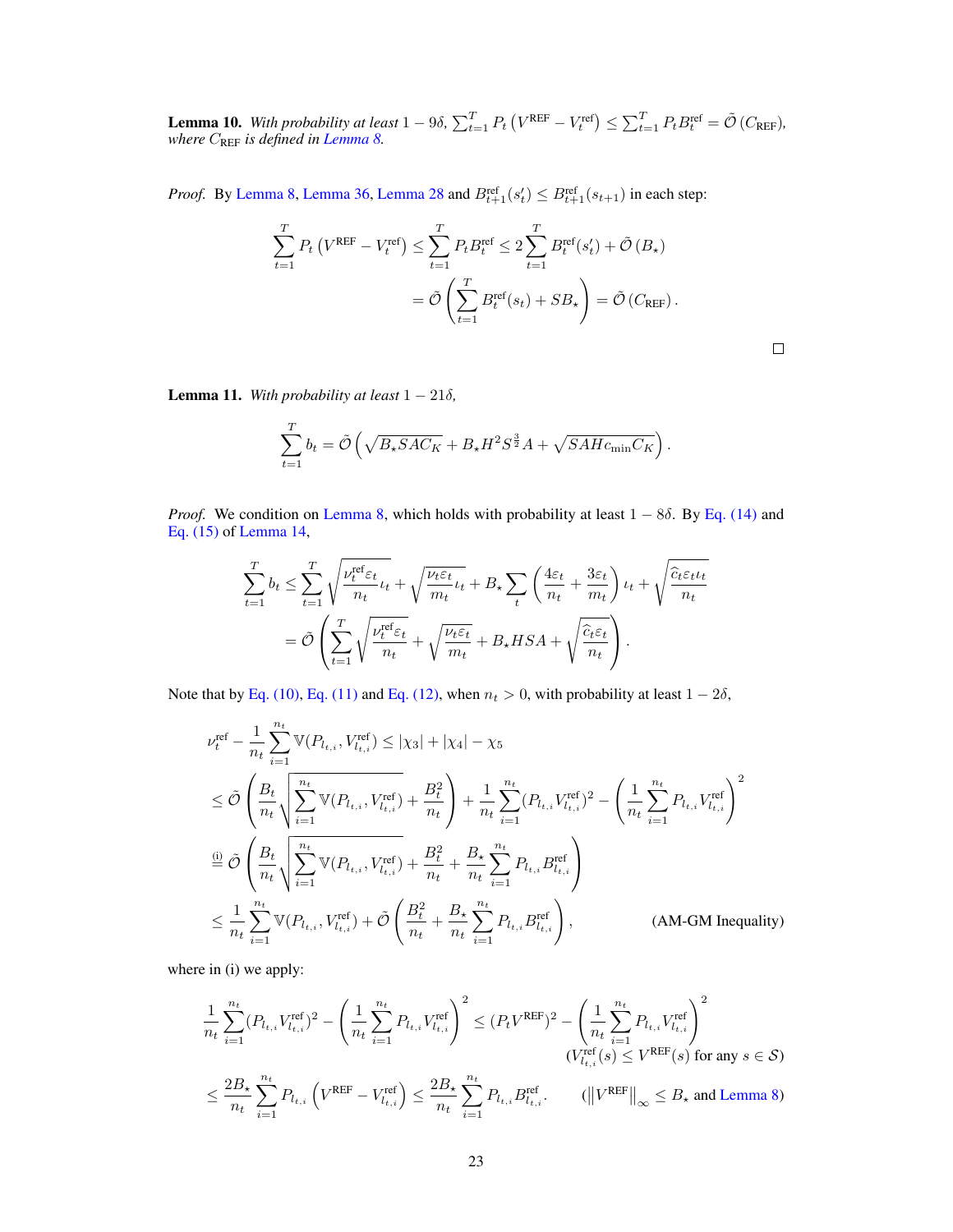Therefore,  $\nu_t^{\text{ref}} - \frac{2}{n_t} \sum_{i=1}^{n_t} \mathbb{V}(P_{l_{t,i}}, V_{l_{t,i}}^{\text{ref}}) = \tilde{\mathcal{O}}\left(\frac{B_t^2}{n_t} + \frac{B_*}{n_t} \sum_{i=1}^{n_t} P_{l_{t,i}} P_{l_{t,i}}^{\text{ref}}\right)$ , and

$$
\nu_t^{\text{ref}} - 2\mathbb{V}(P_t, V^*) = \nu_t^{\text{ref}} - \frac{2}{n_t} \sum_{i=1}^{n_t} \mathbb{V}(P_{l_{t,i}}, V_{l_{t,i}}^{\text{ref}}) + \frac{2}{n_t} \sum_{i=1}^{n_t} (\mathbb{V}(P_{l_{t,i}}, V_{l_{t,i}}^{\text{ref}}) - \mathbb{V}(P_{l_{t,i}}, V^*) )
$$
\n
$$
(P_t = P_{l_{t,i}})
$$
\n
$$
\stackrel{\text{(i)}}{\leq} \tilde{\mathcal{O}}\left(\frac{B_\star^2}{n_t} + \frac{B_\star}{n_t} \sum_{i=1}^{n_t} P_{l_{t,i}} B_{l_{t,i}}^{\text{ref}}\right) + \frac{4B_\star}{n_t} \sum_{i=1}^{n_t} P_{l_{t,i}} \left(V^\star - V_{l_{t,i}}^{\text{ref}}\right)
$$
\n
$$
= \tilde{\mathcal{O}}\left(\frac{B_\star^2}{n_t} + \frac{B_\star}{n_t} \sum_{i=1}^{n_t} P_{l_{t,i}} B_{l_{t,i}}^{\text{ref}} + B_\star \beta_{q^\star}\right), \qquad (V^\star(s) - V_{l_{t,i}}^{\text{ref}}(s) \leq B_{l_{t,i}}^{\text{ref}}(s) + \beta_{q^\star}, \forall s)
$$

where in (i) we apply the bound for  $\nu_t^{\text{ref}} - \frac{2}{n_t} \sum_{i=1}^{n_t} \mathbb{V}(P_{t_{t,i}}, V_{t_{t,i}}^{\text{ref}}), B_t \leq B_{\star}$  and

$$
\mathbb{V}(P_{l_{t,i}}, V^{\text{ref}}_{l_{t,i}}) - \mathbb{V}(P_{l_{t,i}}, V^{\star}) \leq (P_{l_{t,i}} V^{\star})^2 - (P_{l_{t,i}} V^{\text{ref}}_{l_{t,i}})^2 \leq 2B_{\star} P_{l_{t,i}} (V^{\star} - V^{\text{ref}}_{l_{t,i}}).
$$

Plugging the inequality above back, we have with probability at least  $1 - 11\delta$ ,

$$
\sum_{t=1}^{T} \sqrt{\frac{\nu_t^{\text{ref}}}{n_t}} = \tilde{\mathcal{O}} \left( \sum_{t=1}^{T} \sqrt{\frac{\mathbb{V}(P_t, V^*)}{n_t} + \frac{B_{\star}}{n_t} + \frac{1}{n_t} \sqrt{B_{\star} \sum_{i=1}^{n_t} P_{l_{t,i}} B_{l_{t,i}}^{\text{ref}}} + \sqrt{\frac{B_{\star} \beta_{q^{\star}}}{n_t}} \right)
$$
\n
$$
= \tilde{\mathcal{O}} \left( \sqrt{SA \sum_{t=1}^{T} \mathbb{V}(P_t, V^*) + B_{\star} SA + \sqrt{\sum_{t=1}^{T} \frac{B_{\star}}{n_t} \sqrt{\sum_{t=1}^{T} \frac{1}{n_t} \sum_{i=1}^{n_t} P_{l_{t,i}} B_{l_{t,i}}^{\text{ref}}} + \sqrt{B_{\star} \beta_{q^{\star}} SAT} \right)
$$
\n
$$
= \tilde{\mathcal{O}} \left( \sqrt{B_{\star} SAC_{K}} + B_{\star} SA + \sqrt{B_{\star} SAC_{REF}} + \sqrt{B_{\star} \beta_{q^{\star}} SAT} \right).
$$

[\(Lemma 5,](#page-14-1) [Lemma 14,](#page-25-0) [Lemma 12](#page-24-1) and [Lemma 10\)](#page-22-1)

Moreover,

$$
\sum_{t=1}^{T} \sqrt{\frac{\nu_t}{m_t}} \leq \sum_{t=1}^{T} \frac{\sqrt{\sum_{i=1}^{m_t} (V_{\tilde{l}_{t,i}}(s_{\tilde{l}_{t,i}}') - V_{\tilde{l}_{t,i}}^{ref}(s_{\tilde{l}_{t,i}}'))^2}}{m_t} \leq \sum_{t=1}^{T} \frac{\sqrt{\sum_{i=1}^{m_t} (V^{\star}(s_{\tilde{l}_{t,i}}') - V_{\tilde{l}_{t,i}}^{ref}(s_{\tilde{l}_{t,i}}'))^2}}{m_t}
$$
\n
$$
= \tilde{\mathcal{O}} \left( \sum_{t=1}^{T} \frac{\sqrt{\sum_{i=1}^{m_t} B_{\tilde{l}_{t,i}}^{ref}(s_{\tilde{l}_{t,i}}')^2}}{m_t} + \frac{\sqrt{\sum_{i=1}^{m_t} \beta_i^2}}{m_t} \right)
$$
\n
$$
(V^{\star}(s_{\tilde{l}_{t,i}}') - V_{\tilde{l}_{t,i}}^{ref}(s_{\tilde{l}_{t,i}}') \leq B_{\tilde{l}_{t,i}}^{ref}(s_{\tilde{l}_{t,i}}') + \beta_{q^{\star}}, (a+b)^2 \leq 2a^2 + 2b^2, \text{ and } \sqrt{x+y} \leq \sqrt{x} + \sqrt{y})
$$
\n
$$
= \tilde{\mathcal{O}} \left( \sqrt{\sum_{t=1}^{T} \frac{1}{m_t}} \sqrt{\sum_{t=1}^{T} \frac{1}{m_t} \sum_{i=1}^{m_t} B_{\tilde{l}_{t,i}}^{ref}(s_{\tilde{l}_{t,i}}')^2} + \sum_{t=1}^{T} \sqrt{\frac{\beta_{q^{\star}}^2}{m_t}} \right).
$$
\n(Cauchy-Schwarz inequality)

Note that by [Lemma 12,](#page-24-1) [Lemma 28,](#page-41-2)  $B_{t+1}^{\text{ref}}(s_t') \le B_{t+1}^{\text{ref}}(s_{t+1})$  and [Lemma 8:](#page-18-0)

$$
\sum_{t=1}^{T} \frac{1}{m_t} \sum_{i=1}^{m_t} B_{l_{t,i}}^{\text{ref}} (s'_{l_{t,i}})^2 \le \left(1 + \frac{1}{H}\right) \sum_{t=1}^{T} B_t^{\text{ref}} (s'_t)^2
$$
\n
$$
= \tilde{\mathcal{O}}\left(\sum_{t=1}^{T} B_{t+1}^{\text{ref}}(s'_t) + SB_{\star}^2\right) = \tilde{\mathcal{O}}\left(\sum_{t=1}^{T} B_t^{\text{ref}}(s_t) + SB_{\star}^2\right) = \tilde{\mathcal{O}}\left(C_{\text{REF},2}\right).
$$

Plugging this back to the last inequality, and by [Lemma 14,](#page-25-0) we have:

$$
\sum_{t=1}^{T} \sqrt{\frac{\nu_t}{m_t}} = \tilde{\mathcal{O}}\left(\sqrt{SAHC_{\text{REF},2}} + \sqrt{SAH\beta_{q^*}^2T}\right).
$$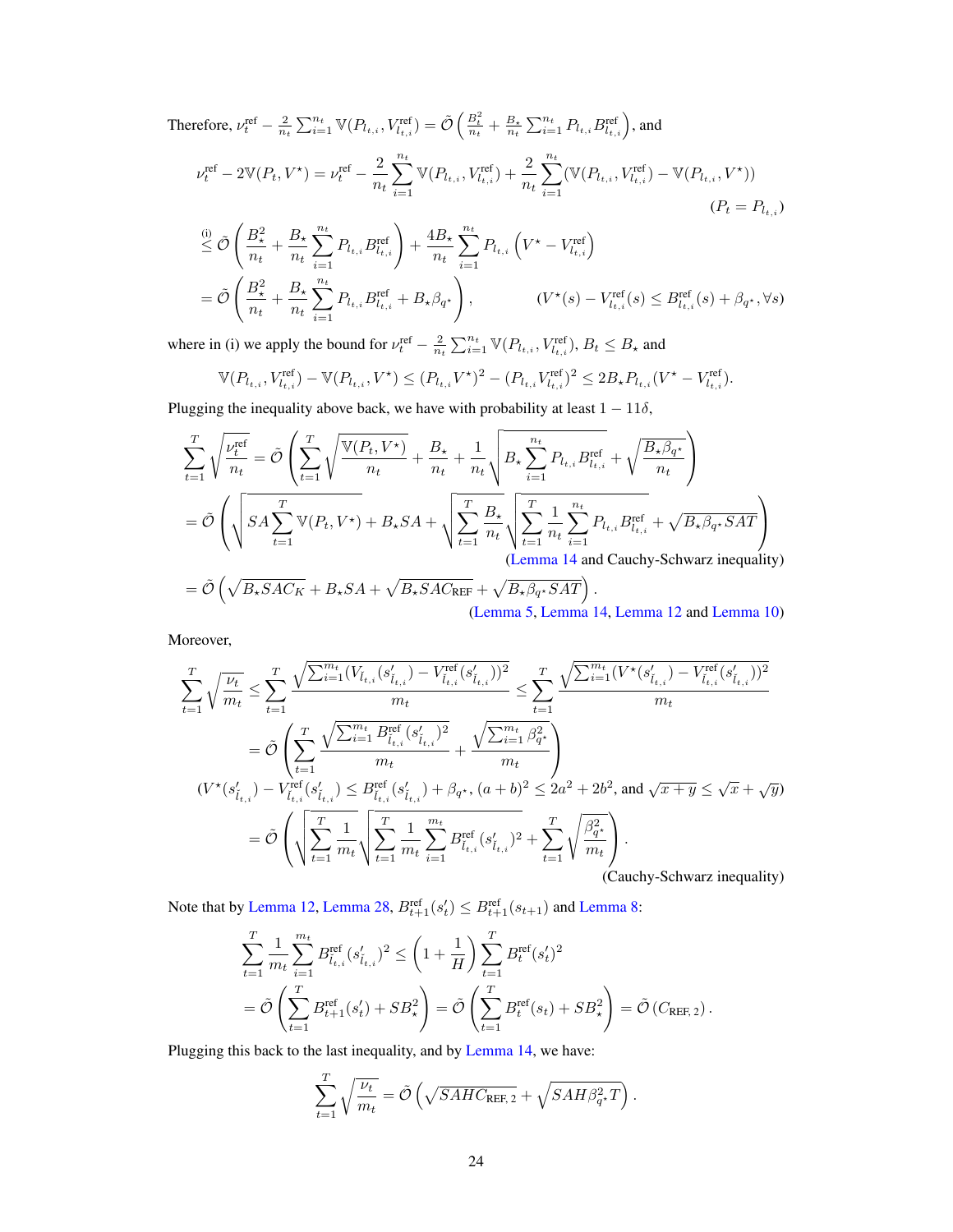Finally, by Cauchy-Schwarz inequality, [Eq. \(15\),](#page-25-2) [Eq. \(7\)](#page-16-1) and [Lemma 36:](#page-42-2)

$$
\sum_{t=1}^{T} \sqrt{\frac{\widehat{c}_{t}\widehat{\epsilon}_{t}}{n_{t}}} = \tilde{\mathcal{O}}\left(\sqrt{SA\sum_{t=1}^{T} \widehat{c}_{t}\widehat{\epsilon}_{t}}\right) = \tilde{\mathcal{O}}\left(\sqrt{SA\left(\sum_{t=1}^{T} c(s_{t}, a_{t}) + \sum_{t=1}^{T} (\widehat{c}_{t} - c(s_{t}, a_{t}))\epsilon_{t}}\right)}\right)
$$
\n
$$
= \tilde{\mathcal{O}}\left(\sqrt{SAC_{K}} + \sqrt{SA\sum_{t=1}^{T} \sqrt{\frac{\widehat{c}_{t}\epsilon_{t}}{n_{t}}} + SA\right).
$$

Solving a quadratic equation gives  $\sum_{t=1}^T \sqrt{\frac{\hat{c}_t \varepsilon_t}{n_t}} = \tilde{\mathcal{O}}\left(\sqrt{SAC_K} + SA\right)$ . Putting everything together, and by  $\beta_{q^*} = \mathcal{O}(c_{\min}), \beta_{q^*}T = \mathcal{O}(c_{\min}T) = \mathcal{O}(C_K)$ :

$$
\sum_{t=1}^{T} b_t = \tilde{\mathcal{O}}\left(\sqrt{B_{\star} SAC_{K}} + \sqrt{B_{\star} SAC_{\text{REF}}} + \sqrt{SAHC_{\text{REF},2}} + \sqrt{SAHc_{\min}C_{K}} + B_{\star}HSA\right)
$$
  
=  $\tilde{\mathcal{O}}\left(\sqrt{B_{\star} SAC_{K}} + B_{\star}H^{2}S^{3}A + \sqrt{SAHc_{\min}C_{K}}\right)$ .  
 $(H = \Omega\left(\frac{B_{\star}}{c_{\min}}\right)$  and definition of  $C_{\text{REF}}$ ,  $C_{\text{REF},2}$  (Lemma 8))

<span id="page-24-1"></span>**Lemma 12** (bias of the update scheme). Assuming  $X_t \geq 0$ , we have:

$$
\sum_{t=1}^{T} \frac{1}{m_t} \sum_{i=1}^{m_t} X_{\check{l}_{t,i}} \le \left(1 + \frac{1}{H}\right) \sum_{t=1}^{T} X_t, \qquad \sum_{t=1}^{T} \frac{1}{n_t} \sum_{i=1}^{n_t} X_{l_{t,i}} = \mathcal{O}\left(\ln(T) \sum_{t=1}^{T} X_t\right).
$$

*Proof.* For the first inequality, denote by  $j_t$  the stage to which time step t belongs. When  $t' = \tilde{l}_{t,i}$ , we have  $m_t = e_{j_{t'}}$ . Therefore,  $\sum_{t=1}^T \sum_{i=1}^{m_t} \frac{1}{m_t} \mathbb{I}\{t' = \tilde{l}_{t,i}\} \le \frac{e_{j_{t'}}+1}{e_{j_{t'}}} \le 1 + \frac{1}{H}$ , and

$$
\sum_{t=1}^T \frac{1}{m_t} \sum_{i=1}^{m_t} X_{\check{l}_{t,i}} = \sum_{t=1}^T \frac{1}{m_t} \sum_{i=1}^{m_t} \sum_{t'=1}^T X_{t'} \mathbb{I}\{t' = \check{l}_{t,i}\} = \sum_{t'=1}^T X_{t'} \sum_{t=1}^T \sum_{i=1}^{m_t} \frac{\mathbb{I}\{t' = \check{l}_{t,i}\}}{m_t} \le \left(1 + \frac{1}{H}\right) \sum_{t'=1}^T X_{t'}.
$$

For the second inequality:

$$
\sum_{t=1}^{T} \frac{1}{n_t} \sum_{i=1}^{n_t} X_{l_{t,i}} = \sum_{t=1}^{T} \frac{1}{n_t} \sum_{i=1}^{n_t} \sum_{t'=1}^{T} X_{t'} \mathbb{I}\{t' = l_{t,i}\} = \sum_{t'=1}^{T} X_{t'} \sum_{t=1}^{T} \sum_{i=1}^{n_t} \frac{\mathbb{I}\{t' = l_{t,i}\}}{n_t}
$$

$$
\leq \sum_{t'=1}^{T} X_{t'} \sum_{z:t' \leq E_{z-1} \leq T} \frac{e_z}{E_{z-1}} = \mathcal{O}\left(\ln(T) \sum_{t'=1}^{T} X_{t'}\right).
$$

<span id="page-24-0"></span>**Lemma 13.** Assuming  $X_t : \mathcal{S}^+ \to [0, B]$  is monotonic in t (i.e.,  $X_t(s)$  is non-increasing or *non-decreasing in t for any*  $s \in S^+$ ) and  $X_t(g) = 0$ , with probability at least  $1 - \delta$ ,

$$
\sum_{t=1}^T \frac{1}{m_t} \sum_{i=1}^{m_t} P_{\tilde{l}_{t,i}} X_{\tilde{l}_{t,i}} \le \left(1 + \frac{1}{H}\right)^2 \sum_{t=1}^T X_t(s_t) + \tilde{\mathcal{O}}\left(B(H+S)\right).
$$

*Proof.* By [Lemma 12,](#page-24-1) [Lemma 36](#page-42-2) and [Lemma 28,](#page-41-2)  $X_{t+1}(s_t) \leq X_{t+1}(s_{t+1})$  in each step,

$$
\sum_{t=1}^{T} \frac{1}{m_t} \sum_{i=1}^{m_t} P_{\tilde{t}_{t,i}} X_{\tilde{t}_{t,i}} \le \left( 1 + \frac{1}{H} \right) \sum_{t=1}^{T} P_t X_t \le \left( 1 + \frac{1}{H} \right)^2 \sum_{t=1}^{T} X_t (s'_t) + \tilde{\mathcal{O}}(BH)
$$
  

$$
\le \left( 1 + \frac{1}{H} \right)^2 \sum_{t=1}^{T} X_t (s_t) + \tilde{\mathcal{O}}(B(H+S)).
$$

 $\Box$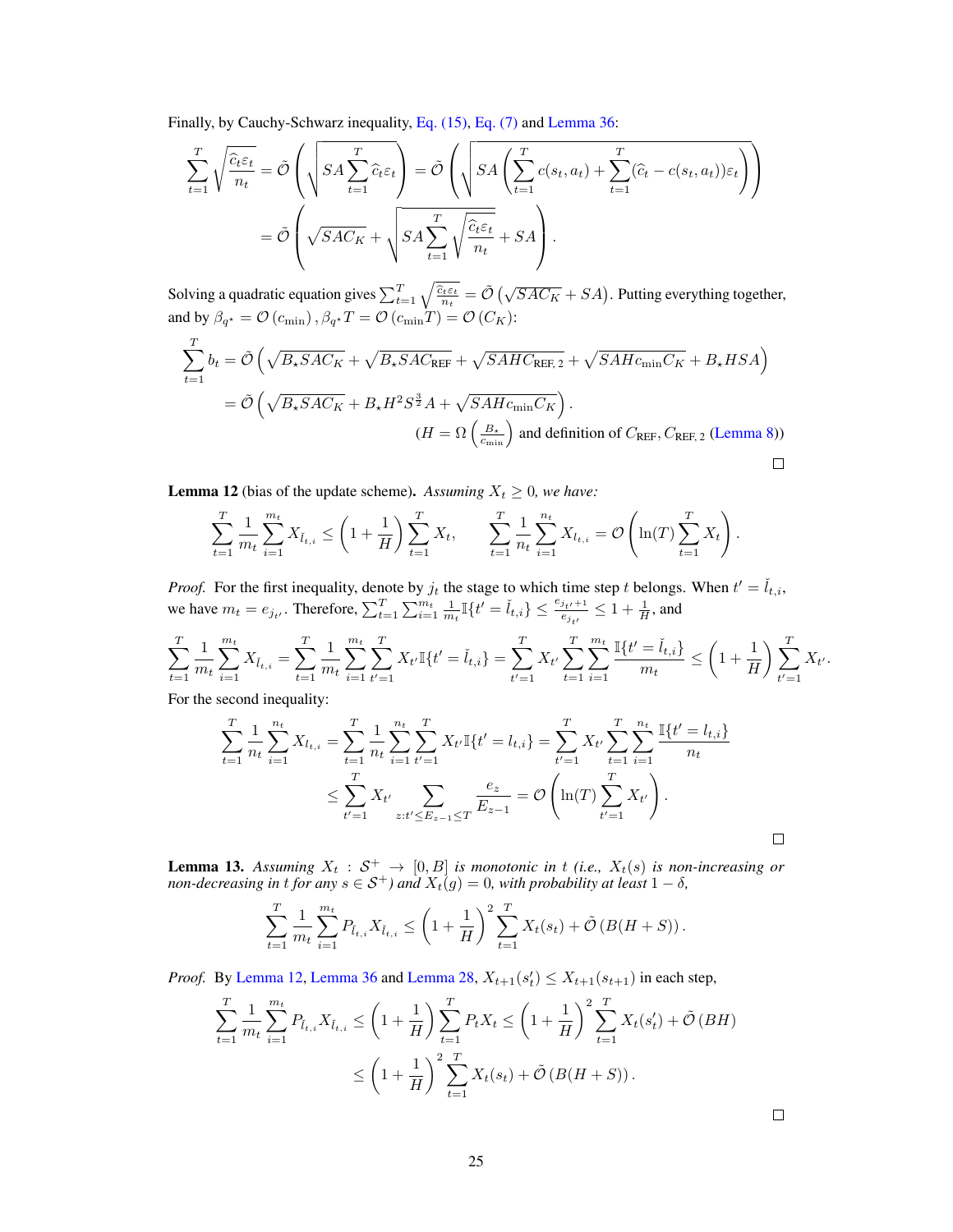<span id="page-25-0"></span>**Lemma 14.** *For any non-negative weights*  $\{w_t\}_t$ *, and*  $\alpha \in (0, 1)$ *, we have:* 

$$
\sum_{t=1}^T\frac{w_t\varepsilon_t}{n_t^\alpha}=\mathcal{O}\left((\|w\|_\infty SA)^\alpha\,\|w\|_1^{1-\alpha}\right),\quad \sum_{t=1}^T\frac{w_t\varepsilon_t}{m_t^\alpha}=\mathcal{O}\left((\|w\|_\infty HSA)^\alpha\,\|w\|_1^{1-\alpha}\ln\frac{\|w\|_\infty}{\|w\|_1}\right).
$$

*Moreover, when*  $w_t = v(s_t, a_t)$  *for some v*,

$$
\sum_{t=1}^{T} \frac{w_t \varepsilon_t}{n_t^{\alpha}} = \tilde{\mathcal{O}}\left(\sum_{(s,a)} v(s,a) N_{T+1}(s,a)^{1-\alpha}\right), \quad \sum_{t=1}^{T} \frac{w_t \varepsilon_t}{m_t^{\alpha}} = \tilde{\mathcal{O}}\left(H^{\alpha} \sum_{(s,a)} v(s,a) N_{T+1}(s,a)^{1-\alpha}\right).
$$

*In case*  $w_t = 1$  *for all t, it holds that:* 

$$
\sum_{t=1}^{T} \frac{\varepsilon_t}{n_t^{\alpha}} = \tilde{\mathcal{O}}\left( (SA)^{\alpha} T^{1-\alpha} \right), \quad \sum_{t=1}^{T} \frac{\varepsilon_t}{m_t^{\alpha}} = \tilde{\mathcal{O}}\left( (SAH)^{\alpha} T^{1-\alpha} \right),\tag{14}
$$

*when*  $0 < \alpha < 1$ *, and* 

<span id="page-25-2"></span><span id="page-25-1"></span>
$$
\sum_{t=1}^{T} \frac{\varepsilon_t}{n_t} = \mathcal{O}\left(SA \ln T\right), \quad \sum_{t=1}^{T} \frac{\varepsilon_t}{m_t} = \mathcal{O}\left(SAH \ln T\right),\tag{15}
$$

*when*  $\alpha = 1$ *.* 

*Proof.* Define  $\mathfrak{n}(s, a, j) = \sum_{t:(s_t, a_t)=(s, a), n_t=E_j} w_t$ ,  $\mathfrak{n}(s, a) = \sum_{j\geq 0} \mathfrak{n}(s, a, j)$ . Then,  $\sum_{(s,a)} \mathfrak{n}(s,a) = \|w\|_1, \mathfrak{n}(s,a,j) \le \|w\|_\infty \, e_{j+1} \le \left(1+\frac{1}{H}\right) \|w\|_\infty \, e_j.$  Moreover, by definitions of  $e_j$  and  $E_j$ ,

<span id="page-25-4"></span><span id="page-25-3"></span>
$$
\sum_{j\geq 1} \mathbb{I}\left\{ \left(1 + \frac{1}{H}\right) \|w\|_{\infty} E_{j-1} \leq \mathfrak{n}(s, a) \right\} = \mathcal{O}\left(H \ln \frac{\|w\|_1}{\|w\|_{\infty}}\right). \tag{16}
$$

$$
\sum_{j\geq 1} e_j \mathbb{I}\left\{ \left(1 + \frac{1}{H}\right) \|w\|_{\infty} E_{j-1} \leq \mathfrak{n}(s, a) \right\} = \mathcal{O}(\mathfrak{n}(s, a) / \|w\|_{\infty}). \tag{17}
$$

Since  $\frac{1}{E_j^{\alpha}}$  and  $\frac{1}{e_j^{\alpha}}$  is decreasing, by "moving weights to earlier terms" (from  $\mathfrak{n}(s, a, j)$  to  $\mathfrak{n}(s, a, i)$  for  $i < j$ ),

$$
\sum_{t=1}^{T} \frac{w_t \varepsilon_t}{n_t^{\alpha}} = \sum_{(s,a)} \sum_{j\geq 1} \frac{\mathfrak{n}(s,a,j)}{E_j^{\alpha}} \leq \sum_{(s,a)} \sum_{j\geq 1} \left(1 + \frac{1}{H}\right) \|w\|_{\infty} \frac{e_j \mathbb{I}\left\{\left(1 + \frac{1}{H}\right) \|w\|_{\infty} E_{j-1} \leq \mathfrak{n}(s,a)\right\}}{E_j^{\alpha}}
$$

$$
= \mathcal{O}\left(\sum_{(s,a)} \|w\|_{\infty} \left(\frac{\mathfrak{n}(s,a)}{\|w\|_{\infty}}\right)^{1-\alpha}\right) \qquad (\sum_{j=1}^{J} \frac{e_j}{E_j^{\alpha}}) \text{ and Eq. (17))}
$$

$$
= \mathcal{O}\left((\|w\|_{\infty} SA)^{\alpha} \|w\|_{1}^{1-\alpha}\right), \qquad (\text{Hölder's inequality})
$$

$$
\sum_{t=1}^{T} \frac{w_t \varepsilon_t}{m_t^{\alpha}} = \sum_{(s,a)} \sum_{j\geq 1} \frac{\mathfrak{n}(s,a,j)}{e_j^{\alpha}} \leq \sum_{(s,a)} \sum_{j\geq 1} \left(1 + \frac{1}{H}\right) \|w\|_{\infty} e_j^{1-\alpha} \mathbb{I} \left\{ \left(1 + \frac{1}{H}\right) \|w\|_{\infty} E_{j-1} \leq \mathfrak{n}(s,a) \right\}
$$

$$
\leq \left(1 + \frac{1}{H}\right) \|w\|_{\infty} \left( \sum_{(s,a)} \sum_{j\geq 1} \mathbb{I} \left\{ \|w\|_{\infty} E_{j-1} \leq \mathfrak{n}(s,a) \right\} \right)^{\alpha} \left( \sum_{(s,a)} \frac{\mathfrak{n}(s,a)}{\|w\|_{\infty}} \right)^{1-\alpha}
$$
(Hölder's inequality and Eq. (17))
$$
= \mathcal{O}\left( (\|w\|_{\infty} HSA)^{\alpha} \|w\|_{1}^{1-\alpha} \ln \frac{\|w\|_{1}}{\|w\|_{\infty}} \right).
$$
(Eq. (16))

In case  $w_t = 1$  and  $\alpha \in (0, 1)$ , we have  $||w||_{\infty} = 1$ ,  $||w||_1 = T$ , and [Eq. \(14\)](#page-25-1) is proved. When  $w_t =$  $v(s_t, a_t)$  for some  $v, \mathfrak{n}(s, a, j) \le v(s, a)e_{j+1}\mathbb{I} \{j \le J_{s,a}\}\,$ , where  $J_{s,a}$  is such that  $E_{J_{s,a}} = n_T(s, a)$ .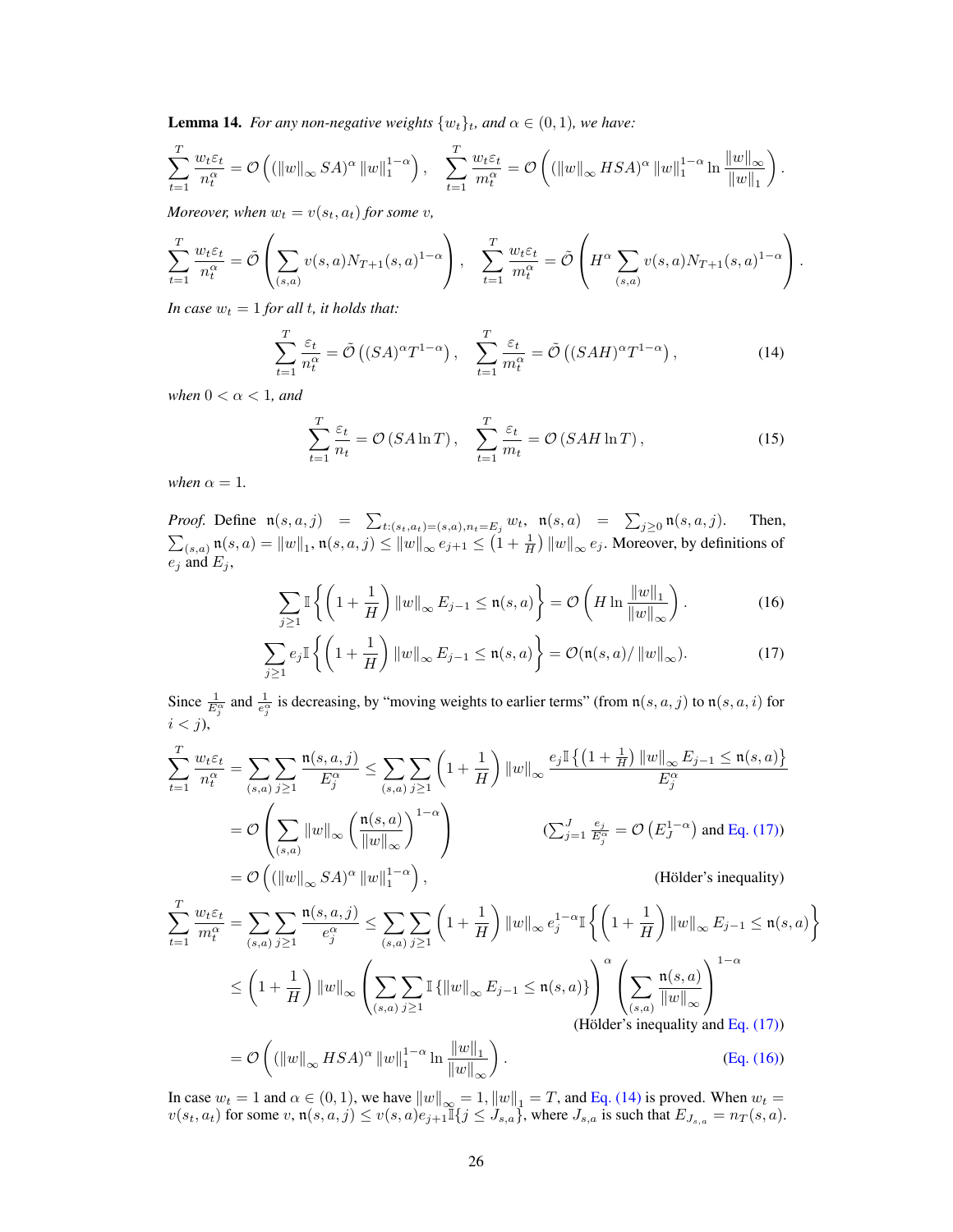Thus,

$$
\sum_{t=1}^{T} \frac{w_t \varepsilon_t}{n_t^{\alpha}} \le \sum_{(s,a)} v(s,a) \sum_{j=1}^{J_{s,a}} \frac{e_{j+1}}{E_j^{\alpha}} = \mathcal{O}\left(\sum_{(s,a)} v(s,a) \sum_{j=1}^{J_{s,a}} \frac{e_j}{E_j^{\alpha}}\right) = \mathcal{O}\left(\sum_{(s,a)} v(s,a) N_{T+1}(s,a)^{1-\alpha}\right).
$$
\n
$$
\sum_{t=1}^{T} \frac{w_t \varepsilon_t}{m_t^{\alpha}} \le \sum_{(s,a)} v(s,a) \sum_{j=1}^{J_{s,a}} \frac{e_{j+1}}{e_j^{\alpha}} = \mathcal{O}\left(\sum_{(s,a)} v(s,a) \sum_{j=1}^{J_{s,a}} e_j^{1-\alpha}\right)
$$
\n
$$
= \tilde{\mathcal{O}}\left(\sum_{(s,a)} v(s,a) J_{s,a}^{\alpha}\left(\sum_{j=1}^{J_{s,a}} e_j\right)^{1-\alpha}\right) = \tilde{\mathcal{O}}\left(H^{\alpha} \sum_{(s,a)} v(s,a) N_{T+1}(s,a)^{1-\alpha}\right).
$$
\n(1314a) is usually used to find  $I$ ,  $\tilde{\mathcal{O}}(H)$  by being, we can

(Hölder's inequality and  $J_{s,a} = \mathcal{O}(H)$  by how  $e_j$  grows)

In case  $\alpha = 1$ , we have:

$$
\sum_{t=1}^{T} \frac{\varepsilon_t}{n_t} \le \sum_{(s,a)} \sum_{j:0 < E_{j-1} \le T} \frac{e_j}{E_{j-1}} = \mathcal{O}(S A \ln T).
$$
\n
$$
\sum_{t=1}^{T} \frac{\varepsilon_t}{m_t} \le \sum_{(s,a)} \sum_{j:0 < E_{j-1} \le T} \left(1 + \frac{1}{H}\right) = \mathcal{O}(S A H \ln T).
$$

#### <span id="page-26-0"></span>D.5 Parameter free algorithm

In this section, we present a parameter-free model-free algorithm [\(Algorithm 5\)](#page-29-0) that achieves the same regret guarantee as [Algorithm 2](#page-6-0) (up to log factors). The high level idea is to first apply the doubling trick from [Tarbouriech et al.](#page-11-0) [\[2021b\]](#page-11-0) to determine an upper bound on  $B_{\star}$ , then try logarithmically many different values of H and  $\theta^*$  simultaneously, each leading to a different update rule for Q and  $V^{\text{ref}}$ .

#### **D.5.1** An upper bound on  $B_{\star}$  is available

We first introduce [Algorithm 4,](#page-27-0) which is a sub-algorithm that achieves the desired regret bound when we have an upper bound  $B \ge B_{\star}$ . In this case, we only need to determine the appropriate value of  $H$  and  $\theta^{\star}$ . Define  $N_{\beta} = \lceil \log_2(1/\beta) \rceil$  with  $\beta = \frac{c_{\min}}{2B^2SAK}$ ,  $H_p = 2^p$  for  $p \in \mathcal{P}$  with  $\mathcal{P} = [N_{\beta$  $\mathcal{H} = \{H_p\}_{p \in \mathcal{P}}$ . Define  $\mathcal{R} = [8N_\beta]$ . Here,  $\mathcal{H}$  and  $\{2^r\}_{r \in \mathcal{R}}$  constitute the search range of  $H$  and  $\theta^*$ .

For each p, r, we maintain accumulators  $\mu_{p,r}^{\text{ref}}, \sigma_{p,r}^{\text{ref}}, \mu_{p,r}, \sigma_{p,r}, v_p, m_p$  similar to  $\mu^{\text{ref}}, \sigma^{\text{ref}}, \mu, \sigma, v, m$ in [Algorithm 2](#page-6-0) [\(Line 2](#page-3-3) and [Line 3\)](#page-3-5). For each  $(s, a) \in S \times A$  and  $p \in P$ , we divide the samples received into consecutive stages, where the length of the j-th stage is  $e_{p,j}$  with  $e_{p,1} = H_p, e_{p,j+1} =$  $\lfloor (1 + \frac{1}{H_p})e_{p,j} \rfloor$ . Also define the indices indicating the end of a stage for a given p as  $\mathcal{L}_p = \{E_{p,j}\}_{j \in \mathbb{N}^+}$ with  $E_{p,j} = \sum_{i=1}^{j} e_{p,i}$ . We update  $Q(s, a)$  only when the number of visits to  $(s, a)$  falls into  $\mathcal{L}_p$  for some  $p \in \mathcal{P}$  [\(Line 4\)](#page-3-2), and there are two types of update rules similar to [Algorithm 2](#page-6-0) [\(Line 5](#page-6-4) and [Line 6\)](#page-6-3). We also maintain  $|\mathcal{R}|$  reference value functions, each with different final precision [\(Line 7\)](#page-6-5). We show that the way we combine different update rules enable us to apply analysis of [Algorithm 2](#page-6-0) w.r.t any choice of  $(p, r) \in \mathcal{P} \times \mathcal{R}$ . Notably, we can proceed with  $(p^*, r^*)$  with  $H_{p^*} = H, 2^{r^*} = \theta^*$ , which gives us the same regret bound as [Algorithm 2](#page-6-0) without knowing  $B_{\star}$ .

Now we introduce some notations only used in this section. When it is clear from the context, we ignore dependency on p, and define  $n_t(s, a), m_t(s, a), l_{t,i}(s, a), \tilde{l}_{t,i}(s, a), \hat{c}_t(s, a)$  similarly as before for a given p. Denote by  $V_{r,t}^{\text{ref}}(s)$  the value of  $V_r^{\text{ref}}(s)$  at the beginning of time step t, and by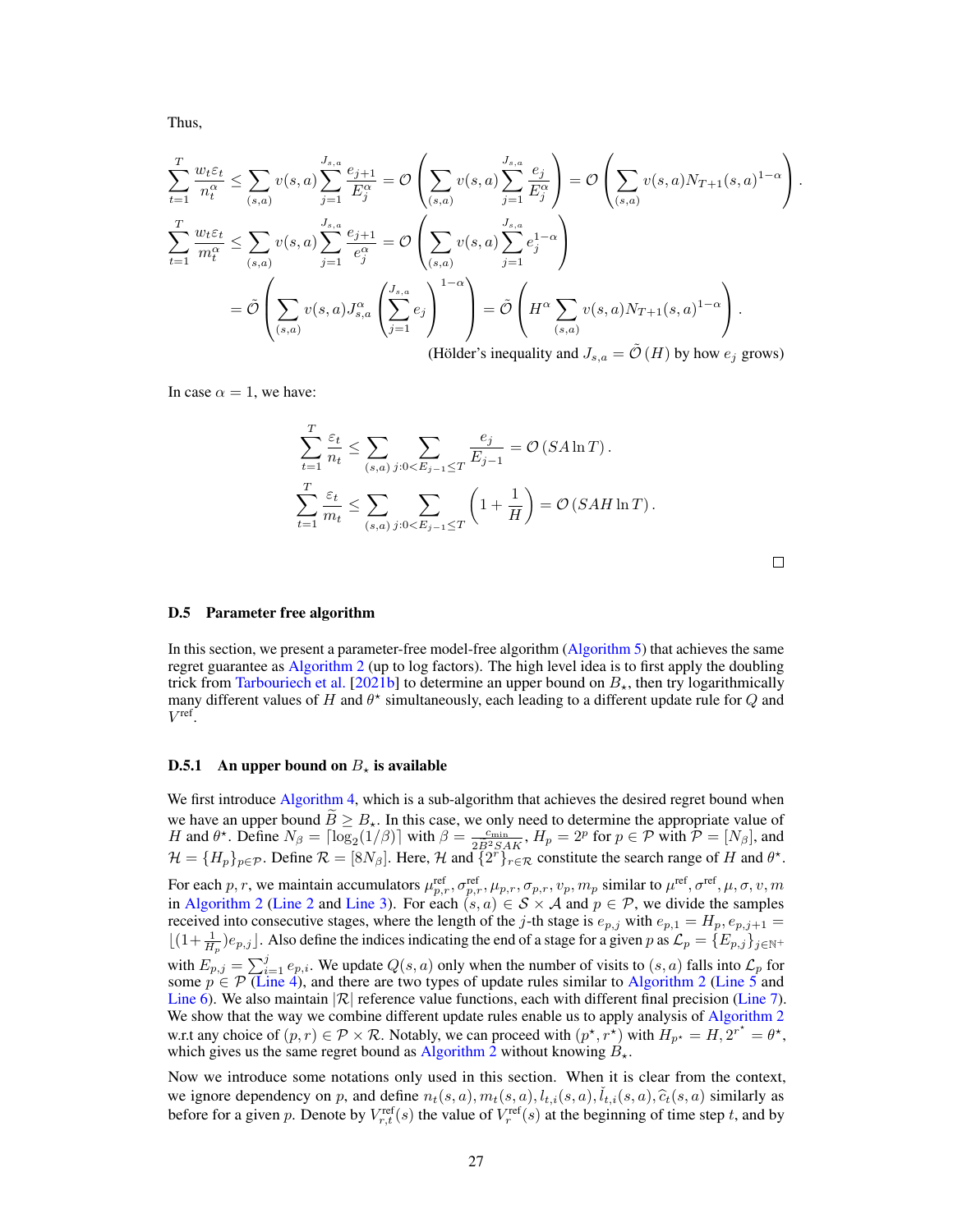**Algorithm 4** LCB-ADVANTAGE-SSP with an upper bound on  $B$ .

<span id="page-27-0"></span>**Parameter:** initial value function upper bound  $B \geq B_{\star}$ , failure probability  $\delta \in (0,1)$ . **Define:**  $\mathcal{L}_p = \{E_{p,j}\}_{j \in \mathbb{N}}$ + where  $E_{p,j} = \sum_{i=1}^j e_{p,i}, e_{p,1} = H_p$  and  $e_{p,j+1} = \lfloor (1 + 1/H_p)e_{p,j} \rfloor$ . **Initialize:**  $t \leftarrow 0$ ,  $s_1 \leftarrow s_{\text{init}}$ ,  $B \leftarrow 1$ , for all  $(s, a)$ ,  $p \in \mathcal{P}$ ,  $N(s, a) \leftarrow 0$ ,  $M_p(s, a) \leftarrow 0$ . **Initialize:** for all  $(s, a)$ ,  $r \in \mathcal{R}$ ,  $Q(s, a) \leftarrow 0$ ,  $V(s) \leftarrow 0$ ,  $V_r^{\text{ref}}(s) \leftarrow V(s)$ ,  $\hat{C}(s, a) \leftarrow 0$ .<br> **Initialize:** for all  $(s, a)$ ,  $p \in \mathcal{P}$ ,  $r \in \mathcal{R}$ ,  $\mu_{p,r}^{\text{ref}}(s, a) \leftarrow 0$ ,  $\sigma_{p,r}^{\text{ref}}(s, a) \leftarrow 0$ ,  $\mu_{$  $\sigma_{p,r}(s,a) \leftarrow 0, v_p(s,a) \leftarrow 0.$ for  $k = 1, \ldots, K$  do repeat Increment time step  $t \stackrel{+}{\leftarrow} 1$ . Take action  $a_t = \arg\min_a Q(s_t, a)$ , suffer cost  $c_t$ , transit to and observe  $s'_t$ . Update global accumulators:  $n = N(s_t, a_t) \stackrel{+}{\leftarrow} 1$ ,  $\widehat{C}(s_t, a_t) \stackrel{+}{\leftarrow} c_t$ . 1 Compute  $\iota \leftarrow 256 \ln^6(4SA\widetilde{B}^8 n^5 \cdot 8N_\beta^2/\delta), \widehat{c} \leftarrow \frac{C(s_t, a_t)}{n}.$ for  $p \in \mathcal{P}$  do for  $r \in \mathcal{R}$  do 2 Update reference value accumulators:  $\mu_{p,r}^{\text{ref}}(s_t, a_t) \stackrel{+}{\leftarrow} V_r^{\text{ref}}(s'_t), \sigma_{p,r}^{\text{ref}}(s_t, a_t) \stackrel{+}{\leftarrow}$  $V_r^{\text{ref}}(s_t')^2, \ \mu_{p,r}(s_t, a_t) \stackrel{+}{\leftarrow} V(s_t') - V_r^{\text{ref}}(s_t'), \ \sigma_{p,r}(s_t, a_t) \stackrel{+}{\leftarrow} (V(s_t') - V_r^{\text{ref}}(s_t'))^2.$  $3 \mid \cdot \mid \cdot$  Update accumulators:  $v_p(s_t, a_t) \stackrel{+}{\leftarrow} V(s'_t), m_p = M_p(s_t, a_t) \stackrel{+}{\leftarrow} 1.$ 4 | | if  $n \in \mathcal{L}_p$  then for  $r \in \mathcal{R}$  do  $b_{p,r} \leftarrow \sqrt{\frac{\sigma_{p,r}^{\text{ref}}(s_t,a_t)}{n} \frac{(\mu_{p,r}^{\text{ref}}(s_t,a_t)/n)^2}{n}}$  $\frac{(\mu_{p,r}^{\rm ref}(s_t,a_t)/n)^2}{n}t + \sqrt{\frac{\sigma_{p,r}(s_t,a_t)/m_p-(\mu_{p,r}(s_t,a_t)/m_p)^2}{m_p}}$  $\frac{(-\mu_{p,r}(s_t,a_t)/m_p)^2}{m_p}t +$  $\left(\frac{4B}{n} + \frac{3B}{m_p}\right)\iota + \sqrt{\frac{\widehat{c}\iota}{n}}.$ 5  $Q(s_t, a_t) \leftarrow \max \left\{ \widehat{c} + \frac{\mu_{p,r}^{\text{ref}}(s_t, a_t)}{n} + \frac{\mu_{p,r}(s_t, a_t)}{m_p} \right\}$  $\frac{b_{n}(s_t, a_t)}{m_p} - b_{p,r}, Q(s_t, a_t) \bigg\}.$ Reset local accumulators:  $\mu_{p,r}(s_t, a_t) \leftarrow 0$ ,  $\sigma_{p,r}(s_t, a_t) \leftarrow 0$ . Compute bonus  $b'_p \leftarrow 2\sqrt{\frac{B^2 t}{m_p}} + \sqrt{\frac{\hat{c}t}{n}} + \frac{t}{n}$ . 6  $Q(s_t, a_t) \leftarrow \max \left\{ \widehat{c} + \frac{v_p(s_t, a_t)}{m_p} \right\}$  $\left\{\frac{s_t,a_t)}{m_p}-b'_p,Q(s_t,a_t)\right\}.$ Reset local accumulators:  $v_p(s_t, a_t) \leftarrow 0$ ,  $M_p(s_t, a_t) \leftarrow 0$ .  $V(s_t) \leftarrow \min_a Q(s_t, a).$ if  $V(s_t) > B$  then  $B \leftarrow 2V(s_t)$ .  $\begin{array}{ll} \pi & \text{if } \sum_a N(s_t, a) = 2^r \text{ for some } r \in \mathcal{R} \text{ then } V_{r'}^{\text{ref}}(s_t) \leftarrow V(s_t), \ \forall r' \geq r. \end{array}$ if  $s_t^r \neq g$  then  $s_{t+1} \leftarrow s_t^r$ ; else  $s_{t+1} \leftarrow s_{\text{init}}$ , break.

 $b_{p,r,t}(s, a), b'_{p,t}(s, a)$  the value of  $b_{p,r}(s, a), b'_{p}(s, a)$  in  $Q_t(s, a)$ . Also define:

$$
\begin{aligned} & \overline{Q}_{p,r,t}(s,a) = \widehat{c}_t(s,a) + \frac{1}{n_t} \sum_{i=1}^{n_t} V_{r,l_{t,i}}^{\text{ref}}(s'_{l_{t,i}}) + \frac{1}{m_t} \sum_{i=1}^{m_t} \Big( V_{\bar{l}_{t,i}}(s'_{\bar{l}_{t,i}}) - V_{r,\bar{l}_{t,i}}^{\text{ref}}(s'_{\bar{l}_{t,i}}) \Big) - b_{p,r,t}. \\ & \overline{Q}'_{p,t}(s,a) = \widehat{c}_t(s,a) + \frac{1}{m_t} \sum_{i=1}^{m_t} V_{\bar{l}_{t,i}}(s'_{\bar{l}_{t,i}}) - b'_{p,t}. \end{aligned}
$$

Note that for any  $(s, a) \in S \times A, t > 1$ ,

<span id="page-27-1"></span>
$$
Q_t(s,a) = \max\left\{\max_{p,r} \overline{Q}_{p,r,t}(s,a), \max_p \overline{Q}'_{p,t}(s,a), Q_{t-1}(s,a)\right\}.
$$
 (18)

Next, we prove the key lemma of [Algorithm 4,](#page-27-0) which shows that  $Q_t$  is an optimistic estimator of  $Q^*$ . **Lemma 15.** With probability at least  $1 - 7\delta$ , [Algorithm 4](#page-27-0) with input  $\tilde{B} \geq B_{\star}$  ensures  $Q_t(s, a) \leq$  $Q_{t+1}(s, a) \leq Q^{\star}(s, a)$  for any  $(s, a) \in S \times A$ .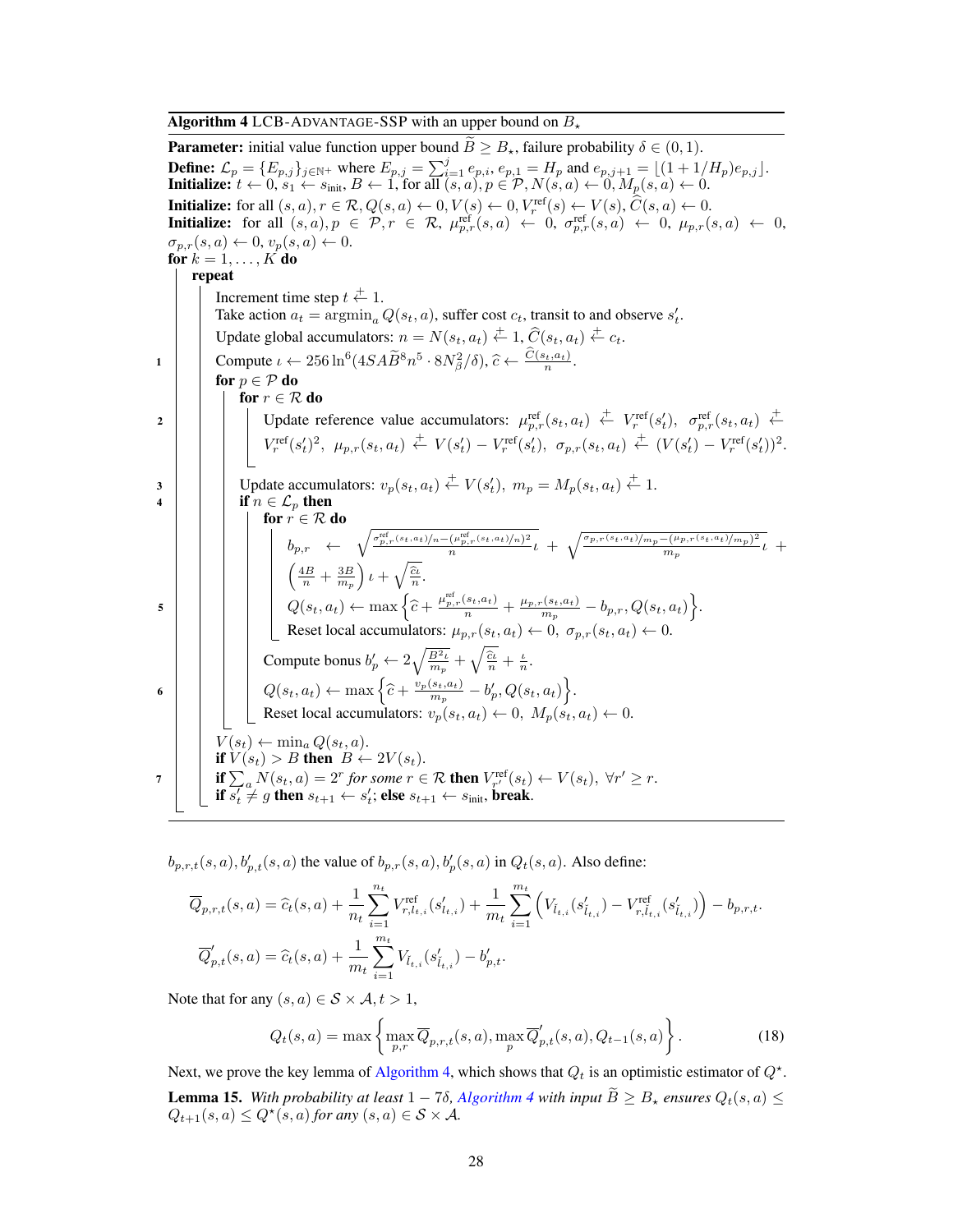*Proof.* The first inequality is by the update rule of  $Q_t$ . Next, we prove  $Q_t(s, a) \leq Q^*(s, a)$  by induction on t. It is clearly true when when  $t = 1$ . For the induction step, note that for any p, r, the proof of [Lemma 9](#page-19-0) still proceeds to conclude that  $\overline{Q}_{p,r,t}(s, a) \le Q^*(s, a)$  and  $\overline{Q}'_{p,t}(s, a) \le Q^*(s, a)$ , where we substitute  $b_t$  with  $b_{p,r,t}$ ,  $b_t'$  with  $b_{p,t}'$ , and  $\overline{V_t^{\text{ref}}}$  with  $V_{r,t}^{\text{ref}}$  (also note [Remark 1\)](#page-20-3). Thus, by a union bound over  $8N_{\beta}^2$  update rules, the computation of  $\iota$  [\(Line 5\)](#page-6-4), and [Eq. \(18\),](#page-27-1) the claim is proved.

<span id="page-28-0"></span>**Theorem 7.** With probability at least  $1 - 60\delta$ , *[Algorithm 4](#page-27-0) with input*  $B \geq B_{\star}$  *ensures*  $R_K = \frac{B_{\star} \delta}{\epsilon_0}$  $\tilde{\mathcal{O}}\left(B_\star\right)$ √  $\overline{SAK} + \frac{B_{\star}^{5}S^{2}A}{c^{4}}$  $\frac{c_{\star}^5 S^2 A}{c_{\min}^4}$ .

*Proof.* Define  $V^{\text{ref}} = V_{r^*}^{\text{ref}}, V^{\text{REF}} = V_{r^*,T+1}^{\text{ref}}, b_t = b_{p^*,r^*,t}, b_t' = b_{p^*,t}', H = H_{p^*}$ , and  $n_t, m_t, l_{t,i}$ ,  $\tilde{l}_{t,i}$  are defined for  $p^*$ . We have [Lemma 12,](#page-24-1) [Lemma 6,](#page-16-4) [Corollary 6,](#page-18-1) [Lemma 8,](#page-18-0) [Lemma 10,](#page-22-1) [Lemma 11](#page-22-0) and [Theorem 2](#page-7-0) holds for [Algorithm 4.](#page-27-0) Following the steps in the proof of [Theorem 3](#page-7-1) gives the desired result. П

# D.5.2 Without knowledge of  $B_{\star}$

Now we introduce our parameter-free algorithm that achieves the desired regret bound without knowledge of  $B_{\star}$ . The main idea is to determine an upper bound on  $B_{\star}$  using a doubling trick from [\[Tarbouriech et al.,](#page-11-0) [2021b\]](#page-11-0), and then run [Algorithm 4](#page-27-0) as a sub-algorithm. We divide the learning process into epochs indexed by  $\phi$ . We maintain value function upper bound  $\hat{B}$  and cost accumulator C recording the total costs suffered in current epoch. In epoch  $\phi$ , we execute [Algorithm 4](#page-27-0) with value function upper bound  $\ddot{B}$ . Moreover, we start a new epoch whenever:

1. 
$$
B > \widetilde{B}
$$
,  
2. or  $C > \widetilde{B}K + x\left(\widetilde{B}\sqrt{SAK} + \frac{\widetilde{B}^5S^2A}{c_{\min}^4}\right)$ .

Here, x is a large enough constant determined by [Theorem 7,](#page-28-0) so that when  $\widetilde{B} > B_{\star}$ , we have with probability at least  $1 - 60\delta$ :

$$
C - V^{\star}(s_{\text{init}}^{\phi}) - (K - 1)V^{\star}(s_{\text{init}}) \le x \left( \widetilde{B} \sqrt{SAK} + \frac{\widetilde{B}^{5}S^{2}A}{c_{\text{min}}^{4}} \right),
$$

where  $s_{\text{init}}^{\phi}$  is the initial state of epoch  $\phi$  (note that [Theorem 3](#page-7-1) still holds when the initial state is changing over episodes). Moreover, we double the value of  $\widetilde{B}$  whenever a new epoch starts. We summarize ideas above in [Algorithm 5.](#page-29-0)

Theorem 8. With probability at least  $1-60\delta$ , [Algorithm 5](#page-29-0) ensures  $R_K = \tilde{\mathcal{O}}\left(B_\star\right)$ √  $\overline{SAK} + \frac{B_{\star}^{5}S^{2}A}{c^{4}}$  $\frac{e^{5}_{\star}S^{2}A}{e^{4}_{\min}}$ .

*Proof.* Denote by  $B_{\phi}$  the value of B in epoch  $\phi$ , and by  $C_{\phi}$  the value of C at the end of epoch  $\phi$ . Define  $\phi^* = \inf_{\phi} \{ B_{\phi} \geq B_{\star} \}$ . Clearly  $B_{\phi} \leq \max \{ 2B_{\star}, K \}$  for  $\phi \leq \phi^*$ . By [Theorem 7,](#page-28-0) with probability at least  $1 - 60\delta$ , there is at most  $\phi^*$  epochs since the condition of starting a new epoch will never be triggered in epoch  $\phi^*$ , and the regret in epoch  $\phi^*$  is properly bounded:

$$
C_{\phi^{\star}} - V^{\star}(s_{\text{init}}^{\phi^{\star}}) - (K - 1)V^{\star}(s_{\text{init}}) = \tilde{\mathcal{O}}\left(\tilde{B}_{\phi^{\star}}\sqrt{SAK} + \frac{\tilde{B}_{\phi^{\star}}^{5}S^{2}A}{c_{\text{min}}^{4}}\right) = \tilde{\mathcal{O}}\left(B_{\star}\sqrt{SAK} + \frac{B_{\star}^{5}S^{2}A}{c_{\text{min}}^{4}}\right)
$$

.

.

Conditioned on the event that there are at most  $\phi^*$  epochs, we partition the regret into two parts: the total costs suffered before epoch  $\phi^*$ , and the regret starting from epoch  $\phi^*$ . It suffices to bound the total costs before epoch  $\phi^*$  assuming  $K \leq B_*$  (otherwise  $\phi^* = 1$ ). By the update scheme of  $\tilde{B}$ , we have at most line  $B$ . have at most  $\lceil \log_2 B_\star \rceil + 1$  epochs before epoch  $\phi^*$ . Moreover, by the second condition of starting a new epoch, the accumulated cost in epoch  $\phi < \phi^*$  is bounded by:

$$
C_{\phi} \leq K \widetilde{B}_{\phi} + \widetilde{\mathcal{O}}\left(\widetilde{B}_{\phi}\sqrt{SAK} + \widetilde{B}_{\phi}S^2A\right) = \widetilde{\mathcal{O}}\left(\frac{B_{\star}^5S^2A}{c_{\min}^4}\right)
$$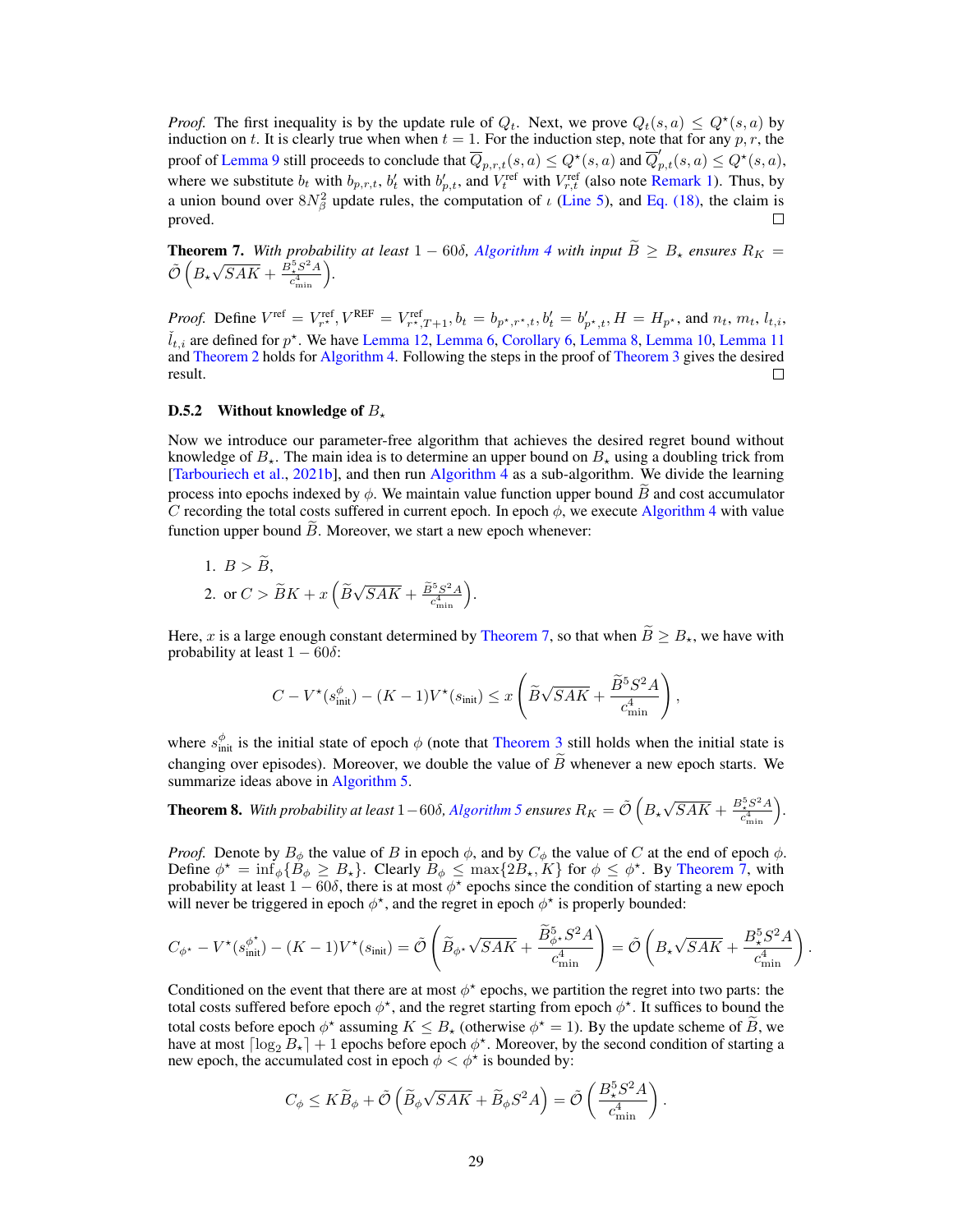**Algorithm 5** LCB-ADVANTAGE-SSP without knowledge of  $B$ .

<span id="page-29-0"></span>**Parameter:** failure probability  $\delta \in (0, 1)$ . **Define:**  $\mathcal{L}_p = \{E_{p,j}\}_{j \in \mathbb{N}}$ + where  $E_{p,j} = \sum_{i=1}^j e_{p,i}, e_{p,1} = H_p$  and  $e_{p,j+1} = \lfloor (1 + 1/H_p)e_{p,j} \rfloor$ . **Initialize:**  $B \leftarrow K, C \leftarrow 0$ . **Initialize:**  $t \leftarrow 0$ ,  $s_1 \leftarrow s_{\text{init}}$ ,  $B \leftarrow 1$ , for all  $(s, a)$ ,  $p \in \mathcal{P}$ ,  $N(s, a) \leftarrow 0$ ,  $M_p(s, a) \leftarrow 0$ . **Initialize:** for all  $(s, a)$ ,  $r \in \mathcal{R}$ ,  $Q(s, a) \leftarrow 0$ ,  $V(s) \leftarrow 0$ ,  $V_r^{\text{ref}}(s) \leftarrow V(s)$ ,  $\hat{C}(s, a) \leftarrow 0$ .<br> **Initialize:** for all  $(s, a)$ ,  $p \in \mathcal{P}$ ,  $r \in \mathcal{R}$ ,  $\mu_{p,r}^{\text{ref}}(s, a) \leftarrow 0$ ,  $\sigma_{p,r}^{\text{ref}}(s, a) \leftarrow 0$ ,  $\mu_{$  $\sigma_{p,r}(s,a) \leftarrow 0, v_p(s,a) \leftarrow 0.$ for  $k = 1, \ldots, K$  do repeat Increment time step  $t \stackrel{+}{\leftarrow} 1$ . Take action  $a_t = \arg\min_a Q(s_t, a)$ , suffer cost  $c_t$ , transit to and observe  $s'_t$ . Update global accumulators:  $n = N(s_t, a_t) \stackrel{+}{\leftarrow} 1$ ,  $\widehat{C}(s_t, a_t) \stackrel{+}{\leftarrow} c_t$ ,  $C \stackrel{+}{\leftarrow} c_t$ . Compute  $\iota \leftarrow 256 \ln^6(4SA\widetilde{B}^8n^5 \cdot 8N_\beta^2/\delta), \widehat{c} \leftarrow \frac{C(s_t, a_t)}{n}.$ for  $p \in \mathcal{P}$  do for  $r \in \mathcal{R}$  do Update reference value accumulators:  $\mu_{p,r}^{\text{ref}}(s_t, a_t) \stackrel{+}{\leftarrow} V_r^{\text{ref}}(s'_t), \sigma_{p,r}^{\text{ref}}(s_t, a_t) \stackrel{+}{\leftarrow}$  $V_r^{\text{ref}}(s_t')^2, \ \mu_{p,r}(s_t, a_t) \stackrel{+}{\leftarrow} V(s_t') - V_r^{\text{ref}}(s_t'), \ \sigma_{p,r}(s_t, a_t) \stackrel{+}{\leftarrow} (V(s_t') - V_r^{\text{ref}}(s_t'))^2.$ Update accumulators:  $v_p(s_t, a_t) \stackrel{+}{\leftarrow} V(s'_t)$ ,  $m_p = M_p(s_t, a_t) \stackrel{+}{\leftarrow} 1$ . if  $n \in \mathcal{L}_p$  then for  $r \in \mathcal{R}$  do  $b_{p,r} \leftarrow \sqrt{\frac{\sigma_{p,r}^{\text{ref}}(s_t,a_t)}{n}(n-\mu_p^{\text{ref}},(s_t,a_t)/n)^2}$  $\frac{(\mu_{p,r}^{\rm ref}(s_t,a_t)/n)^2}{n}t + \sqrt{\frac{\sigma_{p,r}(s_t,a_t)/m_p-(\mu_{p,r}(s_t,a_t)/m_p)^2}{m_p}}$  $\frac{(-\mu_{p,r}(s_t,a_t)/m_p)^2}{m_p}t +$  $\left(\frac{4B}{n} + \frac{3B}{m_p}\right)\iota + \sqrt{\frac{\widehat{c}\iota}{n}}.$  $Q(s_t, a_t) \leftarrow \max \left\{ \widehat{c} + \frac{\mu_{p,r}^{\text{ref}}(s_t, a_t)}{n} + \frac{\mu_{p,r}(s_t, a_t)}{m_p} \right\}$  $\frac{b_{n}(s_t,a_t)}{m_p}-b_{p,r},Q(s_t,a_t)\bigg\}.$ Reset local accumulators:  $\mu_{p,r}(s_t, a_t) \leftarrow 0$ ,  $\sigma_{p,r}(s_t, a_t) \leftarrow 0$ . Compute bonus  $b'_p \leftarrow 2\sqrt{\frac{B^2 t}{m_p}} + \sqrt{\frac{\hat{c}t}{n}} + \frac{t}{n}$ .  $Q(s_t, a_t) \leftarrow \max\left\{\widehat{c} + \frac{v_p(s_t, a_t)}{m_p}\right\}$  $\left\{\frac{s_t,a_t)}{m_p}-b'_p,Q(s_t,a_t)\right\}.$ Reset local accumulators:  $v_p(s_t, a_t) \leftarrow 0$ ,  $M_p(s_t, a_t) \leftarrow 0$ .  $V(s_t) \leftarrow \min_a Q(s_t, a).$ if  $V(s_t) > B$  then  $B \leftarrow 2V(s_t)$ . **if**  $\sum_a N(s_t, a) = 2^r$  for some  $r \in \mathcal{R}$  **then**  $V_{r'}^{\text{ref}}(s_t) \leftarrow V(s_t)$ ,  $\forall r' \geq r$ . **if**  $B > \widetilde{B}$  or  $C > \widetilde{B}K + x\left(\widetilde{B}\right)$ √  $\overline{SAK} + \frac{\widetilde{B}^5S^2A}{c_{\text{min}}^4} \Big)$  then  $\widetilde{B} \leftarrow 2\widetilde{B}, C \leftarrow 0.$  $B \leftarrow 1$ , for all  $(s, a), p \in \mathcal{P}, N(s, a) \leftarrow 0, M_p(s, a) \leftarrow 0$ .  $\text{for all } (s, a), r \in \mathcal{R}, Q(s, a) \leftarrow 0, V(s) \leftarrow 0, V_r^{\text{ref}}(s) \leftarrow V(s), \widetilde{C}(s, a) \leftarrow 0.$ <br>  $\text{for all } (s, a), p \in \mathcal{P}, r \in \mathcal{R}, \ \mu_{p,r}^{\text{ref}}(s, a) \leftarrow 0, \ \sigma_{p,r}^{\text{ref}}(s, a) \leftarrow 0, \ \mu_{p,r}(s, a) \leftarrow 0,$  $\sigma_{p,r}(s,a) \leftarrow 0, v_p(s,a) \leftarrow 0.$ if  $s_t' \neq g$  then  $s_{t+1} \leftarrow s_t'$ ; else  $s_{t+1} \leftarrow s_{\text{init}}$ , break.

Combining these two parts, we get:

$$
R_K = \sum_{\phi=1}^{\phi^* - 1} C_{\phi} + (C_{\phi^*} - V^*(s_{\text{init}}^{\phi^*}) - (K - 1)V^*(s_{\text{init}})) + (V^*(s_{\text{init}}^{\phi^*}) - V^*(s_{\text{init}}))
$$
  
=  $\tilde{\mathcal{O}}\left(B_{\star}\sqrt{SAK} + \frac{B_{\star}^5 S^2 A}{c_{\text{min}}^4}\right),$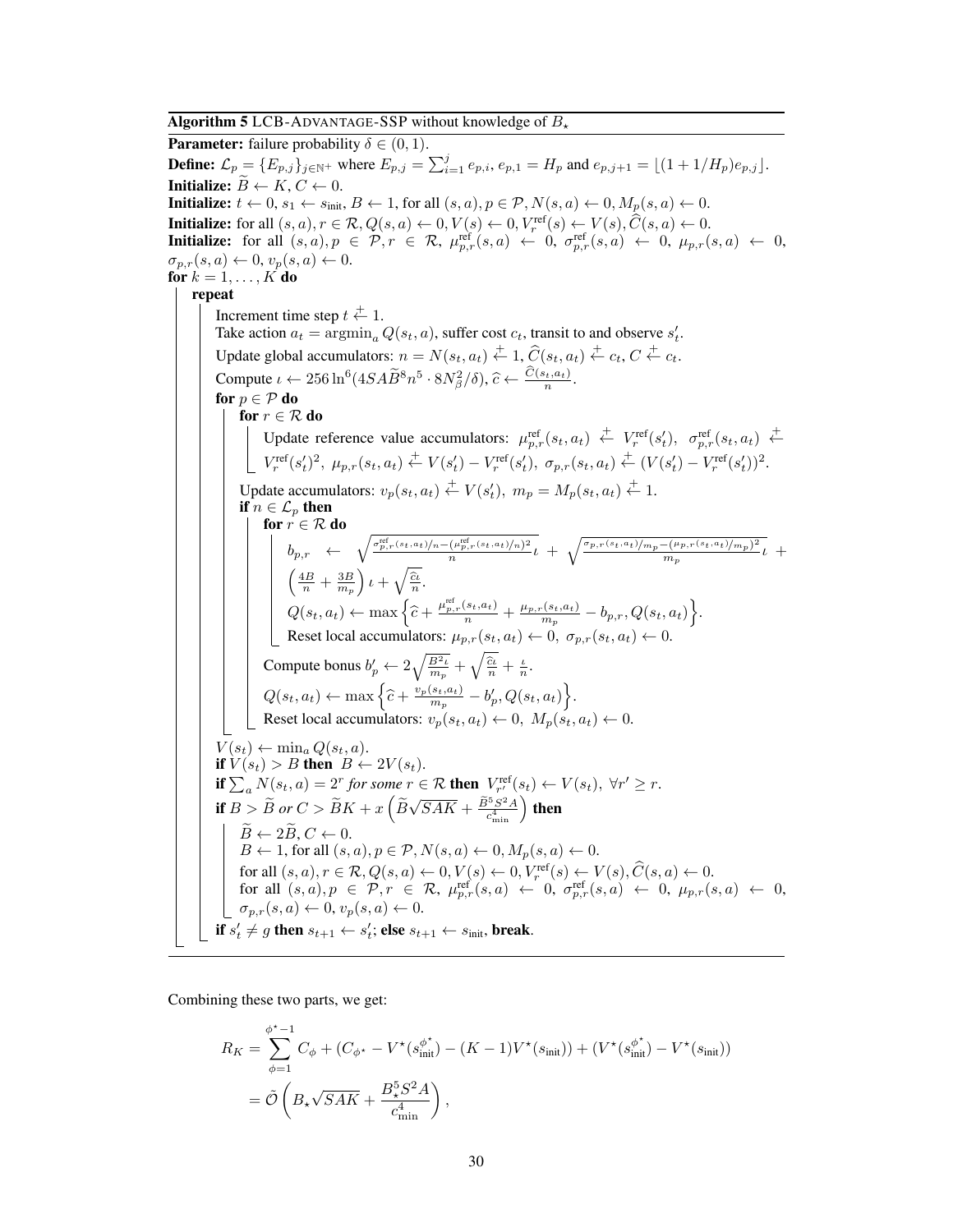where we assume  $C_{\phi^*} = 0$  and  $s_{\text{init}}^{\phi^*} = s_{\text{init}}$  if there are less than  $\phi^*$  epochs.

## <span id="page-30-2"></span>E Omitted Details for [Section 5](#page-8-0)

**Extra Notations** Denote by  $Q_t(s, a)$ ,  $V_t(s)$  the value of  $Q(s, a)$ ,  $V(s)$  at the beginning of time step t,  $V_0(s) = 0$ , and  $b_t(s, a), n_t(s, a), \overline{P}_{t,s,a}(s'), t_t(s, a), \overline{\hat{c}_t}(s, a)$  the value of  $b, n, \overline{P}_{s,a}(s'), t, \hat{c}$ <br>used in computing  $O_s(s, a)$  (note that  $b_s(s, a) = 0$  and  $\hat{c}_s(s, a) = 0$  if  $n_s(s, a) = 0$ ). Denote used in computing  $Q_t(s, a)$  (note that  $b_t(s, a) = 0$  and  $\hat{c}_t(s, a) = 0$  if  $n_t(s, a) = 0$ ). Denote by  $l_t(s, a)$  the last time step the agent visits  $(s, a)$  among those  $n_t(s, a)$  steps before the current stage, and  $l_t(s, a) = t$  if the first visit to  $(s, a)$  is at time step t. Also define  $\bar{P}_t = \bar{P}_{t, s_t, a_t}$  and  $n_t^+(s, a) = \max\{1, n_t(s, a)\}.$  With these notations, we have by the update rule of the algorithm:

<span id="page-30-3"></span>
$$
Q_t(s, a) = \max\{Q_{t-1}(s, a), \hat{c}_t(s, a) + \bar{P}_{t,s,a}V_{t_t} - b_t\},\tag{19}
$$

where  $b_t$  represents  $b_t(s, a)$ , and  $l_t$  represents  $l_t(s, a)$  for notational convenience.

Before proving [Theorem 5](#page-9-2) [\(Section E.3\)](#page-35-0), we first show some basic properties of our proposed update scheme [\(Section E.1\)](#page-30-1), and proves the two required properties for [Algorithm 3](#page-8-1) [\(Section E.2\)](#page-32-1).

#### <span id="page-30-1"></span>E.1 Properties of Proposed Update Scheme

In this section, we prove that our proposed update scheme has the desired properties, that is, it suffers constant cost independent of  $H$ , while maintaining sparse update in the long run similar to the update scheme of [Algorithm 2](#page-6-0) [\(Lemma 16\)](#page-30-0). We also quantify the bias induced by the sparse update compared to full-planning (that is, update every state-action pair at every time step) in [Lemma 17.](#page-31-1)

<span id="page-30-0"></span>Lemma 16. *The proposed update scheme satisfies the following:*

- *1.* For  $\{X_t\}_{t\geq0}$  such that  $X_t \in [0, \mathring{B}]$  and  $t < t'$ ,  $(s_t, a_t) = (s_{t'}, a_{t'})$  implies  $X_t \geq X_{t'}$ , we *have:*  $\sum_{t=1}^{T} X_{l_t} \leq \mathring{B}SA + (1 + \frac{1}{H})\sum_{t=1}^{T} X_t$ .
- 2. Denote  $i_h^* = \inf\{i \geq \mathbb{N}^+ : e_i \geq h\}$  for  $h \in \mathbb{N}^+$ . Then  $i_h^* = \mathcal{O}(H \ln(h))$ .

*Proof.* For any given  $n \in \mathbb{N}^+$ , define  $y_n$  as the index of the end of last stage, that is, the largest element in  $\mathcal L$  that is smaller than n (also define  $y_1 = 1$ ). For the first property, we first prove by induction that for any  $j \in \mathbb{N}^+$ , there exist non-negative weights  $\{w_{n,i}\}_{n,i}$  such that:

- 1. For all  $n \le E_j$ ,  $\sum_{i=1}^{y_n} w_{n,i} = \mathbb{I}\{n > 1\}$ , and  $w_{n,i} = 0$  for  $i > y_n$ .
- 2.  $\sum_{n=1}^{E_j} w_{n,i} \leq 1 + \frac{1}{H}$  for any  $i \leq E_j$ .
- 3.  $\widetilde{e}_{j+1} + \sum_{n=1}^{E_j} \sum_{n'=1}^{E_j} w_{n,n'} = (1 + 1/H)E_j.$

To give some intuition, we can imagine a continuous process where we process index  $n$  at time step  $n$ . Indices are divided into consecutive stages, and there are  $e_i$  indices in the j-th stage. At index n we need to consume 1 unit of energy accumulated up to the last stage (that is, up to index  $y_n$ ) and then contributes  $(1 + \frac{1}{H})$  energy to the future stages. We can think of  $\tilde{e}_j$  as the available amount of energy at the beginning of stage *i* (accumulated from indices up to  $E_{i+1}$ ) and  $e_j$  as the amount of energy at the beginning of stage j (accumulated from indices up to  $E_{j-1}$ ), and  $e_j$  as the amount of energy consumed in stage  $j$  (one unit by each index in stage  $j$ ). The assignment of energy consumption is represented by  $\{w_{n,i}\}$ , where  $w_{n,i}$  is the amount of energy consumed by index n which is contributed by index  $i$ . The result we are going to prove by induction states that the process described above can proceed indefinitely.

The base case of  $j = 1$  is clearly true by  $w_{1,i} = 0$  for any  $i \in \mathbb{N}^+$  and  $\tilde{e}_2 = 1 + \frac{1}{H}$ . For the induction step, by the third property, there are in total  $(1 + \frac{1}{H})E_j$  energy contributed by indices up to  $E_j$ , where  $\widetilde{e}_{j+1}$  is the amount of energy available to use for stages starting from  $j + 1$ , and  $\sum_{i=1}^{E_j} \sum_{i=1}^{E_j} w_{n,n'}$ <br>is the amount of energy consumed by indices up to E. (we use one of the possible assignments of is the amount of energy consumed by indices up to  $E_j$  (we use one of the possible assignments of  $\{w_{n,i}\}_{n,i}$  for  $n \leq E_j$  from the previous induction step). We can easily distribute  $e_{j+1}$  weights (from  $\sum_{i=1}^{\infty} w_{n,i}$ , indices in stage  $j+1$  so that  $\sum_{i=1}^{y_n} w_{n,i} = 1$  and  $w_{n,i} = 0$  for  $i > y_n$  for all  $E_j < n \le E_{j+1}$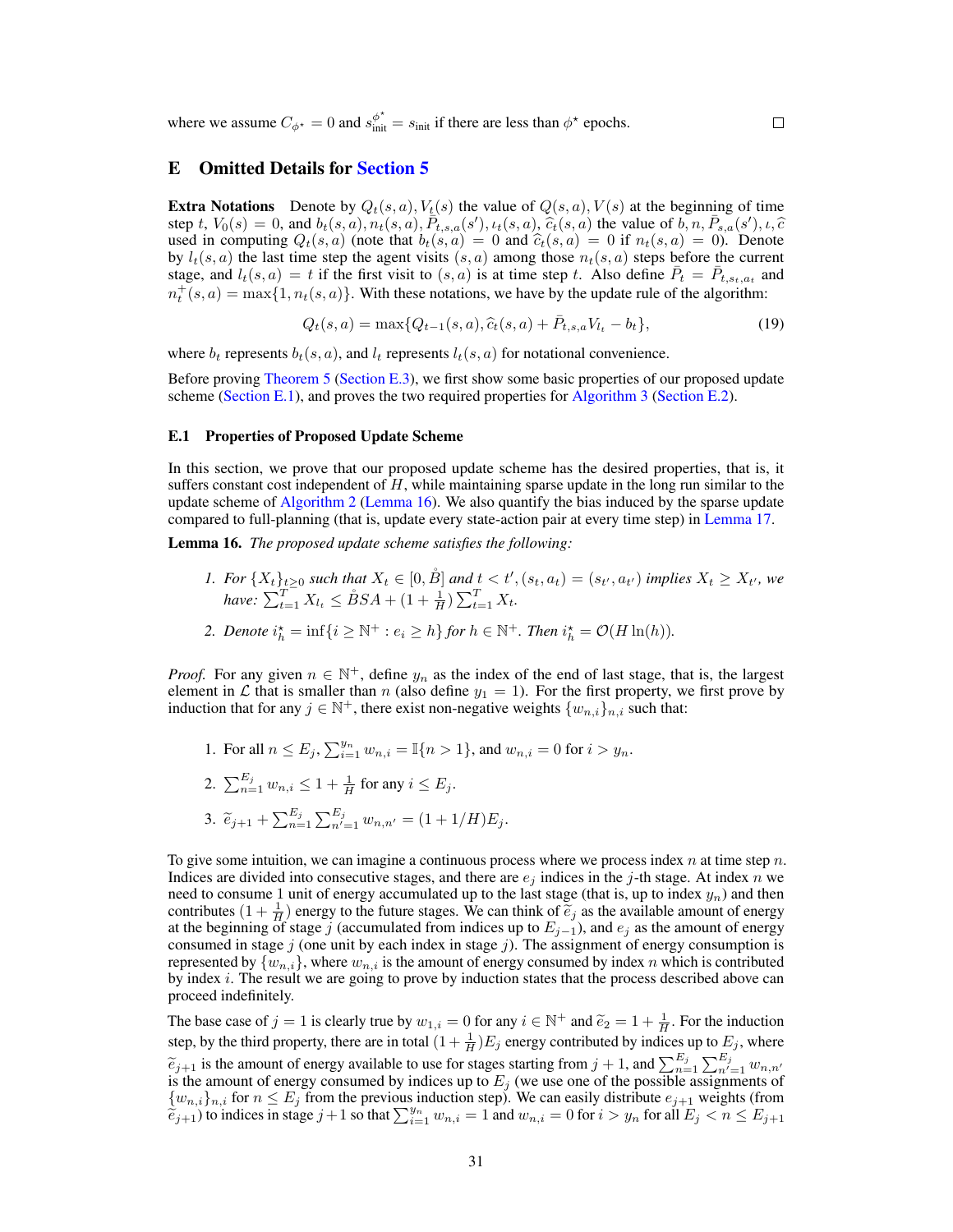(note that  $y_n = E_j$  in this range), and  $\sum_{n=1}^{E_{j+1}} w_{n,i} \leq 1 + \frac{1}{H}$  for any  $i \leq E_{j+1}$ . Moreover,

$$
\widetilde{e}_{j+2} + \sum_{n=1}^{E_{j+1}} \sum_{n'=1}^{E_{j+1}} w_{n,n'} = \widetilde{e}_{j+1} + \frac{1}{H} e_{j+1} + \sum_{n=1}^{E_j} \sum_{n'=1}^{E_j} w_{n,n'} + e_{j+1}
$$

$$
= \left(1 + \frac{1}{H}\right) E_j + \left(1 + \frac{1}{H}\right) e_{j+1} = \left(1 + \frac{1}{H}\right) E_{j+1}.
$$

Thus, the induction step also holds. We are now ready to prove the first property. Denote by  $t_i(s, a)$ the time step of the *i*-th visit to  $(s, a)$ , and by  $N(s, a)$  the total number of visits to  $(s, a)$  in K episodes. We have

$$
\sum_{t=1}^{T} X_{l_{t}} = \sum_{(s,a)} \sum_{n=1}^{N(s,a)} X_{t_{y_{n}}(s,a)} \leq \sum_{(s,a)} X_{t_{1}(s,a)} + \sum_{(s,a)} \sum_{n=2}^{N(s,a)} \sum_{i=1}^{y_{n}} w_{n,i} X_{t_{i}(s,a)}
$$
\n
$$
(y_{1} = 1, X_{t_{i}(s,a)} \text{ is non-increasing in } i, \text{ and } \{w_{n,i}\}_{n,i} \text{ is from the induction result})
$$
\n
$$
\leq \mathring{B}SA + \sum_{(s,a)} \sum_{i=1}^{N(s,a)} X_{t_{i}(s,a)} \sum_{n=1}^{N(s,a)} w_{n,i} \leq \mathring{B}SA + \left(1 + \frac{1}{H}\right) \sum_{(s,a)} \sum_{i=1}^{N(s,a)} X_{t_{i}(s,a)}
$$
\n
$$
(X_{t_{1}(s,a)} \leq \mathring{B} \text{ and } \sum_{n=1}^{N(s,a)} w_{n,i} \leq 1 + \frac{1}{H})
$$
\n
$$
= \mathring{B}SA + \left(1 + \frac{1}{H}\right) \sum_{t=1}^{T} X_{t}.
$$

For the second property, note that  $i_h^* = \inf\{i \in \mathbb{N}^+ : \tilde{e}_i \ge h\}$  since h is an interger. Moreover,

$$
\widetilde{e}_{i+1} = \left(1 + \frac{1}{H}\right)\widetilde{e}_i + \frac{1}{H}(e_i - \widetilde{e}_i) \ge \left(1 + \frac{1}{H}\right)\widetilde{e}_i - \frac{1}{H} \implies \widetilde{e}_{i+1} - 1 \ge \left(1 + \frac{1}{H}\right)(\widetilde{e}_i - 1)
$$
\n
$$
\implies \widetilde{e}_i \ge (\widetilde{e}_{i_2^*} - 1)\left(1 + \frac{1}{H}\right)^{i - i_2^*} + 1 \ge \left(1 + \frac{1}{H}\right)^{i - i_2^*} + 1, \quad \forall i \ge i_2^*.
$$

Therefore,  $i_h^* \le \inf_i \{i \ge i_2^* : (1 + 1/H)^{i - i_2^*} + 1 \ge h\} = i_2^* + \mathcal{O}(H \ln(h))$ . Also, by inspecting  $e_i$ for small *i* we observe that  $i_2^* = \mathcal{O}(H)$ , which implies that  $i_h^* = \mathcal{O}(H \ln(h)).$ 

<span id="page-31-0"></span>**Remark 2.** *[Lemma 16](#page-30-0) implies that there are at most*  $\mathcal{O}(\min\{SAH \ln T, ST\})$  *updates in* T *steps.* Remark 3. *Note that the update scheme in [\[Zhang et al.,](#page-11-2) [2020b\]](#page-11-2) (also used in [Algorithm 2\)](#page-6-0) induces a constant cost of order*  $\tilde{\mathcal{O}}(B_*HSA)$ *, which ruins the horizon free regret. This is because their update scheme collects* H *samples before the first update. On the contrary, our update scheme updates frequently at the beginning, but has the same update frequency as that of [\[Zhang et al.,](#page-11-2) [2020b\]](#page-11-2) in the long run. This reduces the constant cost to*  $\tilde{\mathcal{O}}(B_{\star}SA)$  *while maintaining the*  $\tilde{\mathcal{O}}(SAH)$  *time complexity.*

The following lemma quantifies the dominating bias introduced by the sparse update.

<span id="page-31-1"></span>**Lemma 17** (bias of the update scheme). 
$$
\sum_{t=1}^{T} P_t(V_t - V_{l_t}) \leq B_{\star}SA + \frac{1}{H} \sum_{t=1}^{T} P_t(V^* - V_t)
$$
 and  $\sum_{t=1}^{T} \mathbb{V}(P_t, V_t - V_{l_t}) \leq \tilde{\mathcal{O}}\left(B_{\star}^2 SA\right) + \frac{B_{\star}}{H} \sum_{t=1}^{T} P_t(V^* - V_t)$ .

*Proof.* For the first statement, we apply [Lemma 16](#page-30-0) and  $P_t = P_{t_t}$  to obtain

$$
\sum_{t=1}^{T} P_t (V_t - V_{l_t}) = \sum_{t=1}^{T} P_{l_t} (V^* - V_{l_t}) - \sum_{t=1}^{T} P_t (V^* - V_t) \leq B_{\star} S A + \frac{1}{H} \sum_{t=1}^{T} P_t (V^* - V_t).
$$

Similarly, for the second statement

$$
\sum_{t=1}^{T} \mathbb{V}(P_t, V_t - V_{l_t}) \le \sum_{t=1}^{T} P_t (V_t - V_{l_t})^2 \le B_\star \sum_{t=1}^{T} P_t (V_t - V_{l_t})
$$
  

$$
\le B_\star^2 SA + \frac{B_\star}{H} \sum_{t=1}^{T} P_t (V^\star - V_t).
$$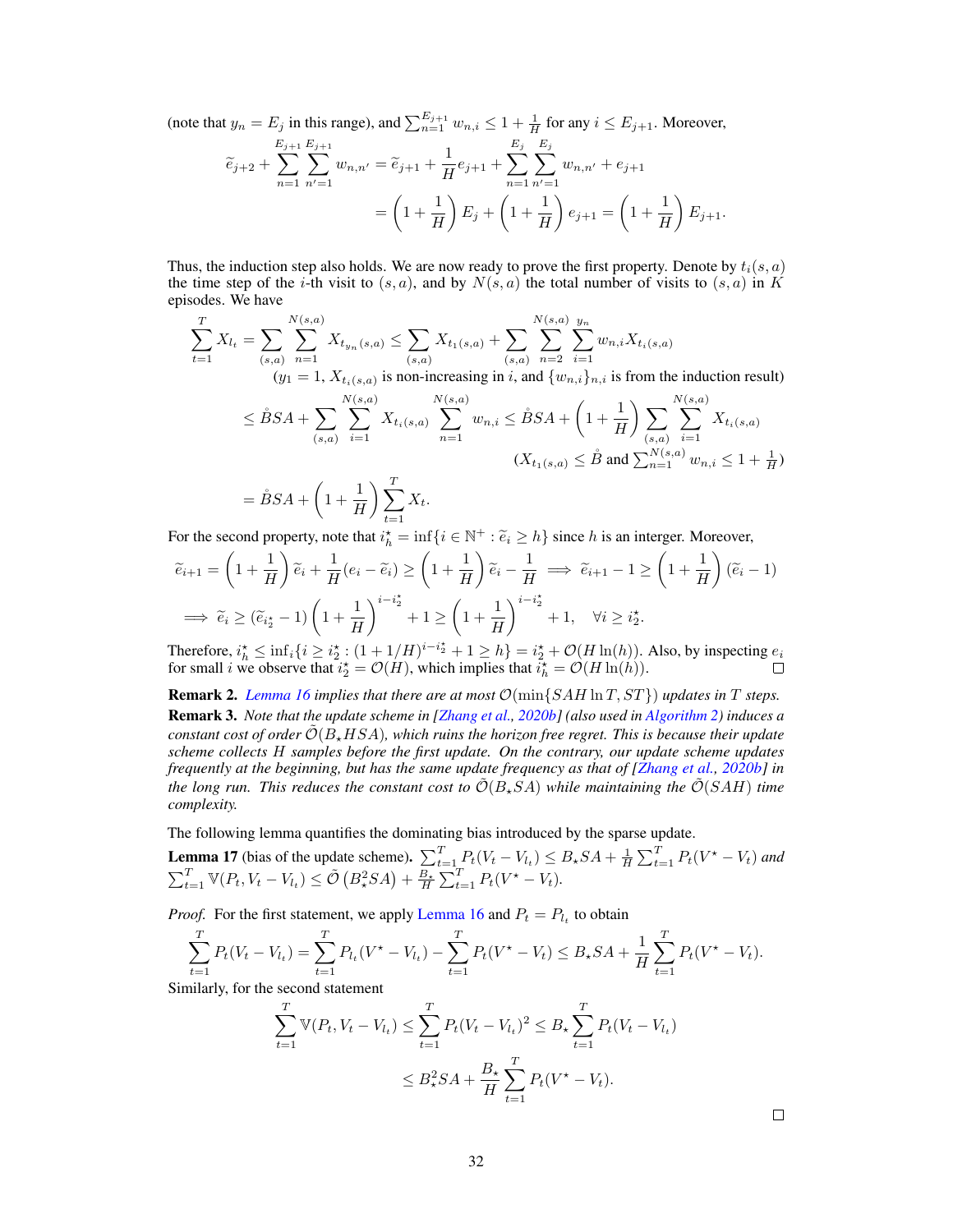#### <span id="page-32-1"></span>E.2 Proofs of Required Properties

In this section, we prove [Property 1](#page-4-0) [\(Lemma 18\)](#page-32-0) and [Property 2](#page-4-1) of [Algorithm 3,](#page-8-1) where [Lemma 19](#page-32-2) proves a preliminary form of [Property 2.](#page-4-1)

<span id="page-32-0"></span>**Lemma 18.** With probability at least  $1 - \delta$ ,  $Q_t(s, a) \leq Q_{t+1}(s, a) \leq Q^*(s, a)$ , for any  $(s, a) \in$  $S \times A, t \geq 1$ .

*Proof.* The first inequality is clearly true by the update rule. Next, we prove  $Q_t(s, a) \le Q^*(s, a)$ . By [Eq. \(19\),](#page-30-3) it is clearly true when  $n_t(s, a) = 0$ . When  $n_t(s, a) > 0$ , by [Lemma 31:](#page-41-3) (here,  $l_t, l_t$  is a shorthand of  $l_t(s, a)$ ,  $\iota_t(s, a)$ :

$$
\hat{c}_{t}(s, a) + \bar{P}_{t,s,a}V_{t_{t}} - b_{t}(s, a) = \hat{c}_{t}(s, a) + f(\bar{P}_{t,s,a}, V_{t_{t}}, n_{t}(s, a), B, \iota_{t}) - \sqrt{\frac{\hat{c}_{t}(s, a)\iota_{t}}{n_{t}(s, a)}}
$$
\n
$$
\leq c(s, a) + f(\bar{P}_{t,s,a}, V^{\star}, n_{t}(s, a), B, \iota_{t}) + \frac{\iota_{t}}{n_{t}(s, a)}
$$
\n
$$
= c(s, a) + \bar{P}_{t,s,a}V^{\star} - \max\left\{7\sqrt{\frac{V(\bar{P}_{t,s,a}, V^{\star})\iota_{t}}{n_{t}(s, a)}}, \frac{49B\iota_{t}}{n_{t}(s, a)}\right\} + \frac{\iota_{t}}{n_{t}(s, a)}
$$
\n
$$
\leq Q^{\star}(s, a) + (\bar{P}_{t,s,a} - P_{s,a})V^{\star} - 3\sqrt{\frac{V(\bar{P}_{t,s,a}, V^{\star})\iota_{t}}{n_{t}(s, a)}} - \frac{24B\iota_{t}}{n_{t}(s, a)} + \frac{B\iota_{t}}{n_{t}(s, a)}
$$
\n
$$
(B \geq B_{\star} \geq 1, Q^{\star}(s, a) = c(s, a) + P_{s,a}V^{\star} \text{ and } \max\{a, b\} \geq \frac{a+b}{2})
$$
\n
$$
\leq Q^{\star}(s, a) + (2\sqrt{2} - 3)\sqrt{\frac{V(\bar{P}_{t,s,a}, V^{\star})\iota_{t}}{n_{t}(s, a)}} + (20 - 24)\frac{B\iota_{t}}{n_{t}(s, a)} \leq Q^{\star}(s, a). \quad \text{(Lemma 34)}
$$

 $\Box$ 

<span id="page-32-2"></span>**Lemma 19.** With probability at least  $1 - 9\delta$ , for all  $(\hat{Q}, \hat{V}) \in \mathcal{V}_H$ 

$$
\sum_{t=1}^{T} (\mathring{Q}(s_t, a_t) - Q_t(s_t, a_t))_{+} \leq \left(1 + \frac{1}{H}\right) \sum_{t=1}^{T} (\mathring{V}(s_t) - V_t(s_t))_{+} + \tilde{\mathcal{O}}\left(\sqrt{B_{\star} S A C_K} + B S^2 A + \sqrt{\frac{B_{\star} S^2 A}{H} \sum_{t=1}^{T} V^{\star}(s_t) - V_t(s_t)}\right).
$$

*Proof.* We first prove useful properties related to the cost estimator. For a fixed  $(s, a)$ , by [Lemma 34,](#page-42-3) with probability at least  $1 - \frac{\delta}{SA}$ , when  $n_t(s, a) > 0$ :

$$
|c(s,a) - \widehat{c}_t(s,a)| \le 2\sqrt{\frac{2\widehat{c}_t(s,a)}{n_t(s,a)}\ln\frac{2SA}{\delta}} + \frac{19\ln\frac{2SA}{\delta}}{n_t(s,a)} \le \sqrt{\frac{\widehat{c}_t(s,a)\iota_t}{n_t(s,a)}} + \frac{\iota_t}{n_t(s,a)}.
$$
 (20)

Taking a union bound, we have [Eq. \(20\)](#page-32-3) holds for all  $(s, a)$  when  $n_t(s, a) > 0$  with probability at least  $1 - \delta$ . Then by definition of  $b_t$ , we have

<span id="page-32-4"></span><span id="page-32-3"></span>
$$
c(s_t, a_t) - \hat{c}_t(s_t, a_t) \le \mathbb{I}\{n_t = 0\} + b_t.
$$
 (21)

Note that with probability at least  $1 - 2\delta$ , for all  $(\hat{Q}, \hat{V}) \in \mathcal{V}_H$ ,

$$
\sum_{t=1}^{T} (\hat{Q}(s_t, a_t) - Q_t(s_t, a_t))_+ \leq \sum_{t=1}^{T} (c(s_t, a_t) - \hat{c}_t(s_t, a_t) + P_t \hat{V} - \bar{P}_t V_{t_t})_+ + b_t
$$
  

$$
(\hat{Q}(s_t, a_t) = c(s_t, a_t) + P_t \hat{V} \text{ and Eq. (19))}
$$

$$
\leq \sum_{t=1}^{T} \mathbb{I}\{n_t = 0\} + \sum_{t=1}^{T} \left[ (P_t(\mathring{V} - V_{t_t}) + (P_t - \bar{P}_t)V^* + (P_t - \bar{P}_t)(V_{t_t} - V^*))_+ + 2b_t \right]
$$
  
\n
$$
\leq SA + \sum_{t=1}^{T} \left[ P_t(\mathring{V} - V_{t_t})_+ + \tilde{O}\left(\sqrt{\frac{\mathbb{V}(P_t, V^*)}{n_t^+}} + \sqrt{\frac{S\mathbb{V}(P_t, V^* - V_{t_t})}{n_t^+}} + \frac{SB_*}{n_t^+}\right) + 2b_t \right].
$$
  
\n
$$
((x + y)_+ \leq (x)_+ + (y)_+.
$$
 Lemma 34, and Lemma 23)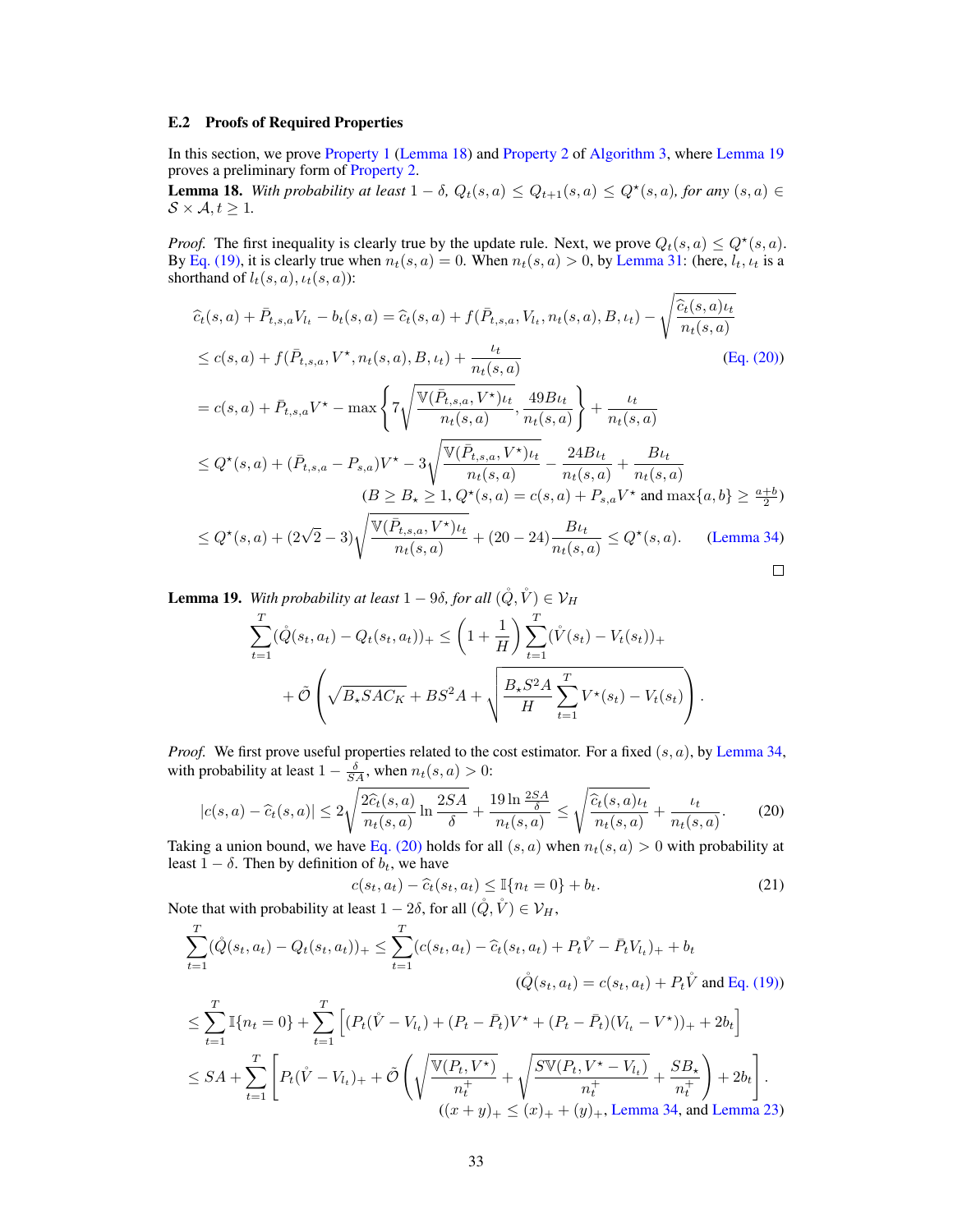Note that:

$$
\sum_{t=1}^{T} P_t(\mathring{V} - V_{l_t})_+ \leq \left(1 + \frac{1}{H}\right) \sum_{t=1}^{T} P_t(\mathring{V} - V_t)_+ + B_\star SA \qquad (P_{l_t} = P_t \text{ and Lemma 16})
$$
\n
$$
= B_\star SA + \left(1 + \frac{1}{H}\right) \sum_{t=1}^{T} \left( (\mathring{V}(s'_t) - V_t(s'_t))_+ + (P_t - \mathbb{I}_{s'_t})(\mathring{V} - V_t)_+\right)
$$
\n
$$
\leq \mathcal{O}\left(B_\star SA\right) + \left(1 + \frac{1}{H}\right) \sum_{t=1}^{T} \left( (\mathring{V}(s_t) - V_t(s_t))_+ + (P_t - \mathbb{I}_{s'_t})(\mathring{V} - V_t)_+\right).
$$
\n(Lemma 28 and  $(\mathring{V}(s'_t) - V_{t+1}(s'_t))_+ \leq (\mathring{V}(s_{t+1}) - V_{t+1}(s_{t+1}))_+)$ )

Plugging this back to the previous inequality, and by Cauchy-Schwarz inequality and [Lemma 24:](#page-39-2)

$$
\sum_{t=1}^{T} (\hat{Q}(s_t, a_t) - Q_t(s_t, a_t))_{+} \leq \left(1 + \frac{1}{H}\right) \sum_{t=1}^{T} \left( (\hat{V}(s_t) - V_t(s_t))_{+} + (P_t - \mathbb{I}_{s'_t})(\hat{V} - V_t)_{+} + b_t \right) + \tilde{\mathcal{O}} \left( \sqrt{SA \sum_{t=1}^{T} \mathbb{V}(P_t, V^*)} + \sqrt{S^2 A \sum_{t=1}^{T} \mathbb{V}(P_t, V^* - V_{t_t})} + B_{\star} S^2 A \right).
$$

Next, we bound the term  $\sum_{t=1}^{T} (P_t - \mathbb{I}_{s_t})(\mathring{V} - V_t)_+$ . We condition on [Lemma 20,](#page-36-1) which holds with probability at least  $1 - \delta$ . Then, for a given  $(\mathring{Q}, \mathring{V}) \in \mathcal{V}_H$ , by [Lemma 22](#page-39-0) with  $X_t = (\mathring{V} - V_t)_+ / B_*$ , we have with probability  $1 - \frac{\delta}{H+1} (F_T, Y_T, \text{ and } \zeta_T \text{ are defined in Lemma 22}):$ 

$$
B_{\star}F_{T}(0) = \sum_{t=1}^{T} (P_{t} - \mathbb{I}_{s'_{t}})(\mathring{V} - V_{t})_{+} \leq B_{\star}(\sqrt{3Y_{T}\zeta_{T}} + 4\zeta_{T}) = \tilde{\mathcal{O}}\left(\sqrt{B_{\star}^{2}Y_{T}} + B_{\star}\right)
$$
  
\n
$$
= \tilde{\mathcal{O}}\left(\sqrt{B_{\star}^{2}\left(S + 1 + \sum_{t=1}^{T} (X_{t}(s_{t}) - P_{t}X_{t})_{+}\right)} + B_{\star}\right)
$$
  
\n
$$
= \tilde{\mathcal{O}}\left(\sqrt{B_{\star}^{2}S + B_{\star}\sum_{t=1}^{T} (\mathring{V}(s_{t}) - V_{t}(s_{t}) - P_{t}(\mathring{V} - V_{t}))_{+} + B_{\star}\right).
$$
  
\n
$$
((x)_{+} - (y)_{+} \leq (x - y)_{+})
$$
  
\n
$$
\stackrel{\text{(i)}}{=} \tilde{\mathcal{O}}\left(\sum_{t=1}^{T} b_{t} + B_{\star}S\sqrt{A} + \sqrt{\frac{B_{\star}}{H}\sum_{t=1}^{T} P_{t}(V^{\star} - V_{t})}\right)
$$
  
\n
$$
+ \tilde{\mathcal{O}}\left(\sqrt{SA\sum_{t=1}^{T} \mathbb{V}(P_{t}, V^{\star})} + \sqrt{S^{2}A\sum_{t=1}^{T} \mathbb{V}(P_{t}, V^{\star} - V_{t})}\right),
$$

where in (i) we apply:

$$
\sqrt{B_{\star}\sum_{t=1}^{T}(\mathring{V}(s_{t})-V_{t}(s_{t})-P_{t}(\mathring{V}-V_{t}))_{+}} \leq \sqrt{B_{\star}\left(\sum_{t=1}^{T}2b_{t}+\frac{P_{t}(V^{\star}-V_{t})}{H}\right)} + \tilde{\mathcal{O}}\left(\sqrt{B_{\star}\left(\sqrt{SA\sum_{t=1}^{T}\mathbb{V}(P_{t},V^{\star})}+\sqrt{S^{2}A\sum_{t=1}^{T}\mathbb{V}(P_{t},V^{\star}-V_{t})}\right)+B_{\star}S\sqrt{A}}\right) + \frac{1}{2}\sqrt{B_{\star}\sum_{t=1}^{T}\mathbb{V}(P_{t},V^{\star}-V_{t})} + \frac{1}{2}\sqrt{B_{\star}\sum_{t=1}^{T}\mathbb{V}(P_{t},V^{\star})} + \frac{1}{2}\sqrt{B_{\star}\sum_{t=1}^{T}\mathbb{V}(P_{t},V^{\star})} + \frac{1}{2}\sqrt{B_{\star}\sum_{t=1}^{T}\mathbb{V}(P_{t},V^{\star}-V_{t})} + B_{\star}S\sqrt{A}} + \frac{1}{2}\sqrt{B_{\star}\sum_{t=1}^{T}\mathbb{V}(P_{t},V^{\star})} + \frac{1}{2}\sqrt{B_{\star}\sum_{t=1}^{T}\mathbb{V}(P_{t},V^{\star}-V_{t})} + B_{\star}S\sqrt{A}} + \frac{1}{2}\sqrt{B_{\star}\sum_{t=1}^{T}\mathbb{V}(P_{t},V^{\star})} + \frac{1}{2}\sqrt{B_{\star}\sum_{t=1}^{T}\mathbb{V}(P_{t},V^{\star}-V_{t})} + B_{\star}S\sqrt{A}} + \frac{1}{2}\sqrt{B_{\star}\sum_{t=1}^{T}\mathbb{V}(P_{t},V^{\star})} + \frac{1}{2}\sqrt{B_{\star}\sum_{t=1}^{T}\mathbb{V}(P_{t},V^{\star})} + \frac{1}{2}\sqrt{B_{\star}\sum_{t=1}^{T}\mathbb{V}(P_{t},V^{\star})} + \frac{1}{2}\sqrt{B_{\star}\sum_{t=1}^{T}\mathbb{V}(P_{t},V^{\star})} + \frac{1}{2}\sqrt{B_{\star}\sum_{t=1}^{T}\mathbb{V}(P_{t},V^
$$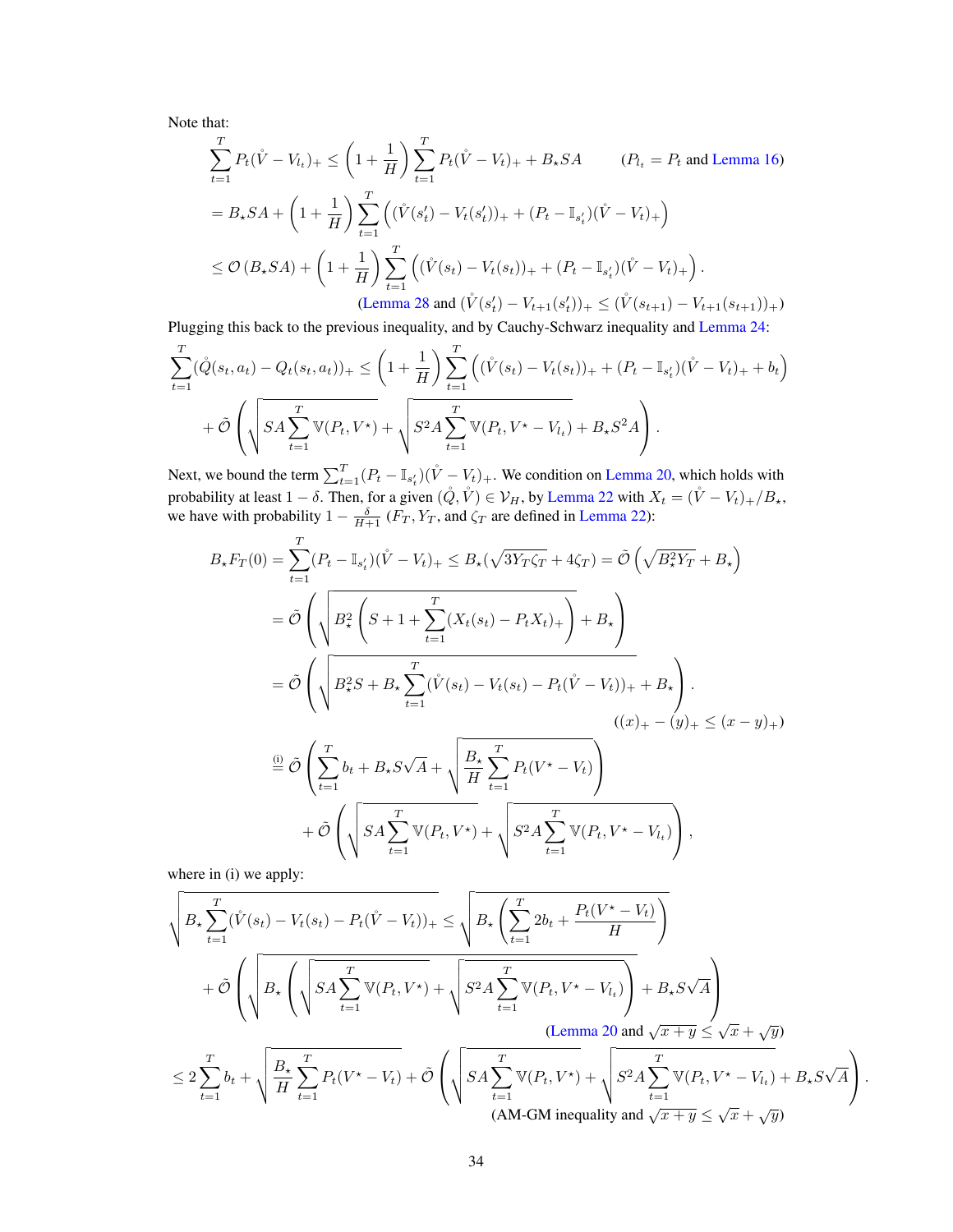Hence, by a union bound, the bound above for  $\sum_{t=1}^T (P_t - \mathbb{I}_{s'_t})(\mathring{V} - V_t)_+$  holds for all  $(\mathring{Q}, \mathring{V}) \in \mathcal{V}_H$ with probability at least  $1 - \delta$ , and with probability at least  $1 - 4\delta$ , for all  $(\mathring{Q}, \mathring{V}) \in \mathcal{V}_H$ ,

$$
\sum_{t=1}^{T} (\hat{Q}(s_t, a_t) - Q_t(s_t, a_t))_{+} \leq \left(1 + \frac{1}{H}\right) \sum_{t=1}^{T} (\mathring{V}(s_t) - V_t(s_t))_{+} + \tilde{\mathcal{O}}\left(B_{\star} S^2 A + \sum_{t=1}^{T} b_t\right) \n+ \tilde{\mathcal{O}}\left(\sqrt{SA \sum_{t=1}^{T} \mathbb{V}(P_t, V^*)} + \sqrt{S^2 A \sum_{t=1}^{T} \mathbb{V}(P_t, V^* - V_{l_t})} + \sqrt{\frac{B_{\star}}{H} \sum_{t=1}^{T} P_t(V^* - V_t)}\right) \n\leq \left(1 + \frac{1}{H}\right) \sum_{t=1}^{T} (\mathring{V}(s_t) - V_t(s_t))_{+} + \tilde{\mathcal{O}}\left(BS^2 A + \sqrt{SA \sum_{t=1}^{T} \mathbb{V}(P_t, V^*)}\right) \n+ \tilde{\mathcal{O}}\left(\sqrt{S^2 A \sum_{t=1}^{T} \mathbb{V}(P_t, V^* - V_{l_t})} + \sqrt{\frac{B_{\star} SA}{H} \sum_{t=1}^{T} P_t(V^* - V_t)} + \sqrt{SAC_K}\right).
$$
\n(Lemma 21)

Note that:

$$
\sqrt{S^2 A \sum_{t=1}^T \mathbb{V}(P_t, V^* - V_{t_t})}
$$
\n
$$
= \tilde{\mathcal{O}} \left( \sqrt{B_* S^2 A \sqrt{SA \sum_{t=1}^T \mathbb{V}(P_t, V^*)} + B^2 S^4 A^2 + \frac{B_* S^2 A}{H} \sum_{t=1}^T P_t (V^* - V_t) + B_* S^2 A \sqrt{SAC_K}} \right)
$$
\n
$$
= \tilde{\mathcal{O}} \left( \sqrt{B_* S^2 A \sqrt{SA \sum_{t=1}^T \mathbb{V}(P_t, V^*)} + BS^2 A + \sqrt{\frac{B_* S^2 A}{H} \sum_{t=1}^T P_t (V^* - V_t) + \sqrt{SAC_K}} \right)
$$
\n
$$
= \tilde{\mathcal{O}} \left( \sqrt{SA \sum_{t=1}^T \mathbb{V}(P_t, V^*)} + BS^2 A + \sqrt{\frac{B_* S^2 A}{H} \sum_{t=1}^T P_t (V^* - V_t) + \sqrt{SAC_K}} \right).
$$
\n(Lemma 21)

Plug this back to the previous inequality, and then by [Lemma 5](#page-14-1)

$$
\sum_{t=1}^{T} (\mathring{Q}(s_t, a_t) - Q_t(s_t, a_t))_{+} \leq \left(1 + \frac{1}{H}\right) \sum_{t=1}^{T} (\mathring{V}(s_t) - V_t(s_t))_{+} + \tilde{\mathcal{O}}\left(\sqrt{B_{\star} S A C_K} + B S^2 A + \sqrt{\frac{B_{\star} S^2 A}{H} \sum_{t=1}^{T} P_t(V^{\star} - V_t)}\right).
$$

H

 $t=1$ 

(AM-GM inequality)

Finally, applying [Lemma 36,](#page-42-2) [Lemma 28](#page-41-2) and  $(V^* - V_{t+1})(s_t') \leq (V^* - V_{t+1})(s_{t+1})$ , the claim is proved by

$$
\sum_{t=1}^{T} P_t(V^* - V_t) \le \tilde{\mathcal{O}}(B_\star) + 2\sum_{t=1}^{T} (V^*(s_t') - V_t(s_t')) \le \tilde{\mathcal{O}}(SB_\star) + 2\sum_{t=1}^{T} (V^*(s_t) - V_t(s_t)).
$$

*Proof of [Theorem 4.](#page-9-0)* [Property 1](#page-4-0) is proved in [Lemma 18.](#page-32-0) For [Property 2,](#page-4-1) by [Lemma 19,](#page-32-2) it suffices to bound  $\sum_{t=1}^{T} V^*(s_t) - V_t(s_t)$ . By [Lemma 19,](#page-32-2)  $V^*_{h-1}(s_t) \leq Q^*_h(s_t, a_t)$ , and  $V_t(s_t) = Q_t(s_t, a_t)$ , we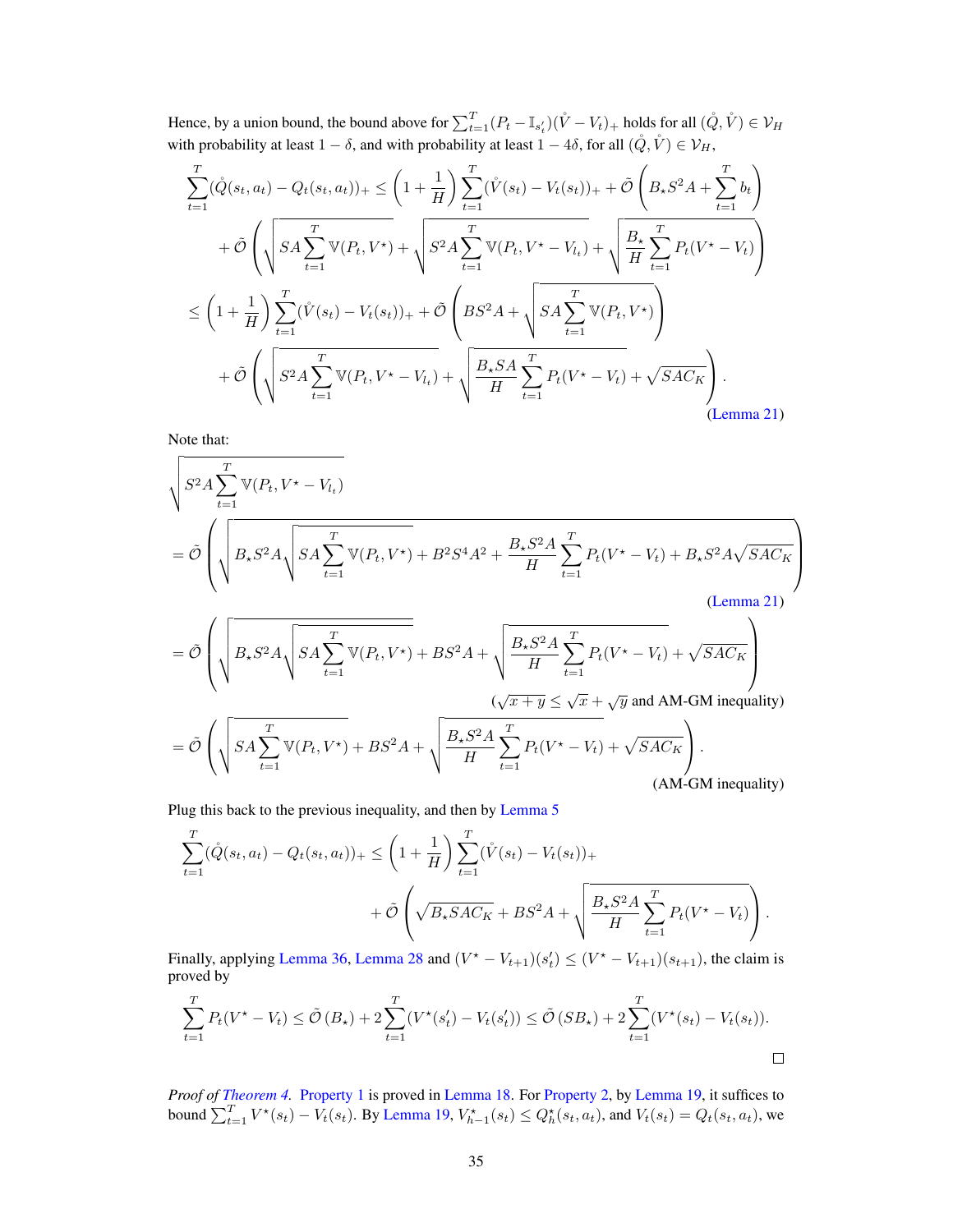have with probability at least  $1 - 9\delta$ , for all  $\mathring{Q} = Q_h^{\star}$ ,  $\mathring{V} = V_{h-1}^{\star}$ ,  $h \in [H]$ :

$$
\sum_{t=1}^{T} (Q_h^{\star}(s_t, a_t) - Q_t(s_t, a_t))_{+} \leq \left(1 + \frac{1}{H}\right) \sum_{t=1}^{T} (Q_{h-1}^{\star}(s_t, a_t) - Q_t(s_t, a_t))_{+}
$$

$$
+ \tilde{\mathcal{O}}\left(\sqrt{B_{\star} S A C_K} + B S^2 A + \sqrt{\frac{B_{\star} S^2 A}{H} \sum_{t=1}^{T} V^{\star}(s_t) - V_t(s_t)}\right), \quad \forall h \in [H].
$$

Applying the inequality above recursively starting from  $h = H$  and by  $Q_0^*(s, a) = 0, (1 + \frac{1}{H})^H \leq 3$ we have:

$$
\sum_{t=1}^{T} (Q_H^{\star}(s_t, a_t) - Q_t(s_t, a_t))_{+} = \tilde{\mathcal{O}}\left( H\left(\sqrt{B_{\star} S A C_K} + B S^2 A\right) + \sqrt{B_{\star} H S^2 A \sum_{t=1}^{T} V^{\star}(s_t) - V_t(s_t)} \right).
$$

Then by [Lemma 1](#page-4-4) with  $H = \left[\frac{4B}{c_{\min}}\ln(\frac{2}{\beta}) + 1\right]_2$ :

$$
\sum_{t=1}^{T} V^*(s_t) - V_t(s_t) \le \sum_{t=1}^{T} (Q^*(s_t, a_t) - Q^*_H(s_t, a_t)) + \sum_{t=1}^{T} (Q^*_H(s_t, a_t) - Q_t(s_t, a_t))
$$
  

$$
\le B_{\star} \beta T + \tilde{\mathcal{O}} \left( H \left( \sqrt{B_{\star} S A C_K} + B S^2 A \right) + \sqrt{B H S^2 A \sum_{t=1}^{T} V^*(s_t) - V_t(s_t)} \right).
$$

Solving a quadratic equation w.r.t  $\sum_{t=1}^{T} V^*(s_t) - V_t(s_t)$  [\(Lemma 25\)](#page-41-1), we have:

$$
\sum_{t=1}^T V^\star(s_t) - V_t(s_t) \leq B_\star \beta T + \tilde{\mathcal{O}}\left(H\left(\sqrt{B_\star S A C_K} + B S^2 A\right)\right).
$$

Plug this back to the bound of [Lemma 19](#page-32-2) and by AM-GM inequality, we have for all  $(\mathring{Q}, \mathring{V}) \in \mathcal{V}_H$ :

$$
\sum_{t=1}^{T} (\mathring{Q}(s_t, a_t) - Q_t(s_t, a_t))_{+}
$$
\n
$$
\leq \left(1 + \frac{1}{H}\right) \sum_{t=1}^{T} (\mathring{V}(s_t) - V_t(s_t))_{+} + \frac{B_{\star}\beta T}{H} + \tilde{\mathcal{O}}\left(\sqrt{B_{\star} S A C_{K}} + B S^2 A\right).
$$

Moreover, by  $H \ge \frac{B_*}{c_{\min}}$ , we have  $\frac{B_*\beta T}{H} \le \beta c_{\min} T \le \beta C_K$ . Hence, [Property 2](#page-4-1) is satisfied with  $d = 1, \xi_H = \beta C_K + \mathcal{O}(\sqrt{B_{\star} S A C_K} + B S^2 A)$  with probability at least  $1 - 9\delta$ .

## <span id="page-35-0"></span>E.3 Proof of [Theorem 5](#page-9-2)

*Proof.* By [Theorem 1](#page-5-1) and [Theorem 4,](#page-9-0) with probability at least  $1 - 12\delta$ :

$$
C_K - KV^*(s_{\text{init}}) = R_K \le \beta C_K + \tilde{\mathcal{O}}\left(\sqrt{B_* S A C_K} + B S^2 A\right).
$$

Then by  $V^*(s_{\text{init}}) \leq B_{\star}, \beta \leq \frac{1}{2}$  and [Lemma 25,](#page-41-1) we have  $C_K = \tilde{\mathcal{O}}(B_{\star}K)$ . Substituting this back  $\sqrt{SAK} + BS^2A$ . and by  $\beta \le \frac{c_{\min}}{B_{\star}K}$ ,  $H = \tilde{\mathcal{O}}(B_{\star}/c_{\min})$ , we get  $R_K = \tilde{\mathcal{O}}\left(B_{\star}/c_{\min}\right)$  $\Box$ 

#### E.4 Extra Lemmas for [Section 5](#page-8-0)

In this section, we give full proofs of auxiliary lemmas used in [Section 5.](#page-8-0) Notably, [Lemma 20](#page-36-1) and [Lemma 21](#page-36-0) bound the additional terms appears in the recursion in [Lemma 19.](#page-32-2) [Lemma 22](#page-39-0) gives recursion-based analysis on bounding the sum of martingale difference sequence, which is the key in obtaining horizon-free regret.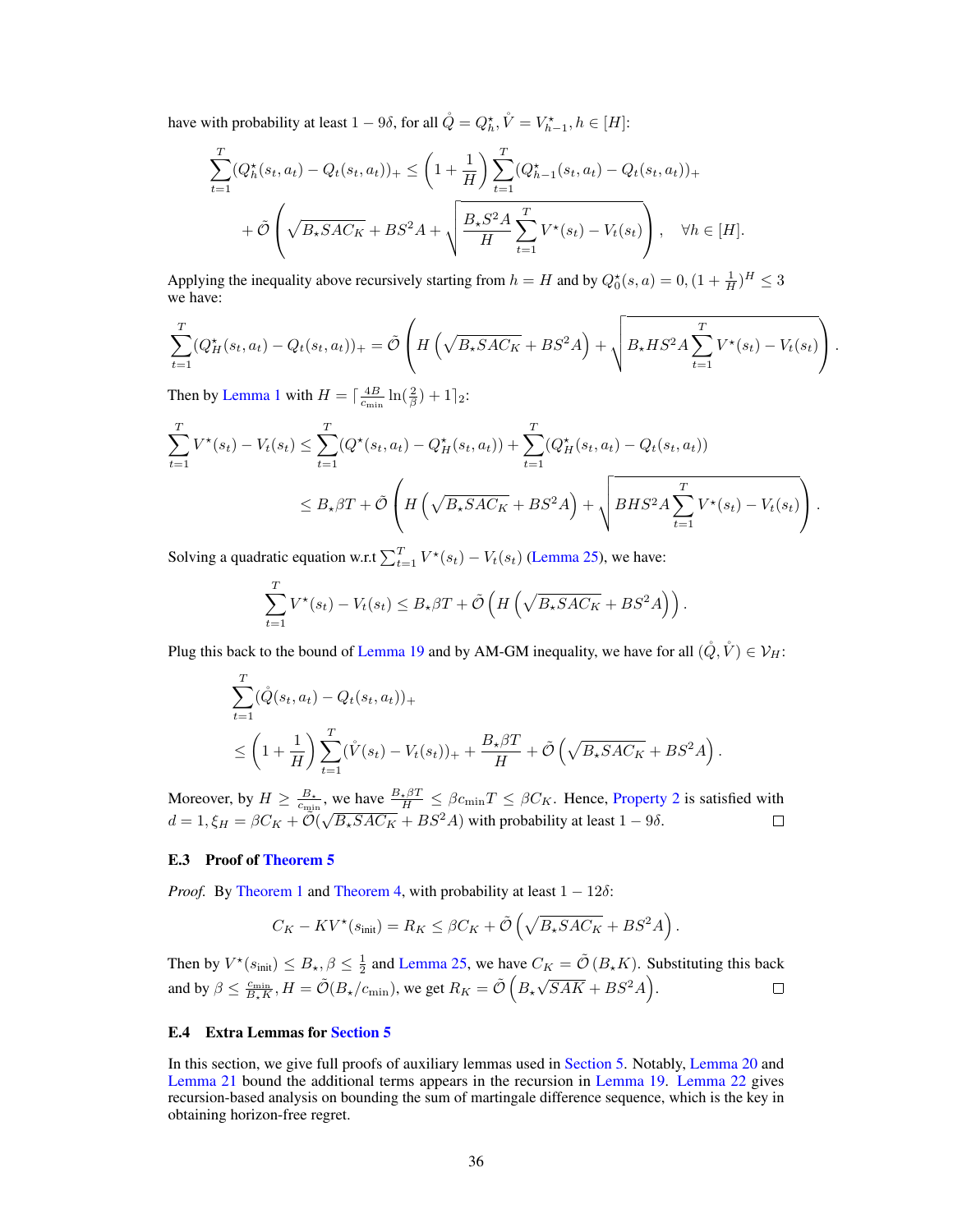<span id="page-36-1"></span>**Lemma 20.** *With probability at least*  $1 - \delta$ *, we have for all*  $(\hat{Q}, \hat{V}) \in \mathcal{V}_H$ *,* 

$$
\sum_{t=1}^{T} ((\mathbb{I}_{s_t} - P_t)(\mathring{V} - V_t))_+ \leq \sum_{t=1}^{T} 2b_t + \frac{P_t(V^* - V_t)}{H} + \tilde{\mathcal{O}}\left(\sqrt{SA\sum_{t=1}^{T} \mathbb{V}(P_t, V^*)} + \sqrt{S^2A\sum_{t=1}^{T} \mathbb{V}(P_t, V^* - V_{l_t})} + B_{\star}S^2A\right).
$$

*Proof.* With probability at least  $1 - \delta$ , for all  $(\mathring{Q}, \mathring{V}) \in \mathcal{V}_H$ ,

$$
\sum_{t=1}^{T} (\hat{V}(s_t) - V_t(s_t) - P_t(\hat{V} - V_t))_{+} \leq \sum_{t=1}^{T} (\hat{Q}(s_t, a_t) - P_t\hat{V} + P_tV_t - V_t(s_t))_{+}
$$
\n
$$
\leq \sum_{t=1}^{T} (c(s_t, a_t) + P_tV_t - V_t(s_t))_{+} + P_t(V_t - V_t)
$$
\n
$$
(\hat{Q}(s_t, a_t) = c(s_t, a_t) + P_t\hat{V}, (x + y)_{+} \leq (x)_{+} + (y)_{+}, \text{ and } V_t \text{ is increasing in } t)
$$
\n
$$
\leq B_{\star}SA + \sum_{t=1}^{T} (c(s_t, a_t) - \hat{c}_t(s_t, a_t))_{+} + ((P_t - \bar{P}_t)V_{t_t})_{+} + b_t + \frac{1}{H}P_t(V^* - V_t)
$$
\n
$$
(V_t(s_t) = Q_t(s_t, a_t), \text{Eq. (19), and Lemma 17)}
$$

$$
\leq 2B_{\star}SA + \sum_{t=1}^{I} ((P_t - \bar{P}_t)V^{\star} + (P_t - \bar{P}_t)(V_{l_t} - V^{\star}))_{+} + 2b_t + \frac{1}{H}P_t(V^{\star} - V_t). \quad \text{(Eq. (21))}
$$

Now by [Lemma 34](#page-42-3) and [Lemma 23,](#page-39-1) we have with probability at least  $1 - \delta$ :  $(P_t - \bar{P}_t)V^* =$  $\mathcal{O}\left(\sqrt{\frac{\mathbb{V}(P_t, V^\star)}{n_t^+}} + \frac{B_\star}{n_t^+}\right)$  $\overline{n_t^+}$ and  $(P_t - \bar{P}_t)(V_{l_t} - V^*) = \tilde{\mathcal{O}}\left(\sqrt{\frac{S\mathbb{V}(P_t, V^* - V_{l_t})}{n^+}}\right)$  $\frac{N^{*}-V_{l_t})}{n_t^{+}} + \frac{SB_{*}}{n_t^{+}}$  $\overline{n_t^+}$  . Plugging these back to the previous inequality, we have for all  $(\hat{Q}, \hat{V}) \in V_H$ :

$$
\sum_{t=1}^{T} (\mathring{V}(s_t) - V_t(s_t) - P_t(\mathring{V} - V_t))_{+}
$$
\n
$$
\leq 2B_*SA + \sum_{t=1}^{T} \tilde{\mathcal{O}}\left(\sqrt{\frac{V(P_t, V^*)}{n_t^+}} + \sqrt{\frac{S V(P_t, V^* - V_{t_t})}{n_t^+}} + \frac{SB_*}{n_t^+}\right) + 2b_t + \frac{1}{H}P_t(V^* - V_t)
$$
\n
$$
\leq \tilde{\mathcal{O}}\left(\sqrt{SA \sum_{t=1}^{T} V(P_t, V^*)} + \sqrt{S^2 A \sum_{t=1}^{T} V(P_t, V^* - V_{t_t})} + B_*S^2 A\right) + \sum_{t=1}^{T} 2b_t + \frac{P_t(V^* - V_t)}{H}
$$
\n(Cauchy-Schwarz inequality and Lemma 24)

.

 $\Box$ 

This completes the proof.

<span id="page-36-0"></span>**Lemma 21.** *With probability at least*  $1 - 3\delta$ *,* 

$$
\sum_{t=1}^{T} b_t = \tilde{\mathcal{O}}\left( BS^{3/2}A + \sqrt{SA \sum_{t=1}^{T} \mathbb{V}(P_t, V^*)} + \sqrt{\frac{B_{\star}SA}{H} \sum_{t=1}^{T} P_t(V^* - V_t)} + \sqrt{SAC_K} \right),
$$
\n
$$
\sum_{t=1}^{T} \mathbb{V}(P_t, V^* - V_{l_t}) = \tilde{\mathcal{O}}\left( B_{\star} \sqrt{SA \sum_{t=1}^{T} \mathbb{V}(P_t, V^*)} + B^2 S^2 A + \frac{B_{\star}}{H} \sum_{t=1}^{T} P_t(V^* - V_t) + B_{\star} \sqrt{SAC_K} \right).
$$

*Proof.* First note that:

$$
\sum_{t=1}^T b_t \stackrel{\text{(i)}}{=} \tilde{\mathcal{O}}\left( BSA + \sum_{t=1}^T \sqrt{\frac{\mathbb{V}(\bar{P}_t, V_{l_t})}{n_t^+}} + \sqrt{\frac{\hat{c}_t}{n_t^+}} \right) \stackrel{\text{(ii)}}{=} \tilde{\mathcal{O}}\left( BSA + \sum_{t=1}^T \sqrt{\frac{\mathbb{V}(P_t, V_{l_t})}{n_t^+}} + \frac{B_\star \sqrt{S}}{n_t^+} + \sqrt{\frac{\hat{c}_t}{n_t^+}} \right).
$$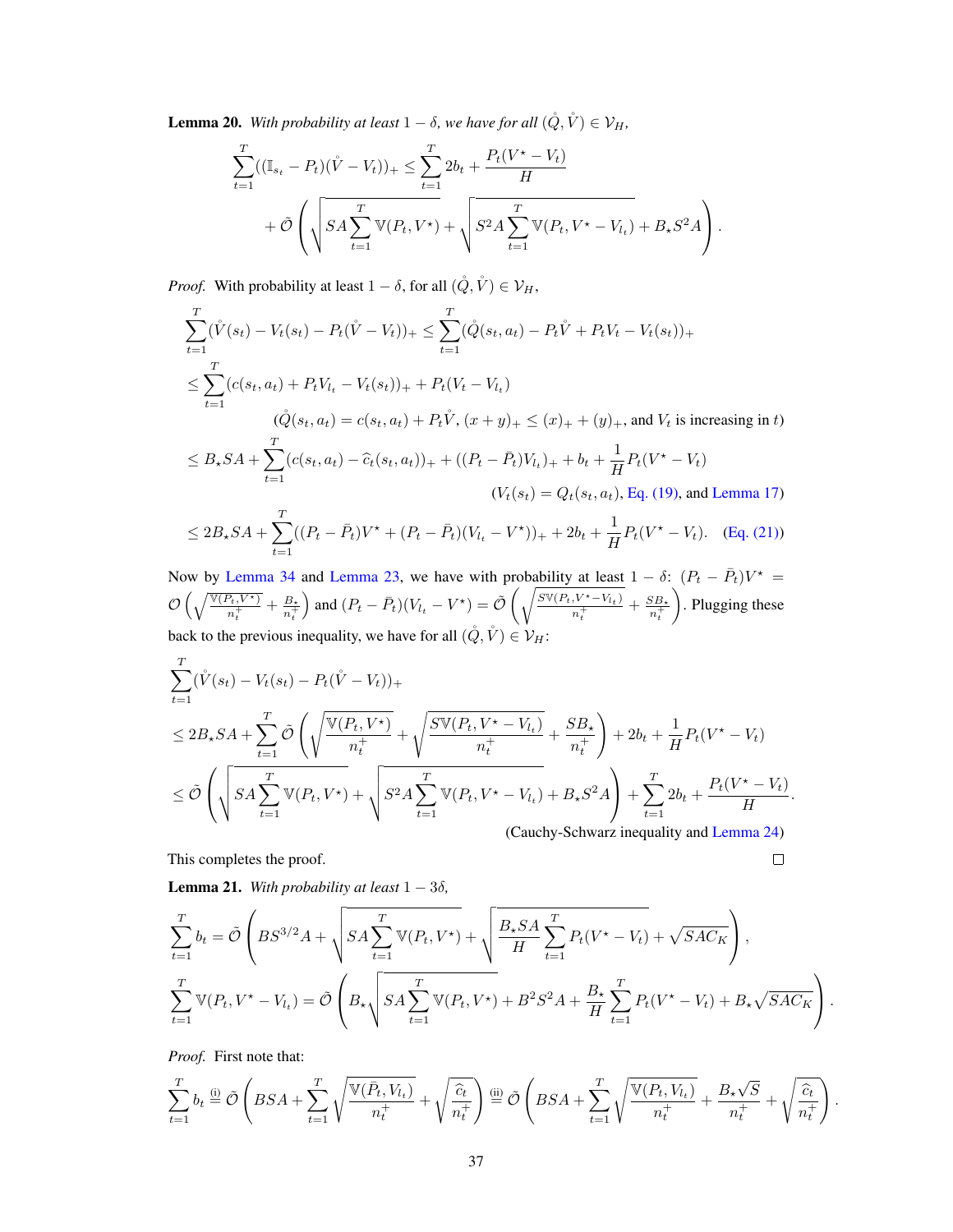where in (i) we apply  $\max\{a, b\} \le a + b$  and [Lemma 24,](#page-39-2) and in (ii) we have with probability at least  $1 - \delta$ ,

$$
\mathbb{V}(\bar{P}_t, V_{l_t}) = \bar{P}_t (V_{l_t} - \bar{P}_t V_{l_t})^2 \le \bar{P}_t (V_{l_t} - P_t V_{l_t})^2 \qquad (\frac{\sum_i p_i x_i}{\sum_i p_i} = \operatorname{argmin}_z \sum_i p_i (x_i - z)^2)
$$
  
\n
$$
= \mathbb{V}(P_t, V_{l_t}) + (P_t - \bar{P}_t)(V_{l_t} - P_t V_{l_t})^2
$$
  
\n
$$
\le \mathbb{V}(P_t, V_{l_t}) + \tilde{\mathcal{O}} \left( \sum_{s'} \left( \sqrt{\frac{P_t(s')}{n_t^+}} + \frac{1}{n_t^+} \right) (V_{l_t}(s') - P_t V_{l_t})^2 \right)
$$
  
\n
$$
\le \mathbb{V}(P_t, V_{l_t}) + \tilde{\mathcal{O}} \left( B_{\star} \sqrt{\frac{S \mathbb{V}(P_t, V_{l_t})}{n_t^+}} + \frac{SB_{\star}^2}{n_t^+} \right) = \tilde{\mathcal{O}} \left( \mathbb{V}(P_t, V_{l_t}) + \frac{SB_{\star}^2}{n_t^+} \right).
$$
  
\n(Cauchy-Schwarz inequality and AM-GM inequality)

Thus, by [Lemma 29,](#page-41-4) Cauchy-Schwarz inequality, and [Lemma 24,](#page-39-2) we have:

$$
\sum_{t=1}^{T} b_t = \tilde{\mathcal{O}}\left( BS^{3/2}A + \sum_{t=1}^{T} \sqrt{\frac{\mathbb{V}(P_t, V^*)}{n_t^+}} + \sum_{t=1}^{T} \sqrt{\frac{\mathbb{V}(P_t, V^* - V_{l_t})}{n_t^+}} + \sqrt{\frac{\hat{c}_t}{n_t^+}} \right)
$$
  
=  $\tilde{\mathcal{O}}\left( BS^{3/2}A + \sqrt{SA \sum_{t=1}^{T} \mathbb{V}(P_t, V^*)} + \sqrt{SA \sum_{t=1}^{T} \mathbb{V}(P_t, V^* - V_{l_t})} + \sqrt{SAC_K} \right),$  (22)

where in the last inequality we apply:

<span id="page-37-0"></span>
$$
\sum_{t=1}^{T} \sqrt{\frac{\hat{c}_t}{n_t^+}} \le \sqrt{SA\left(\sum_{t=1}^{T} c(s_t, a_t) + \sum_{t=1}^{T} (c(s_t, a_t) - \hat{c}_t)\right)}
$$
\n(Cauchy-Schwarz inequality and Lemma 24)\n
$$
\le \sqrt{SA\left(2C_{11} + \tilde{O}(1) + \sum_{t=1}^{T} \sqrt{\hat{c}_t \iota_t} + \frac{\iota_t}{\kappa}\right)} - \tilde{O}\left(\sqrt{SAC_{11}} + \sqrt{SA\sum_{t=1}^{T} \sqrt{\hat{c}_t}} + SA\right)
$$

$$
\leq \sqrt{SA\left(2C_K + \tilde{\mathcal{O}}\left(1\right) + \sum_{t=1}^T \sqrt{\frac{\hat{c}_{t}t_t}{n_t^+}} + \frac{t_t}{n_t^+}\right)} = \tilde{\mathcal{O}}\left(\sqrt{SAC_K} + \sqrt{SA\sum_{t=1}^T \sqrt{\frac{\hat{c}_t}{n_t^+}} + SA}\right),\tag{Lemma 36 and Eq. (20)}
$$

and by [Lemma 25](#page-41-1) we obtain:  $\sum_{t=1}^{T} \sqrt{\frac{\hat{c}_t}{n_t^+}} = \tilde{\mathcal{O}}(\sqrt{SAC_K} + SA)$ . Applying [Lemma 22](#page-39-0) with  $X_t(s) = (V^*(s) - V_t(s))/B_{\star}$ , we have with probability at least  $1 - \delta (G_T, Y_T)$ , and  $\zeta_T$  are defined in [Lemma 22\)](#page-39-0),

$$
\sum_{t=1}^T \mathbb{V}(P_t, V^\star - V_t) = B_\star^2 G_T(0) \leq 3B_\star^2 Y_T + 9B_\star^2 \zeta_T \leq 3B_\star \sum_{t=1}^T ((\mathbb{I}_{s_t} - P_t)(V^\star - V_t))_+ + \tilde{\mathcal{O}}\left(SB_\star^2\right).
$$

By [Lemma 20](#page-36-1) and [Eq. \(22\),](#page-37-0) with probability at least  $1 - \delta$ ,

$$
\sum_{t=1}^{T} ((\mathbb{I}_{s_t} - P_t)(V^* - V_t))_+ \leq \sum_{t=1}^{T} 2b_t + \frac{1}{H} P_t(V^* - V_t) \n+ \tilde{\mathcal{O}} \left( \sqrt{SA \sum_{t=1}^{T} \mathbb{V}(P_t, V^*)} + \sqrt{S^2 A \sum_{t=1}^{T} \mathbb{V}(P_t, V^* - V_{t_t})} + B_{\star} S^2 A \right).
$$
\n
$$
= \tilde{\mathcal{O}} \left( BS^2 A + \sqrt{SA \sum_{t=1}^{T} \mathbb{V}(P_t, V^*)} + \sqrt{S^2 A \sum_{t=1}^{T} \mathbb{V}(P_t, V^* - V_{t_t})} + \frac{1}{H} \sum_{t=1}^{T} P_t(V^* - V_t) + \sqrt{SAC_K} \right).
$$
\n
$$
\stackrel{\text{(i)}}{=} \tilde{\mathcal{O}} \left( BS^2 A + \sqrt{SA \sum_{t=1}^{T} \mathbb{V}(P_t, V^*)} + \sqrt{S^2 A \sum_{t=1}^{T} \mathbb{V}(P_t, V^* - V_t)} + \frac{1}{H} \sum_{t=1}^{T} P_t(V^* - V_t) + \sqrt{SAC_K} \right),
$$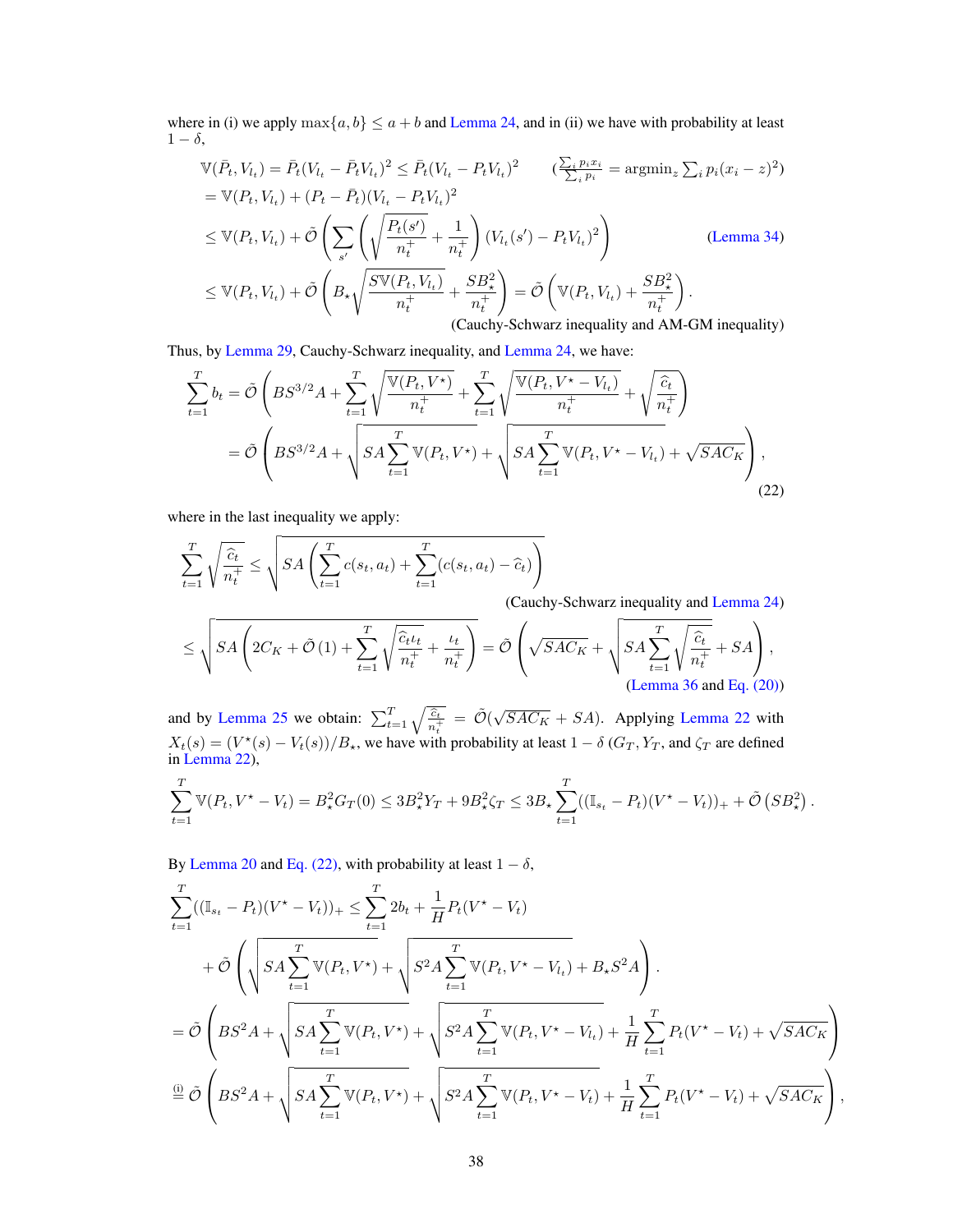where in (i) we apply

$$
\sqrt{S^2 A \sum_{t=1}^T \mathbb{V}(P_t, V^\star - V_{l_t})} = \tilde{\mathcal{O}} \left( \sqrt{S^2 A \sum_{t=1}^T \mathbb{V}(P_t, V^\star - V_t)} + \sqrt{S^2 A \sum_{t=1}^T \mathbb{V}(P_t, V_t - V_{l_t})} \right)
$$
  
\n
$$
= \tilde{\mathcal{O}} \left( \sqrt{S^2 A \sum_{t=1}^T \mathbb{V}(P_t, V^\star - V_t)} + \sqrt{S^2 A \left( B_z^2 S A + \frac{B_\star}{H} \sum_{t=1}^T P_t (V^\star - V_t) \right)} \right)
$$
 (Lemma 17)  
\n
$$
= \tilde{\mathcal{O}} \left( \sqrt{S^2 A \sum_{t=1}^T \mathbb{V}(P_t, V^\star - V_t)} + B_\star S^2 A + \frac{1}{H} \sum_{t=1}^T P_t (V^\star - V_t) \right).
$$
  
\n
$$
(\sqrt{x + y} \le \sqrt{x} + \sqrt{y} \text{ and AM-GM Inequality})
$$

Plugging the bound on  $\sum_{t=1}^{T}((\mathbb{I}_{s_t} - P_t)(V^* - V_t))_+$  back, we have

$$
\sum_{t=1}^{T} \mathbb{V}(P_t, V^* - V_t) = \tilde{\mathcal{O}}\left(B^2 S^2 A + B_{\star} \sqrt{SA \sum_{t=1}^{T} \mathbb{V}(P_t, V^*)} + B_{\star} \sqrt{S^2 A \sum_{t=1}^{T} \mathbb{V}(P_t, V^* - V_t)}\right) + \tilde{\mathcal{O}}\left(\frac{B_{\star}}{H} \sum_{t=1}^{T} P_t (V^* - V_t) + B_{\star} \sqrt{SAC_K}\right).
$$

Solving a quadratic inequality w.r.t  $\sum_{t=1}^{T} \mathbb{V}(P_t, V^* - V_t)$  [\(Lemma 25\)](#page-41-1), we obtain

$$
\sum_{t=1}^{T} \mathbb{V}(P_t, V^{\star} - V_t) = \tilde{\mathcal{O}}\left(B^2 S^2 A + B_{\star} \sqrt{SA \sum_{t=1}^{T} \mathbb{V}(P_t, V^{\star})} + \frac{B_{\star}}{H} \sum_{t=1}^{T} P_t (V^{\star} - V_t) + B_{\star} \sqrt{SAC_K}\right),
$$

and by  $\text{Var}[X + Y] \leq 2\text{Var}[X] + 2\text{Var}[Y]$  and [Lemma 17,](#page-31-1)

$$
\sum_{t=1}^{T} \mathbb{V}(P_t, V^* - V_{l_t}) = \tilde{\mathcal{O}}\left(\sum_{t=1}^{T} \mathbb{V}(P_t, V^* - V_t) + \mathbb{V}(P_t, V_t - V_{l_t})\right)
$$
\n
$$
= \tilde{\mathcal{O}}\left(B_{\star}\sqrt{SA\sum_{t=1}^{T} \mathbb{V}(P_t, V^*) + B^2S^2A + \frac{B_{\star}}{H}\sum_{t=1}^{T} P_t(V^* - V_t) + B_{\star}\sqrt{SAC_K}}\right).
$$

Moreover, by  $\sqrt{x+y} \leq \sqrt{x} + \sqrt{y}$  and AM-GM inequality:

$$
\sqrt{SA \sum_{t=1}^{T} \mathbb{V}(P_t, V^* - V_{l_t})}
$$
\n
$$
= \tilde{\mathcal{O}}\left(\sqrt{B_*SA\sqrt{SA \sum_{t=1}^{T} \mathbb{V}(P_t, V^*)} + BS^{3/2}A + \sqrt{\frac{B_*SA}{H} \sum_{t=1}^{T} P_t(V^* - V_t)} + \sqrt{B_*SA\sqrt{SAC_K}}}\right)
$$
\n
$$
= \tilde{\mathcal{O}}\left(\sqrt{SA \sum_{t=1}^{T} \mathbb{V}(P_t, V^*)} + BS^{3/2}A + \sqrt{\frac{B_*SA}{H} \sum_{t=1}^{T} P_t(V^* - V_t)} + \sqrt{SAC_K}\right).
$$
\nPluq this back to Eq. (22):

Plug this back to Eq.  $(22)$ :

$$
\sum_{t=1}^{T} b_t = \tilde{\mathcal{O}}\left( BS^{3/2}A + \sqrt{SA\sum_{t=1}^{T} \mathbb{V}(P_t, V^*)} + \sqrt{\frac{B_*SA}{H}\sum_{t=1}^{T} P_t(V^*-V_t)} + \sqrt{SAC_K} \right).
$$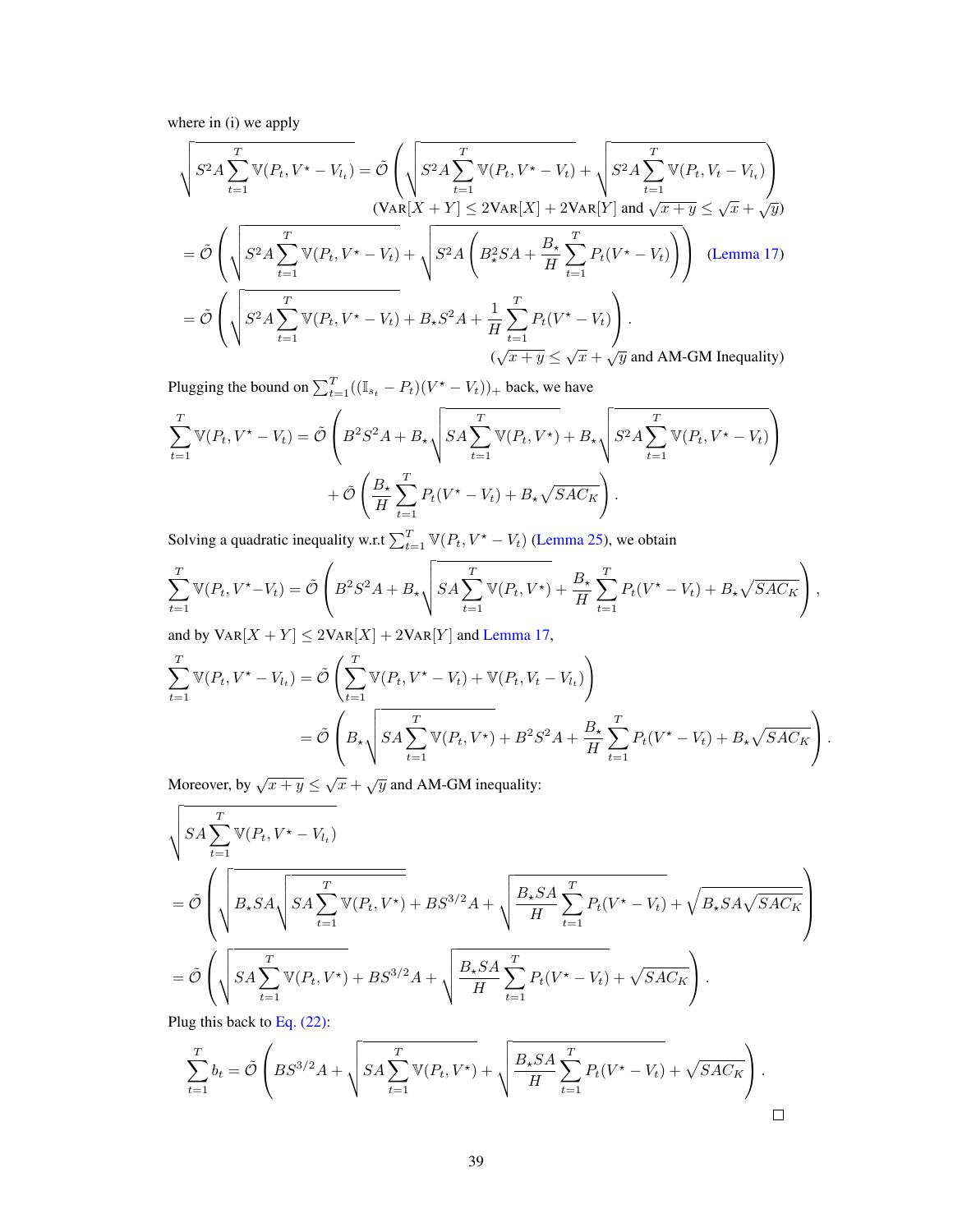<span id="page-39-0"></span>**Lemma 22.** Suppose  $X_t : \mathcal{S}^+ \to [0,1]$  is monotonic in t (that is,  $X_t(s)$  is non-decreasing or *non-increasing in t for all*  $s \in S^+$ *), and*  $\dot{X}_t(g) = 0$ *. Define:* 

$$
F_n(d) = \sum_{t=1}^n P_t X_t^{2^d} - (X_t(s'_t))^{2^d}, \quad G_n(d) = \sum_{t=1}^n \mathbb{V}(P_t, X_t^{2^d}).
$$

*Then with probability at least*  $1 - \delta$ , for all  $n \in \mathbb{N}^+$  simultaneously,  $G_n(0) \leq 3Y_n + 9\zeta_n$ ,  $F_n(0) \leq$  $\sqrt{3Y_n\zeta_n} + 4\zeta_n$ , where  $Y_n = S + 1 + \sum_{t=1}^n (X_t(s_t) - P_tX_t)_+, \zeta_n = 32\ln^3 \frac{4n^4}{\delta}$  $\frac{n^4}{\delta}$ .

*Proof.* Note that:

$$
G_n(d) = \sum_{t=1}^n P_t X_t^{2^{d+1}} - (P_t X_t^{2^d})^2 \le \sum_{t=1}^n P_t X_t^{2^{d+1}} - (P_t X_t)^{2^{d+1}} \qquad (x^p \text{ is convex for } p > 1)
$$
  
= 
$$
\sum_{t=1}^n P_t X_t^{2^{d+1}} - X_t (s_t')^{2^{d+1}} + \sum_{t=1}^n X_t (s_t')^{2^{d+1}} - X_t (s_t)^{2^{d+1}} + \sum_{t=1}^n X_t (s_t)^{2^{d+1}} - (P_t X_t)^{2^{d+1}}
$$
  

$$
\stackrel{(i)}{\leq} F_n(d+1) + S + 1 + 2^{d+1} (X_t (s_t) - P_t X_t) + \leq F(d+1) + 2^{d+1} Y_n,
$$

where in (i) we apply [Lemma 26](#page-41-5) and,

$$
\sum_{t=1}^{n} X_t (s_t')^{2^{d+1}} - X_t (s_t)^{2^{d+1}} = \sum_{t=1}^{n} X_t (s_t')^{2^{d+1}} - X_{t+1} (s_t')^{2^{d+1}} + \sum_{t=1}^{n} X_{t+1} (s_t')^{2^{d+1}} - X_t (s_t)^{2^{d+1}}
$$
  

$$
\leq S + \sum_{t=1}^{n} X_{t+1} (s_{t+1})^{2^{d+1}} - X_t (s_t)^{2^{d+1}} = S + X_{n+1} (s_{n+1})^{2^{d+1}} - X_1 (s_1)^{2^{d+1}} \leq S + 1.
$$

[\(Lemma 28](#page-41-2) and  $X_{t+1}(s_t) \leq X_{t+1}(s_{t+1})$ )

For a fixed d, n, by [Eq. \(23\)](#page-42-4) of [Lemma 35,](#page-42-0) with probability  $1 - \frac{\delta}{2n^2 \lceil \log_2 n + 1 \rceil}$ ,

$$
F_n(d) \le \sqrt{G_n(d)\zeta_n} + \zeta_n \le \sqrt{(F_n(d+1) + 2^{d+1}Y_n)\zeta_n} + \zeta_n.
$$

Taking a union bound on  $d = 0, ..., \lceil \log_2 n \rceil$ , and by [Lemma 27](#page-41-6) with  $\lambda_1 = n, \lambda_2 = \sqrt{\zeta_n}, \lambda_3 =$  $Y_n, \lambda_4 = \zeta_n$ , we have:

$$
F_n(1) \le \max\{(\sqrt{\zeta_n} + \sqrt{2\zeta_n})^2, \sqrt{8Y_n\zeta_n} + \zeta_n\} \le \max\{6\zeta_n, \sqrt{8Y_n\zeta_n} + \zeta_n\}.
$$
  
Therefore,  $G_n(0) \le F_n(1) + 2Y_n \le \max\{6\zeta_n, Y_n + 9\zeta_n\} + 2Y_n \le 3Y_n + 9\zeta_n$ , and  $F_n(0) \le \sqrt{G_n(0)\zeta_n} + \zeta_n \le \sqrt{3Y_n\zeta_n} + 4\zeta_n$ . Taking a union bound over  $n \in \mathbb{N}^+$  proves the claim.

<span id="page-39-1"></span>**Lemma 23.** *Given*  $X_t : \mathcal{S}^+ \to \mathbb{R}$  *with*  $||X_t||_{\infty} \leq B$ *, with probability at least*  $1 - \delta$ *, it holds that for all*  $t \geq 1$  *simultaneously:*  $(P_t - \bar{P}_t)X_t = \tilde{\mathcal{O}}\left(\sqrt{\frac{S\mathbb{V}(P_t, X_t)}{n_t^+}} + \frac{SB}{n_t^+}\right)$  $\overline{n_t^+}$  $\big)$  .

*Proof.* For a fixed  $(s, a) \in S \times A$ , by [Lemma 34,](#page-42-3) with probability  $1 - \frac{\delta}{SA}$ , for any  $t \ge 1$  such that  $(s_t, a_t) = (s, a)$ :

$$
(P_t - \bar{P}_t)X_t = \sum_{s'} (P_t(s') - \bar{P}_t(s'))(X_t(s') - P_tX_t)
$$
  
\n
$$
= \tilde{\mathcal{O}}\left(\sum_{s'}\left(\sqrt{\frac{P_t(s')}{n_t^+}} + \frac{1}{n_t^+}\right)|X_t(s') - P_tX_t|\right) = \tilde{\mathcal{O}}\left(\sqrt{\frac{S\mathbb{V}(P_t, X_t)}{n_t^+}} + \frac{SB}{n_t^+}\right).
$$
  
\na union bound over  $(s, a) \in S \times A$ , the statement is proved.

Taking a union bound over  $(s, a) \in S \times A$ , the statement is proved.

<span id="page-39-2"></span>**Lemma 24.**  $\sum_{t=1}^{T} \frac{1}{n}$  $\frac{1}{n_t^+} = \mathcal{O}(SA \ln T).$ 

*Proof.* Define  $J_{s,a}$  such that  $E_{J_{s,a}} = n_T(s,a)$ . It is easy to see that  $e_{j+1}/e_j \leq 2$ . Then,

$$
\sum_{t=1}^{T} \frac{1}{n_t^+} \le SA + \sum_{(s,a)} \sum_{j=1}^{J_{s,a}} \frac{e_{j+1}}{E_j} \le SA + 2 \sum_{(s,a)} \sum_{j=1}^{J_{s,a}} \frac{e_j}{E_j} = \mathcal{O}(SA \ln T).
$$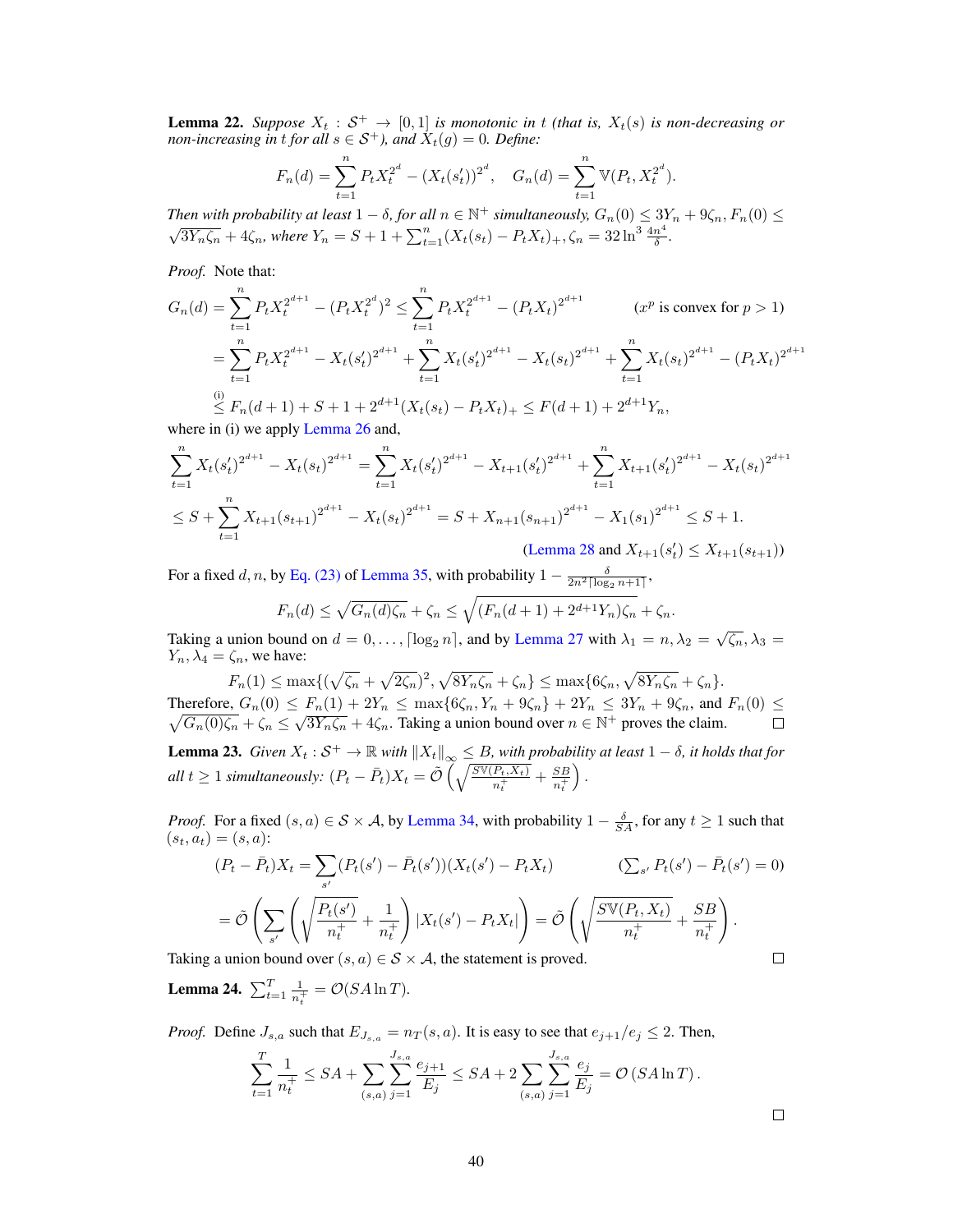**Algorithm 6 SVI-SSP** without knowledge of  $B_{\star}$ 

<span id="page-40-1"></span>**Parameters:** failure probability  $\delta \in (0, 1)$ . **Define:**  $\mathcal{L} = \{E_j\}_{j \in \mathbb{N}^+}$ , where  $E_j = \sum_{i=1}^j e_i, e_j = \lfloor \tilde{e}_j \rfloor$ , and  $\tilde{e}_1 = 1, \tilde{e}_{j+1} = \tilde{e}_j + \frac{1}{H}e_j$ . **Initialize:**  $B \leftarrow \frac{\sqrt{K}}{S^{3/2}A^{1/2}}, H \leftarrow \left[\frac{4B}{c_{\min}} \ln \frac{4B^2 S AK}{c_{\min}}\right]_2, C \leftarrow 0, t \leftarrow 0, s_1 \leftarrow s_{\text{init}}.$ **Initialize:** for all  $(s, a, s')$ ,  $n(s, a, s') \leftarrow 0$ ,  $n(s, a) \leftarrow 0$ ,  $Q(s, a) \leftarrow 0$ ,  $V(s) \leftarrow 0$ ,  $\widehat{C}(s, a) \leftarrow 0$ . for  $k = 1, \ldots, K$  do repeat Increment time step  $t \stackrel{+}{\leftarrow} 1$ . Take action  $a_t = \operatorname{argmin}_a Q(s_t, a)$ , suffer cost  $c_t$ , transit to and observe  $s'_t$ . Update visitation counters:  $n = n(s_t, a_t) \stackrel{+}{\leftarrow} 1, n(s_t, a_t, s_t') \stackrel{+}{\leftarrow} 1.$ Update cost accumulator  $C \stackrel{+}{\leftarrow} c_t$ ,  $\widehat{C}(s, a) \leftarrow c_t$ . if  $n \in \mathcal{L}$  then Update empirical transition:  $\bar{P}_{s_t, a_t}(s') \leftarrow \frac{n(s_t, a_t, s')}{n}$  for all s'.  $s_t, a_t (S) \leftarrow \frac{1}{n}$ Compute  $\iota \leftarrow \ln \frac{2SA_n}{\delta}, \hat{c} \leftarrow \frac{\hat{C}(s_t, a_t)}{n},$  and bonus  $b \leftarrow \max \left\{ 7\sqrt{\frac{V(\bar{P}_{s_t, a_t}, V)\iota}{n}} \right\}$  $\frac{a_t, v) \iota}{n}, \frac{49B\iota}{n}$ .  $Q(s_t, a_t) \leftarrow \max{\{\hat{c} + \bar{P}_{s_t, a_t}V - b, Q(s_t, a_t)\}}.$ <br> $V(s_t) \leftarrow \text{aromin } Q(s_t, a_t)$  $V(s_t) \leftarrow \operatorname{argmin}_a Q(s_t, a).$ if  $\|V\|_{\infty} > B$  or  $C > KB + x(B)$  $\sqrt{SAK} + BS^2A)$  then  $B \leftarrow 2B, H \leftarrow \left[\frac{4B}{c_{\min}} \ln \frac{4B^2 S A K}{c_{\min}}\right]_2, C \leftarrow 0$ , and update x.  $n(s, a, s') \leftarrow 0, n(s, a) \leftarrow 0, Q(s, a) \leftarrow 0, V(s) \leftarrow 0, \widehat{C}(s, a) \leftarrow 0$  for all  $(s, a, s')$ . if  $s_t' \neq g$  then  $s_{t+1} \leftarrow s_t'$ ; else  $s_{t+1} \leftarrow s_{\text{init}}$ , break.

## <span id="page-40-0"></span>E.5 Parameter-free Algorithm

Following [\[Tarbouriech et al.,](#page-11-0) [2021b\]](#page-11-0), we divide the learning process into epochs indexed by  $\phi$ . We maintain value function upper bound B initialized with  $\frac{\sqrt{K}}{S^{3/2}A^{1/2}}$  and cost accumulator C recording the total costs suffered in the current epoch. In epoch  $\phi$ , we execute an instance of [Algorithm 3](#page-8-1) with value function upper bound  $B$ . Moreover, we start a new epoch whenever:

- 1.  $||V||_{\infty} > B$ ,
- 2. or  $C > KB + x(B)$  $\sqrt{SAK} + BS^2A$ ).

Here, x is a large enough constant determined by [Theorem 5,](#page-9-2) so that when  $B \ge B_{\star}$ , we have with probability at least  $1 - 12\delta$ :

$$
C - V^{\star}(s_{\text{init}}^{\phi}) - (K - 1)V^{\star}(s_{\text{init}}) \le x(B_{\star}\sqrt{SAK} + BS^{2}A),
$$

where  $s_{\text{init}}^{\phi}$  is the initial state of epoch  $\phi$  (note that [Theorem 5](#page-9-2) still holds when the initial state is changing over episodes). Moreover, we double the value of  $B$  whenever a new epoch starts. We summarize ideas above in [Algorithm 6.](#page-40-1)

**Theorem 9.** With probability at least  $1 - 12\delta$ , [Algorithm 6](#page-40-1) ensures  $R_K = \tilde{\mathcal{O}}(B_\star \sqrt{SAK} + B_\star^3 S^3 A)$ .

*Proof.* Denote by  $B_{\phi}$  the value of B in epoch  $\phi$ , and by  $C_{\phi}$  the value of C at the end of epoch  $\phi$ . Define  $\phi^* = \inf_{\phi} \{ B_{\phi} \geq B_{\star} \}$ . Clearly  $B_{\phi} \leq \max \{ 2B_{\star}, \sqrt{K}/S^{3/2}A^{1/2} \}$  for  $\phi \leq \phi^*$ . By [Theorem 5,](#page-9-2) with probability at least  $1 - 12\delta$ , there is at most  $\phi^*$  epochs since the condition of starting a new epoch will never be triggered in epoch  $\phi^*$ , and the regret in epoch  $\phi^*$  is properly bounded:

$$
C_{\phi^{\star}} - V^{\star}(s_{\rm init}^{\phi^{\star}}) - (K-1)V^{\star}(s_{\rm init}) = \tilde{\mathcal{O}}\left(B_{\star}\sqrt{SAK} + B_{\phi^{\star}}S^2A\right) = \tilde{\mathcal{O}}\left(B_{\star}\sqrt{SAK} + B_{\star}S^2A\right).
$$

Conditioned on the event that there are at most  $\phi^*$  epochs, we partition the regret into two parts: the total costs suffered before epoch  $\phi^*$ , and the regret starting from epoch  $\phi^*$ . It suffices to bound the total costs before epoch  $\phi^*$  assuming  $K \leq B_*^2 S^3 A$  (otherwise  $\phi^* = 1$ ). By the update scheme of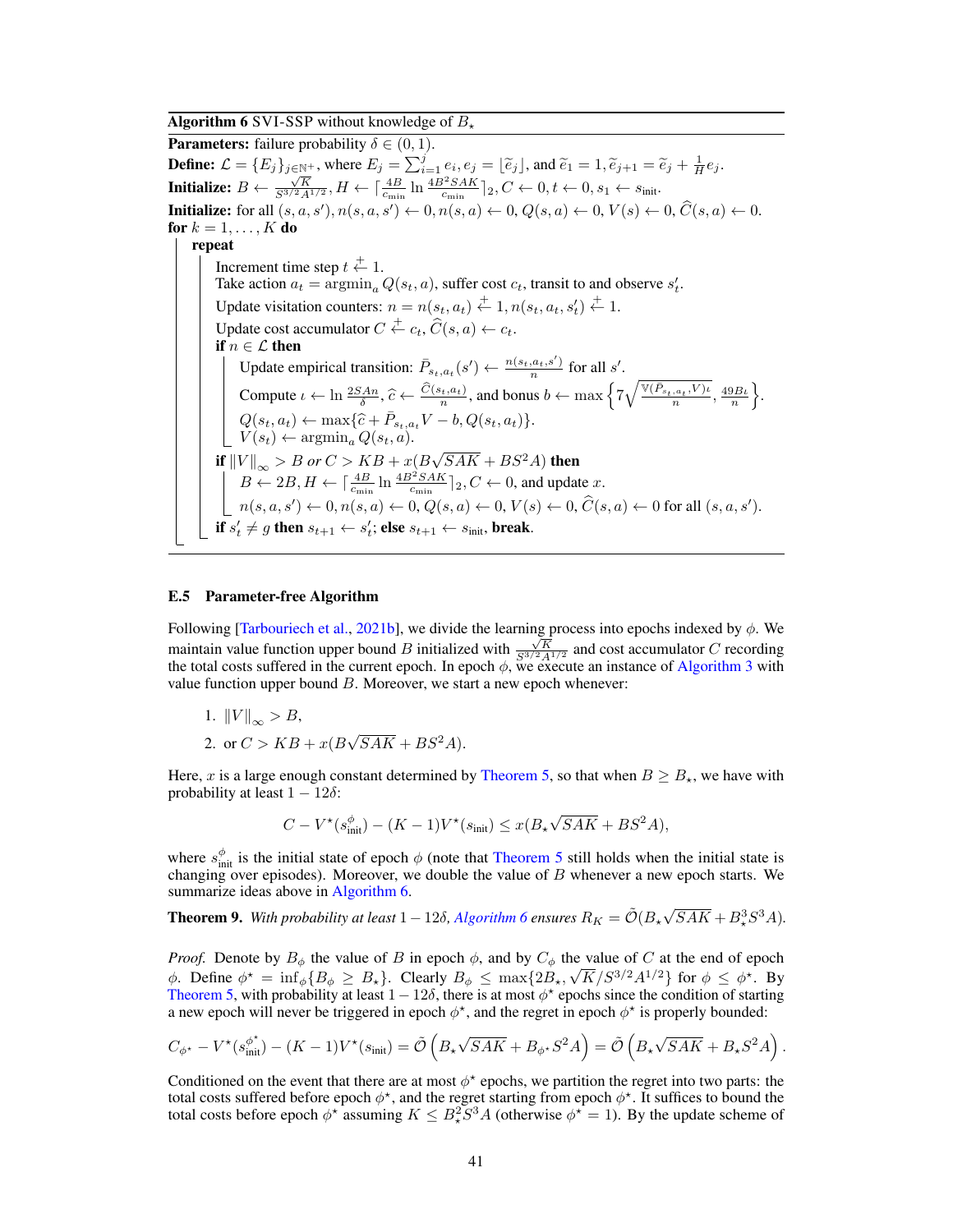B, we have at most  $\lceil \log_2 B_\star \rceil + 1$  epochs before epoch  $\phi^*$ . Moreover, by the second condition of starting a new epoch, the accumulated cost in epoch  $\phi < \phi^*$  is bounded by:

$$
C_{\phi} \leq KB_{\phi} + \tilde{\mathcal{O}}\left(B_{\phi}\sqrt{SAK} + B_{\phi}S^2A\right) = \tilde{\mathcal{O}}\left(B_{\star}^3S^3A\right).
$$

Combining these two parts, we get:

$$
R_K = \sum_{\phi=1}^{\phi^* - 1} C_{\phi} + (C_{\phi^*} - V^*(s_{\text{init}}^{\phi^*}) - (K - 1)V^*(s_{\text{init}})) + (V^*(s_{\text{init}}^{\phi^*}) - V^*(s_{\text{init}}))
$$
  
=  $\tilde{\mathcal{O}}\left(B_{\star}\sqrt{SAK} + B_{\star}^3S^3A\right),$ 

 $\Box$ 

 $\Box$ 

where we assume  $C_{\phi^*} = 0$  and  $s_{\text{init}}^{\phi^*} = s_{\text{init}}$  if there are less than  $\phi^*$  epochs.

# F Auxiliary Lemmas

<span id="page-41-1"></span>**Lemma 25.** *If*  $x \leq (a\sqrt{x} + b) \ln^p(cx)$  *for some*  $a, b, c > 0$  *and absolute constant*  $p \geq 0$ *, then* **Example 23.** If  $x \leq (a\sqrt{x} + b)$  in  $(cx)$  for some  $a, b, c > 0$  and absolute to:<br>  $x = \tilde{\mathcal{O}}(a^2 + b)$ . Specifically,  $x \leq a\sqrt{x} + b$  implies  $x \leq (a + \sqrt{b})^2 \leq 2a^2 + 2b$ . **Lemma 26.** *For any*  $a, b \in [0, 1]$  *and*  $k \in \mathbb{N}^+$ *, we have:*  $a^k - b^k \le k(a - b)_+$ *.* 

<span id="page-41-5"></span>*Proof.* 
$$
a^k - b^k = (a - b)(\sum_{i=1}^k a^{i-1}b^{k-i}) \le (a - b)_+ \cdot \sum_{i=1}^k 1 = k(a - b)_+.
$$

<span id="page-41-6"></span>**Lemma 27.** *([\[Zhang et al.,](#page-11-3) [2020a,](#page-11-3) Lemma 11])* Let  $\lambda_1, \lambda_2, \lambda_4 \geq 0, \lambda_3 \geq 1$  and  $i' = \log_2(\lambda_1)$ . Let  $a_1, a_2, \ldots, a_{i'}$  be non-negative reals such that  $a_i \leq \lambda_1$  and  $a_i \leq \lambda_2\sqrt{a_{i+1} + 2^{i+1}\lambda_3} + \lambda_4$  for any  $1 \le i \le i'$ . Then,  $a_1 \le \max\{(\lambda_2 + \sqrt{\lambda_2^2 + \lambda_4})^2, \lambda_2\sqrt{8\lambda_3} + \lambda_4\}.$ 

<span id="page-41-2"></span>**Lemma 28.** Assume  $v_t : S^+ \to [0, B]$  is monotonic in t (i.e.,  $v_t(s)$  is non-increasing or non*decreasing in t for any*  $s \in S^+$ ). Then, for any state sequence  $\{s_t\}_{t=1}^n$ ,  $n \in \mathbb{N}^+$ , we have:  $|\sum_{t=1}^n v_{t+1}(s_t) - v_t(s_t)| \leq SB.$ 

*Proof.*

$$
\left| \sum_{t=1}^{n} v_{t+1}(s_t) - v_t(s_t) \right| \leq \sum_{s \in S^+} \left| \sum_{t=1}^{n} (v_{t+1}(s) - v_t(s)) \mathbb{I}\{s_t = s\} \right|
$$
  

$$
\leq \sum_{s \in S^+} \left| \sum_{t=1}^{n} v_{t+1}(s) - v_t(s) \right| \leq \sum_{s \in S^+} |v_{n+1}(s) - v_1(s)| \leq SB. \qquad (v_t(s) \text{ is monotonic in } t)
$$

<span id="page-41-4"></span><span id="page-41-0"></span>**Lemma 29.** *([\[Cohen et al.,](#page-10-5) [2021,](#page-10-5) Lemma C.3]) For any two random variables*  $X, Y$  *with*  $\text{VaR}[X] <$  $\infty$ ,  $\text{VAR}[Y] < \infty$ . We have:  $\sqrt{\text{VAR}[X]} - \sqrt{\text{VAR}[Y]} \leq \sqrt{\text{VAR}[X - Y]}$ . Lemma 30. *For any two random variables* X, Y *, we have:*

$$
Var[XY] \le 2Var[X] ||Y||_{\infty}^{2} + 2(E[X])^{2}Var[Y].
$$
  
*C implies V*<sub>AP</sub>[Y<sup>2</sup>] < 4C<sup>2</sup>VAP[Y]

*Consequently,*  $||X||_{\infty} \leq C$  *implies*  $\text{VAR}[X^2] \leq 4C^2 \text{VAR}[X]$ *.* 

*Proof.* First note that for any two random variables U, V, we have  $VAR[U + V] \leq 2VAR[U] +$  $2\text{VAR}[V]$ . Now let  $U = (X - \mathbb{E}[X])Y$  and  $V = \mathbb{E}[X]Y$ , we have:

$$
Var[XY] \le 2Var[(X - \mathbb{E}[X])Y] + 2Var[\mathbb{E}[X]Y] \le 2\mathbb{E}[(X - \mathbb{E}[X])^2Y^2] + 2(\mathbb{E}[X])^2VAR[Y]
$$
  

$$
\le 2Var[X] ||Y||_{\infty}^2 + 2(\mathbb{E}[X])^2VAR[Y].
$$

<span id="page-41-3"></span>**Lemma 31.** *([\[Tarbouriech et al.,](#page-11-0) [2021b,](#page-11-0) Lemma 14])* Define  $\Upsilon = \{v \in [0, B]^{S^+} : v(g) = 0\}$ . Let  $f: \Delta_{\mathcal{S}^+} \times \Upsilon \times \mathbb{R}^+ \times \mathbb{R}^+ \times \mathbb{R}^+ \to \mathbb{R}^+$  with  $f(p, v, n, B, \iota) = pv - \max \left\{ c_1 \sqrt{\frac{\mathbb{V}(p, v)\iota}{n}} \right\}$  $\left\{\frac{p,v}{n},c_2\frac{B\iota}{n}\right\}$ , with  $c_1 = 7$  and  $c_2 = 49$ *. Then* f satisfies for all  $p \in \Delta_{\mathcal{S}^+}$ ,  $v \in \Upsilon$  and  $n, \iota > 0$ ,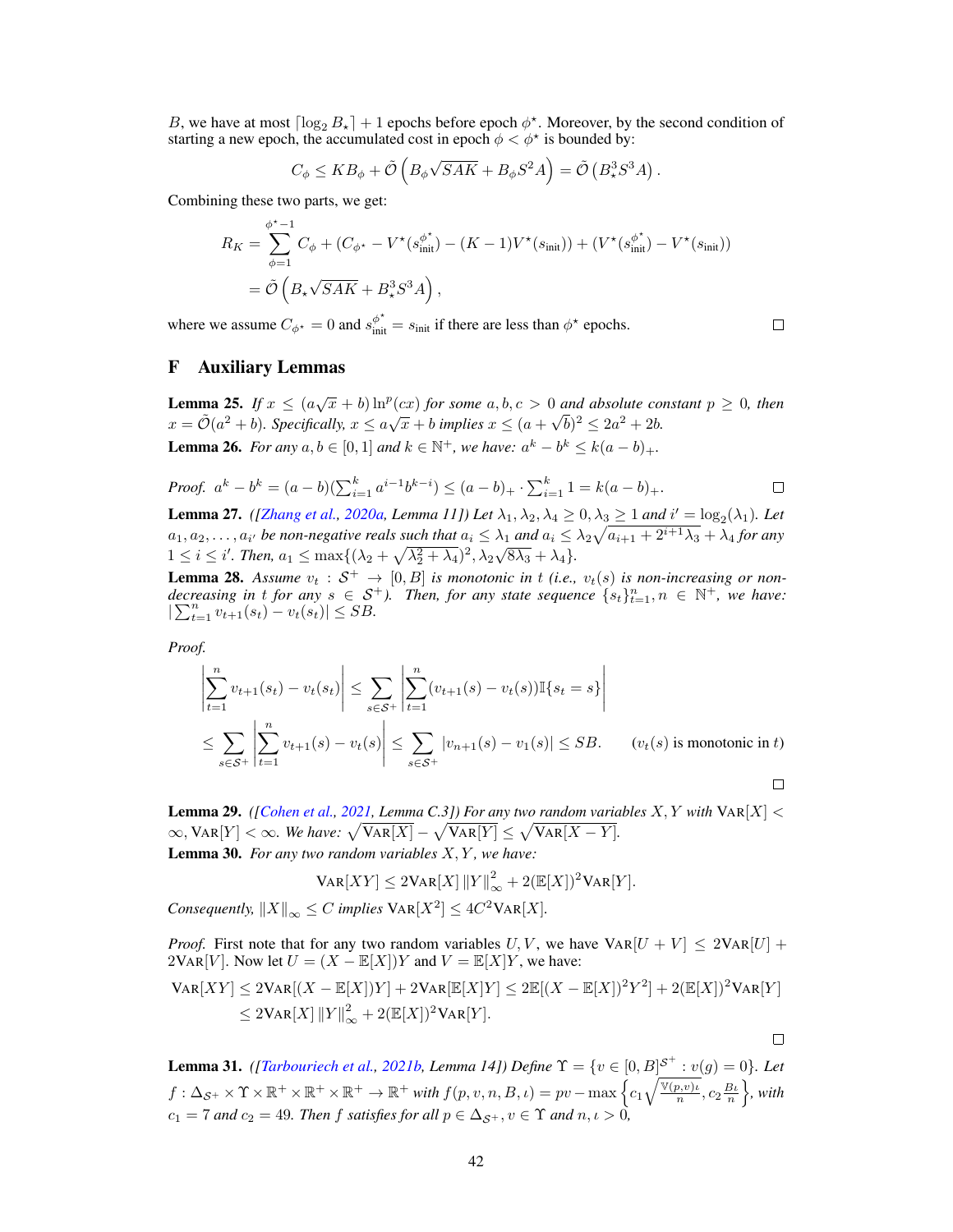*1.*  $f(p, v, n, B, \iota)$  *is non-decreasing in*  $v(s)$ *, that is,* 

$$
\forall v, v' \in \Upsilon, v(s) \le v'(s), \forall s \in \mathcal{S}^+ \implies f(p, v, n, B, \iota) \le f(p, v', n, B, \iota);
$$

2. 
$$
f(p, v, n, B, \iota) \leq pv - \frac{c_1}{2} \sqrt{\frac{\mathbb{V}(p, v)\iota}{n}} - \frac{c_2}{2} \frac{B\iota}{n} \leq pv - 3 \sqrt{\frac{\mathbb{V}(p, v)\iota}{n}} - 24 \frac{B\iota}{n}.
$$

Lemma 32. *([\[Jaksch et al.,](#page-10-13) [2010,](#page-10-13) Lemma 19], [\[Cohen et al.,](#page-10-4) [2020,](#page-10-4) Lemma B.18]) For any sequence of numbers*  $z_1, \ldots, z_n$  *with*  $0 \le z_t \le Z_{t-1} = \max\{1, \sum_{i=1}^{t-1} z_i\}$ :

$$
\sum_{t=1}^{n} \frac{z_t}{Z_{t-1}} \le 2 \ln Z_n, \quad \sum_{t=1}^{n} \frac{z_t}{\sqrt{Z_{t-1}}} \le 3\sqrt{Z_n}.
$$

## G Concentration Inequalities

**Lemma 33.** *([\[Cohen et al.,](#page-10-4) [2020,](#page-10-4) Theorem D.1]) Let*  $\{X_t\}_t$  *be a martingale difference sequence such that*  $|X_t| \leq B$ *. Then with probability at least*  $1 - \delta$ *,* 

$$
\left|\sum_{t=1}^{n} X_t\right| \le B\sqrt{n \ln \frac{2n}{\delta}}, \quad \forall n \ge 1.
$$

<span id="page-42-3"></span>**Lemma 34.** Let  $\{X_t\}_t$  be a sequence of i.i.d random variables with mean  $\mu$ , variance  $\sigma^2$ , and  $0 \leq X_t \leq B$ . Then with probability at least  $1 - \delta$ , the following holds for all  $n \geq 1$  simultaneously:

$$
\left| \sum_{t=1}^{n} (X_t - \mu) \right| \le 2\sqrt{2\sigma^2 n \ln \frac{2n}{\delta}} + 2B \ln \frac{2n}{\delta}.
$$

$$
\left| \sum_{t=1}^{n} (X_t - \mu) \right| \le 2\sqrt{2\hat{\sigma}_n^2 n \ln \frac{2n}{\delta}} + 19B \ln \frac{2n}{\delta}.
$$

*where*  $\hat{\sigma}_n^2 = \frac{1}{n} \sum_{t=1}^n X_t^2 - (\frac{1}{n} \sum_{t=1}^n X_t)^2$ .

*Proof.* For a fixed n, the first inequality holds with probability at least  $1 - \frac{\delta}{4n^2}$  by Freedman's inequality. Then by [\[Efroni et al.,](#page-10-14) [2021,](#page-10-14) Lemma 19], with probability at least  $1 - \frac{\delta}{4n^2}$ ,  $|\sigma - \hat{\sigma}_n| \le$  $\sqrt{\frac{36B^2\ln(2n/\delta)}{n^+}}$ . Therefore,  $\sqrt{n}\sigma = \sqrt{n}\hat{\sigma}_n + \sqrt{n}(\sigma - \hat{\sigma}_n) \leq \sqrt{n}\hat{\sigma}_n + 6B\sqrt{\ln(2n/\delta)}$ . Plugging this back to the first inequality gives the second inequality.  $\Box$ 

<span id="page-42-0"></span>**Lemma 35.** *(Strengthened Freedman's inequality) Let*  $X_{1:\infty}$  *be a martingale difference sequence with respect to a filtration*  $\{\mathcal{F}_t\}_t$  *such that*  $\mathbb{E}[X_t|\mathcal{F}_{t-1}] = 0$ *. Suppose*  $B_t \in [1,b]$  *for a fixed constant*  $b, B_t$  ∈  $\mathcal{F}_{t-1}$  *and*  $X_t$  ≤  $B_t$  *almost surely. Then for a given n, with probability at least* 1 − δ*:* 

<span id="page-42-4"></span><span id="page-42-1"></span>
$$
\left| \sum_{t=1}^{n} X_t \right| \le C\left(\sqrt{8V_{1,n} \ln(2C/\delta)} + 5B_{1,n} \ln(2C/\delta)\right),\tag{23}
$$

*and with probability at least*  $1 - \delta$  *we have for all*  $1 \le l \le n$  *simultaneously* 

$$
\left| \sum_{t=l}^{l+n-1} X_t \right| \le C\left(\sqrt{8V_{l,n} \ln\left(4Cn^3/\delta\right)} + 5B_{l,n} \ln\left(4Cn^3/\delta\right)\right) \le 8CB_{l,n}\sqrt{n} \ln(4Cn^3/\delta), \quad (24)
$$

 $where V_{l,n} = \sum_{t=l}^{l+n-1} \mathbb{E}[X_t^2 | \mathcal{F}_{t-1}], B_{l,n} = \max_{l \le t < l+n} B_t$ *, and*  $C = \lceil \ln(b) \rceil \lceil \ln(n b^2) \rceil$ *.* 

*Proof.* [Eq. \(23\)](#page-42-4) is simply from applying [\[Lee et al.,](#page-10-15) [2020,](#page-10-15) Theorem 2.2] to  $\{X_t\}_t$  and  $\{-X_t\}_t$ . Fix some  $l, n \ge 1$ . [Eq. \(24\)](#page-42-1) holds with probability at least  $1 - \frac{\delta}{2n^3}$  by [Eq. \(23\).](#page-42-4) By a union bound (first sum over  $l$ , then sum over  $n$ ), the statement is proved.

<span id="page-42-2"></span>**Lemma 36.** *Given*  $\alpha \geq 1$  *and a martingale sequence*  $\{X_t\}_t$  *such that*  $X_t \in \mathcal{F}_t$ ,  $0 \leq X_t \leq B$ *, with probability at least*  $1 - \delta$ *:* 

$$
\sum_{t=1}^{n} \mathbb{E}[X_t | \mathcal{F}_{t-1}] \le \left(1 + \frac{1}{\alpha}\right) \sum_{t=1}^{n} X_t + 8B\alpha \ln \frac{2n}{\delta}, \quad \forall n \ge 1.
$$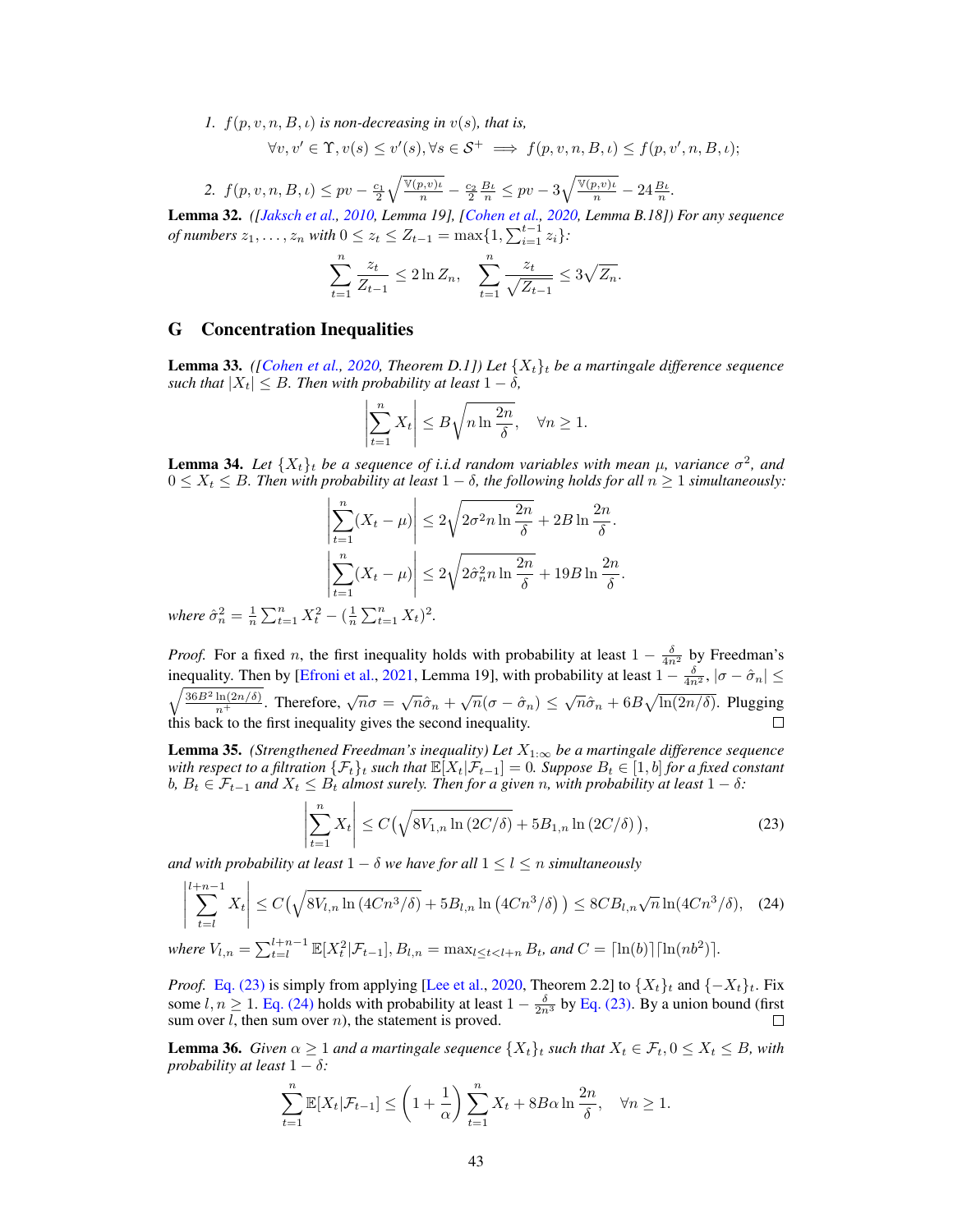*Proof.* Define  $Y_t = \mathbb{E}[X_t | \mathcal{F}_{t-1}] - X_t$ . For a given n, by Freedman's inequality, with probability at least  $1 - \frac{\delta}{2n^2}$ :

$$
\sum_{t=1}^{n} Y_t \leq \eta \sum_{t=1}^{n} \mathbb{E}[(X_t - \mathbb{E}[X_t | \mathcal{F}_{t-1}])^2 | \mathcal{F}_{t-1}] + \frac{2\ln(2n/\delta)}{\eta} \leq B\eta \mathbb{E}[X_t | \mathcal{F}_{t-1}] + \frac{2\ln(2n/\delta)}{\eta},
$$

for some  $\eta < \frac{1}{B}$ . Reorganizng terms, we get when  $\eta = \frac{1}{2B\alpha} < \frac{1}{B}$  (note that  $B\eta \le \frac{1}{2}$ ):

$$
\sum_{t=1}^{n} \mathbb{E}[X_t | \mathcal{F}_{t-1}] \le \frac{1}{1 - B\eta} \left( \sum_{t=1}^{n} X_t + \frac{2\ln(2n/\delta)}{\eta} \right) \le (1 + 2B\eta) \sum_{t=1}^{n} X_t + \frac{4\ln(2n/\delta)}{\eta}
$$
  

$$
\le \left(1 + \frac{1}{\alpha}\right) \sum_{t=1}^{n} X_t + 8B\alpha \ln \frac{2n}{\delta}. \qquad (\frac{1}{1 - x} \le 1 + 2x \text{ when } x \in [0, \frac{1}{2}])
$$

By a union bound over  $n$ , we obtain the desired bound.

 $\Box$ 

# <span id="page-43-0"></span>H Experiments

In this section, we benchmark known SSP algorithms empirically. We consider two environments, RandomMDP and GridWorld. In RandomMDP, there are 5 states and 2 actions, and both transition and cost function are chosen uniformly at random. In GridWorld, there are 12 states (including the goal state) and 4 actions (LEFT, RIGHT, UP, DOWN) forming a  $3 \times 4$  grid. The agent starts at the upper left corner of the grid, and the goal state is at the lower right corner of the grid. Taking each action initiates an attempt to moves one step towards the indicated direction with probability 0.85, and moves randomly towards the other three directions with probability 0.15. The movement attempt fails if the agent tries to move out of the grid, and in this case the agent stays at the same position. The cost is 1 for each state-action pair. In our experiments,  $B_{\star} \approx 1.5$  and  $c_{\min} \approx 0.04$  in RandomMDP, and  $B_{\star} \approx 6$  and  $c_{\text{min}} = 1$  in GridWorld.

We implement two model-free algorithms: Q-learning with  $\epsilon$ -greedy exploration [\[Yu and Bertsekas,](#page-11-13) [2013\]](#page-11-13) and LCB-ADVANTAGE-SSP, and five model-based algorithms: UC-SSP [\[Tarbouriech et al.,](#page-11-1) [2020a\]](#page-11-1) [6](#page-43-1) , Bernstein-SSP [\[Cohen et al.,](#page-10-4) [2020\]](#page-10-4), ULCVI [\[Cohen et al.,](#page-10-5) [2021\]](#page-10-5), EB-SSP [\[Tarbouriech](#page-11-0) [et al.,](#page-11-0) [2021b\]](#page-11-0), and SVI-SSP. For each algorithm, we optimize hyper-parameters for the best possible results. Moreover, instead of incorporating the logarithmic terms from confidence intervals suggested by the theory, we treat it as a hyper-parameter  $\iota$  and search its best value. The hyper-parameters used in the experiments are shown in [Table 4.](#page-44-0) All experiments are performed in Google Cloud Platform on a compute engine with machine type "e2-medium".

The plot of accumulated regret is shown in [Figure 1.](#page-44-1) Q-learning with  $\epsilon$ -greedy exploration suffers linear regret, indicating that naive  $\epsilon$ -greedy exploration is inefficient. UC-SSP and SVI-SSP show competitive results in both environments. SVI-SSP also consistently outperforms EB-SSP, both of which are minimax-optimal and horizon-free.

In [Table 3,](#page-44-2) we also show the time spent in updates (policy, accumulators, etc) in the whole learning process for each algorithm. Our model-based algorithm SVI-SSP spends least time in updates among all algorithms, confirming our theoretical arguments. ULCVI and UC-SSP spend most time in updates, which is reasonable since these two algorithms computes a new policy in each episode, instead of exponentially sparse updates.

<span id="page-43-1"></span><sup>&</sup>lt;sup>6</sup>we implement a variant of UC-SSP with a fixed pivot horizon for a much better empirical performance, where  $\gamma_{k,j} = 10^{-6}$  always (see their Algorithm 2 for the definition of  $\gamma_{k,j}$ )